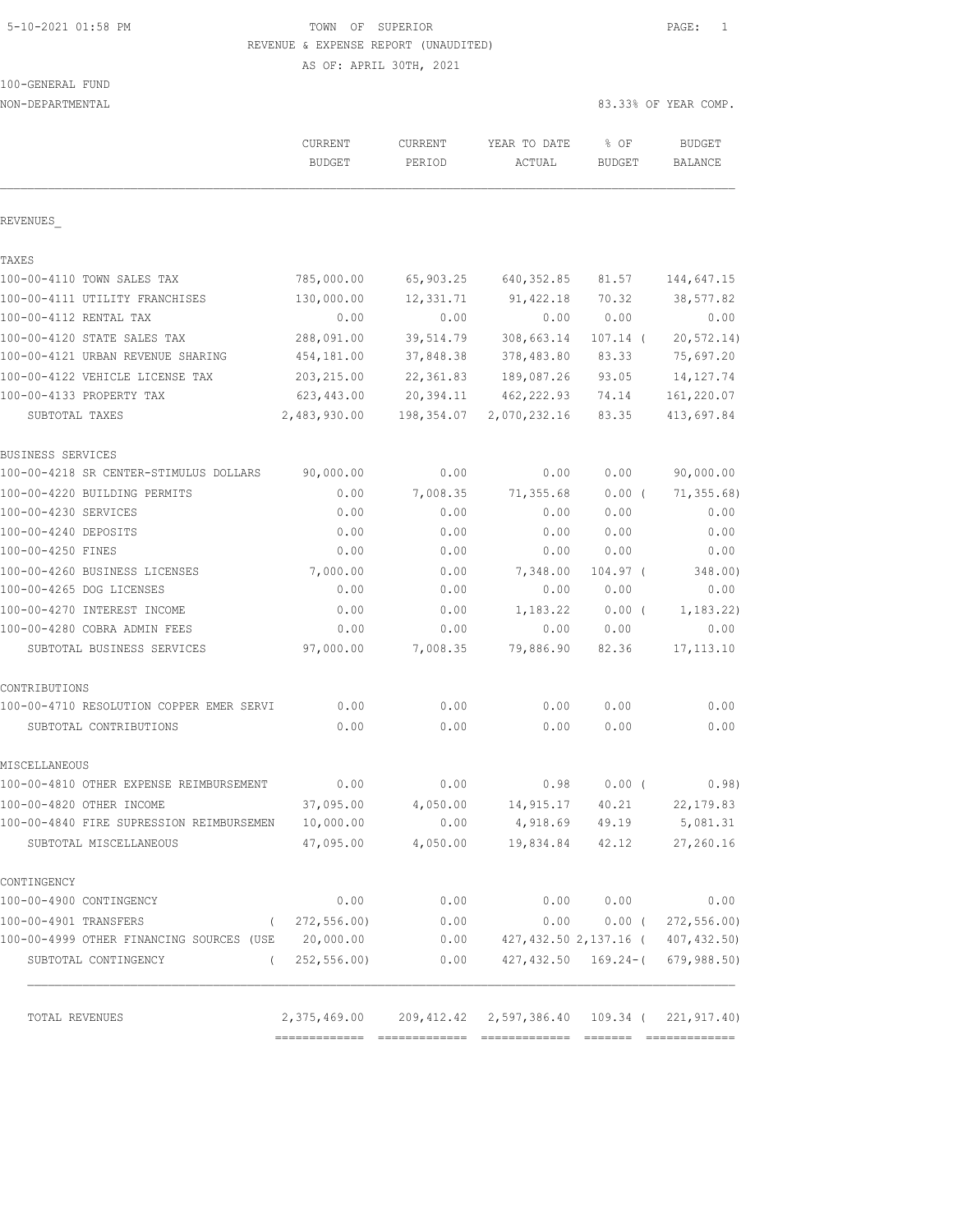100-GENERAL FUND

#### 5-10-2021 01:58 PM TOWN OF SUPERIOR PAGE: 2 REVENUE & EXPENSE REPORT (UNAUDITED) AS OF: APRIL 30TH, 2021

NON-DEPARTMENTAL 83.33% OF YEAR COMP.

|                                    | <b>CURRENT</b><br>BUDGET                          | CURRENT<br>PERIOD | YEAR TO DATE<br>ACTUAL | $8$ OF<br>BUDGET | <b>BUDGET</b><br>BALANCE |
|------------------------------------|---------------------------------------------------|-------------------|------------------------|------------------|--------------------------|
|                                    |                                                   |                   |                        |                  |                          |
| EXPENDITURES                       |                                                   |                   |                        |                  |                          |
| GENERAL BUSINESS EXPENSE           |                                                   |                   |                        |                  |                          |
| 100-00-5492 BAD DEBT EXPENSE       | 0.00                                              | 0.00              | 0.00                   | 0.00             | 0.00                     |
| 100-00-5495 PENALTY                | 0.00                                              | 0.00              | 0.00                   | 0.00             | 0.00                     |
| SUBTOTAL GENERAL BUSINESS EXPENSE  | 0.00                                              | 0.00              | 0.00                   | 0.00             | 0.00                     |
| PROFESSIONAL SERVICES              |                                                   |                   |                        |                  |                          |
| 100-00-5500 MISCELLANEOUS EXPENSES | 0.00                                              | 0.00              | 0.00                   | 0.00             | 0.00                     |
| SUBTOTAL PROFESSIONAL SERVICES     | 0.00                                              | 0.00              | 0.00                   | 0.00             | 0.00                     |
| NON-OPERATING                      |                                                   |                   |                        |                  |                          |
| 100-00-5800 DEPRECIATION           | 0.00                                              | 0.00              | 0.00                   | 0.00             | 0.00                     |
| SUBTOTAL NON-OPERATING             | 0.00                                              | 0.00              | 0.00                   | 0.00             | 0.00                     |
| DEBT SERVICE                       |                                                   |                   |                        |                  |                          |
| 100-00-5990 URGENT NEEDS           | 0.00                                              | 0.00              |                        | 0.00 0.00        | 0.00                     |
| 100-00-5999 CONTINGENCY            | 237, 441.00                                       | 0.00              | 25,625.47 10.79        |                  | 211,815.53               |
| SUBTOTAL DEBT SERVICE              | 237,441.00                                        | 0.00              | 25,625.47              | 10.79            | 211,815.53               |
| TOTAL EXPENDITURES                 | 237,441.00                                        |                   | $0.00$ 25,625.47 10.79 |                  | 211,815.53               |
|                                    |                                                   |                   |                        |                  |                          |
| REVENUES OVER/(UNDER) EXPENDITURES | 2,138,028.00 209,412.42 2,571,760.93 (433,732.93) |                   |                        |                  |                          |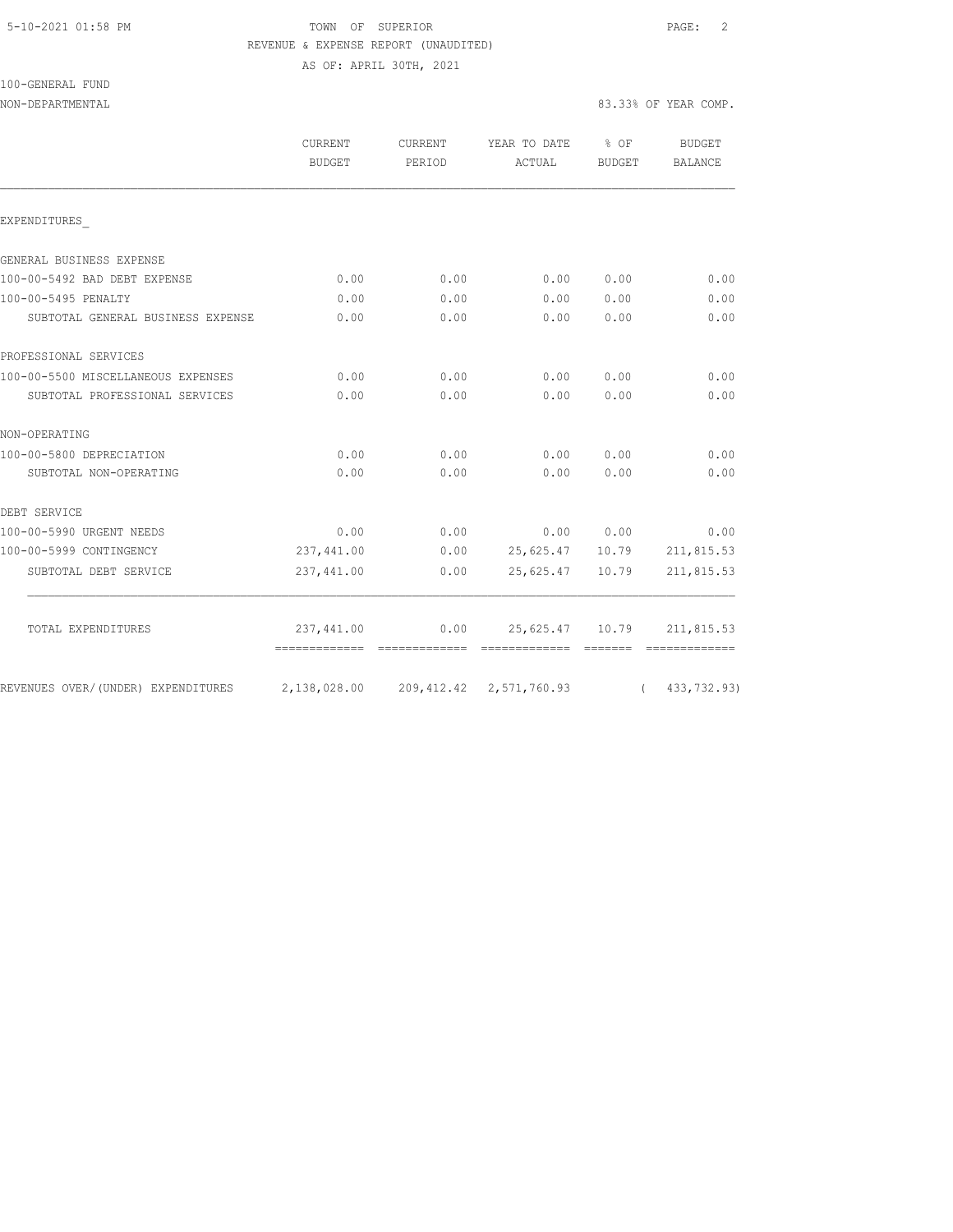# TOWN OF SUPERIOR **Example 2010** PAGE: 3 REVENUE & EXPENSE REPORT (UNAUDITED)

AS OF: APRIL 30TH, 2021

| 100-GENERAL FUND |  |
|------------------|--|
|                  |  |

MAYOR AND COUNCIL SERVICES AND COUNCIL SERVICES OF YEAR COMP.

|                                         | <b>CURRENT</b><br><b>BUDGET</b> | CURRENT<br>PERIOD | YEAR TO DATE<br>ACTUAL | % OF<br><b>BUDGET</b> | <b>BUDGET</b><br><b>BALANCE</b> |
|-----------------------------------------|---------------------------------|-------------------|------------------------|-----------------------|---------------------------------|
| EXPENDITURES                            |                                 |                   |                        |                       |                                 |
| PERSONEL                                |                                 |                   |                        |                       |                                 |
| 100-01-5100 SALARIES                    | 15,600.00                       | 0.00              | 0.00                   | 0.00                  | 15,600.00                       |
| 100-01-5101 OVERTIME                    | 0.00                            | 0.00              | 0.00                   | 0.00                  | 0.00                            |
| 100-01-5151 FICA                        | 967.20                          | 0.00              | 0.00                   | 0.00                  | 967.20                          |
| 100-01-5152 MEDICARE                    | 226.20                          | 0.00              | 0.00                   | 0.00                  | 226.20                          |
| 100-01-5153 STATE UNEMPLOYMENT          | 0.00                            | 0.00              | 0.00                   | 0.00                  | 0.00                            |
| 100-01-5154 WORKERS COMP INSURANCE      | 0.00                            | 0.00              | 0.00                   | 0.00                  | 0.00                            |
| 100-01-5161 ARIZONA STATE RETIREMENT    | 0.00                            | 0.00              | 0.00                   | 0.00                  | 0.00                            |
| 100-01-5162 LIFE INSURANCE              | 0.00                            | 0.00              | 0.00                   | 0.00                  | 0.00                            |
| 100-01-5163 HEALTH INSURANCE            | 0.00                            | 0.00              | 0.00                   | 0.00                  | 0.00                            |
| 100-01-5164 DENTAL INSURANCE            | 0.00                            | 0.00              | 0.00                   | 0.00                  | 0.00                            |
| SUBTOTAL PERSONEL                       | 16,793.40                       | 0.00              | 0.00                   | 0.00                  | 16,793.40                       |
| SUPPLIES                                |                                 |                   |                        |                       |                                 |
| 100-01-5210 OFFICE SUPPLIES             | 0.00                            | 0.00              | 0.00                   | 0.00                  | 0.00                            |
| 100-01-5220 MEDICAL SUPPLIES            | 0.00                            | 0.00              | 0.00                   | 0.00                  | 0.00                            |
| 100-01-5225 SAFETY SUPPLIES/EQUIPMENT   | 0.00                            | 0.00              | 0.00                   | 0.00                  | 0.00                            |
| 100-01-5230 SANITATION SUPPLIES         | 0.00                            | 0.00              | 0.00                   | 0.00                  | 0.00                            |
| 100-01-5299 OPERATING SUPPLIES          | 0.00                            | 0.00              | 1,599.24               | $0.00$ (              | 1, 599.24)                      |
| SUBTOTAL SUPPLIES                       | 0.00                            | 0.00              | 1,599.24               | $0.00$ (              | 1, 599.24)                      |
| UTILITIES                               |                                 |                   |                        |                       |                                 |
| 100-01-5350 TELEPHONE                   | 4,500.00                        | 296.61            | 2,895.73               | 64.35                 | 1,604.27                        |
| SUBTOTAL UTILITIES                      | 4,500.00                        | 296.61            | 2,895.73               | 64.35                 | 1,604.27                        |
| GENERAL BUSINESS EXPENSE                |                                 |                   |                        |                       |                                 |
| 100-01-5410 ADVERTISING                 | 0.00                            | 0.00              | 0.00                   | 0.00                  | 0.00                            |
| 100-01-5420 DUES & SUBSCRIPTIONS        | 7,000.00                        | 0.00              | 6, 161.00              | 88.01                 | 839.00                          |
| 100-01-5425 CONFERENCES & TRAINING      | 2,000.00                        | 0.00              | 363.00                 | 18.15                 | 1,637.00                        |
| 100-01-5430 PRINTING                    | 0.00                            | 0.00              | 0.00                   | 0.00                  | 0.00                            |
| 100-01-5450 UNIFORMS                    | 0.00                            | 0.00              | 0.00                   | 0.00                  | 0.00                            |
| 100-01-5460 POSTAGE                     | 0.00                            | 0.00              | 0.00                   | 0.00                  | 0.00                            |
| 100-01-5470 TRAVEL                      | 8,000.00                        | 0.00              | 0.00                   | 0.00                  | 8,000.00                        |
| 100-01-5471 HOST/MEALS                  | 0.00                            | 0.00              | 0.00                   | 0.00                  | 0.00                            |
| 100-01-5480 GENERAL INSURANCE           | 0.00                            | 0.00              | 0.00                   | 0.00                  | 0.00                            |
| 100-01-5481 VEHICLE INSURANCE           | 0.00                            | 0.00              | 0.00                   | 0.00                  | 0.00                            |
| 100-01-5482 LIABILITY INSURANCE         | 0.00                            | 0.00              | 0.00                   | 0.00                  | 0.00                            |
| SUBTOTAL GENERAL BUSINESS EXPENSE       | 17,000.00                       | 0.00              | 6,524.00               | 38.38                 | 10,476.00                       |
| PROFESSIONAL SERVICES                   |                                 |                   |                        |                       |                                 |
| 100-01-5550 OTHER PROFESSIONAL SERVICES | 0.00                            | 0.00              | 0.00                   | 0.00                  | 0.00                            |
| SUBTOTAL PROFESSIONAL SERVICES          | 0.00                            | 0.00              | 0.00                   | 0.00                  | 0.00                            |
|                                         |                                 |                   |                        |                       |                                 |

REVENUES OVER/(UNDER) EXPENDITURES ( 38,293.40)( 296.61)( 11,018.97) ( 27,274.43)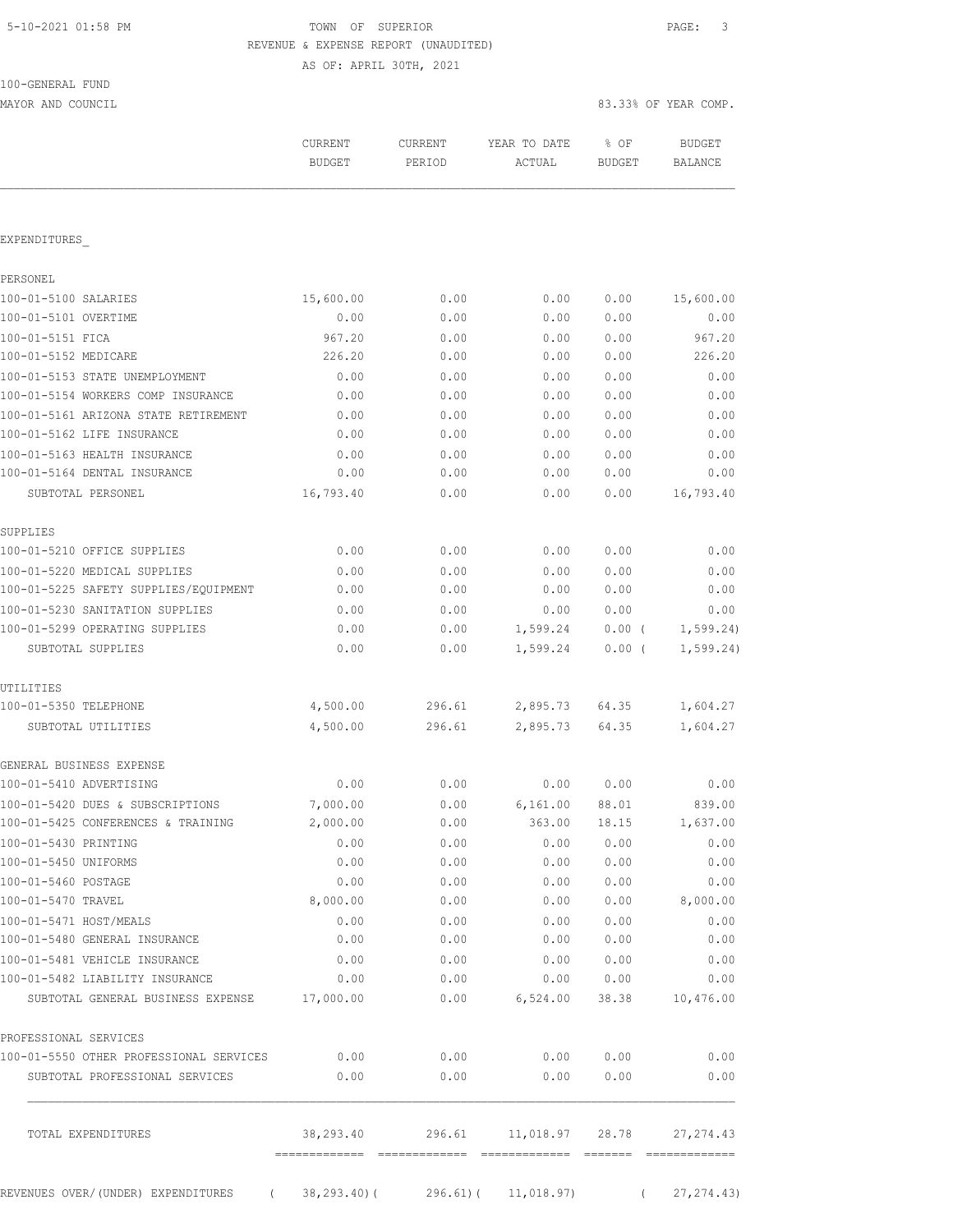# 5-10-2021 01:58 PM TOWN OF SUPERIOR PAGE: 4 REVENUE & EXPENSE REPORT (UNAUDITED)

AS OF: APRIL 30TH, 2021

TOWN MANAGER 83.33% OF YEAR COMP.

|                                                         | CURRENT<br>BUDGET | CURRENT<br>PERIOD | YEAR TO DATE<br>ACTUAL              | $8$ OF<br>BUDGET | BUDGET<br>BALANCE |
|---------------------------------------------------------|-------------------|-------------------|-------------------------------------|------------------|-------------------|
| EXPENDITURES                                            |                   |                   |                                     |                  |                   |
| PERSONEL                                                |                   |                   |                                     |                  |                   |
| 100-02-5100 SALARIES                                    |                   |                   | 88,217.00 6,003.46 64,273.06 72.86  |                  | 23,943.94         |
| 100-02-5101 OVERTIME                                    | 0.00              | 0.00              |                                     | 0.00 0.00        | 0.00              |
| 100-02-5151 FICA                                        | 5,469.00          | 372.21            | 3,984.90                            | 72.86            | 1,484.10          |
| 100-02-5152 MEDICARE                                    | 1,279.00          | 87.05             | 931.92                              | 72.86            | 347.08            |
| 100-02-5153 STATE UNEMPLOYMENT                          | 120.00            | 7.12              | 108.59                              | 90.49            | 11.41             |
| 100-02-5154 WORKERS COMP INSURANCE                      | 233.00            | 0.00              |                                     | 0.00 0.00        | 233.00            |
| 100-02-5161 ARIZONA STATE RETIREMENT                    | 10,780.00         | 676.80            | 7,444.80 69.06                      |                  | 3,335.20          |
| 100-02-5162 LIFE INSURANCE                              | 64.00             | 6.70              | 67.00                               | 104.69 (         | 3.00              |
| 100-02-5163 HEALTH INSURANCE                            | 21,570.00         | 2,696.20          | 14,829.10 68.75                     |                  | 6,740.90          |
| 100-02-5164 DENTAL INSURANCE                            | 303.00            | 31.58             | 249.40                              | 82.31            | 53.60             |
| SUBTOTAL PERSONEL                                       |                   |                   | 128,035.00 9,881.12 91,888.77 71.77 |                  | 36, 146.23        |
| SUPPLIES                                                |                   |                   |                                     |                  |                   |
| 100-02-5210 OFFICE SUPPLIES                             | 0.00              | 0.00              | 0.00                                | 0.00             | 0.00              |
| 100-02-5220 MEDICAL SUPPLIES                            | 0.00              | 0.00              | 0.00                                | 0.00             | 0.00              |
| 100-02-5225 SAFETY SUPPLIES/EQUIPMENT                   | 0.00              | 0.00              | 0.00                                | 0.00             | 0.00              |
| 100-02-5230 SANITATION SUPPLIES                         | 0.00              | 0.00              | 0.00                                | 0.00             | 0.00              |
| 100-02-5299 OPERATING SUPPLIES                          | 0.00              | 0.00              | 61.16                               | $0.00$ (         | 61.16)            |
| SUBTOTAL SUPPLIES                                       | 0.00              | 0.00              | 61.16                               | $0.00$ (         | 61.16)            |
| UTILITIES<br>100-02-5350 TELEPHONE                      | 0.00              | 88.74             | 786.08                              | $0.00$ (         | 786.08)           |
| SUBTOTAL UTILITIES                                      | 0.00              | 88.74             | 786.08                              | $0.00$ (         | 786.08)           |
| GENERAL BUSINESS EXPENSE                                |                   |                   |                                     |                  |                   |
| 100-02-5420 DUES & SUBSCRIPTIONS                        | 0.00              | 0.00              | 65.95                               | $0.00$ (         | 65.95)            |
| 100-02-5425 CONFERENCE & TRAINING                       | 4,000.00          | 0.00              | 0.00                                | 0.00             | 4,000.00          |
| 100-02-5430 PRINTING                                    | 0.00              | 0.00              | 0.00                                | 0.00             | 0.00              |
| 100-02-5450 UNIFORMS/SHIRTS                             | 0.00              | 0.00              | 0.00                                | 0.00             | 0.00              |
| 100-02-5470 TRAVEL                                      | 1,000.00          | 0.00              | 0.00                                | 0.00             | 1,000.00          |
| 100-02-5471 HOST/MEALS                                  | 0.00              | 0.00              | 0.00                                | 0.00             | 0.00              |
| SUBTOTAL GENERAL BUSINESS EXPENSE                       | 5,000.00          | 0.00              | 65.95                               | 1.32             | 4,934.05          |
| REPAIR/MAINTENANCE                                      |                   |                   |                                     |                  |                   |
| 100-02-5640 VEHICLE REPAIRS<br>100-02-5641 VEHICLE FUEL | 0.00              | 0.00              | 0.00                                | 0.00             | 0.00              |
| SUBTOTAL REPAIR/MAINTENANCE                             | 0.00<br>0.00      | 0.00<br>0.00      | 0.00<br>0.00                        | 0.00<br>0.00     | 0.00<br>0.00      |
|                                                         |                   |                   |                                     |                  |                   |
| DEBT SERVICE                                            |                   |                   |                                     |                  |                   |
| 100-02-5999 CONTINGENCY FUND                            | 0.00              | 150.00            | 20,602.12                           | $0.00$ (         | 20,602.12)        |
| SUBTOTAL DEBT SERVICE                                   | 0.00              | 150.00            | 20,602.12                           | $0.00$ (         | 20,602.12)        |
| TOTAL EXPENDITURES                                      | 133,035.00        | 10,119.86         | 113,404.08                          | 85.24            | 19,630.92         |
|                                                         |                   |                   |                                     |                  |                   |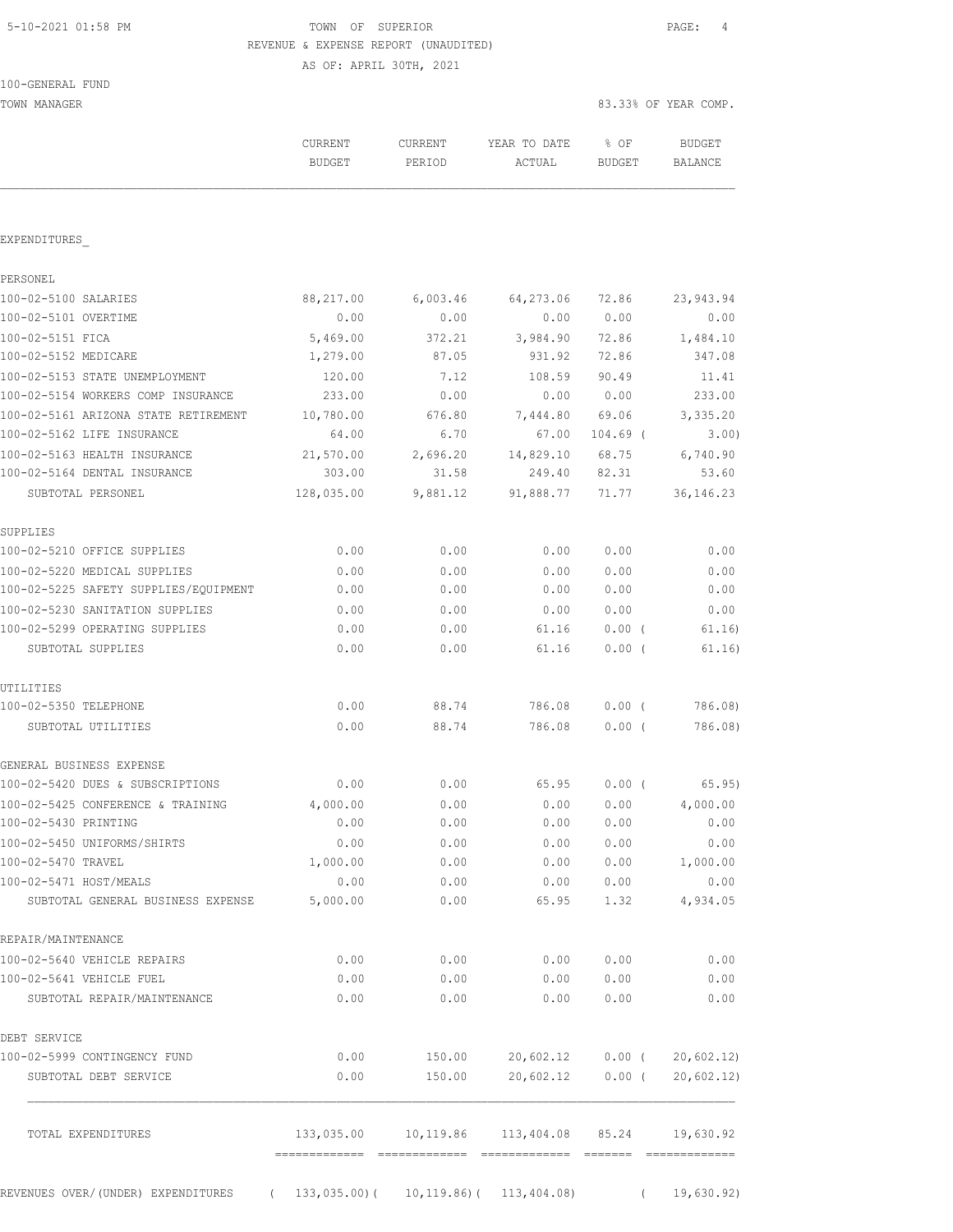| 5-10-2021 01:58 PM |  |
|--------------------|--|
|                    |  |

# TOWN OF SUPERIOR **Example 2010** PAGE: 5 REVENUE & EXPENSE REPORT (UNAUDITED)

AS OF: APRIL 30TH, 2021

| 100-GENERAL FUND |  |
|------------------|--|
|------------------|--|

|                                                 | <b>CURRENT</b><br><b>BUDGET</b> | <b>CURRENT</b><br>PERIOD | YEAR TO DATE<br>ACTUAL | % OF<br>BUDGET | <b>BUDGET</b><br>BALANCE |
|-------------------------------------------------|---------------------------------|--------------------------|------------------------|----------------|--------------------------|
|                                                 |                                 |                          |                        |                |                          |
| EXPENDITURES                                    |                                 |                          |                        |                |                          |
| PERSONEL                                        |                                 |                          |                        |                |                          |
| 100-03-5100 SALARIES                            | 0.00                            | 0.00                     | 0.00                   | 0.00           | 0.00                     |
| SUBTOTAL PERSONEL                               | 0.00                            | 0.00                     | 0.00                   | 0.00           | 0.00                     |
| SUPPLIES                                        |                                 |                          |                        |                |                          |
| 100-03-5210 OFFICE SUPPLIES                     | 0.00                            | 0.00                     | 0.00                   | 0.00           | 0.00                     |
| 100-03-5220 MEDICAL SUPPLIES                    | 0.00                            | 0.00                     | 0.00                   | 0.00           | 0.00                     |
| 100-03-5225 SAFETY SUPPLIES/EQUIPMENT           | 0.00                            | 0.00                     | 0.00                   | 0.00           | 0.00                     |
| 100-03-5230 SANITATION SUPPLIES                 | 0.00                            | 0.00                     | 0.00                   | 0.00           | 0.00                     |
| 100-03-5299 OPERATING SUPPLIES                  | 0.00                            | 0.00                     | 0.00                   | 0.00           | 0.00                     |
| SUBTOTAL SUPPLIES                               | 0.00                            | 0.00                     | 0.00                   | 0.00           | 0.00                     |
| PROFESSIONAL SERVICES                           |                                 |                          |                        |                |                          |
| 100-03-5540 LEGAL SERVICES                      | 63,000.00                       | 0.00                     | 47,257.10              | 75.01          | 15,742.90                |
| 100-03-5550 OTHER PROFESSIONAL SERVICES         | 0.00                            | 0.00                     |                        | 0.00 0.00      | 0.00                     |
| SUBTOTAL PROFESSIONAL SERVICES                  | 63,000.00                       | 0.00                     | 47,257.10              | 75.01          | 15,742.90                |
| TOTAL EXPENDITURES                              | 63,000.00                       | 0.00                     | 47,257.10              | 75.01          | 15,742.90                |
|                                                 |                                 |                          |                        |                |                          |
| REVENUES OVER/ (UNDER) EXPENDITURES<br>$\left($ | 63,000.00)                      |                          | $0.00$ ( $47,257.10$ ) | $\sqrt{2}$     | 15,742.90)               |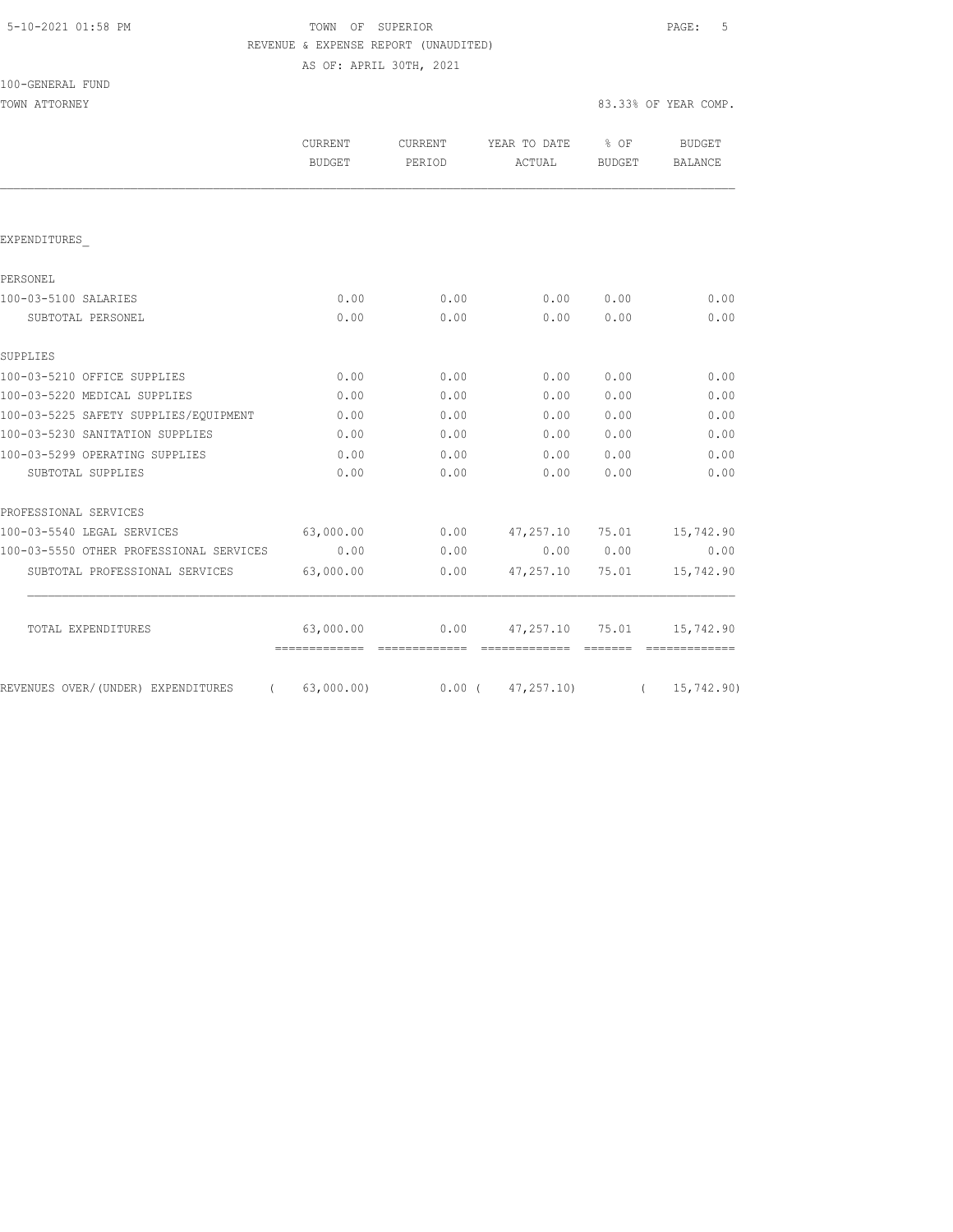## 5-10-2021 01:58 PM TOWN OF SUPERIOR PAGE: 6 REVENUE & EXPENSE REPORT (UNAUDITED)

AS OF: APRIL 30TH, 2021

| MAGISTRATE                              |                          |                   |                        |                       | 83.33% OF YEAR COMP.     |
|-----------------------------------------|--------------------------|-------------------|------------------------|-----------------------|--------------------------|
|                                         | CURRENT<br><b>BUDGET</b> | CURRENT<br>PERIOD | YEAR TO DATE<br>ACTUAL | % OF<br><b>BUDGET</b> | <b>BUDGET</b><br>BALANCE |
| REVENUES                                |                          |                   |                        |                       |                          |
| BUSINESS SERVICES                       |                          |                   |                        |                       |                          |
| 100-04-4250 FINES                       | 0.00                     | 69.52             | 1,268.63               | $0.00$ (              | 1,268.63)                |
| 100-04-4251 MFTG - MAGISTRATE COURT     | 0.00                     | 0.00              | 845.34                 | $0.00$ (              | 845.34)                  |
| SUBTOTAL BUSINESS SERVICES              | 0.00                     | 69.52             | 2, 113.97              | 0.00(                 | 2, 113.97)               |
| TOTAL REVENUES                          | 0.00<br>=============    | 69.52             | 2,113.97               | $0.00$ (              | 2, 113.97)               |
| EXPENDITURES                            |                          |                   |                        |                       |                          |
| PERSONEL                                |                          |                   |                        |                       |                          |
| 100-04-5100 SALARIES                    | 13,670.00                | 1,548.80          | 11,404.80              | 83.43                 | 2,265.20                 |
| 100-04-5101 OVERTIME                    | 0.00                     | 0.00              | 0.00                   | 0.00                  | 0.00                     |
| 100-04-5151 FICA                        | 848.00                   | 96.02             | 707.02                 | 83.38                 | 140.98                   |
| 100-04-5152 MEDICARE                    | 198.00                   | 22.46             | 165.46                 | 83.57                 | 32.54                    |
| 100-04-5153 STATE UNEMPLOYMENT          | 200.00                   | 23.70             | 122.71                 | 61.36                 | 77.29                    |
| 100-04-5154 WORKERS COMP INSURANCE      | 198.00                   | 70.00             | 365.00                 | 184.34 (              | 167.00)                  |
| 100-04-5161 ARIZONA STATE RETIREMENT    | 1,670.00                 | 55.92             | 885.57                 | 53.03                 | 784.43                   |
| 100-04-5162 LIFE INSURANCE              | 0.00                     | 0.00              | 0.00                   | 0.00                  | 0.00                     |
| 100-04-5163 HEALTH INSURANCE            | 0.00                     | 0.00              | 0.00                   | 0.00                  | 0.00                     |
| 100-04-5164 DENTAL INSURANCE            | 0.00                     | 0.00              | 0.00                   | 0.00                  | 0.00                     |
| SUBTOTAL PERSONEL                       | 16,784.00                | 1,816.90          | 13,650.56              | 81.33                 | 3, 133.44                |
| SUPPLIES<br>100-04-5210 OFFICE SUPPLIES | 886.00                   | 0.00              | 0.00                   | 0.00                  | 886.00                   |
| 100-04-5220 MEDICAL SUPPLIES            | 0.00                     | 0.00              | 0.00                   | 0.00                  | 0.00                     |
| 100-04-5225 SAFETY SUPPLIES/EQUIPMENT   | 0.00                     | 0.00              | 0.00                   | 0.00                  | 0.00                     |
| 100-04-5230 SANITATION SUPPLIES         | 0.00                     | 0.00              | 0.00                   | 0.00                  | 0.00                     |
| 100-04-5299 OPERATING SUPPLIES          | 5,000.00                 | 0.00              | 0.00                   | 0.00                  | 5,000.00                 |
| SUBTOTAL SUPPLIES                       | 5,886.00                 | 0.00              | 0.00                   | 0.00                  | 5,886.00                 |
| GENERAL BUSINESS EXPENSE                |                          |                   |                        |                       |                          |
| 100-04-5460 POSTAGE                     | 0.00                     | 0.00              | 0.00                   | 0.00                  | 0.00                     |
| 100-04-5470 TRAVEL                      | 0.00                     | 0.00              | 0.00                   | 0.00                  | 0.00                     |
| 100-04-5471 AUDIT & ACCOUNTING          | 1,500.00                 | 0.00              | 7,424.10               | 494.94 (              | 5, 924.10                |
| SUBTOTAL GENERAL BUSINESS EXPENSE       | 1,500.00                 | 0.00              | 7,424.10               | 494.94 (              | 5,924.10)                |
| PROFESSIONAL SERVICES                   |                          |                   |                        |                       |                          |
| 100-04-5550 OTHER PROFESSIONAL SVC      | 2,000.00                 | 0.00              | 0.00                   | 0.00                  | 2,000.00                 |
| SUBTOTAL PROFESSIONAL SERVICES          | 2,000.00                 | 0.00              | 0.00                   | 0.00                  | 2,000.00                 |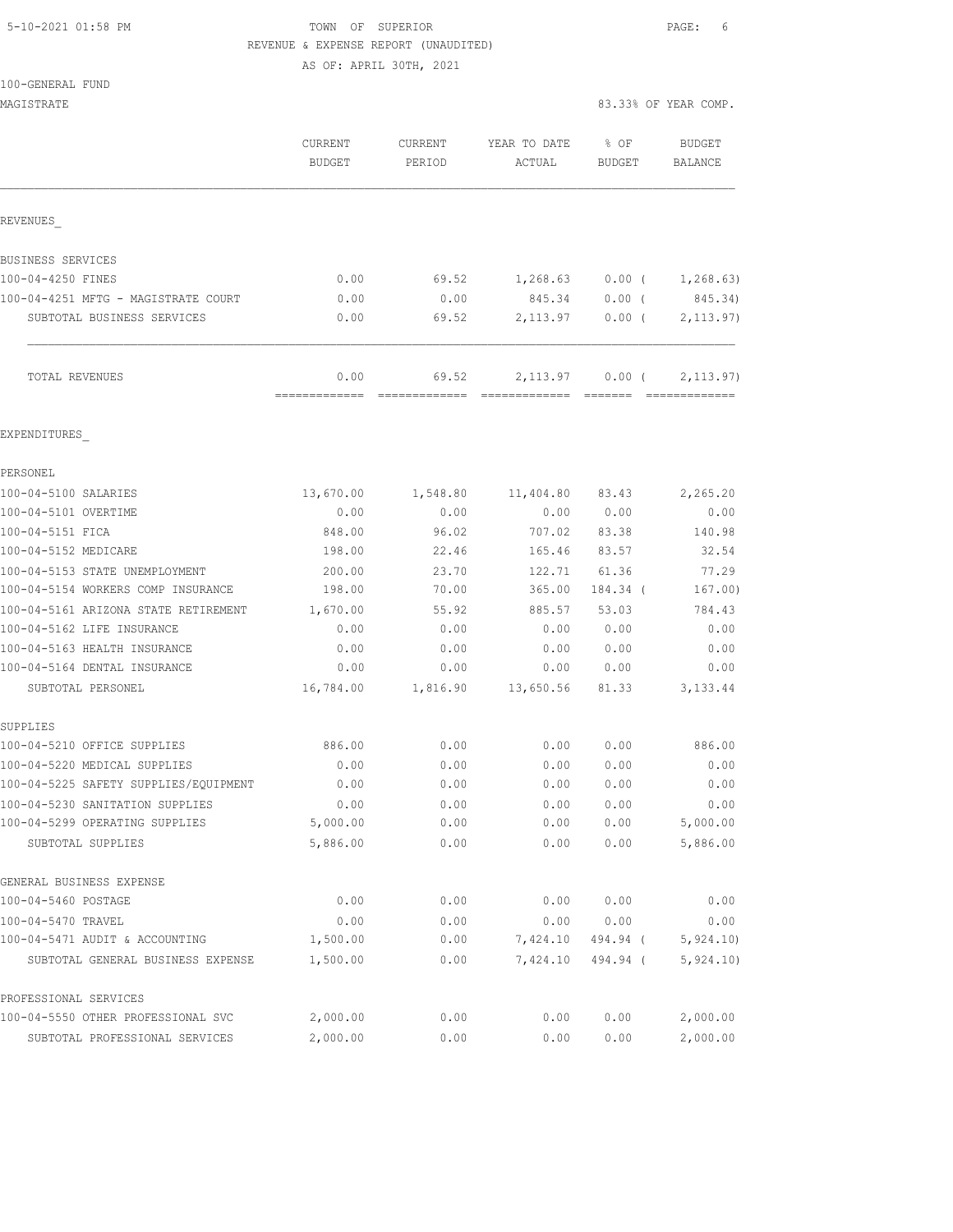| 5-10-2021 01:58 PM |  |
|--------------------|--|
|                    |  |

# TOWN OF SUPERIOR **Example 2010** PAGE: 7 REVENUE & EXPENSE REPORT (UNAUDITED)

AS OF: APRIL 30TH, 2021

100-GENERAL FUND

MAGISTRATE 83.33% OF YEAR COMP.

|                                    | CURRENT<br>BUDGET | <b>CURRENT</b><br>PERIOD      | YEAR TO DATE<br>ACTUAL | % OF<br>BUDGET | BUDGET<br>BALANCE |
|------------------------------------|-------------------|-------------------------------|------------------------|----------------|-------------------|
| CAPITAL OUTLAY                     |                   |                               |                        |                |                   |
| 100-04-5720 OFFICE EQUIPMENT       | 1,000.00          | 0.00                          | 768.75                 | 76.88          | 231.25            |
| SUBTOTAL CAPITAL OUTLAY            | 1,000.00          | 0.00                          | 768.75                 | 76.88          | 231.25            |
| TOTAL EXPENDITURES                 | 27,170.00         | 1,816.90                      | 21,843.41              | 80.40          | 5,326.59          |
| REVENUES OVER/(UNDER) EXPENDITURES |                   | $27, 170, 00$ ( 1, 747, 38) ( | 19,729.44)             |                | 7,440.56)         |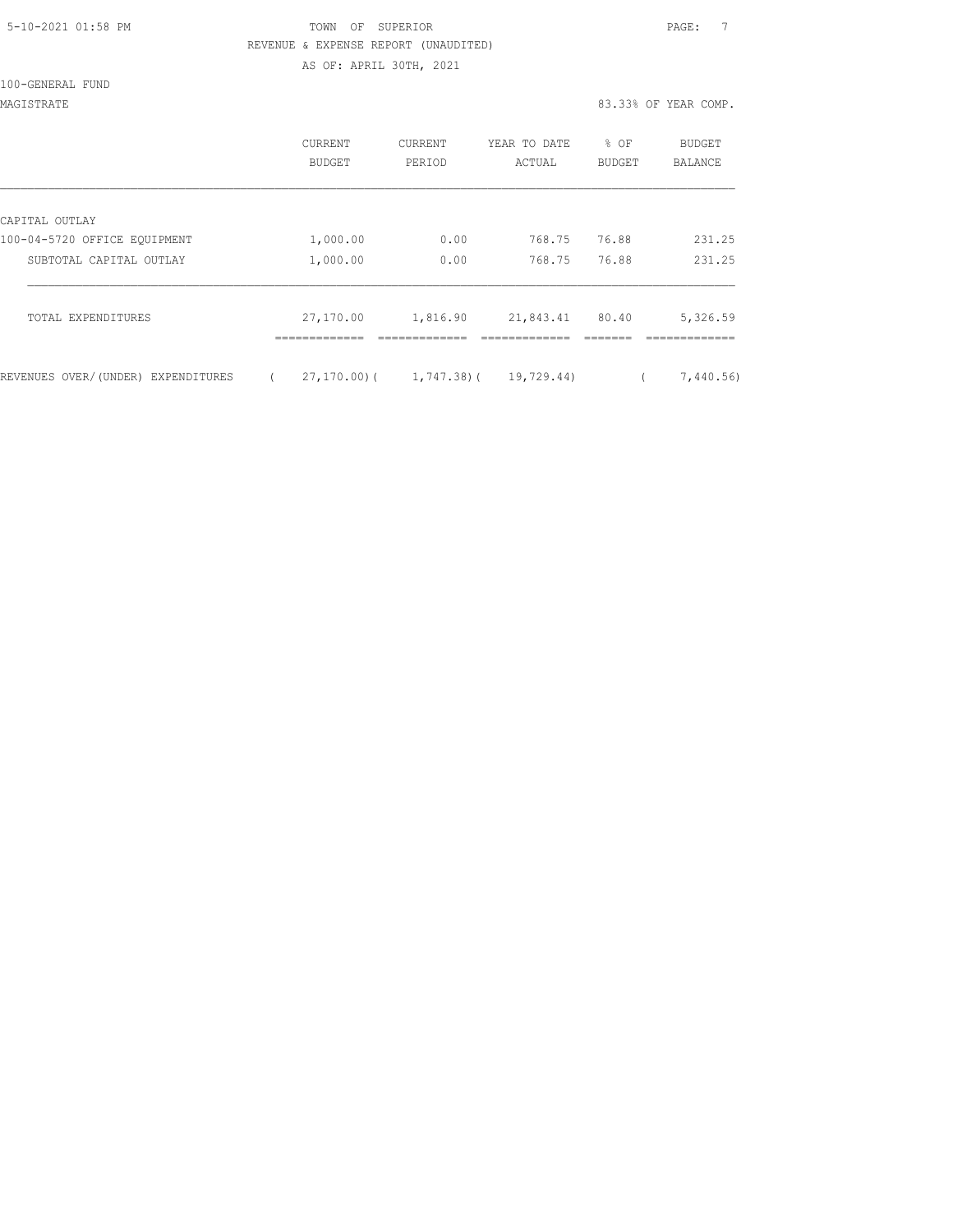#### 5-10-2021 01:58 PM TOWN OF SUPERIOR PAGE: 8 REVENUE & EXPENSE REPORT (UNAUDITED)

AS OF: APRIL 30TH, 2021

| 100-GENERAL FUND |  |  |  |
|------------------|--|--|--|
|------------------|--|--|--|

ADMIN/TOWN CLERK 83.33% OF YEAR COMP.

|                                          | CURRENT               | CURRENT   | YEAR TO DATE | % OF            | <b>BUDGET</b>  |
|------------------------------------------|-----------------------|-----------|--------------|-----------------|----------------|
|                                          | <b>BUDGET</b>         | PERIOD    | ACTUAL       | <b>BUDGET</b>   | <b>BALANCE</b> |
| REVENUES                                 |                       |           |              |                 |                |
|                                          |                       |           |              |                 |                |
| BUSINESS SERVICES                        |                       |           |              |                 |                |
| 100-05-4240 ADMIN FEES (FAX/COPY/NOTARY) | 0.00                  | 36.75     | 335.75       | $0.00$ (        | 335.75)        |
| SUBTOTAL BUSINESS SERVICES               | 0.00                  | 36.75     | 335.75       | $0.00$ (        | 335.75)        |
| GRANTS                                   |                       |           |              |                 |                |
| 100-05-4600 ADMIN RENUE                  | 0.00                  | 0.00      | 0.00         | 0.00            | 0.00           |
| 100-05-4601 CC CONVENIENCE FEE           | 0.00                  | 138.44    | 829.00       | $0.00$ (        | 829.00)        |
| SUBTOTAL GRANTS                          | 0.00                  | 138.44    | 829.00       | 0.00(           | 829.00)        |
| TOTAL REVENUES                           | 0.00<br>============= | 175.19    | 1,164.75     | $0.00$ (        | 1, 164.75)     |
| EXPENDITURES                             |                       |           |              |                 |                |
| PERSONEL                                 |                       |           |              |                 |                |
| 100-05-5100 SALARIES                     | 101,255.00            | 7,779.60  |              | 84,312.40 83.27 | 16,942.60      |
| 100-05-5101 OVERTIME                     | 0.00                  | 62.40     | 911.40       | $0.00$ (        | 911.40)        |
| 100-05-5151 FICA                         | 6,278.00              | 468.42    | 5,106.02     | 81.33           | 1,171.98       |
| 100-05-5152 MEDICARE                     | 1,468.00              | 109.55    | 1,194.12     | 81.34           | 273.88         |
| 100-05-5153 STATE UNEMPLOYMENT           | 160.00                | 0.00      | 238.93       | $149.33$ (      | 78.93)         |
| 100-05-5154 WORKERS COMP INSURANCE       | 262.00                | 90.00     | 382.00       | 145.80 (        | 120.00)        |
| 100-05-5161 ARIZONA STATE RETIREMENT     | 12,373.00             | 958.29    | 10,414.31    | 84.17           | 1,958.69       |
| 100-05-5162 LIFE INSURANCE               | 193.00                | 20.10     | 246.15       | $127.54$ (      | 53.15)         |
| 100-05-5163 HEALTH INSURANCE             | 12,325.00             | 2,547.80  | 14,012.90    | $113.69$ (      | 1,687.90)      |
| 100-05-5164 DENTAL INSURANCE             | 910.00                | 94.74     | 881.00       | 96.81           | 29.00          |
| SUBTOTAL PERSONEL                        | 135,224.00            | 12,130.90 | 117,699.23   | 87.04           | 17,524.77      |
| SUPPLIES                                 |                       |           |              |                 |                |
| 100-05-5210 OFFICE SUPPLIES              | 10,000.00             | 277.68    | 7,142.87     | 71.43           | 2,857.13       |
| 100-05-5220 MEDICAL SUPPLIES             | 0.00                  | 0.00      | 0.00         | 0.00            | 0.00           |
| 100-05-5225 SAFETY SUPPLIES/EQUIPMENT    | 0.00                  | 0.00      | 0.00         | 0.00            | 0.00           |
| 100-05-5230 SANITATION SUPPLIES          | 0.00                  | 0.00      | 0.00         | 0.00            | 0.00           |
| 100-05-5299 OPERATING SUPPLIES           | 5,000.00              | 328.90    | 6,177.04     | $123.54$ (      | 1, 177.04)     |
| SUBTOTAL SUPPLIES                        | 15,000.00             | 606.58    | 13, 319.91   | 88.80           | 1,680.09       |
| UTILITIES                                |                       |           |              |                 |                |
| 100-05-5310 ELECTRICITY                  | 18,910.00             | 1,206.59  | 14,803.50    | 78.28           | 4,106.50       |
| 100-05-5320 GAS                          | 1,200.00              | 0.00      | 1,811.81     | $150.98$ (      | 611.81)        |
| 100-05-5330 REFUSE                       | 0.00                  | 0.00      | 0.00         | 0.00            | 0.00           |
| 100-05-5340 SEWER                        | 0.00                  | 0.00      | 0.00         | 0.00            | 0.00           |
| 100-05-5350 TELEPHONE                    | 4,000.00              | 355.68    | 2,972.69     | 74.32           | 1,027.31       |
| 100-05-5360 WATER                        | 2,300.00              | 107.74    | 1,105.83     | 48.08           | 1,194.17       |
| 100-05-5380 SECURITY                     | 1,230.00              | 0.00      | 480.00       | 39.02           | 750.00         |
| SUBTOTAL UTILITIES                       | 27,640.00             | 1,670.01  | 21, 173.83   | 76.61           | 6,466.17       |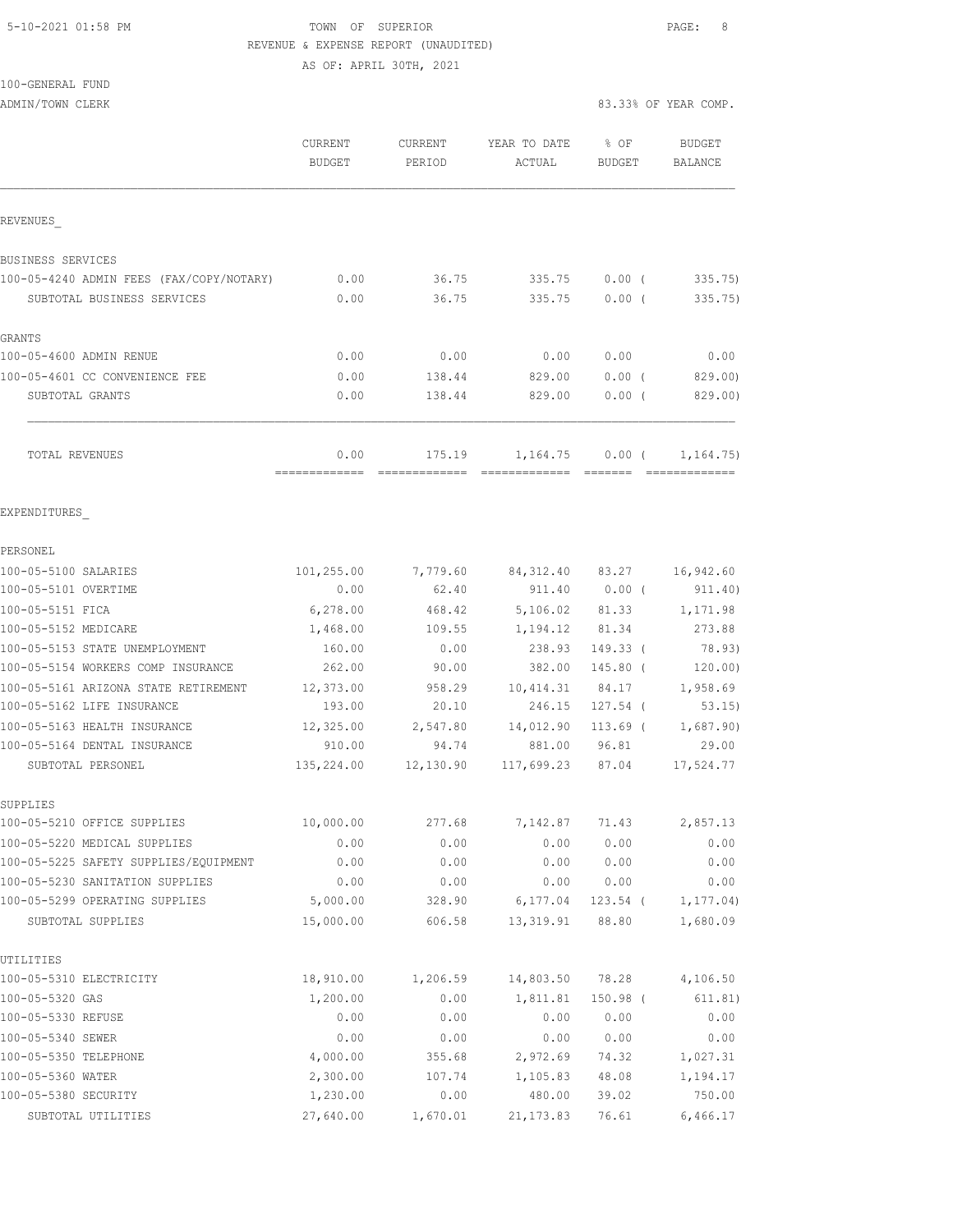## 5-10-2021 01:58 PM TOWN OF SUPERIOR PAGE: 9 REVENUE & EXPENSE REPORT (UNAUDITED)

AS OF: APRIL 30TH, 2021

# 100-GENERAL FUND

ADMIN/TOWN CLERK 83.33% OF YEAR COMP.

|                                                                        | <b>CURRENT</b><br><b>BUDGET</b> | <b>CURRENT</b><br>PERIOD                           | YEAR TO DATE<br>ACTUAL           | % OF<br><b>BUDGET</b>   | <b>BUDGET</b><br><b>BALANCE</b> |
|------------------------------------------------------------------------|---------------------------------|----------------------------------------------------|----------------------------------|-------------------------|---------------------------------|
|                                                                        |                                 |                                                    |                                  |                         |                                 |
| GENERAL BUSINESS EXPENSE                                               |                                 |                                                    |                                  |                         |                                 |
| 100-05-5410 ADVERTISING                                                | 6,000.00                        | $2,165.32$ (                                       | 7,690.46)                        | 128.17-                 | 13,690.46                       |
| 100-05-5420 DUES & SUBSCRIPTIONS                                       | 9,000.00                        | 379.00                                             | 9,190.90                         | $102.12$ (              | 190.90)                         |
| 100-05-5425 CONFERENCES & TRAINING                                     | 0.00                            | 0.00                                               | 928.71                           | $0.00$ (                | 928.71)                         |
| 100-05-5430 PRINTING                                                   | 5,120.00                        | 126.09                                             | 1,425.54                         | 27.84                   | 3,694.46                        |
| 100-05-5440 ELECTIONS                                                  | 5,000.00                        | 0.00                                               | 2,133.79                         | 42.68                   | 2,866.21                        |
| 100-05-5450 UNIFORMS                                                   | 0.00                            | 0.00                                               | 0.00                             | 0.00                    | 0.00                            |
| 100-05-5460 POSTAGE                                                    | 6,000.00                        | 208.00                                             | 2,094.50                         | 34.91                   | 3,905.50                        |
| 100-05-5470 TRAVEL                                                     | 0.00                            | 0.00                                               | 0.00                             | 0.00                    | 0.00                            |
| 100-05-5471 AUDIT & ACCOUNTING                                         | 0.00                            | 0.00                                               | 1,324.10                         | $0.00$ (                | 1,324.10)                       |
| 100-05-5480 GENERAL INSURANCE                                          | 12,820.00                       | 2,780.00                                           | 13,306.89                        | $103.80$ (              | 486.89)                         |
| 100-05-5481 VEHICLE INSURANCE                                          | 0.00                            | 0.00                                               | 0.00                             | 0.00                    | 0.00                            |
| 100-05-5482 LIABILITY INSURANCE                                        | 0.00                            | 0.00                                               | 0.00                             | 0.00                    | 0.00                            |
| 100-05-5491 FINANCE/BANK FEES                                          | 3,000.00                        | 58.84                                              | 4,083.08                         | $136.10$ (              | 1,083.08)                       |
| 100-05-5495 PENALTY                                                    | 0.00                            | 0.00                                               | 0.00                             | 0.00                    | 0.00                            |
| SUBTOTAL GENERAL BUSINESS EXPENSE                                      | 46,940.00                       | 5,717.25                                           | 26,797.05                        | 57.09                   | 20, 142.95                      |
| PROFESSIONAL SERVICES                                                  |                                 |                                                    |                                  |                         |                                 |
| 100-05-5520 CONTRACT                                                   | 0.00                            | 1,400.00                                           | 14,275.00                        | 0.00(                   | 14,275.00)                      |
| 100-05-5550 OTHER PROFESSIONAL SERVICES                                | 2,000.00                        | 4,860.00                                           |                                  | 69,491.70 3,474.59 (    | 67, 491.70                      |
| 100-05-5590 AUDIT & ACCOUNTING                                         | 1,545.00                        | 0.00                                               | 0.00                             | 0.00                    | 1,545.00                        |
| SUBTOTAL PROFESSIONAL SERVICES                                         | 3,545.00                        | 6, 260.00                                          |                                  | 83,766.70 2,362.95 (    | 80, 221.70)                     |
| REPAIR/MAINTENANCE                                                     |                                 |                                                    |                                  |                         |                                 |
| 100-05-5610 PARK & BLDG IMPROVEMENTS                                   | 0.00                            | 0.00                                               | 0.00                             | 0.00                    | 0.00                            |
| 100-05-5640 AUTO & TRUCK REPAIRS                                       | 1,000.00                        | 0.00                                               | 231.27                           | 23.13                   | 768.73                          |
| 100-05-5641 GAS & OIL                                                  | 500.00                          | 0.00                                               | 278.85                           | 55.77                   | 221.15                          |
| 100-05-5642 TIRES & TUBES                                              | 0.00                            | 0.00                                               | 0.00                             | 0.00                    | 0.00                            |
| 100-05-5650 OTHER EQUIPMENT REPAIRS                                    | 0.00                            | 0.00                                               | 0.00                             | 0.00                    | 0.00                            |
| SUBTOTAL REPAIR/MAINTENANCE                                            | 1,500.00                        | 0.00                                               | 510.12                           | 34.01                   | 989.88                          |
| CAPITAL OUTLAY                                                         |                                 |                                                    |                                  |                         |                                 |
| 100-05-5710 BUILDING                                                   | 9,000.00                        | 333.33                                             |                                  | 3,333.30 37.04 5,666.70 |                                 |
| 100-05-5720 OFFICE EQUIPMENT                                           | 5,000.00                        |                                                    | $0.00$ 4,196.86 83.94            |                         | 803.14                          |
| 100-05-5750 OTHER EQUIP/SMALL TOOLS                                    | 0.00                            | 0.00                                               |                                  | 0.00 0.00               | 0.00                            |
| 100-05-5780 COMPUTER/INCODE SOFTWARE                                   | 32,539.00                       | 121.82                                             | 10,167.40                        | 31.25                   | 22,371.60                       |
| SUBTOTAL CAPITAL OUTLAY                                                | 46,539.00                       |                                                    | 455.15 17,697.56 38.03           |                         | 28,841.44                       |
| DEBT SERVICE                                                           |                                 |                                                    |                                  |                         |                                 |
| 100-05-5900 DEBT SERVICE: PRINCIPAL                                    | 0.00                            | 230.20                                             | 1,991.75 0.00 ( 1,991.75)        |                         |                                 |
| 100-05-5901 DEBT SERVCE INTEREST                                       | 0.00                            | 11.44                                              |                                  | 183.07 0.00 (           | 183.07)                         |
| SUBTOTAL DEBT SERVICE                                                  | 0.00                            |                                                    | 241.64 2,174.82 0.00 ( 2,174.82) |                         |                                 |
|                                                                        |                                 |                                                    |                                  |                         |                                 |
| TOTAL EXPENDITURES                                                     |                                 | 276,388.00 27,081.53 283,139.22 102.44 ( 6,751.22) |                                  |                         |                                 |
| REVENUES OVER/(UNDER) EXPENDITURES (276,388.00)(26,906.34)(281,974.47) |                                 |                                                    |                                  |                         | 5,586.47                        |
|                                                                        |                                 |                                                    |                                  |                         |                                 |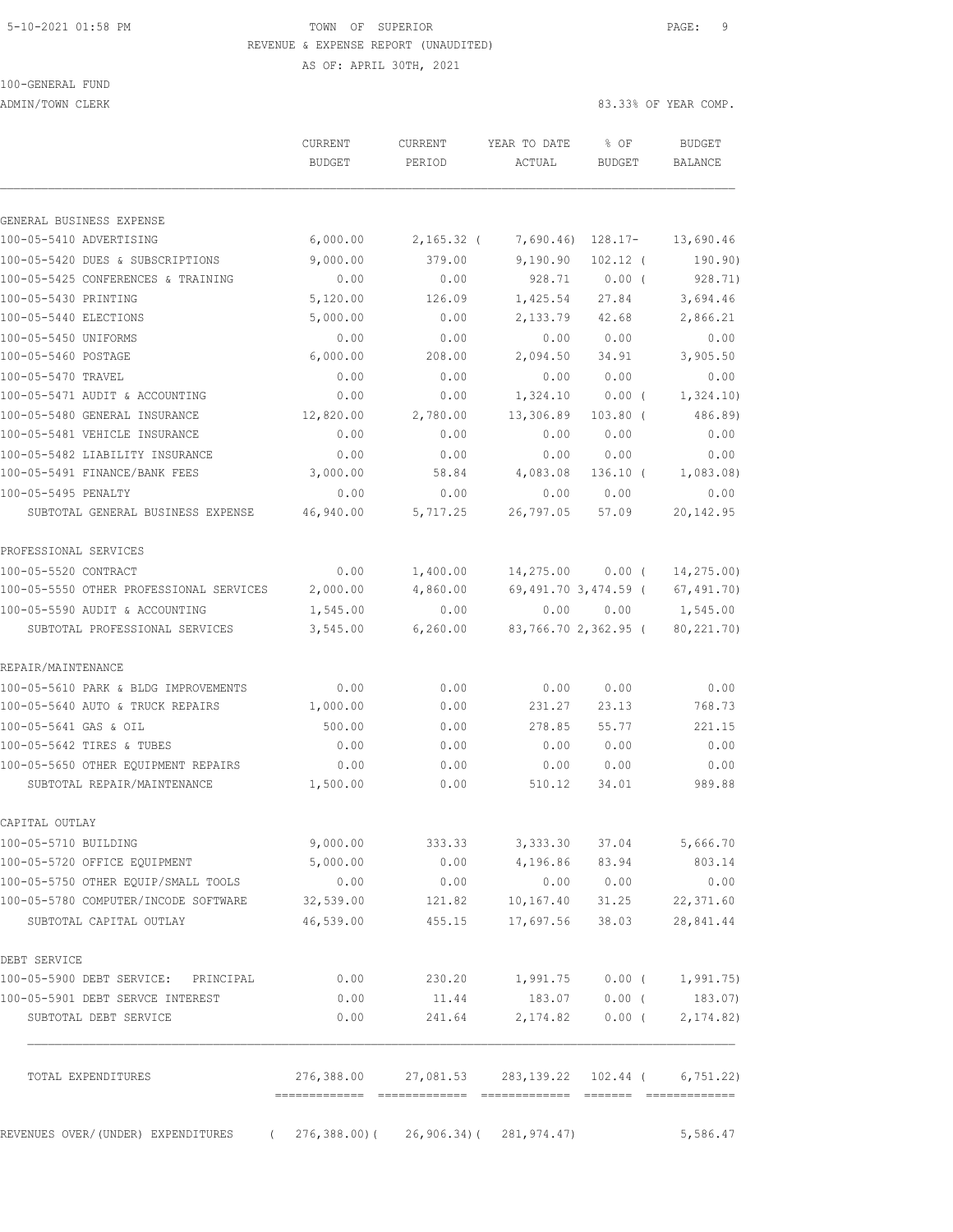## 5-10-2021 01:58 PM TOWN OF SUPERIOR PAGE: 10 REVENUE & EXPENSE REPORT (UNAUDITED)

AS OF: APRIL 30TH, 2021

|  | 100-GENERAL FUND |  |
|--|------------------|--|

| IOO-GEMERAT IOMD<br>FINANCE                         |                          |                      |                        |                       | 83.33% OF YEAR COMP.            |
|-----------------------------------------------------|--------------------------|----------------------|------------------------|-----------------------|---------------------------------|
|                                                     | CURRENT<br><b>BUDGET</b> | CURRENT<br>PERIOD    | YEAR TO DATE<br>ACTUAL | % OF<br><b>BUDGET</b> | <b>BUDGET</b><br><b>BALANCE</b> |
| REVENUES                                            |                          |                      |                        |                       |                                 |
| GRANTS                                              |                          |                      |                        |                       |                                 |
| 100-06-4601 CC CONVENIENCE FEE                      | 0.00                     | 0.00                 | 0.00                   | 0.00                  | 0.00                            |
| SUBTOTAL GRANTS                                     | 0.00                     | 0.00                 | 0.00                   | 0.00                  | 0.00                            |
| TOTAL REVENUES                                      | 0.00<br>-------------    | 0.00<br>FEEEEEEEEEEE | 0.00<br>EEEEEEEEEEEE   | 0.00<br>FEEEEE        | 0.00<br>=============           |
| EXPENDITURES                                        |                          |                      |                        |                       |                                 |
| PERSONEL                                            |                          |                      |                        |                       |                                 |
| 100-06-5100 SALARIES                                | 0.00                     | 0.00                 | 0.00                   | 0.00                  | 0.00                            |
| 100-06-5101 OVERTIME                                | 0.00                     | 0.00                 | 0.00                   | 0.00                  | 0.00                            |
| 100-06-5151 FICA                                    | 0.00                     | 0.00                 | 0.00                   | 0.00                  | 0.00                            |
| 100-06-5152 MEDICARE                                | 0.00                     | 0.00                 | 0.00                   | 0.00                  | 0.00                            |
| 100-06-5153 STATE UNEMPLOYMENT                      | 0.00                     | 0.00                 | 0.00                   | 0.00                  | 0.00                            |
| 100-06-5154 WORKERS COMP INSURANCE                  | 0.00                     | 0.00                 | 0.00                   | 0.00                  | 0.00                            |
| 100-06-5161 ARIZONA STATE RETIREMENT                | 0.00                     | 0.00                 | 0.00                   | 0.00                  | 0.00                            |
| 100-06-5162 LIFE INSURANCE                          | 0.00                     | 0.00                 | 0.00                   | 0.00                  | 0.00                            |
| 100-06-5163 HEALTH INSURANCE                        | 0.00                     | 0.00                 | 0.00                   | 0.00                  | 0.00                            |
| 100-06-5164 DENTAL INSURANCE                        | 0.00                     | 0.00(                | 33.20                  | 0.00                  | 33.20                           |
| SUBTOTAL PERSONEL                                   | 0.00                     | 0.00(                | 33.20                  | 0.00                  | 33.20                           |
| SUPPLIES                                            |                          |                      |                        |                       |                                 |
| 100-06-5210 OFFICE SUPPLIES                         | 0.00                     | 0.00                 | 0.00                   | 0.00                  | 0.00                            |
| 100-06-5220 MEDICAL SUPPLIES                        | 0.00                     | 0.00                 | 0.00                   | 0.00                  | 0.00                            |
| 100-06-5225 SAFETY SUPPLIES/EQUIPMENT               | 0.00                     | 0.00                 | 0.00                   | 0.00                  | 0.00                            |
| 100-06-5230 SANITATION SUPPLIES                     | 0.00                     | 0.00                 | 0.00                   | 0.00                  | 0.00                            |
| 100-06-5299 OPERATING SUPPLIES<br>SUBTOTAL SUPPLIES | 0.00<br>0.00             | 1,303.00<br>1,303.00 | 4,204.89<br>4,204.89   | $0.00$ (<br>$0.00$ (  | 4,204.89)<br>4, 204.89          |
|                                                     |                          |                      |                        |                       |                                 |
| UTILITIES                                           |                          |                      |                        |                       |                                 |
| 100-06-5310 ELECTRICITY<br>100-06-5320 GAS          | 0.00<br>0.00             | 0.00<br>0.00         | 0.00<br>0.00           | 0.00<br>0.00          | 0.00<br>0.00                    |
| 100-06-5330 REFUSE                                  | 0.00                     | 0.00                 | 0.00                   | 0.00                  | 0.00                            |
| 100-06-5340 SEWER                                   | 0.00                     | 0.00                 | 0.00                   | 0.00                  | 0.00                            |
| 100-06-5350 TELEPHONE                               | 0.00                     | 0.00                 | 0.00                   | 0.00                  | 0.00                            |
| 100-06-5360 WATER                                   | 0.00                     | 0.00                 | 0.00                   | 0.00                  | 0.00                            |
| SUBTOTAL UTILITIES                                  | 0.00                     | 0.00                 | 0.00                   | 0.00                  | 0.00                            |
| GENERAL BUSINESS EXPENSE                            |                          |                      |                        |                       |                                 |
| 100-06-5410 ADVERTISING                             | 0.00                     | 0.00                 | 0.00                   | 0.00                  | 0.00                            |
| 100-06-5420 DUES & SUBSCRIPTIONS                    | 0.00                     | 0.00                 | 0.00                   | 0.00                  | 0.00                            |
| 100-06-5425 CONFERENCES & TRAINING                  | 0.00                     | 0.00                 | 0.00                   | 0.00                  | 0.00                            |
| 100-06-5430 PRINTING                                | 0.00                     | 0.00                 | 0.00                   | 0.00                  | 0.00                            |
| 100-06-5450 UNIFORMS                                | 0.00                     | 0.00                 | 0.00                   | 0.00                  | 0.00                            |
| 100-06-5460 POSTAGE                                 | 0.00                     | 0.00                 | 0.00                   | 0.00                  | 0.00                            |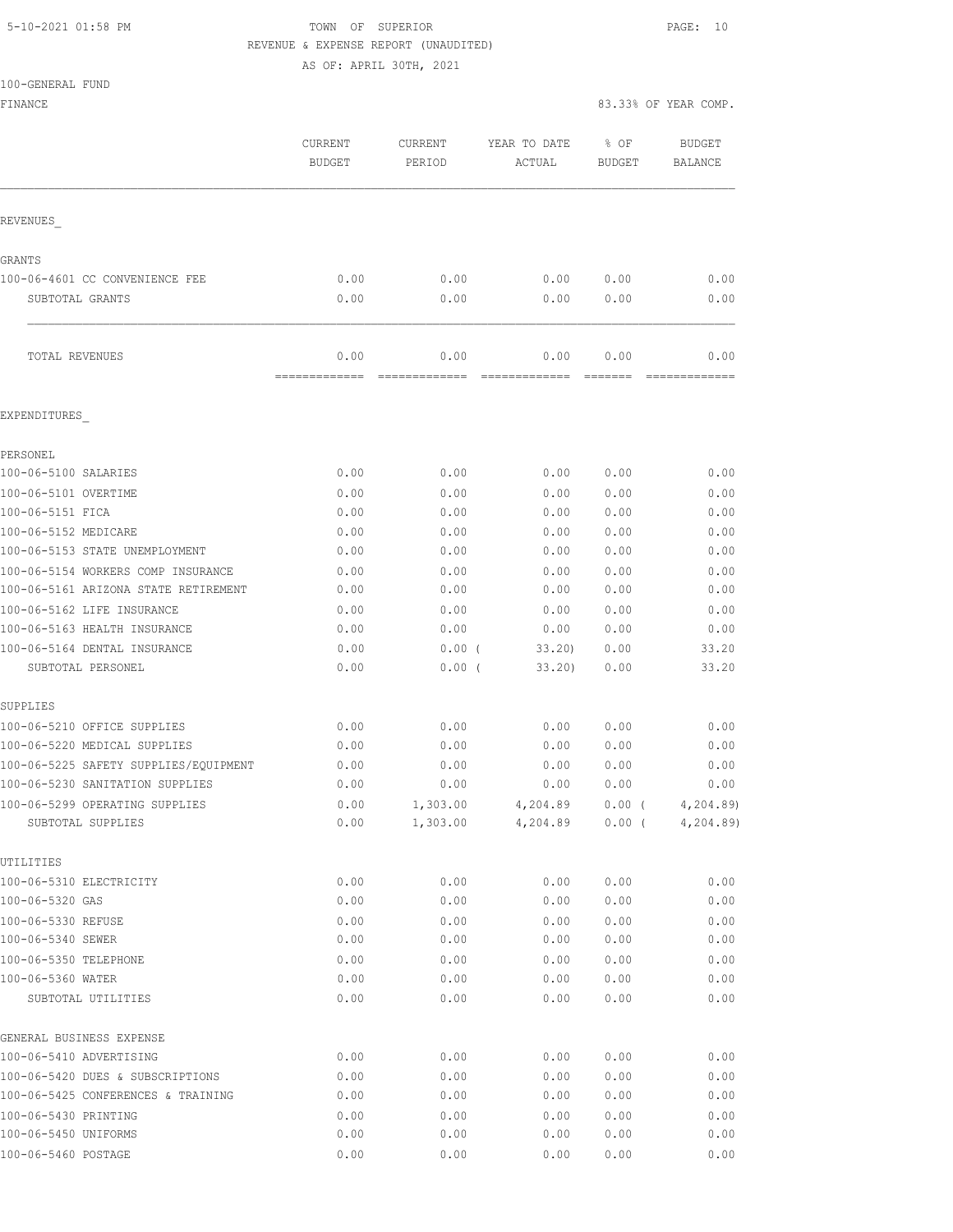### 5-10-2021 01:58 PM TOWN OF SUPERIOR PAGE: 11 REVENUE & EXPENSE REPORT (UNAUDITED)

AS OF: APRIL 30TH, 2021

#### 100-GENERAL FUND

FINANCE 83.33% OF YEAR COMP.

|                                                | CURRENT       | CURRENT  | YEAR TO DATE                             | $8$ OF        | <b>BUDGET</b>  |
|------------------------------------------------|---------------|----------|------------------------------------------|---------------|----------------|
|                                                | <b>BUDGET</b> | PERIOD   | ACTUAL                                   | <b>BUDGET</b> | <b>BALANCE</b> |
| 100-06-5470 TRAVEL                             | 0.00          | 0.00     | 0.00                                     | 0.00          | 0.00           |
| 100-06-5471 AUDIT & ACCOUNTING                 | 0.00          | 0.00     | 1,324.10                                 | 0.00(         | 1,324.10)      |
| 100-06-5480 GENERAL INSURANCE                  | 12,820.00     | 0.00     | 0.00                                     | 0.00          | 12,820.00      |
| 100-06-5481 VEHICLE INSURANCE                  | 0.00          | 0.00     | 0.00                                     | 0.00          | 0.00           |
| 100-06-5482 LIABILITY INSURANCE                | 0.00          | 0.00     | 0.00                                     | 0.00          | 0.00           |
| 100-06-5491 FINANCE/BANK FEES                  | 9,100.00      | 534.70   | 6,877.77                                 | 75.58         | 2,222.23       |
| SUBTOTAL GENERAL BUSINESS EXPENSE              | 21,920.00     | 534.70   | 8,201.87                                 | 37.42         | 13,718.13      |
| PROFESSIONAL SERVICES                          |               |          |                                          |               |                |
| 100-06-5550 OTHER PROFESSIONAL SERVICES        | 46,000.00     | 0.00     | 40,842.50                                | 88.79         | 5,157.50       |
| 100-06-5590 AUDIT & ACCOUNTING                 | 1,545.00      | 0.00     | 0.00                                     | 0.00          | 1,545.00       |
| SUBTOTAL PROFESSIONAL SERVICES                 | 47,545.00     | 0.00     | 40,842.50                                | 85.90         | 6,702.50       |
| CAPITAL OUTLAY                                 |               |          |                                          |               |                |
| 100-06-5720 OFFICE EQUIPMENT                   | 0.00          | 0.00     | 0.00                                     | 0.00          | 0.00           |
| SUBTOTAL CAPITAL OUTLAY                        | 0.00          | 0.00     | 0.00                                     | 0.00          | 0.00           |
|                                                |               |          |                                          |               |                |
| TOTAL EXPENDITURES                             | 69,465.00     | 1,837.70 | 53,216.06                                | 76.61         | 16,248.94      |
|                                                |               |          |                                          |               |                |
| REVENUES OVER/(UNDER) EXPENDITURES<br>$\left($ |               |          | $(69, 465, 00)$ ( 1,837.70) ( 53,216.06) | $\sqrt{2}$    | 16, 248.94)    |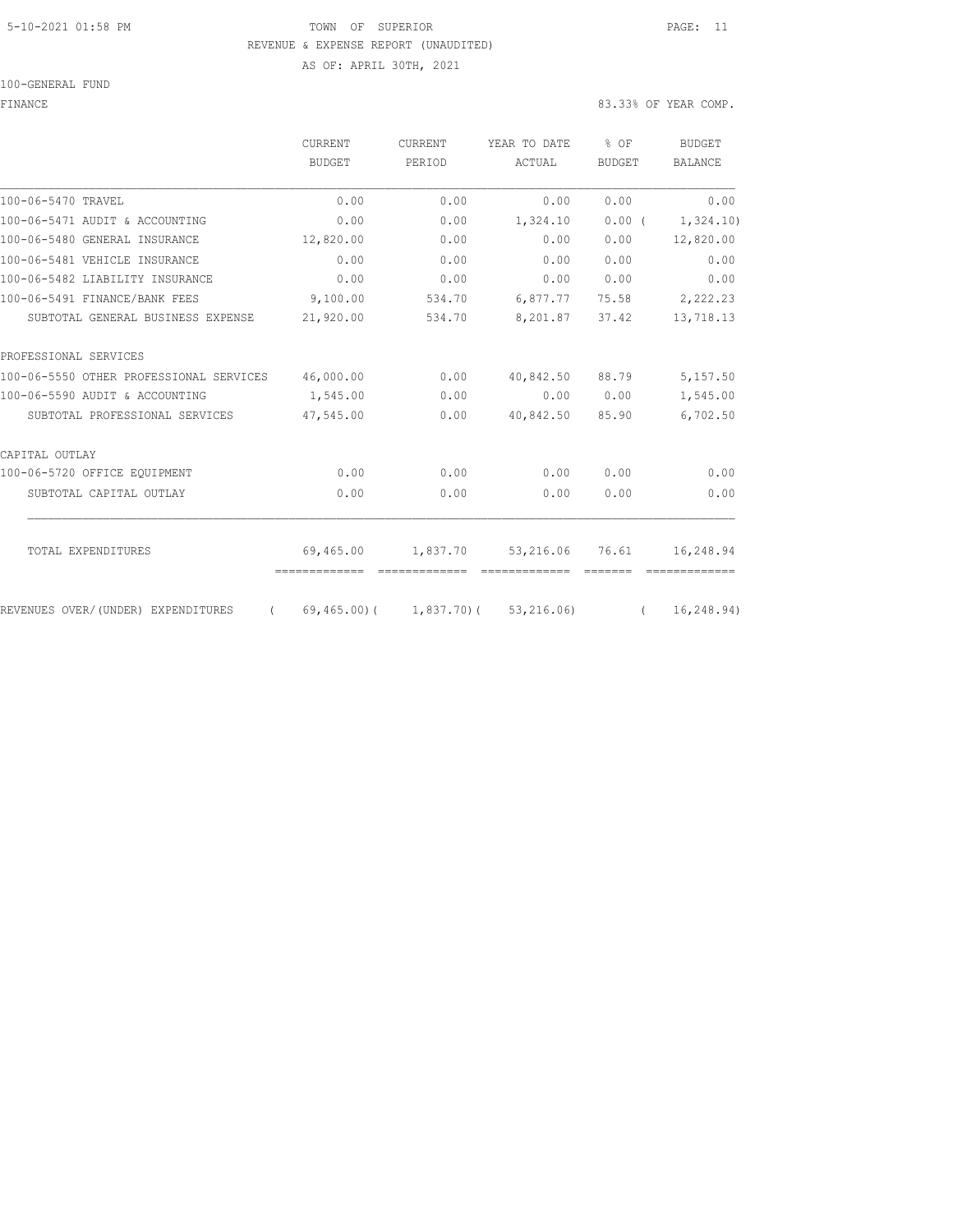## 5-10-2021 01:58 PM **TOWN** OF SUPERIOR **PAGE:** 12 REVENUE & EXPENSE REPORT (UNAUDITED)

AS OF: APRIL 30TH, 2021

| 100-GENERAL FUND |  |
|------------------|--|
|                  |  |

| POLICE                                                     |                         |                   |                                               |                | 83.33% OF YEAR COMP.       |
|------------------------------------------------------------|-------------------------|-------------------|-----------------------------------------------|----------------|----------------------------|
|                                                            | CURRENT<br>BUDGET       | CURRENT<br>PERIOD | YEAR TO DATE<br>ACTUAL                        | % OF<br>BUDGET | <b>BUDGET</b><br>BALANCE   |
| REVENUES                                                   |                         |                   |                                               |                |                            |
| BUSINESS SERVICES                                          |                         |                   |                                               |                |                            |
| 100-07-4230 PD SERVICES-IMPOUND/FING PRI 20,000.00         |                         | 310.00            | 1,739.25 8.70                                 |                | 18,260.75                  |
| 100-07-4231 K-9 REVENUE                                    | 0.00                    | 0.00              | 0.00                                          | 0.00           | 0.00                       |
| 100-07-4240 FEES                                           | 0.00                    | 0.00              | 0.00                                          | 0.00           | 0.00                       |
| 100-07-4250 TRAFFIC FINES                                  | 14,000.00               | 1,180.98          | 14,170.43                                     | $101.22$ (     | 170.43                     |
| SUBTOTAL BUSINESS SERVICES                                 | 34,000.00               | 1,490.98          | 15,909.68                                     | 46.79          | 18,090.32                  |
| GRANTS                                                     |                         |                   |                                               |                |                            |
| 100-07-4600 REVENUE                                        | 0.00                    | 0.00              | 500.00                                        | $0.00$ (       | 500.00                     |
| SUBTOTAL GRANTS                                            | 0.00                    | 0.00              | 500.00                                        | $0.00$ (       | 500.00)                    |
| CONTRIBUTIONS                                              |                         |                   |                                               |                |                            |
| 100-07-4780 OFF DUTY SALARIES                              | 0.00                    | 0.00              | 0.00                                          | 0.00           | 0.00                       |
| 100-07-4781 OFF DUTY VEHICLE USE                           | 0.00                    | 258.90            | 258.90                                        | $0.00$ (       | 258.90                     |
| SUBTOTAL CONTRIBUTIONS                                     | 0.00                    | 258.90            | 258.90                                        | $0.00$ (       | 258.90)                    |
| TOTAL REVENUES                                             | 34,000.00               |                   | 1,749.88 16,668.58 49.03                      |                | 17,331.42<br>============= |
| EXPENDITURES                                               |                         |                   |                                               |                |                            |
| PERSONEL                                                   |                         |                   |                                               |                |                            |
| 100-07-5100 SALARIES                                       | 442,447.00<br>30,000.00 |                   | 35,901.36 405,157.47 91.57                    |                | 37,289.53                  |
| 100-07-5101 OVERTIME<br>100-07-5102 TAXABLE AUTO ALLOWANCE | 0.00                    | 0.00              | 1,881.82 32,876.65 109.59 ( 2,876.65)<br>0.00 | 0.00           | 0.00                       |
| 100-07-5151 FICA                                           | 3,799.00                | 250.28            |                                               | 2,486.34 65.45 | 1,312.66                   |
| 100-07-5152 MEDICARE                                       | 6,232.00                | 520.95            | 6,049.11 97.07                                |                | 182.89                     |
| 100-07-5153 STATE UNEMPLOYMENT                             | 626.00                  | 14.80             | 1,119.00                                      | 178.75 (       | 493.00)                    |
| 100-07-5154 WORKERS COMP INSURANCE                         | 24,710.00               | 7,843.00          | 33,098.00                                     | $133.95$ (     | 8,388.00)                  |
| 100-07-5160 PUBLIC SAFETY RETIREMENT                       | 76,594.00               |                   | 14, 177.56 107, 174.79                        | 139.93 (       | 30, 580.79                 |
| 100-07-5161 ARIZONA STATE RETIREMENT                       | 0.00                    | 376.75            | 4,104.07                                      | $0.00$ (       | 4,104.07)                  |
| 100-07-5162 LIFE INSURANCE                                 | 683.00                  | 60.30             | 694.55                                        | $101.69$ (     | 11.55)                     |
| 100-07-5163 HEALTH INSURANCE                               | 75,731.00               | 12,171.26         | 68, 344.22                                    | 90.25          | 7,386.78                   |
| 100-07-5164 DENTAL INSURANCE                               | 3,221.00                | 245.94            | 2,550.90                                      | 79.20          | 670.10                     |
| 100-07-5180 RESOLUTION SALARIES                            | 0.00                    | 0.00              | 0.00                                          | 0.00           | 0.00                       |
| 100-07-5181 DALMOLIN EXCAVATING SALARIES                   | 0.00                    | 0.00              | 0.00                                          | 0.00           | 0.00                       |
| SUBTOTAL PERSONEL                                          | 664,043.00              |                   | 73,444.02 663,655.10                          | 99.94          | 387.90                     |
| SUPPLIES                                                   |                         |                   |                                               |                |                            |
| 100-07-5210 OFFICE SUPPLIES                                | 0.00                    | 474.60            | 2,506.83                                      | $0.00$ (       | 2,506.83)                  |
| 100-07-5220 MEDICAL SUPPLIES                               | 0.00                    | 0.00              | 0.00                                          | 0.00           | 0.00                       |
| 100-07-5225 SAFETY SUPPLIES/EQUIPMENT                      | 0.00                    | 0.00              | 0.00                                          | 0.00           | 0.00                       |
| 100-07-5227 K9 FOOD & MEDICAL SUPPLIES                     | 2,000.00                | 485.42            | 3,325.85                                      | 166.29 (       | 1,325.85)                  |
| 100-07-5230 SANITATION SUPPLIES                            | 0.00                    | 0.00              | 0.00                                          | 0.00           | 0.00                       |
| 100-07-5299 OPERATING SUPPLIES                             | 4,000.00                | 0.00              | 1,440.88                                      | 36.02          | 2,559.12                   |
| SUBTOTAL SUPPLIES                                          | 6,000.00                | 960.02            | 7,273.56                                      | 121.23 (       | 1,273.56)                  |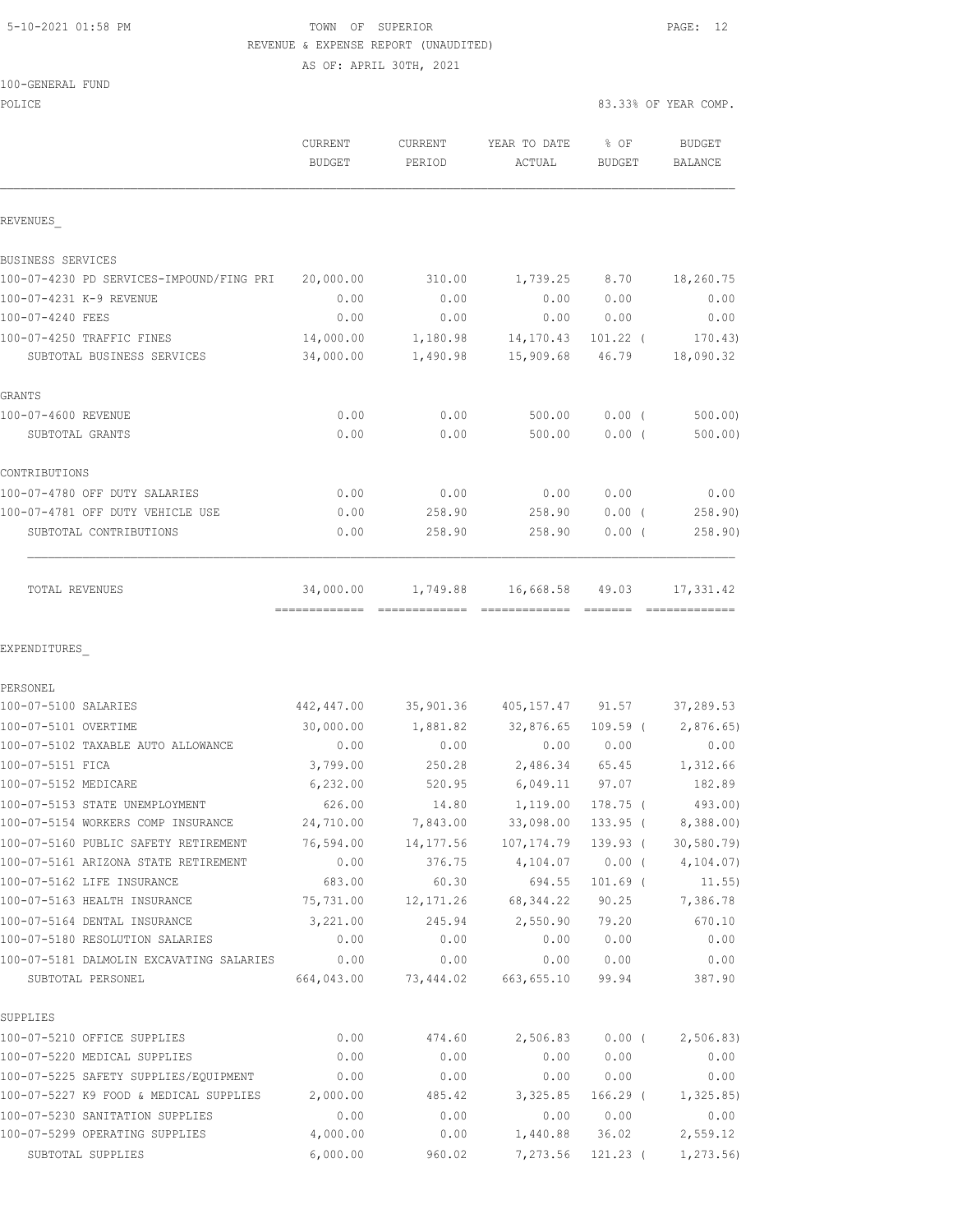## 5-10-2021 01:58 PM TOWN OF SUPERIOR PAGE: 13 REVENUE & EXPENSE REPORT (UNAUDITED)

AS OF: APRIL 30TH, 2021

POLICE 83.33% OF YEAR COMP.

|                                         | CURRENT<br><b>BUDGET</b> | CURRENT<br>PERIOD | YEAR TO DATE<br>ACTUAL | $8$ OF<br><b>BUDGET</b> | <b>BUDGET</b><br>BALANCE |
|-----------------------------------------|--------------------------|-------------------|------------------------|-------------------------|--------------------------|
|                                         |                          |                   |                        |                         |                          |
| UTILITIES                               |                          |                   |                        |                         |                          |
| 100-07-5310 ELECTRICITY                 | 4,900.00                 | 10.54             | 332.20                 | 6.78                    | 4,567.80                 |
| 100-07-5320 GAS                         | 200.00                   | 0.00              | 0.00                   | 0.00                    | 200.00                   |
| 100-07-5330 REFUSE                      | 0.00                     | 0.00              | 0.00                   | 0.00                    | 0.00                     |
| 100-07-5340 SEWER                       | 0.00                     | 0.00              | 0.00                   | 0.00                    | 0.00                     |
| 100-07-5350 TELEPHONE                   | 14,000.00                | 709.44            | 15,538.87              | $110.99$ (              | 1,538.87)                |
| 100-07-5360 WATER                       | 1,000.00                 | 149.65            | 1,697.02               | $169.70$ (              | 697.02)                  |
| 100-07-5380 SECURITY                    | 0.00                     | 0.00              | 0.00                   | 0.00                    | 0.00                     |
| SUBTOTAL UTILITIES                      | 20,100.00                | 869.63            | 17,568.09              | 87.40                   | 2,531.91                 |
| GENERAL BUSINESS EXPENSE                |                          |                   |                        |                         |                          |
| 100-07-5410 ADVERTISING                 | 500.00                   | 0.00              | 0.00                   | 0.00                    | 500.00                   |
| 100-07-5420 DUES & SUBSCRIPTIONS        | 1,000.00                 | 0.00              | 550.00                 | 55.00                   | 450.00                   |
| 100-07-5425 CONFERENCES & TRAINING      | 0.00                     | $0.00$ (          | 310.00)                | 0.00                    | 310.00                   |
| 100-07-5430 PRINTING                    | 600.00                   | 0.00              | 72.16                  | 12.03                   | 527.84                   |
| 100-07-5450 UNIFORMS                    | 0.00                     | 0.00              | 0.00                   | 0.00                    | 0.00                     |
| 100-07-5460 POSTAGE                     | 500.00                   | 40.00             | 731.70                 | 146.34 (                | 231.70)                  |
| 100-07-5470 TRAVEL                      | 0.00                     | 0.00              | 0.00                   | 0.00                    | 0.00                     |
| 100-07-5471 AUDIT & ACCOUNTING          | 1,545.00                 | 0.00              | 1,324.10               | 85.70                   | 220.90                   |
| 100-07-5480 GENERAL INSURANCE           | 12,820.00                | 0.00              | 10,526.89              | 82.11                   | 2,293.11                 |
| 100-07-5481 VEHICLE INSURANCE           | 0.00                     | 0.00              | 0.00                   | 0.00                    | 0.00                     |
| 100-07-5482 LIABILITY INSURANCE         | 0.00                     | 0.00              | 0.00                   | 0.00                    | 0.00                     |
| 100-07-5492 BAD DEBT EXPENSE            | 0.00                     | 0.00              | 0.00                   | 0.00                    | 0.00                     |
| SUBTOTAL GENERAL BUSINESS EXPENSE       | 16,965.00                | 40.00             | 12,894.85              | 76.01                   | 4,070.15                 |
| PROFESSIONAL SERVICES                   |                          |                   |                        |                         |                          |
| 100-07-5520 CONTRACTUAL SERVICES        | 75,000.00                | 0.00              | 61,640.84              | 82.19                   | 13,359.16                |
| 100-07-5530 Animal Control              | 17, 112.00               | 326.96            | 2,696.33               | 15.76                   | 14,415.67                |
| 100-07-5550 OTHER PROFESSIONAL SERVICES | 2,000.00                 | 597.00            | 2,340.68               | $117.03$ (              | 340.68                   |
| SUBTOTAL PROFESSIONAL SERVICES          | 94,112.00                | 923.96            | 66,677.85              | 70.85                   | 27, 434.15               |
| REPAIR/MAINTENANCE                      |                          |                   |                        |                         |                          |
| 100-07-5610 PARK & BLDG IMPROVEMENTS    | 0.00                     | 0.00              | 30,848.02              | $0.00$ (                | 30,848.02)               |
| 100-07-5640 AUTO & TRUCK REPAIRS        | 0.00                     | 0.00              | 219.50                 | $0.00$ (                | 219.50)                  |
| 100-07-5641 GAS & OIL                   | 21,884.00                | 1,994.92          | 17,586.89              | 80.36                   | 4,297.11                 |
| 100-07-5642 TIRES & TUBES               | 0.00                     | 0.00(             | 668.00)                | 0.00                    | 668.00                   |
| 100-07-5650 OTHER EQUIPMENT REPAIRS     | 0.00                     | 0.00              | 0.00                   | 0.00                    | 0.00                     |
| SUBTOTAL REPAIR/MAINTENANCE             | 21,884.00                | 1,994.92          | 47,986.41              | 219.28 (                | 26, 102.41)              |
| CAPITAL OUTLAY                          |                          |                   |                        |                         |                          |
| 100-07-5710 BUILDING                    | 0.00                     | 27.79             | 37,396.41              | $0.00$ (                | 37, 396.41)              |
| 100-07-5715 VEHICLE                     | 0.00                     | 0.00              | 0.00                   | 0.00                    | 0.00                     |
| 100-07-5720 OFFICE EQUIPMENT            | 0.00                     | 0.00              | 83.37                  | $0.00$ (                | 83.37)                   |
| 100-07-5730 RADIO EQUIPMENT             | 0.00                     | 0.00              | 0.00                   | 0.00                    | 0.00                     |
| 100-07-5740 MEDICAL EQUIPMENT           | 0.00                     | 0.00              | 0.00                   | 0.00                    | 0.00                     |
| 100-07-5750 OTHER EQUIP/SMALL TOOLS     | 0.00                     | 0.00              | 0.00                   | 0.00                    | 0.00                     |
| SUBTOTAL CAPITAL OUTLAY                 | 0.00                     | 27.79             | 37, 479.78             | $0.00$ (                | 37, 479.78)              |
| TOTAL EXPENDITURES                      | 823,104.00               | 78,260.34         | 853,535.64             | 103.70 (                | 30, 431.64)              |
|                                         |                          |                   |                        |                         |                          |

REVENUES OVER/(UNDER) EXPENDITURES ( 789,104.00)( 76,510.46)( 836,867.06) 47,763.06

============= ============= ============= ======= =============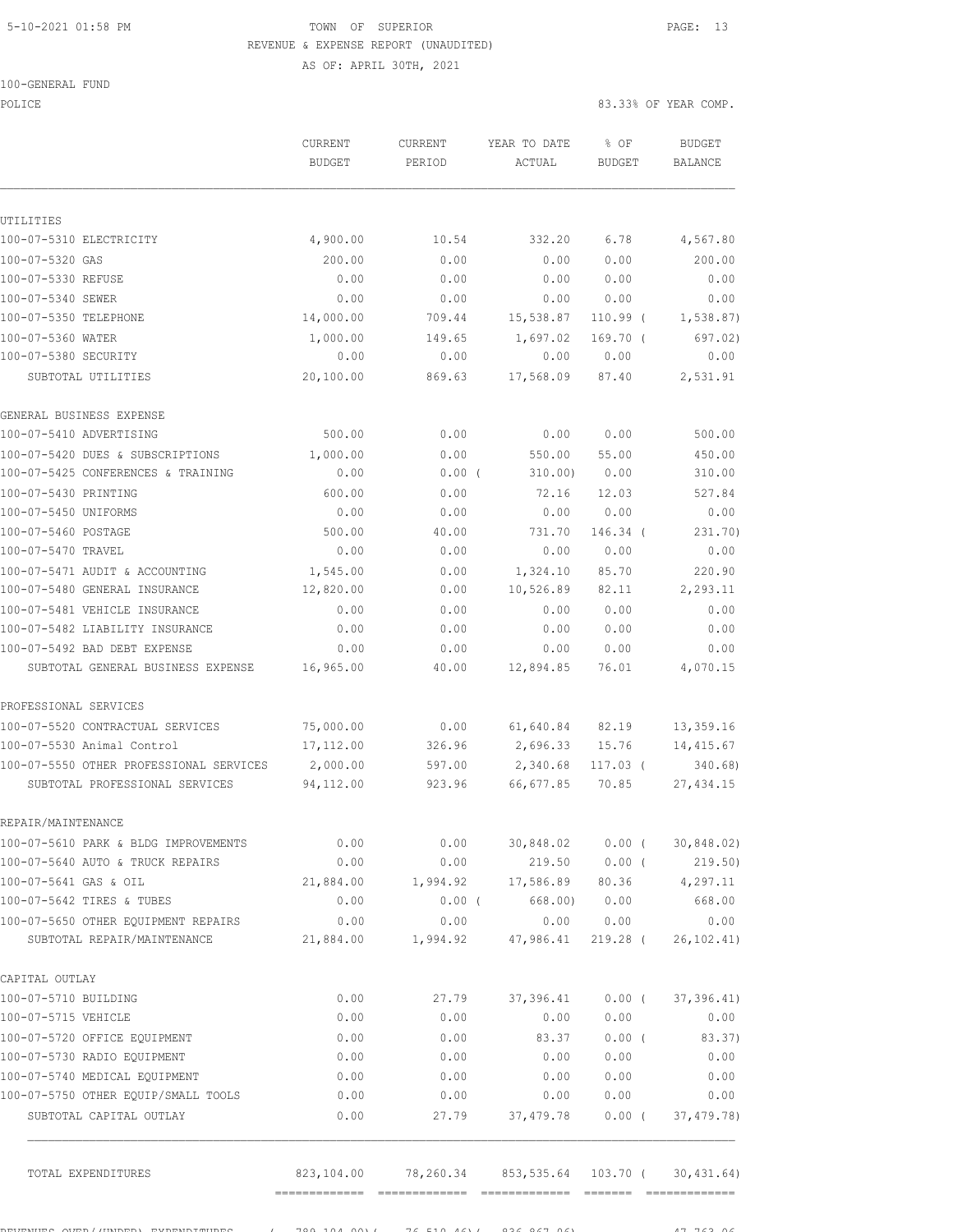### 5-10-2021 01:58 PM TOWN OF SUPERIOR PAGE: 14 REVENUE & EXPENSE REPORT (UNAUDITED) AS OF: APRIL 30TH, 2021

| 100-GENERAL FUND |  |
|------------------|--|
|------------------|--|

FIRE SERVICES IN THE SERVICE OF STRUCK AND STRUCK AND STRUCK AND STRUCK AND STRUCK AND STRUCK AND STRUCK AND STRUCK AND STRUCK AND STRUCK AND STRUCK AND STRUCK AND STRUCK AND STRUCK AND STRUCK AND STRUCK AND STRUCK AND STR

|                                       | CURRENT<br><b>BUDGET</b> | <b>CURRENT</b><br>PERIOD | YEAR TO DATE<br>ACTUAL | % OF<br><b>BUDGET</b> | <b>BUDGET</b><br>BALANCE |
|---------------------------------------|--------------------------|--------------------------|------------------------|-----------------------|--------------------------|
| REVENUES                              |                          |                          |                        |                       |                          |
| BUSINESS SERVICES                     |                          |                          |                        |                       |                          |
| 100-08-4240 FEES                      | 0.00                     | 0.00                     | 7.00                   | 0.00(                 | 7.00)                    |
| 100-08-4250 FINES                     | 0.00                     | 0.00                     | 0.00                   | 0.00                  | 0.00                     |
| 100-08-4270 INTEREST INCOME           | 0.00                     | 0.00                     | 0.00                   | 0.00                  | 0.00                     |
| SUBTOTAL BUSINESS SERVICES            | 0.00                     | 0.00                     | 7.00                   | $0.00$ (              | 7.00)                    |
| GRANTS                                |                          |                          |                        |                       |                          |
| 100-08-4600 FIRE DEPT REVENUE         | 0.00                     | 0.00                     | 0.00                   | 0.00                  | 0.00                     |
| 100-08-4601 PUBLIC EDUCATION          | 0.00                     | 0.00                     | 0.00                   | 0.00                  | 0.00                     |
| SUBTOTAL GRANTS                       | 0.00                     | 0.00                     | 0.00                   | 0.00                  | 0.00                     |
| CONTRIBUTIONS                         |                          |                          |                        |                       |                          |
| 100-08-4780 RESOLUTION SALARIES       | 0.00                     | 0.00                     | 0.00                   | 0.00                  | 0.00                     |
| SUBTOTAL CONTRIBUTIONS                | 0.00                     | 0.00                     | 0.00                   | 0.00                  | 0.00                     |
| <b>TOTAL REVENUES</b>                 | 0.00                     | 0.00                     | 7.00                   | 0.00(                 | 7.00                     |
| EXPENDITURES                          |                          |                          |                        |                       |                          |
| PERSONEL                              |                          |                          |                        |                       |                          |
| 100-08-5100 SALARIES                  | 66,880.00                | 4,644.08                 | 53, 363. 71            | 79.79                 | 13,516.29                |
| 100-08-5101 OVERTIME                  | 4,500.00                 | 703.75                   | 6,552.04               | 145.60 (              | 2,052.04)                |
| 100-08-5151 FICA                      | 4,213.00                 | 282.83                   | 3, 165.93              | 75.15                 | 1,047.07                 |
| 100-08-5152 MEDICARE                  | 985.00                   | 66.14                    | 740.41                 | 75.17                 | 244.59                   |
| 100-08-5153 STATE UNEMPLOYMENT        | 186.00                   | 11.04                    | 208.81                 | $112.26$ (            | 22.81)                   |
| 100-08-5154 WORKERS COMP INSURANCE    | 4,018.00                 | 0.00                     | 0.00                   | 0.00                  | 4,018.00                 |
| 100-08-5160 PUBLIC SAFETY RETIREMENT  | 9,055.00                 | 1,077.29                 | 8,755.15               | 96.69                 | 299.85                   |
| 100-08-5161 ARIZONA STATE RETIREMENT  | 0.00                     | 0.00                     | 0.00                   | 0.00                  | 0.00                     |
| 100-08-5162 LIFE INSURANCE            | 113.00                   | 9.38                     | 137.61                 | $121.78$ (            | 24.61)                   |
| 100-08-5163 HEALTH INSURANCE          | 6, 163.00                | 1,528.68                 | 8,280.35               | 134.36 (              | 2, 117.35)               |
| 100-08-5164 DENTAL INSURANCE          | 531.00                   | 44.21                    | 369.39                 | 69.56                 | 161.61                   |
| 100-08-5180 RESOLUTION SALARIES       | 0.00                     | 0.00                     | 0.00                   | 0.00                  | 0.00                     |
| SUBTOTAL PERSONEL                     | 96,644.00                | 8,367.40                 | 81,573.40              | 84.41                 | 15,070.60                |
| SUPPLIES                              |                          |                          |                        |                       |                          |
| 100-08-5210 OFFICE SUPPLIES           | 250.00                   | 0.00                     | 280.80                 | $112.32$ (            | 30.80)                   |
| 100-08-5215 PUBLIC EDUCATION          | 1,200.00                 | 0.00                     | 692.50                 | 57.71                 | 507.50                   |
| 100-08-5220 MEDICAL SUPPLIES          | 0.00                     | 0.00                     | 0.00                   | 0.00                  | 0.00                     |
| 100-08-5225 SAFETY SUPPLIES/EQUIPMENT | 0.00                     | 875.73                   | 2,257.76               | $0.00$ (              | 2, 257.76                |
| 100-08-5230 SANITATION SUPPLIES       | 0.00                     | 0.00                     | 0.00                   | 0.00                  | 0.00                     |
| 100-08-5299 OPERATING SUPPLIES        | 3,000.00                 | 128.88                   | 585.98                 | 19.53                 | 2,414.02                 |
| SUBTOTAL SUPPLIES                     | 4,450.00                 | 1,004.61                 | 3,817.04               | 85.78                 | 632.96                   |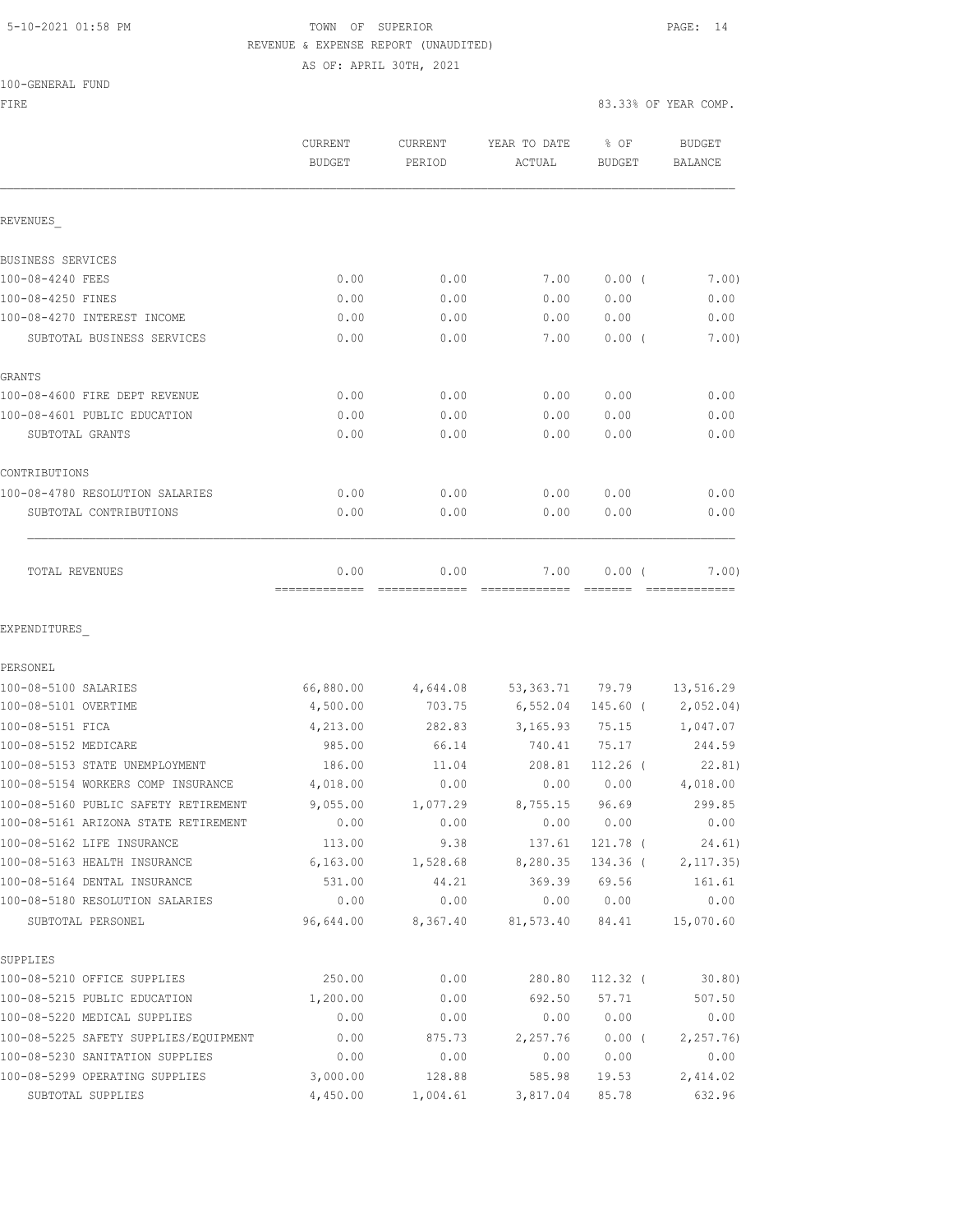# 5-10-2021 01:58 PM TOWN OF SUPERIOR PAGE: 15 REVENUE & EXPENSE REPORT (UNAUDITED)

100-GENERAL FUND

AS OF: APRIL 30TH, 2021

FIRE SERVICES IN THE SERVICE OF STRUCK AND STRUCK AND STRUCK AND STRUCK AND STRUCK AND STRUCK AND STRUCK AND STRUCK AND STRUCK AND STRUCK AND STRUCK AND STRUCK AND STRUCK AND STRUCK AND STRUCK AND STRUCK AND STRUCK AND STR

|                                         | CURRENT       | CURRENT  | YEAR TO DATE | % OF          | <b>BUDGET</b> |
|-----------------------------------------|---------------|----------|--------------|---------------|---------------|
|                                         | <b>BUDGET</b> | PERIOD   | ACTUAL       | <b>BUDGET</b> | BALANCE       |
|                                         |               |          |              |               |               |
| UTILITIES                               |               |          |              |               |               |
| 100-08-5310 ELECTRICITY                 | 2,783.00      | 132.52   | 2,218.36     | 79.71         | 564.64        |
| 100-08-5320 GAS                         | 0.00          | 0.00     | 0.00         | 0.00          | 0.00          |
| 100-08-5330 REFUSE                      | 0.00          | 0.00     | 0.00         | 0.00          | 0.00          |
| 100-08-5340 SEWER                       | 0.00          | 0.00     | 0.00         | 0.00          | 0.00          |
| 100-08-5350 TELEPHONE                   | 1,163.00      | 109.64   | 1,107.59     | 95.24         | 55.41         |
| 100-08-5360 WATER                       | 811.00        | 44.92    | 844.13       | $104.09$ (    | 33.13)        |
| SUBTOTAL UTILITIES                      | 4,757.00      | 287.08   | 4,170.08     | 87.66         | 586.92        |
| GENERAL BUSINESS EXPENSE                |               |          |              |               |               |
| 100-08-5410 ADVERTISING                 | 100.00        | 0.00     | 0.00         | 0.00          | 100.00        |
| 100-08-5420 DUES & SUBSCRIPTIONS        | 600.00        | 0.00     | 75.00        | 12.50         | 525.00        |
| 100-08-5425 CONFERENCES & TRAINING      | 0.00          | 0.00     | 0.00         | 0.00          | 0.00          |
| 100-08-5430 PRINTING                    | 700.00        | 0.00     | 0.00         | 0.00          | 700.00        |
| 100-08-5450 UNIFORMS                    | 0.00          | 0.00     | 0.00         | 0.00          | 0.00          |
| 100-08-5460 POSTAGE                     | 400.00        | 40.00    | 401.00       | $100.25$ (    | 1.00)         |
| 100-08-5470 TRAVEL                      | 0.00          | 0.00     | 0.00         | 0.00          | 0.00          |
| 100-08-5471 AUDIT                       | 1,545.00      | 0.00     | 1,324.10     | 85.70         | 220.90        |
| 100-08-5480 GENERAL INSURANCE           | 6,410.00      | 0.00     | 5,263.45     | 82.11         | 1,146.55      |
| 100-08-5481 VEHICLE INSURANCE           | 0.00          | 0.00     | 0.00         | 0.00          | 0.00          |
| 100-08-5482 LIABILITY INSURANCE         | 0.00          | 0.00     | 0.00         | 0.00          | 0.00          |
| 100-08-5492 BAD DEBT EXPENSE            | 0.00          | 0.00     | 0.00         | 0.00          | 0.00          |
| SUBTOTAL GENERAL BUSINESS EXPENSE       | 9,755.00      | 40.00    | 7,063.55     | 72.41         | 2,691.45      |
| PROFESSIONAL SERVICES                   |               |          |              |               |               |
| 100-08-5520 CONTRACTUAL SERVICES        | 0.00          | 0.00     | 0.00         | 0.00          | 0.00          |
| 100-08-5550 OTHER PROFESSIONAL SERVICES | 15,000.00     | 2,864.00 | 8,473.60     | 56.49         | 6,526.40      |
| 100-08-5555 HEALTH AND SAFETY           | 0.00          | 0.00     | 0.00         | 0.00          | 0.00          |
| SUBTOTAL PROFESSIONAL SERVICES          | 15,000.00     | 2,864.00 | 8,473.60     | 56.49         | 6,526.40      |
| REPAIR/MAINTENANCE                      |               |          |              |               |               |
| 100-08-5610 PARK & BLDG IMPROVEMENTS    | 0.00          | 0.00     | 0.00         | 0.00          | 0.00          |
| 100-08-5630 FIRE APPARATUS MAINT        | 0.00          | 0.00     | 0.00         | 0.00          | 0.00          |
| 100-08-5640 AUTO & TRUCK REPAIRS        | 0.00          | 0.00     | 0.00         | 0.00          | 0.00          |
| 100-08-5641 GAS & OIL                   | 3,000.00      | 217.64   | 1,469.90     | 49.00         | 1,530.10      |
| 100-08-5642 TIRES & TUBES               | 0.00          | 0.00     | 0.00         | 0.00          | 0.00          |
| 100-08-5650 OTHER EOUIPMENT REPAIRS     | 0.00          | 0.00     | 0.00         | 0.00          | 0.00          |
| SUBTOTAL REPAIR/MAINTENANCE             | 3,000.00      | 217.64   | 1,469.90     | 49.00         | 1,530.10      |
| CAPITAL OUTLAY                          |               |          |              |               |               |
| 100-08-5710 BUILDING                    | 0.00          | 0.00     | 0.00         | 0.00          | 0.00          |
| 100-08-5720 OFFICE EQUIPMENT            | 0.00          | 0.00     | 163.19       | 0.00(         | 163.19)       |
| 100-08-5730 RADIO EQUIPMENT             | 0.00          | 0.00     | 0.00         | 0.00          | 0.00          |
| 100-08-5740 MEDICAL EQUIPMENT           | 0.00          | 0.00     | 0.00         | 0.00          | 0.00          |
| 100-08-5750 FIRE/PPE                    | 0.00          | 0.00     | 0.00         | 0.00          | 0.00          |
| SUBTOTAL CAPITAL OUTLAY                 | 0.00          | 0.00     | 163.19       | 0.00(         | 163.19        |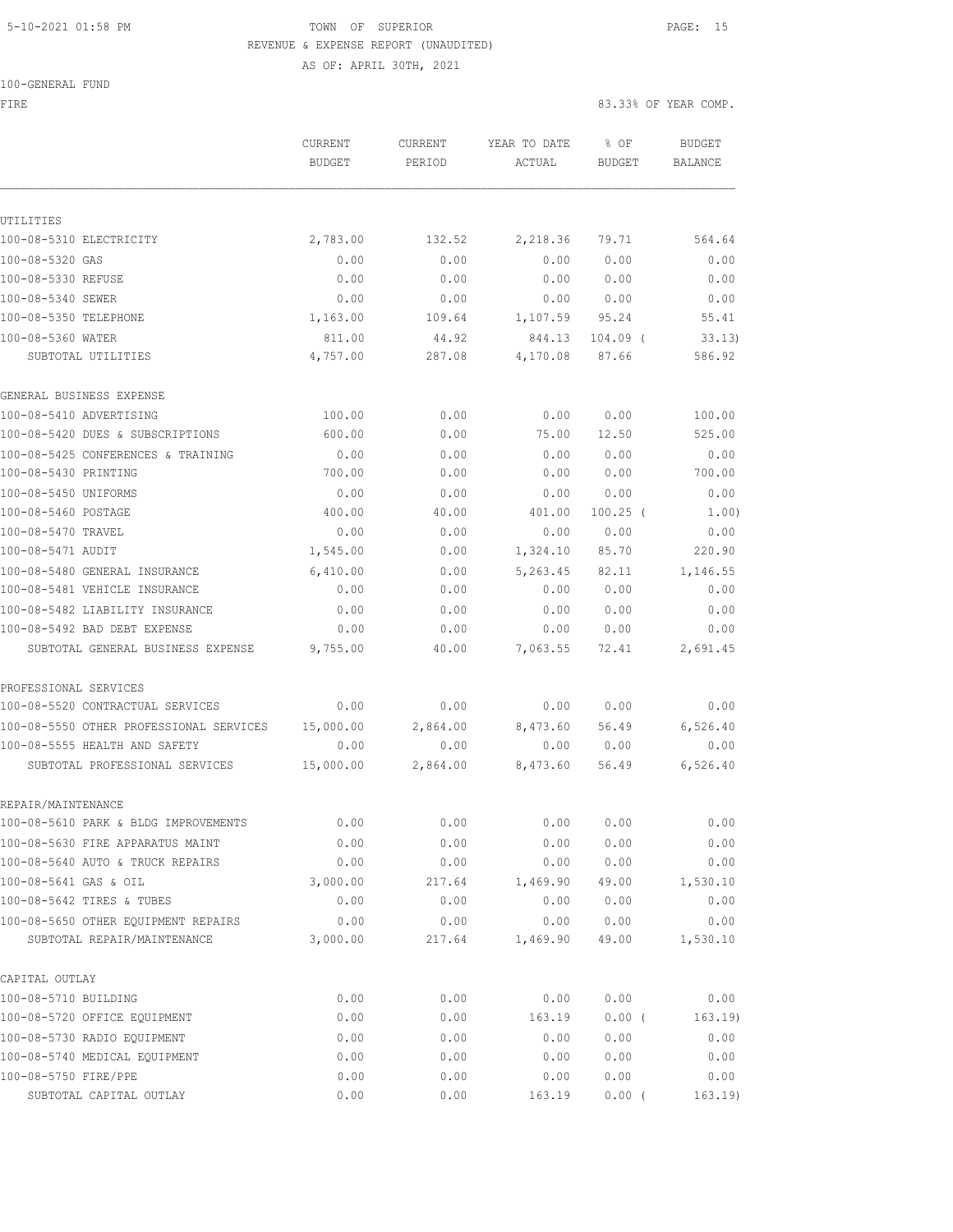#### 5-10-2021 01:58 PM TOWN OF SUPERIOR PAGE: 16 REVENUE & EXPENSE REPORT (UNAUDITED) AS OF: APRIL 30TH, 2021

100-GENERAL FUND

|                                    | <b>CURRENT</b><br><b>BUDGET</b> | CURRENT<br>PERIOD | YEAR TO DATE<br>ACTUAL | % OF<br>BUDGET | <b>BUDGET</b><br>BALANCE |
|------------------------------------|---------------------------------|-------------------|------------------------|----------------|--------------------------|
| DEBT SERVICE                       |                                 |                   |                        |                |                          |
| 100-08-5900 DEBT SVC- PRINCIPAL    | 800.00                          | 109.94            | 951.69                 | 118.96 (       | 151.69)                  |
| 100-08-5901 DEBT SVC INTEREST      | 400.00                          | 5.38              | 109.21                 | 27.30          | 290.79                   |
| SUBTOTAL DEBT SERVICE              | 1,200.00                        | 115.32            | 1,060.90               | 88.41          | 139.10                   |
| TOTAL EXPENDITURES                 | 134,806.00                      | 12,896.05         | 107,791.66             | 79.96          | 27,014.34                |
| REVENUES OVER/(UNDER) EXPENDITURES | 134,806.00)(                    | 12,896.05)(       | 107,784.66)            |                | 27,021.34)               |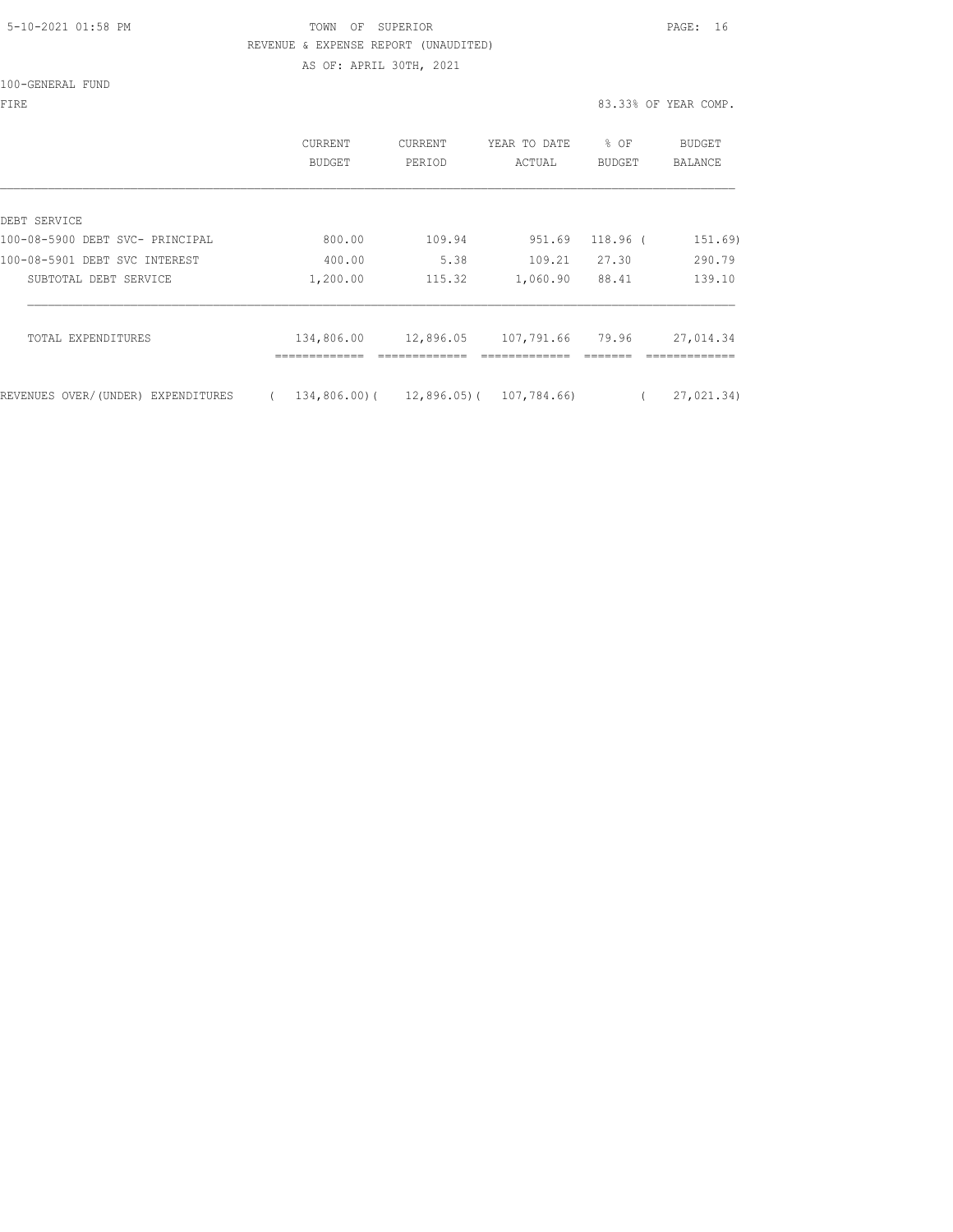### 5-10-2021 01:58 PM TOWN OF SUPERIOR PAGE: 17 REVENUE & EXPENSE REPORT (UNAUDITED)

AS OF: APRIL 30TH, 2021

100-GENERAL FUND

PW-STREETS/BLDG MAINT 83.33% OF YEAR COMP.

|                                  | <b>CURRENT</b><br>BUDGET | <b>CURRENT</b><br>PERIOD | YEAR TO DATE<br>ACTUAL       | $8$ OF<br>BUDGET | BUDGET<br>BALANCE |
|----------------------------------|--------------------------|--------------------------|------------------------------|------------------|-------------------|
| <b>REVENUES</b>                  |                          |                          |                              |                  |                   |
| <b>GRANTS</b>                    |                          |                          |                              |                  |                   |
| 100-09-4601 GRANT REIMBURSEMENTS | 0.00                     | 0.00                     | 0.00                         | 0.00             | 0.00              |
| SUBTOTAL GRANTS                  | 0.00                     | 0.00                     | 0.00                         | 0.00             | 0.00              |
| MISCELLANEOUS                    |                          |                          |                              |                  |                   |
| 100-09-4820 OTHER INCOME         | 0.00                     | 0.00                     | 127.54                       | $0.00$ (         | 127.54)           |
| 100-09-4821 RESIDENT DECAL       | 0.00                     | 0.00                     | 0.00                         | 0.00             | 0.00              |
| 100-09-4822 TIPPING FEES         | 0.00                     | 0.00                     | 0.00                         | 0.00             | 0.00              |
| SUBTOTAL MISCELLANEOUS           | 0.00                     | 0.00                     | 127.54                       | $0.00$ (         | 127.54)           |
| TOTAL REVENUES                   | 0.00                     |                          | $0.00$ 127.54 0.00 ( 127.54) |                  |                   |
|                                  | =============            | =============            | =============                | --------         | =============     |
| EXPENDITURES                     |                          |                          |                              |                  |                   |
| PERSONEL                         |                          |                          |                              |                  |                   |

| 100-09-5100 SALARIES                           | 66,993.00 | 4,440.12 | 60,843.00 | 90.82      | 6,150.00             |
|------------------------------------------------|-----------|----------|-----------|------------|----------------------|
| 100-09-5101 OVERTIME                           | 2,000.00  | 0.00     | 2,978.20  | 148.91 (   | 978.20)              |
| 100-09-5120 INMATE LABOR                       | 4,500.00  | 0.00     | 0.00      | 0.00       | 4,500.00             |
| 100-09-5151 FICA                               | 4,154.00  | 267.60   | 3,848.80  | 92.65      | 305.20               |
| 100-09-5152 MEDICARE                           | 971.00    | 62.59    | 900.11    | 92.70      | 70.89                |
| 100-09-5153 STATE UNEMPLOYMENT                 | 186.00    | 9.43     | 181.21    | 97.42      | 4.79                 |
| 100-09-5154 WORKERS COMP INSURANCE             | 1,358.00  | 525.00   | 2,641.00  | 194.48 (   | 1, 283.00            |
| 100-09-5161 ARIZONA STATE RETIREMENT           | 8,162.00  | 358.67   | 8,678.74  | $106.33$ ( | 516.74)              |
| 100-09-5162 LIFE INSURANCE                     | 84.00     | 26.80    | 333.50    | 397.02 (   | 249.50)              |
| 100-09-5163 HEALTH INSURANCE                   | 9,230.00  | 2,547.80 | 16,910.70 | 183.21 (   | 7,680.70)            |
| 100-09-5164 DENTAL INSURANCE                   | 586.00    | 164.60   | 1,692.03  | 288.74 (   | 1, 106.03)           |
| SUBTOTAL PERSONEL                              | 98,224.00 | 8,402.61 | 99,007.29 | $100.80$ ( | 783.29)              |
| SUPPLIES                                       |           |          |           |            |                      |
| 100-09-5210 OFFICE SUPPLIES                    | 0.00      | 0.00     | 337.77    | $0.00$ (   | 337.77)              |
| 100-09-5220 MEDICAL SUPPLIES                   | 0.00      | 0.00     | 0.00      | 0.00       | 0.00                 |
| 100-09-5225 SAFETY SUPPLIES/EQUIPMENT 2,000.00 |           | 875.72   | 2,507.55  | $125.38$ ( | 507.55               |
| 100-09-5227 K9 FOOD & MEDICAL SUPPLIES         | 0.00      | 0.00     | 0.00      | 0.00       | 0.00                 |
| 100-09-5230 SANITATION SUPPLIES                | 14,000.00 | 5,989.31 | 14,076.89 | $100.55$ ( | 76.89)               |
| 100-09-5240 CHEMICAL SUPPLIES                  | 0.00      | 0.00     | 0.00      | 0.00       | 0.00                 |
| 100-09-5299 OPERATING SUPPLIES                 | 9,000.00  | 152.84   | 11,509.18 |            | $127.88$ ( 2,509.18) |
| SUBTOTAL SUPPLIES                              | 25,000.00 | 7,017.87 | 28,431.39 | 113.73 (   | 3,431.39)            |
| UTILITIES                                      |           |          |           |            |                      |
| 100-09-5310 ELECTRICITY                        | 8,000.00  | 709.18   | 9,784.88  | $122.31$ ( | 1,784.88)            |
| 100-09-5315 APS CONTRACT                       | 0.00      | 0.00     | 0.00      | 0.00       | 0.00                 |
| 100-09-5320 GAS                                | 2,500.00  | 0.00     | 553.82    | 22.15      | 1,946.18             |
| 100-09-5330 REFUSE                             | 0.00      | 762.83   | 5,743.35  | $0.00$ (   | 5,743.35             |
| 100-09-5340 SEWER                              | 0.00      | 0.00     | 0.00      | 0.00       | 0.00                 |
| 100-09-5350 TELEPHONE                          | 675.00    | 80.11    | 924.79    | $137.01$ ( | 249.79)              |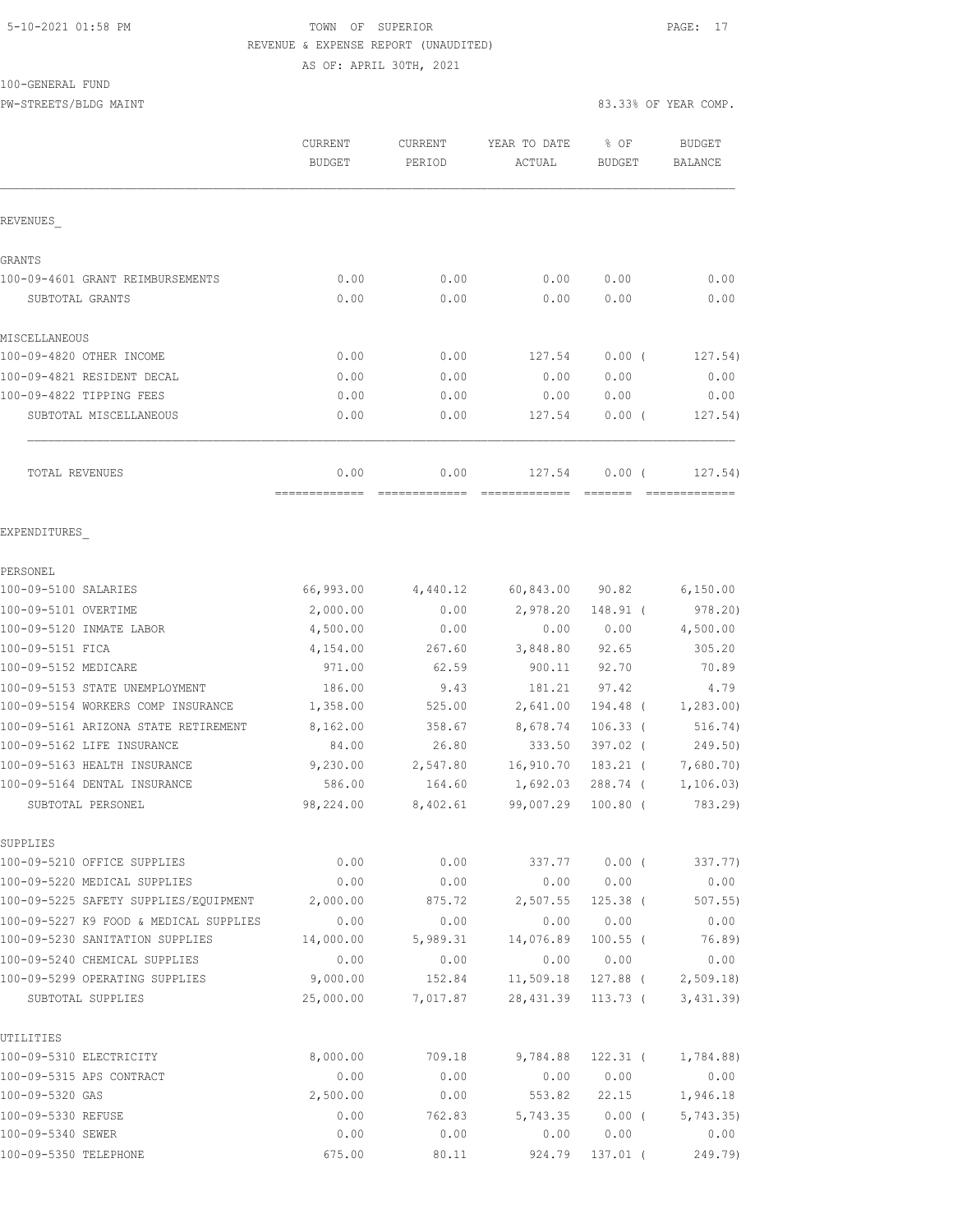### 5-10-2021 01:58 PM TOWN OF SUPERIOR PAGE: 18 REVENUE & EXPENSE REPORT (UNAUDITED) AS OF: APRIL 30TH, 2021

100-GENERAL FUND

PW-STREETS/BLDG MAINT 83.33% OF YEAR COMP.

|                                                                          | <b>CURRENT</b><br>BUDGET | <b>CURRENT</b><br>PERIOD                           | YEAR TO DATE<br>ACTUAL               | % OF<br><b>BUDGET</b>  | <b>BUDGET</b><br>BALANCE  |
|--------------------------------------------------------------------------|--------------------------|----------------------------------------------------|--------------------------------------|------------------------|---------------------------|
| 100-09-5360 WATER                                                        | 4,870.00                 | 158.04                                             | 3,209.17                             | 65.90                  | 1,660.83                  |
| 100-09-5380 SECURITY                                                     | 825.00                   | 0.00                                               | 0.00                                 | 0.00                   | 825.00                    |
| SUBTOTAL UTILITIES                                                       | 16,870.00                | 1,710.16                                           | 20,216.01                            | $119.83$ (             | 3,346.01)                 |
| GENERAL BUSINESS EXPENSE                                                 |                          |                                                    |                                      |                        |                           |
| 100-09-5410 ADVERTISING                                                  | 955.00                   | 0.00                                               | 0.00                                 | 0.00                   | 955.00                    |
| 100-09-5420 DUES & SUBSCRIPTIONS                                         | 0.00                     | 0.00                                               | 0.00                                 | 0.00                   | 0.00                      |
| 100-09-5425 CONFERENCES & TRAINING                                       | 2,000.00                 | 0.00                                               | 504.00                               | 25.20                  | 1,496.00                  |
| 100-09-5430 PRINTING                                                     | 0.00                     | 0.00                                               | 0.00                                 | 0.00                   | 0.00                      |
| 100-09-5450 UNIFORMS                                                     | 4,000.00                 | 836.87                                             | 7,233.62                             | 180.84 (               | 3, 233.62)                |
| 100-09-5460 POSTAGE                                                      | 100.00                   | 0.00                                               | 0.00                                 | 0.00                   | 100.00                    |
| 100-09-5470 TRAVEL                                                       | 0.00                     | 0.00                                               | 0.00                                 | 0.00                   | 0.00                      |
| 100-09-5471 AUDIT & ACCOUNTING                                           | 1,545.00                 | 0.00                                               | 1,324.10                             | 85.70                  | 220.90                    |
| 100-09-5480 GENERAL INSURANCE                                            | 12,820.00                | 0.00                                               | 10,526.89                            | 82.11                  | 2,293.11                  |
| 100-09-5481 VEHICLE INSURANCE                                            | 0.00                     | 0.00                                               | 0.00                                 | 0.00                   | 0.00                      |
| 100-09-5482 LIABILITY INSURANCE<br>SUBTOTAL GENERAL BUSINESS EXPENSE     | 0.00<br>21,420.00        | 0.00<br>836.87                                     | 0.00<br>19,588.61                    | 0.00<br>91.45          | 0.00<br>1,831.39          |
|                                                                          |                          |                                                    |                                      |                        |                           |
| PROFESSIONAL SERVICES                                                    |                          |                                                    |                                      |                        |                           |
| 100-09-5520 CONTRACTUAL SERVICESL                                        | 0.00                     | 6,689.31                                           | 39,657.94                            | $0.00$ (               | 39,657.94)                |
| 100-09-5550 OTHER PROFESSIONAL SERVICES                                  | 6,000.00                 | 0.00                                               | 2,037.00                             | 33.95                  | 3,963.00                  |
| SUBTOTAL PROFESSIONAL SERVICES                                           | 6,000.00                 | 6,689.31                                           | 41,694.94                            | 694.92 (               | 35,694.94)                |
| REPAIR/MAINTENANCE                                                       |                          |                                                    |                                      |                        |                           |
| 100-09-5610 PARK & BLDG IMPROVEMENTS                                     | 2,980.00                 | 3,604.74                                           |                                      | 39,074.08 1,311.21 (   | 36,094.08)                |
| 100-09-5640 AUTO & TRUCK REPAIRS                                         | 7,500.00                 | 336.64                                             | 7,480.85                             | 99.74                  | 19.15                     |
| 100-09-5641 GAS & OIL                                                    | 1,000.00                 | 0.00                                               | 0.00                                 | 0.00                   | 1,000.00                  |
| 100-09-5642 TIRES & TUBES                                                | 0.00                     | 0.00                                               | 2,142.58                             | 0.00(                  | 2,142.58                  |
| 100-09-5643 INMATE FUEL                                                  | 500.00                   | 0.00                                               | 0.00                                 | 0.00                   | 500.00                    |
| 100-09-5650 OTHER EQUIPMENT REPAIRS                                      | 4,000.00                 | 0.00                                               | 4,283.56                             | $107.09$ (             | 283.56                    |
| 100-09-5670 STREET & SIDEWALK REPAIR<br>SUBTOTAL REPAIR/MAINTENANCE      | 0.00<br>15,980.00        | 0.00<br>3,941.38                                   | 1,133.00<br>54, 114.07               | $0.00$ (<br>$338.64$ ( | 1, 133.00<br>38, 134.07)  |
|                                                                          |                          |                                                    |                                      |                        |                           |
| CAPITAL OUTLAY<br>100-09-5710 BUILDING                                   | 0.00                     |                                                    | 3,360.00 18,831.00 0.00 ( 18,831.00) |                        |                           |
| 100-09-5711 MAGMA BUILDING                                               | 2,000.00                 | 0.00                                               | 0.00                                 | 0.00                   | 2,000.00                  |
| 100-09-5712 ROOSEVELT BUILDING                                           | 5,000.00                 | 0.00                                               | 0.00                                 | 0.00                   | 5,000.00                  |
| 100-09-5720 OFFICE EQUIPMENT                                             | 0.00                     | 0.00                                               | 0.00                                 | 0.00                   | 0.00                      |
| 100-09-5750 OTHER EQUIP/SMALL TOOLS                                      | 10,000.00                | 0.00                                               | 10,043.53                            | $100.44$ (             | 43.53)                    |
| 100-09-5770 TRAFFIC SIGNS                                                | 0.00                     | 0.00                                               | 0.00                                 | 0.00                   | 0.00                      |
| SUBTOTAL CAPITAL OUTLAY                                                  | 17,000.00                | 3,360.00                                           | 28,874.53                            | 169.85 (               | 11,874.53)                |
| DEBT SERVICE                                                             |                          |                                                    |                                      |                        |                           |
| 100-09-5900 DEBT SVC - PRINCIPAL                                         | 0.00                     |                                                    | $0.00$ 1,854.50 0.00 ( 1,854.50)     |                        |                           |
| 100-09-5901 DEBT SVC - INTEREST                                          | 0.00                     | 219.17                                             |                                      | 392.05 0.00 (          | 392.05)                   |
| 100-09-5999 CONTINGENCY                                                  | 10,000.00                | 0.00                                               |                                      |                        | $0.00$ $0.00$ $10,000.00$ |
| SUBTOTAL DEBT SERVICE                                                    | 10,000.00                | 219.17                                             | 2,246.55                             | 22.47                  | 7,753.45                  |
| TOTAL EXPENDITURES                                                       |                          | 210,494.00 32,177.37 294,173.39 139.75 (83,679.39) |                                      |                        |                           |
| REVENUES OVER/(UNDER) EXPENDITURES (210,494.00) (32,177.37) (294,045.85) |                          |                                                    |                                      |                        | 83,551.85                 |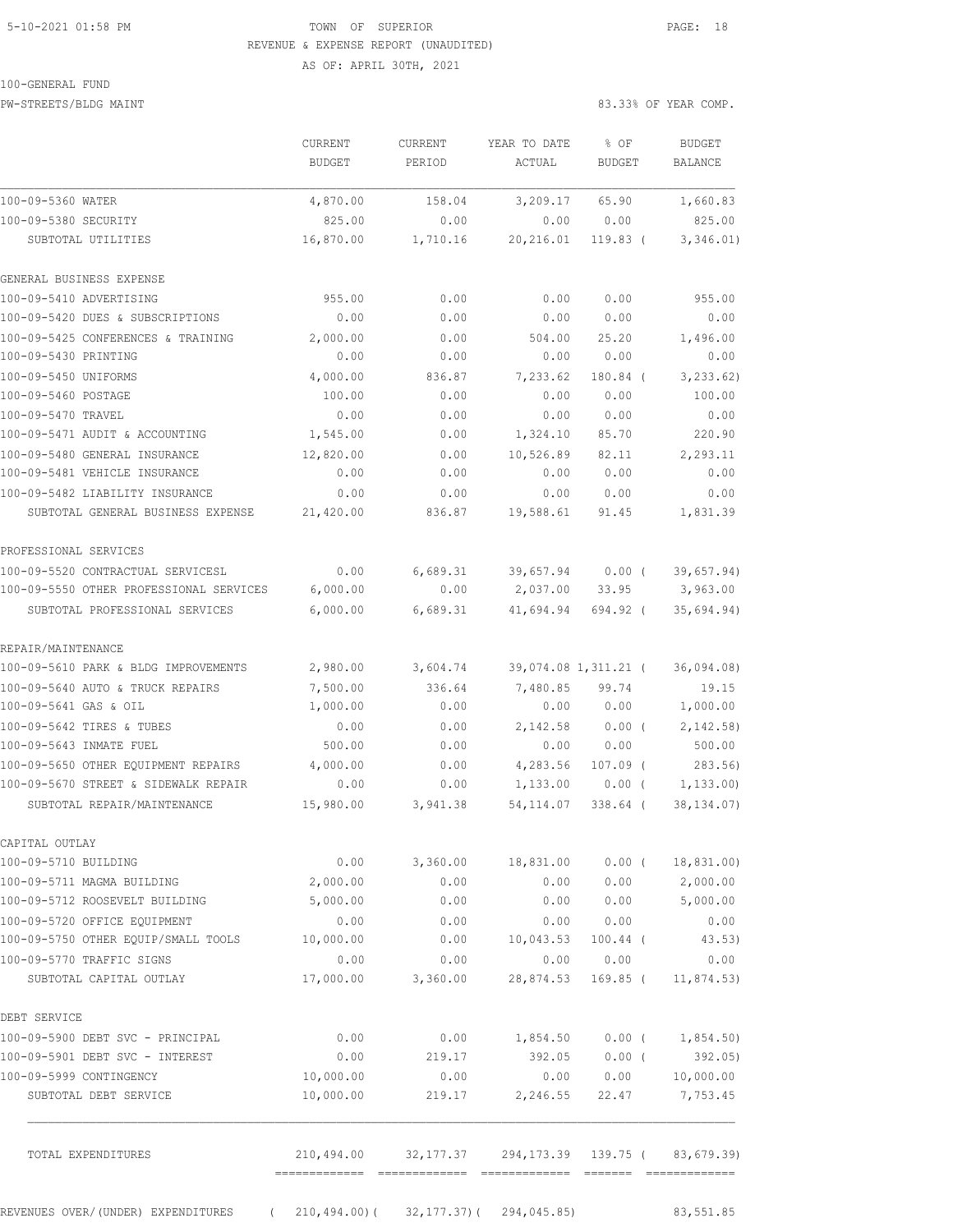#### 5-10-2021 01:58 PM TOWN OF SUPERIOR PAGE: 19 REVENUE & EXPENSE REPORT (UNAUDITED) AS OF: APRIL 30TH, 2021

100-GENERAL FUND

PW-BLDG REGS/ZONING 83.33% OF YEAR COMP.

|                            | CURRENT<br><b>BUDGET</b> | <b>CURRENT</b><br>PERIOD | YEAR TO DATE<br>ACTUAL | % OF<br>BUDGET | BUDGET<br><b>BALANCE</b> |
|----------------------------|--------------------------|--------------------------|------------------------|----------------|--------------------------|
| REVENUES                   |                          |                          |                        |                |                          |
| BUSINESS SERVICES          |                          |                          |                        |                |                          |
| 100-10-4240 FEES           | 50,000.00                | 0.00                     | 0.00                   | 0.00           | 50,000.00                |
| 100-10-4250 FINES          | 0.00                     | 0.00                     | 0.00                   | 0.00           | 0.00                     |
| SUBTOTAL BUSINESS SERVICES | 50,000.00                | 0.00                     | 0.00                   | 0.00           | 50,000.00                |
| TOTAL REVENUES             | 50,000.00                | 0.00                     | 0.00                   | 0.00           | 50,000.00                |

EXPENDITURES\_

| PERSONEL                              |           |          |           |            |           |
|---------------------------------------|-----------|----------|-----------|------------|-----------|
| 100-10-5100 SALARIES                  | 38,083.00 | 2,720.00 | 27,183.00 | 71.38      | 10,900.00 |
| 100-10-5101 OVERTIME                  | 0.00      | 0.00     | 191.25    | 0.00(      | 191.25)   |
| 100-10-5151 FICA                      | 2,361.00  | 168.64   | 1,697.20  | 71.88      | 663.80    |
| 100-10-5152 MEDICARE                  | 552.00    | 39.44    | 396.93    | 71.91      | 155.07    |
| 100-10-5153 STATE UNEMPLOYMENT        | 33.00     | 0.00     | 54.54     | $165.27$ ( | 21.54)    |
| 100-10-5154 WORKERS COMP INSURANCE    | 62.00     | 0.00     | 0.00      | 0.00       | 62.00     |
| 100-10-5161 ARIZONA STATE RETIREMENT  | 4,654.00  | 332.38   | 3,345.10  | 71.88      | 1,308.90  |
| 100-10-5162 LIFE INSURANCE            | 40.00     | 6.70     | 67.00     | $167.50$ ( | 27.00     |
| 100-10-5163 HEALTH INSURANCE          | 0.00      | 0.00     | 0.00      | 0.00       | 0.00      |
| 100-10-5164 DENTAL INSURANCE          | 189.00    | 0.00     | 0.00      | 0.00       | 189.00    |
| SUBTOTAL PERSONEL                     | 45,974.00 | 3,267.16 | 32,935.02 | 71.64      | 13,038.98 |
| SUPPLIES                              |           |          |           |            |           |
| 100-10-5210 OFFICE SUPPLIES           | 0.00      | 0.00     | 0.00      | 0.00       | 0.00      |
| 100-10-5220 MEDICAL SUPPLIES          | 0.00      | 0.00     | 0.00      | 0.00       | 0.00      |
| 100-10-5225 SAFETY SUPPLIES/EQUIPMENT | 0.00      | 0.00     | 0.00      | 0.00       | 0.00      |
| 100-10-5230 SANITATION SUPPLIES       | 0.00      | 0.00     | 0.00      | 0.00       | 0.00      |
| 100-10-5245 CONFERANCES & TRAINING    | 0.00      | 0.00     | 0.00      | 0.00       | 0.00      |
| 100-10-5299 OPERATING SUPPLIES        | 500.00    | 0.00     | 984.67    | $196.93$ ( | 484.67)   |
| SUBTOTAL SUPPLIES                     | 500.00    | 0.00     | 984.67    | $196.93$ ( | 484.67)   |
| UTILITIES                             |           |          |           |            |           |
| 100-10-5310 ELECTRICITY               | 0.00      | 0.00     | 0.00      | 0.00       | 0.00      |
| 100-10-5320 GAS                       | 0.00      | 0.00     | 0.00      | 0.00       | 0.00      |
| 100-10-5330 REFUSE                    | 0.00      | 0.00     | 0.00      | 0.00       | 0.00      |
| 100-10-5340 SEWER                     | 0.00      | 0.00     | 0.00      | 0.00       | 0.00      |
| 100-10-5350 TELEPHONE                 | 0.00      | 78.94    | 789.38    | 0.00(      | 789.38)   |
| 100-10-5360 WATER                     | 0.00      | 0.00     | 0.00      | 0.00       | 0.00      |
| SUBTOTAL UTILITIES                    | 0.00      | 78.94    | 789.38    | 0.00(      | 789.38)   |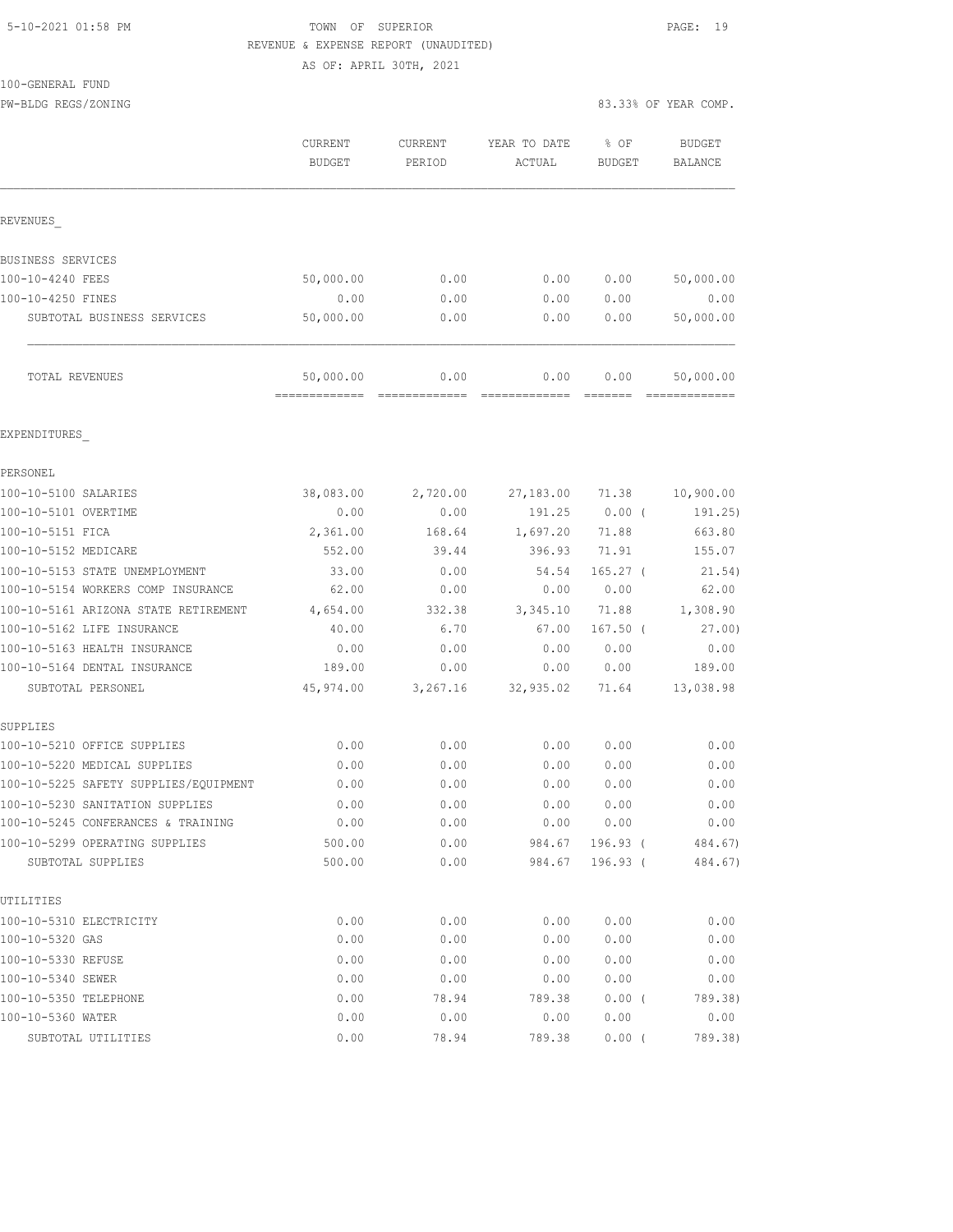#### 5-10-2021 01:58 PM TOWN OF SUPERIOR PAGE: 20 REVENUE & EXPENSE REPORT (UNAUDITED) AS OF: APRIL 30TH, 2021

100-GENERAL FUND

PW-BLDG REGS/ZONING 83.33% OF YEAR COMP.

|                                         | CURRENT<br><b>BUDGET</b> | CURRENT<br>PERIOD                     | YEAR TO DATE<br>ACTUAL             | % OF<br><b>BUDGET</b> | <b>BUDGET</b><br><b>BALANCE</b> |
|-----------------------------------------|--------------------------|---------------------------------------|------------------------------------|-----------------------|---------------------------------|
|                                         |                          |                                       |                                    |                       |                                 |
| GENERAL BUSINESS EXPENSE                |                          |                                       |                                    |                       |                                 |
| 100-10-5410 ADVERTISING                 | 0.00                     | 0.00                                  | 0.00                               | 0.00                  | 0.00                            |
| 100-10-5420 DUES & SUBSCRIPTIONS        | 500.00                   | 0.00                                  | 0.00                               | 0.00                  | 500.00                          |
| 100-10-5425 CONFERENCES & TRAINING      | 2,000.00                 | 0.00                                  | 0.00                               | 0.00                  | 2,000.00                        |
| 100-10-5430 PRINTING                    | 0.00                     | 0.00                                  | 22.24                              | 0.00(                 | 22.24)                          |
| 100-10-5450 UNIFORMS                    | 0.00                     | 0.00                                  | 0.00                               | 0.00                  | 0.00                            |
| 100-10-5460 POSTAGE                     | 0.00                     | 0.00                                  | 0.00                               | 0.00                  | 0.00                            |
| 100-10-5470 TRAVEL                      | 1,000.00                 | 0.00                                  | 0.00                               | 0.00                  | 1,000.00                        |
| 100-10-5471 HOST/MEALS                  | 0.00                     | 0.00                                  | 0.00                               | 0.00                  | 0.00                            |
| 100-10-5480 GENERAL INSURANCE           | 0.00                     | 0.00                                  | 0.00                               | 0.00                  | 0.00                            |
| 100-10-5481 VEHICLE INSURANCE           | 0.00                     | 0.00                                  | 0.00                               | 0.00                  | 0.00                            |
| 100-10-5482 LIABILITY INSURANCE         | 0.00                     | 0.00                                  | 0.00                               | 0.00                  | 0.00                            |
| SUBTOTAL GENERAL BUSINESS EXPENSE       | 3,500.00                 | 0.00                                  | 22.24                              | 0.64                  | 3,477.76                        |
| PROFESSIONAL SERVICES                   |                          |                                       |                                    |                       |                                 |
| 100-10-5510 CODE ENFORCEMENT/ABATEMENTS | 0.00                     | 0.00                                  | 0.00                               | 0.00                  | 0.00                            |
| 100-10-5530 ENGINEERING                 | 0.00                     | 0.00                                  | 0.00                               | 0.00                  | 0.00                            |
| 100-10-5550 OTHER PROFESSIONAL SERVICES | 30,000.00                | 1,055.00                              | 21,604.33                          | 72.01                 | 8,395.67                        |
| SUBTOTAL PROFESSIONAL SERVICES          | 30,000.00                | 1,055.00                              | 21,604.33                          | 72.01                 | 8,395.67                        |
| REPAIR/MAINTENANCE                      |                          |                                       |                                    |                       |                                 |
| 100-10-5610 PARK & BLDG IMPROVEMENTS    | 0.00                     | 0.00                                  | 0.00                               | 0.00                  | 0.00                            |
| 100-10-5640 AUTO & TRUCK REPAIRS        | 0.00                     | 0.00                                  | 0.00                               | 0.00                  | 0.00                            |
| 100-10-5641 GAS & OIL                   | 0.00                     | 0.00                                  | 0.00                               | 0.00                  | 0.00                            |
| 100-10-5642 TIRES & TUBES               | 0.00                     | 0.00                                  | 0.00                               | 0.00                  | 0.00                            |
| 100-10-5650 OTHER EQUIPMENT REPAIRS     | 0.00                     | 0.00                                  | 0.00                               | 0.00                  | 0.00                            |
| SUBTOTAL REPAIR/MAINTENANCE             | 0.00                     | 0.00                                  | 0.00                               | 0.00                  | 0.00                            |
| CAPITAL OUTLAY                          |                          |                                       |                                    |                       |                                 |
| 100-10-5710 BUILDING                    | 0.00                     | 0.00                                  | 0.00                               | 0.00                  | 0.00                            |
| 100-10-5750 OTHER EQUIP/SMALL TOOLS     | 0.00                     | 0.00                                  | 0.00                               | 0.00                  | 0.00                            |
| 100-10-5780 COMPUTER/INCODE SOFTWARE    | 0.00                     | 0.00                                  | 0.00                               | 0.00                  | 0.00                            |
| SUBTOTAL CAPITAL OUTLAY                 | 0.00                     | 0.00                                  | 0.00                               | 0.00                  | 0.00                            |
| TOTAL EXPENDITURES                      |                          |                                       | 79,974.00 4,401.10 56,335.64 70.44 |                       | 23,638.36                       |
| REVENUES OVER/(UNDER) EXPENDITURES      |                          | (29, 974.00) (4, 401.10) (56, 335.64) |                                    |                       | 26,361.64                       |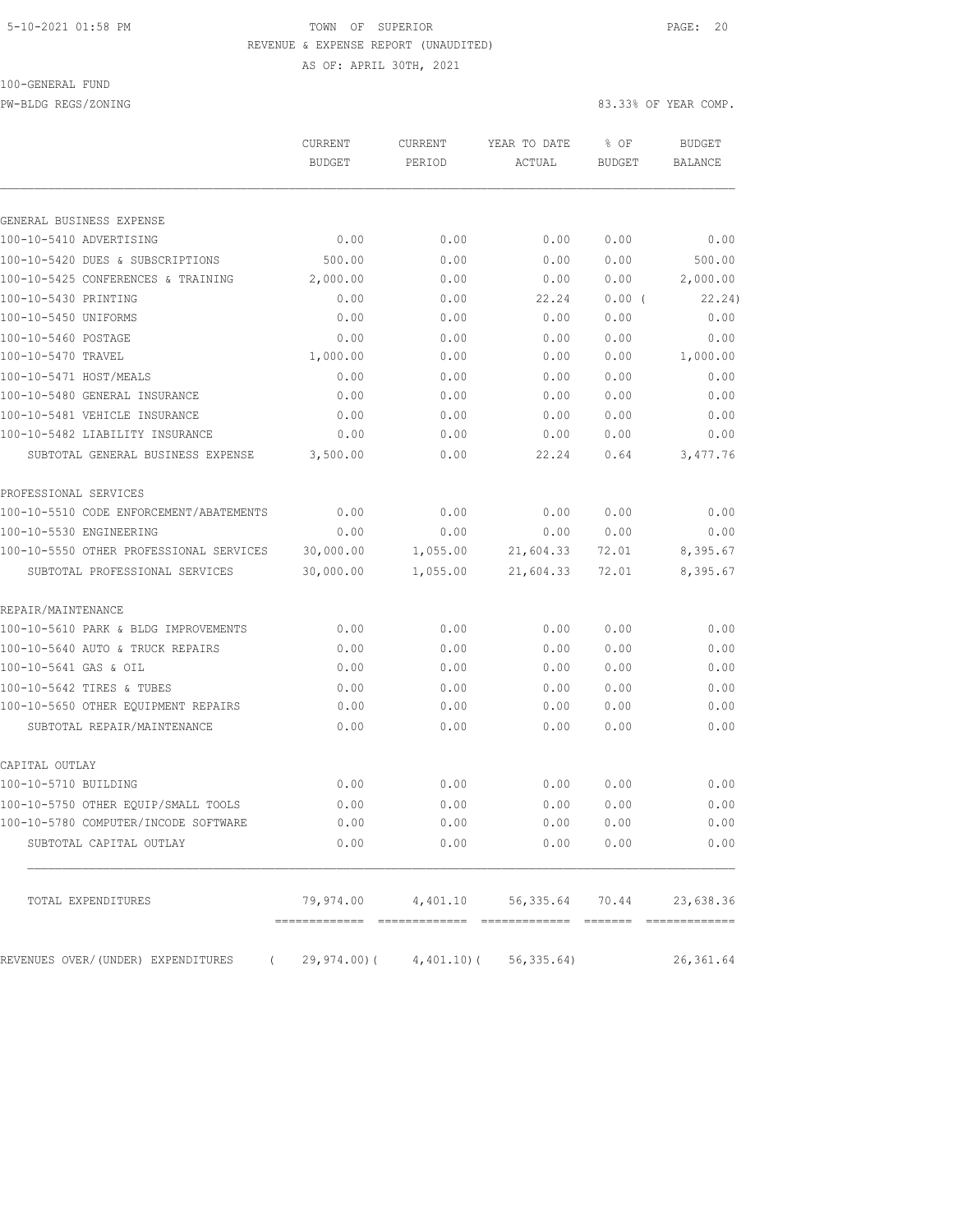| 5-10-2021 01:58 PM |  |
|--------------------|--|
|                    |  |

# TOWN OF SUPERIOR **PAGE:** 21 REVENUE & EXPENSE REPORT (UNAUDITED)

AS OF: APRIL 30TH, 2021

| 100-GENERAL FUND |  |
|------------------|--|

SWIMMING POOL SOLUTION COMPLETE STATES AND RELEASE ON A STRUCTURE OF STRUCTURE STATES OF YEAR COMP.

|                                                     | CURRENT<br><b>BUDGET</b>  | CURRENT<br>PERIOD | YEAR TO DATE<br>ACTUAL | % OF<br><b>BUDGET</b> | <b>BUDGET</b><br>BALANCE |
|-----------------------------------------------------|---------------------------|-------------------|------------------------|-----------------------|--------------------------|
|                                                     |                           |                   |                        |                       |                          |
| REVENUES                                            |                           |                   |                        |                       |                          |
| BUSINESS SERVICES                                   |                           |                   |                        |                       |                          |
| 100-11-4240 POOL SWIM/POOL RENTAL                   | 3,000.00                  | 0.00              | 95.00                  | 3.17                  | 2,905.00                 |
| SUBTOTAL BUSINESS SERVICES                          | 3,000.00                  | 0.00              | 95.00                  | 3.17                  | 2,905.00                 |
| TOTAL REVENUES                                      | 3,000.00<br>------------- | 0.00              | 95.00                  | 3.17                  | 2,905.00<br>-----------  |
| EXPENDITURES                                        |                           |                   |                        |                       |                          |
| PERSONEL                                            |                           |                   |                        |                       |                          |
| 100-11-5100 SALARIES                                | 19,200.00                 | 0.00              | 5,389.00               | 28.07                 | 13,811.00                |
| 100-11-5101 OVERTIME                                | 0.00                      | 0.00              | 0.00                   | 0.00                  | 0.00                     |
| 100-11-5151 FICA                                    | 1,250.00                  | 0.00              | 334.12                 | 26.73                 | 915.88                   |
| 100-11-5152 MEDICARE                                | 292.00                    | 0.00              | 78.14                  | 26.76                 | 213.86                   |
| 100-11-5153 STATE UNEMPLOYMENT                      | 67.00                     | 0.00              | 51.20                  | 76.42                 | 15.80                    |
| 100-11-5154 WORKERS COMP INSURANCE                  | 373.00                    | 0.00              | 237.00                 | 63.54                 | 136.00                   |
| 100-11-5161 ARIZONA STATE RETIREMENT                | 0.00                      | 0.00              | 0.00                   | 0.00                  | 0.00                     |
| 100-11-5162 LIFE INSURANCE                          | 0.00                      | 0.00              | 0.00                   | 0.00                  | 0.00                     |
| 100-11-5163 HEALTH INSURANCE                        | 0.00                      | 0.00              | 0.00                   | 0.00                  | 0.00                     |
| 100-11-5164 DENTAL INSURANCE                        | 0.00                      | 0.00              | 0.00                   | 0.00                  | 0.00                     |
| SUBTOTAL PERSONEL                                   | 21,182.00                 | 0.00              | 6,089.46               | 28.75                 | 15,092.54                |
| SUPPLIES                                            |                           |                   |                        |                       |                          |
| 100-11-5210 OFFICE SUPPLIES                         | 0.00                      | 0.00              | 0.00                   | 0.00                  | 0.00                     |
| 100-11-5220 MEDICAL SUPPLIES                        | 0.00                      | 0.00              | 0.00                   | 0.00                  | 0.00                     |
| 100-11-5225 SAFETY SUPPLIES/EQUIPMENT               | 0.00                      | 0.00              | 0.00                   | 0.00                  | 0.00                     |
| 100-11-5230 SANITATION SUPPLIES                     | 0.00                      | 0.00              | 0.00                   | 0.00                  | 0.00                     |
| 100-11-5240 CHEMICAL SUPPLIES                       | 1,900.00                  | 305.44            | 1,249.57               | 65.77                 | 650.43                   |
| 100-11-5299 OPERATING SUPPLIES<br>SUBTOTAL SUPPLIES | 2,000.00<br>3,900.00      | 0.00<br>305.44    | 6,895.96<br>8,145.53   | 344.80 (<br>208.86 (  | 4,895.96)<br>4, 245.53)  |
| UTILITIES                                           |                           |                   |                        |                       |                          |
| 100-11-5310 ELECTRICITY                             | 6,860.00                  | 654.21            | 6, 281.42              | 91.57                 | 578.58                   |
| 100-11-5320 GAS                                     | 0.00                      | 0.00              | 0.00                   | 0.00                  | 0.00                     |
| 100-11-5330 REFUSE                                  | 0.00                      | 0.00              | 0.00                   | 0.00                  | 0.00                     |
| 100-11-5340 SEWER                                   | 0.00                      | 0.00              | 0.00                   | 0.00                  | 0.00                     |
| 100-11-5350 TELEPHONE                               | 453.00                    | 28.94             | 289.38                 | 63.88                 | 163.62                   |
| 100-11-5360 WATER                                   | 5,666.00                  | 369.71            | 3,531.12               | 62.32                 | 2,134.88                 |
| SUBTOTAL UTILITIES                                  | 12,979.00                 | 1,052.86          | 10, 101.92             | 77.83                 | 2,877.08                 |
| GENERAL BUSINESS EXPENSE                            |                           |                   |                        |                       |                          |
| 100-11-5410 ADVERTISING                             | 100.00                    | 0.00              | 0.00                   | 0.00                  | 100.00                   |
| 100-11-5420 DUES & SUBSCRIPTIONS                    | 200.00                    | 0.00              | 192.00                 | 96.00                 | 8.00                     |
| 100-11-5425 CONFERENCES & TRAINING                  | 500.00                    | 0.00              | 0.00                   | 0.00                  | 500.00                   |
| 100-11-5430 PRINTING                                | 0.00                      | 0.00              | 0.00                   | 0.00                  | 0.00                     |
| 100-11-5450 UNIFORMS                                | 250.00                    | 0.00              | 0.00                   | 0.00                  | 250.00                   |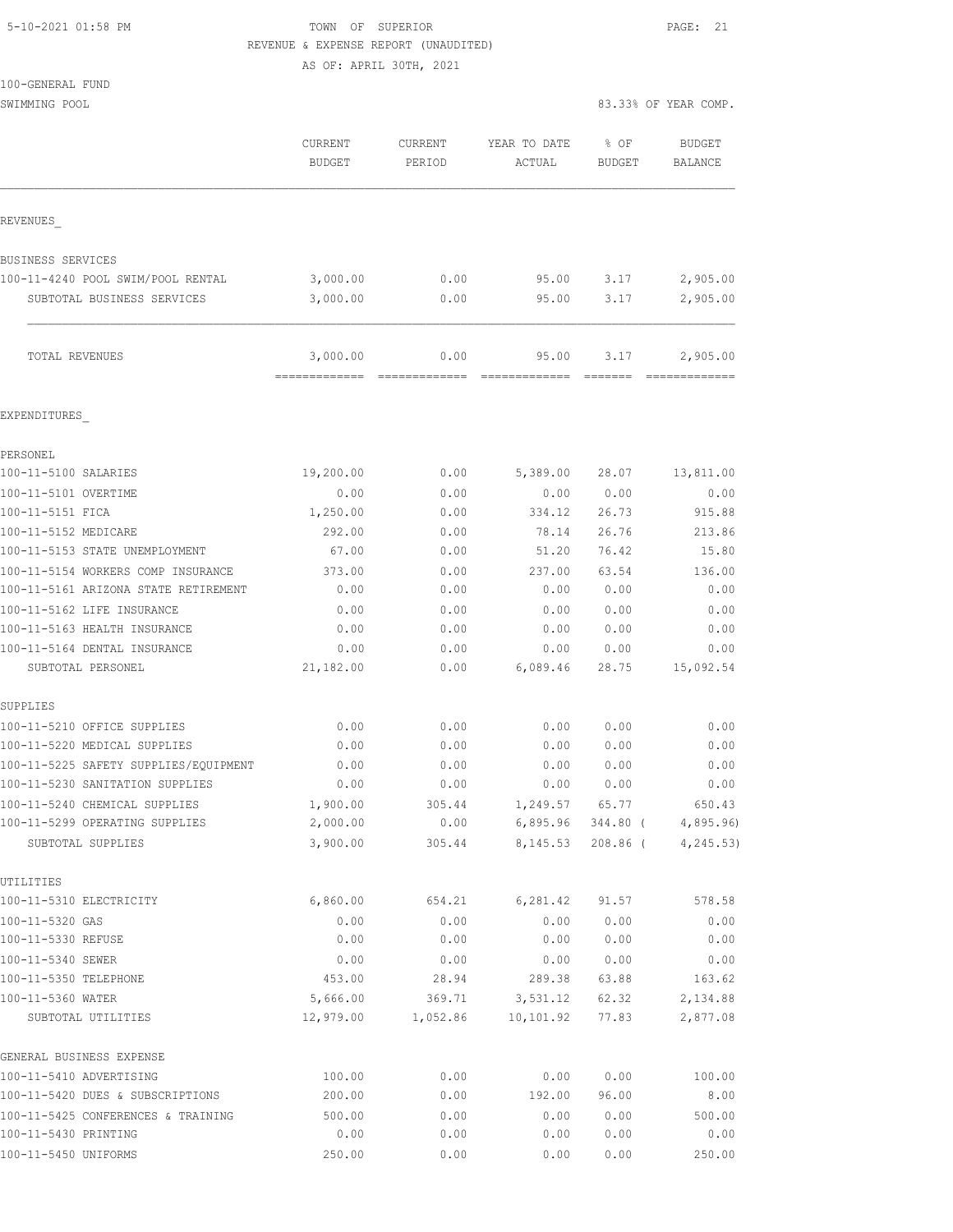#### 5-10-2021 01:58 PM TOWN OF SUPERIOR PAGE: 22 REVENUE & EXPENSE REPORT (UNAUDITED) AS OF: APRIL 30TH, 2021

100-GENERAL FUND

SWIMMING POOL SOLUTION COMPLETE STATES AND RELEASE ON A STRUCTURE OF STRUCTURE STATES OF YEAR COMP.

|                                                | <b>CURRENT</b> | <b>CURRENT</b>              |               | YEAR TO DATE  | \$OF           | <b>BUDGET</b> |
|------------------------------------------------|----------------|-----------------------------|---------------|---------------|----------------|---------------|
|                                                | BUDGET         | PERIOD                      | ACTUAL        | <b>BUDGET</b> | <b>BALANCE</b> |               |
| 100-11-5460 POSTAGE                            | 0.00           | 0.00                        | 0.00          | 0.00          | 0.00           |               |
| 100-11-5470 TRAVEL                             | 0.00           | 0.00                        | 0.00          | 0.00          | 0.00           |               |
| 100-11-5471 HOST/MEALS                         | 0.00           | 0.00                        | 0.00          | 0.00          | 0.00           |               |
| 100-11-5480 GENERAL INSURANCE                  | 0.00           | 0.00                        | 0.00          | 0.00          | 0.00           |               |
| 100-11-5481 VEHICLE INSURANCE                  | 0.00           | 0.00                        | 0.00          | 0.00          | 0.00           |               |
| 100-11-5482 LIABILITY INSURANCE                | 0.00           | 0.00                        | 0.00          | 0.00          | 0.00           |               |
| SUBTOTAL GENERAL BUSINESS EXPENSE              | 1,050.00       | 0.00                        | 192.00        | 18.29         | 858.00         |               |
| PROFESSIONAL SERVICES                          |                |                             |               |               |                |               |
| 100-11-5550 OTHER PROFESSIONAL SERVICES        | 6,000.00       | 550.00                      | 5,640.00      | 94.00         | 360.00         |               |
| SUBTOTAL PROFESSIONAL SERVICES                 | 6,000.00       | 550.00                      | 5,640.00      | 94.00         | 360.00         |               |
| REPAIR/MAINTENANCE                             |                |                             |               |               |                |               |
| 100-11-5610 PARK & BLDG IMPROVEMENTS           | 0.00           | 0.00                        | 0.00          | 0.00          | 0.00           |               |
| 100-11-5650 OTHER EQUIPMENT REPAIRS            | 5,000.00       | 0.00                        | 0.00          | 0.00          | 5,000.00       |               |
| SUBTOTAL REPAIR/MAINTENANCE                    | 5,000.00       | 0.00                        | 0.00          | 0.00          | 5,000.00       |               |
| TOTAL EXPENDITURES                             | 50,111.00      | 1,908.30                    | 30,168.91     | 60.20         | 19,942.09      |               |
|                                                | -------------  | -------------               | ============= | =======       |                |               |
| REVENUES OVER/(UNDER) EXPENDITURES<br>$\left($ |                | $47, 111, 00$ ( 1,908.30) ( | 30,073.91)    | $\sqrt{2}$    | 17,037.09)     |               |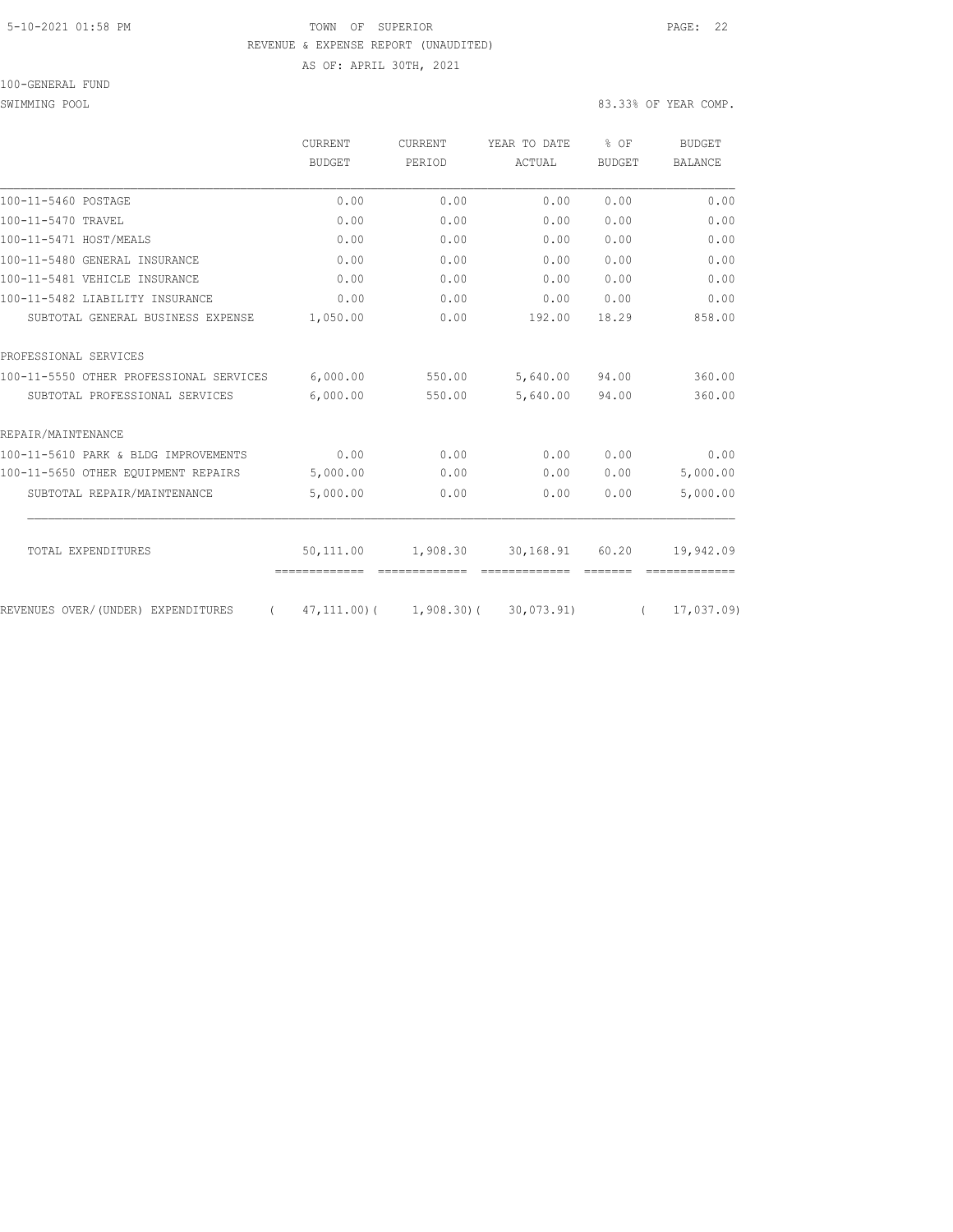### 5-10-2021 01:58 PM TOWN OF SUPERIOR PAGE: 23 REVENUE & EXPENSE REPORT (UNAUDITED)

AS OF: APRIL 30TH, 2021

#### 100-GENERAL FUND

|                                                       | CURRENT<br><b>BUDGET</b> | CURRENT<br>PERIOD | YEAR TO DATE<br>ACTUAL | % OF<br><b>BUDGET</b> | <b>BUDGET</b><br><b>BALANCE</b> |
|-------------------------------------------------------|--------------------------|-------------------|------------------------|-----------------------|---------------------------------|
| REVENUES                                              |                          |                   |                        |                       |                                 |
| BUSINESS SERVICES                                     |                          |                   |                        |                       |                                 |
| 100-12-4220 PARK RENTAL                               | 0.00                     | 225.00            | 275.00                 | $0.00$ (              | 275.00)                         |
| 100-12-4240 RECREATION ACTIVITY FEES                  | 0.00                     | 0.00              | 0.00                   | 0.00                  | 0.00                            |
| SUBTOTAL BUSINESS SERVICES                            | 0.00                     | 225.00            | 275.00                 | $0.00$ (              | 275.00                          |
| MISCELLANEOUS                                         |                          |                   |                        |                       |                                 |
| 100-12-4820 OTHER INCOME                              | 0.00                     | 0.00              | 0.00                   | 0.00                  | 0.00                            |
| SUBTOTAL MISCELLANEOUS                                | 0.00                     | 0.00              | 0.00                   | 0.00                  | 0.00                            |
| TOTAL REVENUES                                        | 0.00<br>-------------    | 225.00            | 275.00                 | 0.00(<br>--------     | 275.00                          |
| EXPENDITURES                                          |                          |                   |                        |                       |                                 |
| PERSONEL                                              |                          |                   |                        |                       |                                 |
| 100-12-5100 SALARIES                                  | 16,432.00                | 1,280.00          | 13,384.00 81.45        |                       | 3,048.00                        |
| 100-12-5101 OVERTIME                                  | 0.00                     | 0.00              | 338.26                 | $0.00$ (              | 338.26                          |
| 100-12-5151 FICA                                      | 361.00                   | 74.64             | 803.55                 | $222.59$ (            | 442.55)                         |
| 100-12-5152 MEDICARE                                  | 84.00                    | 17.46             | 187.95                 | $223.75$ (            | 103.95)                         |
| 100-12-5153 STATE UNEMPLOYMENT                        | 30.00                    | 0.00              | 77.73                  | $259.10$ (            | 47.73)                          |
| 100-12-5154 WORKERS COMP INSURANCE                    | 54.00                    | 0.00              | 0.00                   | 0.00                  | 54.00                           |
| 100-12-5161 ARIZONA STATE RETIREMENT                  | 687.00                   | 156.42            | 1,676.87               | 244.09 (              | 989.87)                         |
| 100-12-5162 LIFE INSURANCE                            | 16.00                    | 6.70              | 60.30                  | $376.88$ (            | 44.30)                          |
| 100-12-5163 HEALTH INSURANCE                          | 1,527.00                 | 1,283.90          | 7,061.45               | 462.44 (              | 5, 534.45                       |
| 100-12-5164 DENTAL INSURANCE<br>SUBTOTAL PERSONEL     | 74.00<br>19,265.00       | 31.58<br>2,850.70 | 217.84<br>23,807.95    | 294.38 (<br>123.58 (  | 143.84)<br>4,542.95             |
| SUPPLIES                                              |                          |                   |                        |                       |                                 |
| 100-12-5210 OFFICE SUPPLIES                           | 0.00                     | 0.00              | 0.00                   | 0.00                  | 0.00                            |
| 100-12-5220 MEDICAL SUPPLIES                          | 0.00                     | 0.00              | 0.00                   | 0.00                  | 0.00                            |
| 100-12-5225 SAFETY SUPPLIES/EQUIPMENT                 | 0.00                     | 0.00              | 0.00                   | 0.00                  | 0.00                            |
| 100-12-5230 SANITATION SUPPLIES                       | 0.00                     | 0.00              | 0.00                   | 0.00                  | 0.00                            |
| 100-12-5299 OPERATING SUPPLIES                        | 12,500.00                | 0.00              | 4,072.54               | 32.58                 | 8,427.46                        |
| SUBTOTAL SUPPLIES                                     | 12,500.00                | 0.00              | 4,072.54               | 32.58                 | 8,427.46                        |
| UTILITIES                                             |                          |                   |                        |                       |                                 |
| 100-12-5310 LITTLE LEAGUE ELECTRICITY                 | 0.00                     | 0.00              | 0.00                   | 0.00                  | 0.00                            |
| 100-12-5360 LITTLE LEAGUE WATER<br>SUBTOTAL UTILITIES | 0.00<br>0.00             | 0.00<br>0.00      | 0.00<br>0.00           | 0.00<br>0.00          | 0.00<br>0.00                    |
| GENERAL BUSINESS EXPENSE                              |                          |                   |                        |                       |                                 |
| 100-12-5410 ADVERTISING                               | 0.00                     | 0.00              | 0.00                   | 0.00                  | 0.00                            |
| 100-12-5420 DUES & SUBSCRIPTIONS                      | 0.00                     | 0.00              | 0.00                   | 0.00                  | 0.00                            |
| 100-12-5425 CONFERENCES & TRAINING                    | 0.00                     | 0.00              | 0.00                   | 0.00                  | 0.00                            |
| 100-12-5430 PRINTING                                  | 0.00                     | 0.00              | 0.00                   | 0.00                  | 0.00                            |
| 100-12-5450 UNIFORMS                                  | 0.00                     | 0.00              | 0.00                   | 0.00                  | 0.00                            |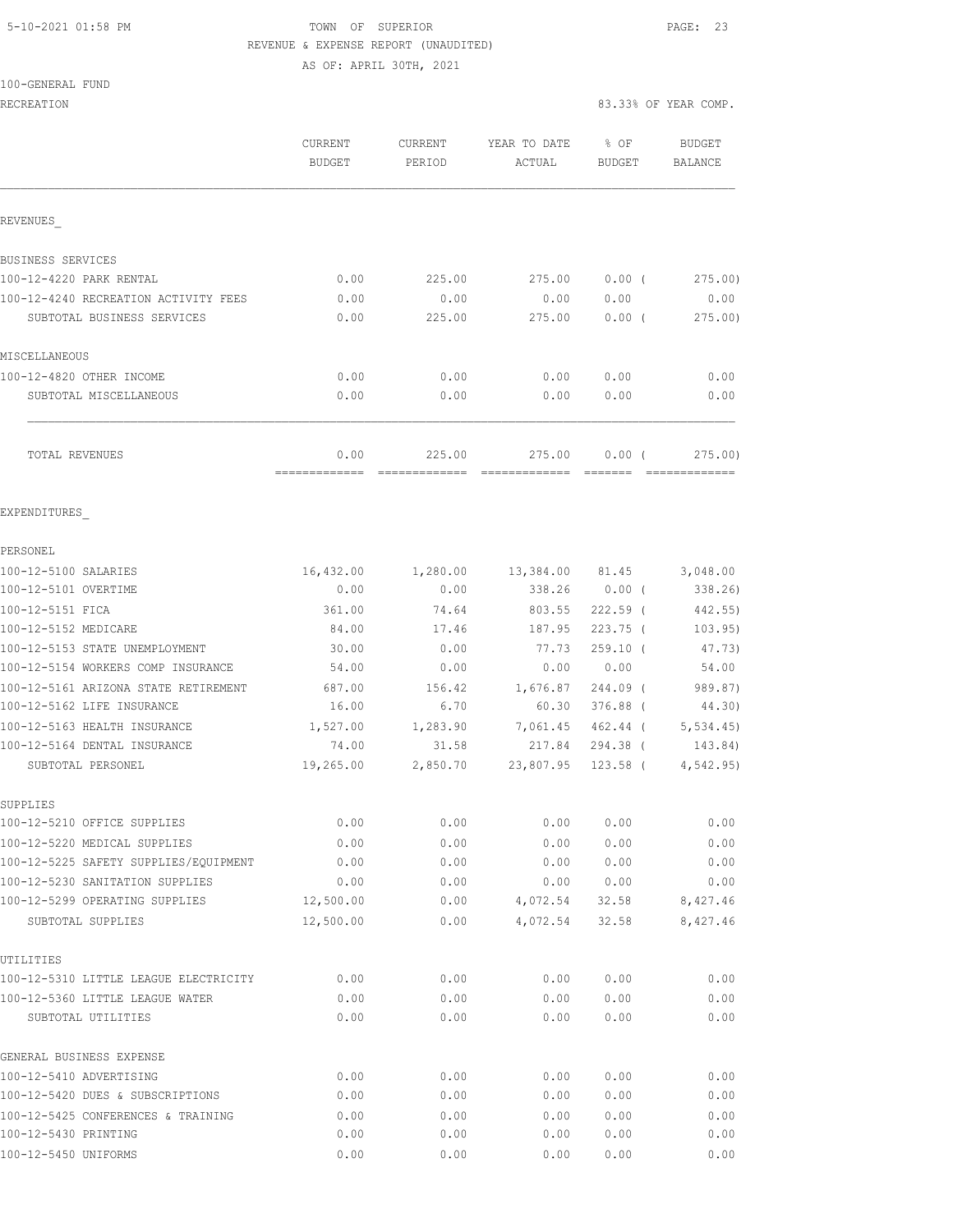#### 5-10-2021 01:58 PM TOWN OF SUPERIOR PAGE: 24 REVENUE & EXPENSE REPORT (UNAUDITED) AS OF: APRIL 30TH, 2021

100-GENERAL FUND

|                                         | CURRENT<br><b>BUDGET</b> | <b>CURRENT</b><br>PERIOD  | YEAR TO DATE<br>ACTUAL | % OF<br><b>BUDGET</b> | <b>BUDGET</b><br>BALANCE |
|-----------------------------------------|--------------------------|---------------------------|------------------------|-----------------------|--------------------------|
| 100-12-5460 POSTAGE                     | 0.00                     | 0.00                      | 80.00                  | 0.00(                 | 80.00                    |
| 100-12-5470 TRAVEL                      | 0.00                     | 0.00                      | 0.00                   | 0.00                  | 0.00                     |
| 100-12-5471 HOST/MEALS                  | 0.00                     | 0.00                      | 0.00                   | 0.00                  | 0.00                     |
| 100-12-5480 GENERAL INSURANCE           | 0.00                     | 0.00                      | 0.00                   | 0.00                  | 0.00                     |
| 100-12-5481 VEHICLE INSURANCE           | 0.00                     | 0.00                      | 0.00                   | 0.00                  | 0.00                     |
| 100-12-5482 LIABILITY INSURANCE         | 0.00                     | 0.00                      | 0.00                   | 0.00                  | 0.00                     |
| 100-12-5492 BAD DEBT EXPENSE            | 0.00                     | 0.00                      | 0.00                   | 0.00                  | 0.00                     |
| SUBTOTAL GENERAL BUSINESS EXPENSE       | 0.00                     | 0.00                      | 80.00                  | 0.00(                 | 80.00                    |
| PROFESSIONAL SERVICES                   |                          |                           |                        |                       |                          |
| 100-12-5520 CONTRACTUAL SERVICES        | 0.00                     | 0.00                      | 1,250.00               | 0.00(                 | 1, 250.00                |
| 100-12-5550 OTHER PROFESSIONAL SERVICES | 0.00                     | 0.00                      | 1,127.72               | $0.00$ (              | 1, 127.72)               |
| SUBTOTAL PROFESSIONAL SERVICES          | 0.00                     | 0.00                      | 2,377.72               | 0.00(                 | 2, 377, 72)              |
| TOTAL EXPENDITURES                      | 31,765.00                | 2,850.70                  | 30, 338.21             | 95.51                 | 1,426.79                 |
| REVENUES OVER/(UNDER) EXPENDITURES      |                          | $31,765.00$ ( 2,625.70) ( | 30,063,21)             |                       | 1,701.79)                |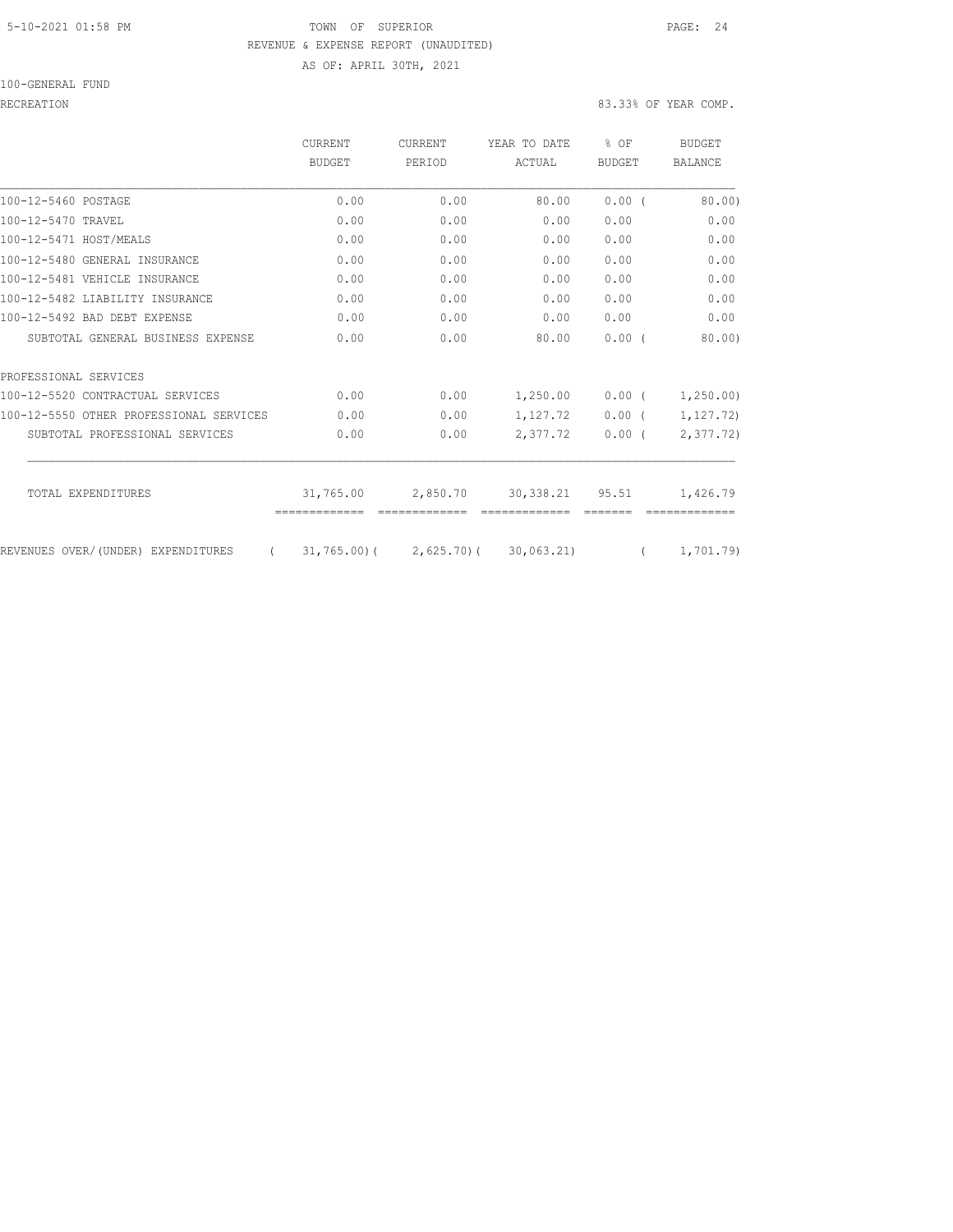# 5-10-2021 01:58 PM TOWN OF SUPERIOR PAGE: 25 REVENUE & EXPENSE REPORT (UNAUDITED)

AS OF: APRIL 30TH, 2021

|  |  |  | 100-GENERAL FUND |  |
|--|--|--|------------------|--|
|--|--|--|------------------|--|

| LIBRARY                                                               |                           |                   |                        |                       | 83.33% OF YEAR COMP.     |
|-----------------------------------------------------------------------|---------------------------|-------------------|------------------------|-----------------------|--------------------------|
|                                                                       | CURRENT<br><b>BUDGET</b>  | CURRENT<br>PERIOD | YEAR TO DATE<br>ACTUAL | % OF<br><b>BUDGET</b> | <b>BUDGET</b><br>BALANCE |
| REVENUES                                                              |                           |                   |                        |                       |                          |
| BUSINESS SERVICES                                                     |                           |                   |                        |                       |                          |
| 100-13-4240 FEES                                                      | 0.00                      | 0.00              | 0.00                   | 0.00                  | 0.00                     |
| 100-13-4250 INTERNET/LATE FEES                                        | 2,000.00                  | 0.00              | 0.00                   | 0.00                  | 2,000.00                 |
| SUBTOTAL BUSINESS SERVICES                                            | 2,000.00                  | 0.00              | 0.00                   | 0.00                  | 2,000.00                 |
| TOTAL REVENUES                                                        | 2,000.00<br>============= | 0.00              | 0.00                   | 0.00                  | 2,000.00                 |
| EXPENDITURES                                                          |                           |                   |                        |                       |                          |
| PERSONEL                                                              |                           |                   |                        |                       |                          |
| 100-13-5100 SALARIES                                                  | 33,290.00                 | 3,354.88          | 35, 145.85             | $105.57$ (            | 1, 855.85)               |
| 100-13-5101 OVERTIME                                                  | 0.00                      | 0.00              | 0.00                   | 0.00                  | 0.00                     |
| 100-13-5151 FICA                                                      | 2,064.00                  | 207.14            | 2,150.45               | $104.19$ (            | 86.45)                   |
| 100-13-5152 MEDICARE                                                  | 483.00                    | 48.44             | 502.91                 | $104.12$ (            | 19.91)                   |
| 100-13-5153 STATE UNEMPLOYMENT                                        | 166.00                    | 25.40             | 208.48                 | $125.59$ (            | 42.48)                   |
| 100-13-5154 WORKERS COMP INSURANCE                                    | 199.00                    | 33.00             | 139.00                 | 69.85                 | 60.00                    |
| 100-13-5161 ARIZONA STATE RETIREMENT                                  | 4,068.00                  | 237.56            | 3,388.33               | 83.29                 | 679.67                   |
| 100-13-5162 LIFE INSURANCE                                            | 80.00                     | 6.70              | 67.00                  | 83.75                 | 13.00                    |
| 100-13-5163 HEALTH INSURANCE                                          | 7,703.00                  | 1,273.90          | 7,006.45               | 90.96                 | 696.55                   |
| 100-13-5164 DENTAL INSURANCE                                          | 379.00                    | 31.58             | 232.82                 | 61.43                 | 146.18                   |
| SUBTOTAL PERSONEL                                                     | 48,432.00                 | 5,218.60          | 48,841.29              | $100.85$ (            | 409.29                   |
| SUPPLIES<br>100-13-5210 OFFICE SUPPLIES                               | 0.00                      | 0.00              | 0.00                   | 0.00                  | 0.00                     |
|                                                                       |                           |                   |                        |                       |                          |
| 100-13-5220 MEDICAL SUPPLIES<br>100-13-5225 SAFETY SUPPLIES/EQUIPMENT | 0.00<br>0.00              | 0.00<br>0.00      | 0.00<br>0.00           | 0.00<br>0.00          | 0.00<br>0.00             |
| 100-13-5230 SANITATION SUPPLIES                                       | 0.00                      | 0.00              | 0.00                   | 0.00                  | 0.00                     |
| 100-13-5270 LIBRARY BOOKS                                             | 2,000.00                  | 0.00              | 0.00                   | 0.00                  | 2,000.00                 |
| 100-13-5299 OPERATING SUPPLIES                                        | 0.00                      | 0.00              | 0.00                   | 0.00                  | 0.00                     |
| SUBTOTAL SUPPLIES                                                     | 2,000.00                  | 0.00              | 0.00                   | 0.00                  | 2,000.00                 |
| UTILITIES                                                             |                           |                   |                        |                       |                          |
| 100-13-5310 ELECTRICITY                                               | 6,174.00                  | 118.08            | 3,228.67               | 52.29                 | 2,945.33                 |
| 100-13-5320 GAS                                                       | 1,100.00                  | 0.00              | 899.51                 | 81.77                 | 200.49                   |
| 100-13-5330 REFUSE                                                    | 0.00                      | 0.00              | 0.00                   | 0.00                  | 0.00                     |
| 100-13-5340 SEWER                                                     | 0.00                      | 0.00              | 0.00                   | 0.00                  | 0.00                     |
| 100-13-5350 TELEPHONE                                                 | 1,009.00                  | 88.11             | 867.75                 | 86.00                 | 141.25                   |
| 100-13-5360 WATER                                                     | 400.00                    | 30.12             | 294.08                 | 73.52                 | 105.92                   |
| 100-13-5380 SECURITY                                                  | 300.00                    | 25.00             | 250.00                 | 83.33                 | 50.00                    |
| SUBTOTAL UTILITIES                                                    | 8,983.00                  | 261.31            | 5,540.01               | 61.67                 | 3,442.99                 |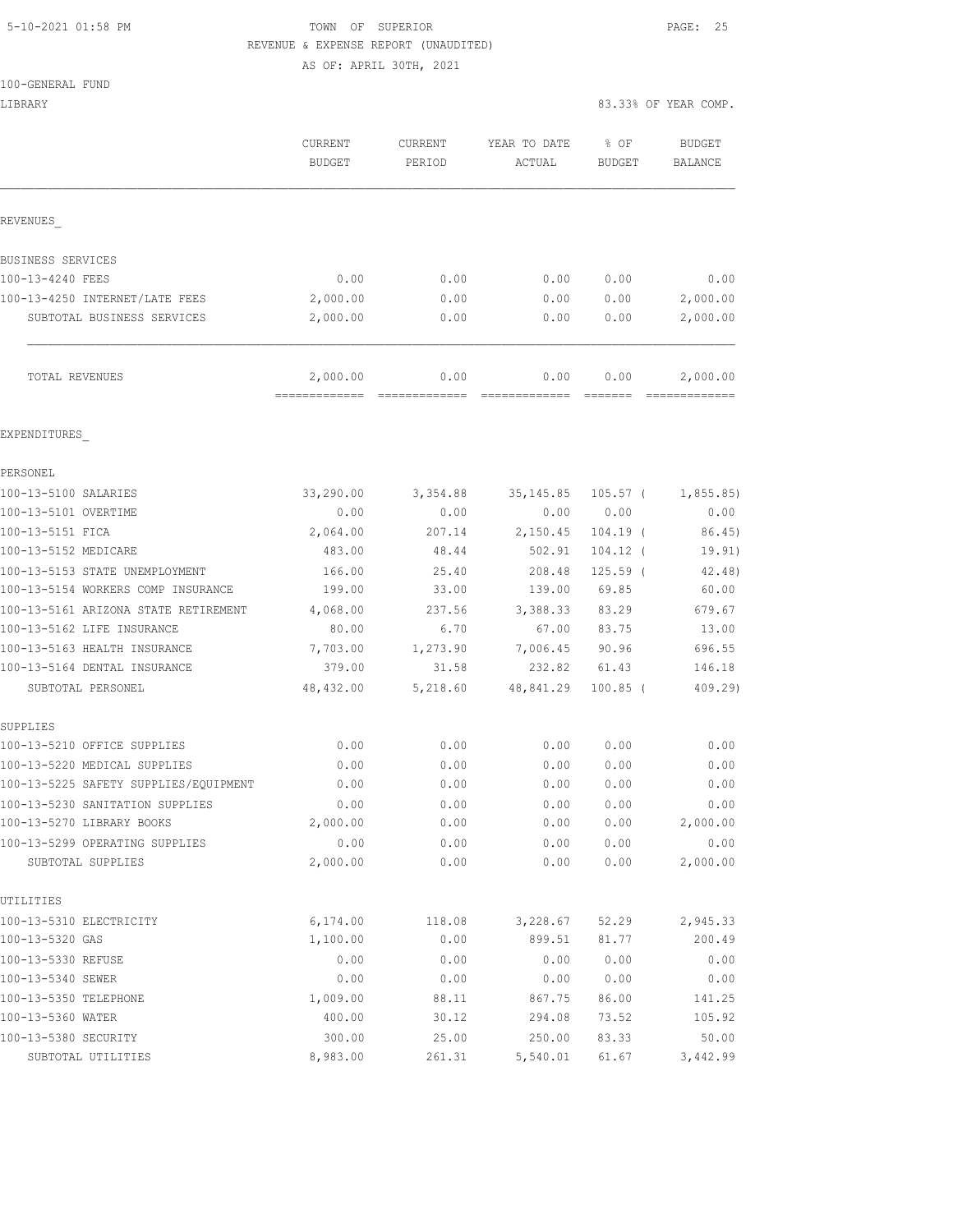#### 5-10-2021 01:58 PM TOWN OF SUPERIOR PAGE: 26 REVENUE & EXPENSE REPORT (UNAUDITED) AS OF: APRIL 30TH, 2021

100-GENERAL FUND

LIBRARY 83.33% OF YEAR COMP.

|                                                             | <b>CURRENT</b><br><b>BUDGET</b> | CURRENT<br>PERIOD | YEAR TO DATE<br>ACTUAL | % OF<br>BUDGET | <b>BUDGET</b><br>BALANCE |
|-------------------------------------------------------------|---------------------------------|-------------------|------------------------|----------------|--------------------------|
|                                                             |                                 |                   |                        |                |                          |
| GENERAL BUSINESS EXPENSE                                    | 100.00                          | 0.00              | 0.00                   | 0.00           | 100.00                   |
| 100-13-5410 ADVERTISING<br>100-13-5420 DUES & SUBSCRIPTIONS |                                 | 0.00              | 679.36                 | 67.94          | 320.64                   |
| 100-13-5425 CONFERENCES & TRAINING                          | 1,000.00<br>0.00                | 0.00              | 0.00                   | 0.00           | 0.00                     |
| 100-13-5430 PRINTING                                        | 0.00                            | 0.00              | 0.00                   | 0.00           | 0.00                     |
| 100-13-5450 UNIFORMS                                        | 0.00                            | 0.00              | 0.00                   | 0.00           | 0.00                     |
| 100-13-5460 POSTAGE                                         | 900.00                          | 80.00             | 722.00                 | 80.22          | 178.00                   |
| 100-13-5470 TRAVEL                                          | 0.00                            | 0.00              | 0.00                   | 0.00           | 0.00                     |
| 100-13-5471 AUDIT                                           | 1,545.00                        | 0.00              | 1,324.10               | 85.70          | 220.90                   |
| 100-13-5480 GENERAL INSURANCE                               | 12,820.00                       | 0.00              | 10,526.89              | 82.11          | 2,293.11                 |
| 100-13-5481 VEHICLE INSURANCE                               | 0.00                            | 0.00              | 0.00                   | 0.00           | 0.00                     |
| 100-13-5482 LIABILITY INSURANCE                             | 0.00                            | 0.00              | 0.00                   | 0.00           | 0.00                     |
| 100-13-5492 BAD DEBT EXPENSE                                | 0.00                            | 0.00              | 0.00                   | 0.00           | 0.00                     |
| SUBTOTAL GENERAL BUSINESS EXPENSE                           | 16,365.00                       | 80.00             | 13, 252.35             | 80.98          | 3, 112.65                |
| PROFESSIONAL SERVICES                                       |                                 |                   |                        |                |                          |
| 100-13-5520 CONTRACTUAL SERVICES                            | 0.00                            | 0.00              | 0.00                   | 0.00           | 0.00                     |
| 100-13-5550 OTHER PROFESSIONAL SERVICES                     | 300.00                          | 0.00              | 0.00                   | 0.00           | 300.00                   |
| SUBTOTAL PROFESSIONAL SERVICES                              | 300.00                          | 0.00              | 0.00                   | 0.00           | 300.00                   |
| REPAIR/MAINTENANCE                                          |                                 |                   |                        |                |                          |
| 100-13-5650 OTHER EQUIPMENT REPAIRS                         | 5,000.00                        | 0.00              | 0.00                   | 0.00           | 5,000.00                 |
| SUBTOTAL REPAIR/MAINTENANCE                                 | 5,000.00                        | 0.00              | 0.00                   | 0.00           | 5,000.00                 |
|                                                             |                                 |                   | 67,633.65              | 83.42          | 13,446.35                |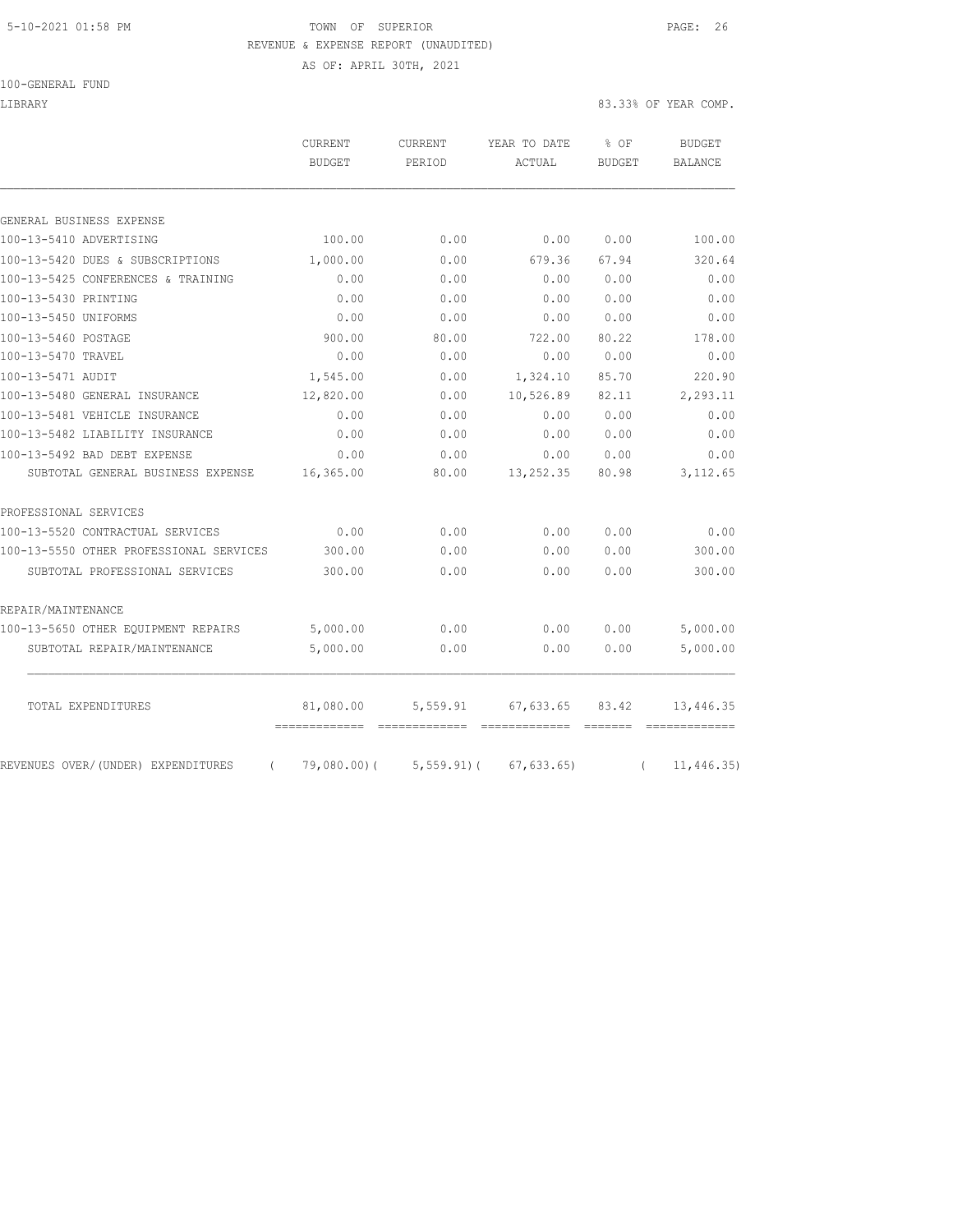| 5-10-2021 01:58 PM |  |
|--------------------|--|
|                    |  |

# TOWN OF SUPERIOR **PAGE: 27** REVENUE & EXPENSE REPORT (UNAUDITED)

AS OF: APRIL 30TH, 2021

|                              |               | AS OF: APRIL 30TH, 2021 |              |               |                      |
|------------------------------|---------------|-------------------------|--------------|---------------|----------------------|
| 100-GENERAL FUND             |               |                         |              |               |                      |
| <b>BUILDING RENTALS</b>      |               |                         |              |               | 83.33% OF YEAR COMP. |
|                              | CURRENT       | CURRENT                 | YEAR TO DATE | % OF          | <b>BUDGET</b>        |
|                              | <b>BUDGET</b> | PERIOD                  | ACTUAL       | <b>BUDGET</b> | BALANCE              |
| <b>REVENUES</b>              |               |                         |              |               |                      |
| ENTERPRISE SERVICES          |               |                         |              |               |                      |
| 100-14-4330 RENTAL INCOME    | 20,000.00     | 730.00                  | 830.00       | 4.15          | 19,170.00            |
| SUBTOTAL ENTERPRISE SERVICES | 20,000.00     | 730.00                  | 830.00       | 4.15          | 19,170.00            |
|                              |               |                         |              |               |                      |

| 83.33% OF YEAR COMP. |  |  |  |
|----------------------|--|--|--|
|----------------------|--|--|--|

|                                         | CURRENT<br><b>BUDGET</b>                  | CURRENT<br>PERIOD | YEAR TO DATE<br>ACTUAL | % OF<br><b>BUDGET</b> | <b>BUDGET</b><br>BALANCE |
|-----------------------------------------|-------------------------------------------|-------------------|------------------------|-----------------------|--------------------------|
| REVENUES                                |                                           |                   |                        |                       |                          |
| ENTERPRISE SERVICES                     |                                           |                   |                        |                       |                          |
| 100-14-4330 RENTAL INCOME               | 20,000.00                                 | 730.00            | 830.00                 | 4.15                  | 19,170.00                |
| SUBTOTAL ENTERPRISE SERVICES            | 20,000.00                                 | 730.00            | 830.00                 | 4.15                  | 19,170.00                |
| TOTAL REVENUES                          | 20,000.00<br>-------------- ------------- | 730.00            | 830.00                 | 4.15                  | 19,170.00                |
| EXPENDITURES                            |                                           |                   |                        |                       |                          |
| SUPPLIES                                |                                           |                   |                        |                       |                          |
| 100-14-5210 OFFICE SUPPLIES             | 0.00                                      | 0.00              | 0.00                   | 0.00                  | 0.00                     |
| 100-14-5220 MEDICAL SUPPLIES            | 0.00                                      | 0.00              | 0.00                   | 0.00                  | 0.00                     |
| 100-14-5225 SAFETY SUPPLIES/EQUIPMENT   | 0.00                                      | 0.00              | 0.00                   | 0.00                  | 0.00                     |
| 100-14-5230 SANITATION SUPPLIES         | 0.00                                      | 0.00              | 0.00                   | 0.00                  | 0.00                     |
| 100-14-5299 OPERATING SUPPLIES          | 0.00                                      | 0.00              | 0.00                   | 0.00                  | 0.00                     |
| SUBTOTAL SUPPLIES                       | 0.00                                      | 0.00              | 0.00                   | 0.00                  | 0.00                     |
| UTILITIES                               |                                           |                   |                        |                       |                          |
| 100-14-5310 ELECTRICITY                 | 8,000.00                                  | 115.80            | 1,719.47               | 21.49                 | 6,280.53                 |
| 100-14-5320 GAS                         | 0.00                                      | 0.00              | 0.00                   | 0.00                  | 0.00                     |
| 100-14-5330 REFUSE                      | 0.00                                      | 0.00              | 0.00                   | 0.00                  | 0.00                     |
| 100-14-5340 SEWER                       | 0.00                                      | 0.00              | 0.00                   | 0.00                  | 0.00                     |
| 100-14-5350 TELEPHONE                   | 0.00                                      | 0.00              | 0.00                   | 0.00                  | 0.00                     |
| 100-14-5360 WATER<br>SUBTOTAL UTILITIES | 0.00<br>8,000.00                          | 26.07<br>141.87   | 473.39<br>2,192.86     | $0.00$ (<br>27.41     | 473.39)<br>5,807.14      |
| GENERAL BUSINESS EXPENSE                |                                           |                   |                        |                       |                          |
| 100-14-5410 ADVERTISING                 | 0.00                                      | 0.00              | 0.00                   | 0.00                  | 0.00                     |
| 100-14-5420 DUES & SUBSCRIPTIONS        | 0.00                                      | 0.00              | 0.00                   | 0.00                  | 0.00                     |
| 100-14-5430 PRINTING                    | 0.00                                      | 0.00              | 0.00                   | 0.00                  | 0.00                     |
| 100-14-5460 POSTAGE                     | 0.00                                      | 0.00              | 0.00                   | 0.00                  | 0.00                     |
| 100-14-5480 GENERAL INSURANCE           | 0.00                                      | 0.00              | 0.00                   | 0.00                  | 0.00                     |
| 100-14-5481 VEHICLE INSURANCE           | 0.00                                      | 0.00              | 0.00                   | 0.00                  | 0.00                     |
| 100-14-5482 LIABILITY INSURANCE         | 0.00                                      | 0.00              | 0.00                   | 0.00                  | 0.00                     |
| 100-14-5492 BAD DEBT EXPENSE            | 0.00                                      | 0.00              | 0.00                   | 0.00                  | 0.00                     |
| SUBTOTAL GENERAL BUSINESS EXPENSE       | 0.00                                      | 0.00              | 0.00                   | 0.00                  | 0.00                     |
| PROFESSIONAL SERVICES                   |                                           |                   |                        |                       |                          |
| 100-14-5550 OTHER PROFESSIONAL SERVICES | 0.00                                      | 0.00              | 0.00                   | 0.00                  | 0.00                     |

SUBTOTAL PROFESSIONAL SERVICES 0.00 0.00 0.00 0.00 0.00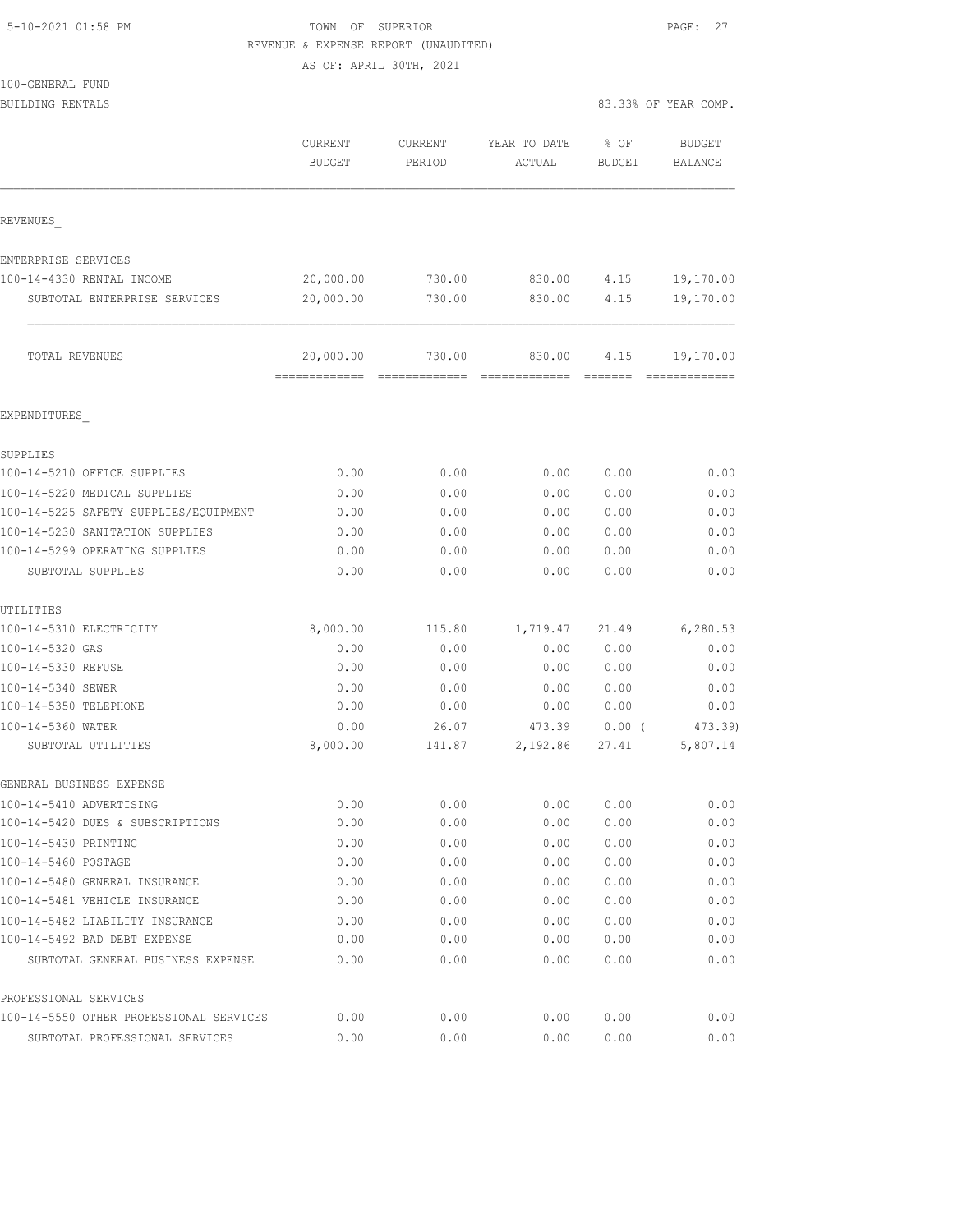| 5-10-2021 01:58 PM |  |
|--------------------|--|
|                    |  |

# TOWN OF SUPERIOR **Example 2010** PAGE: 28 REVENUE & EXPENSE REPORT (UNAUDITED)

AS OF: APRIL 30TH, 2021

| 100-GENERAL FUND |  |
|------------------|--|
|                  |  |

#### BUILDING RENTALS 83.33% OF YEAR COMP.

|                                     | CURRENT<br><b>BUDGET</b> | <b>CURRENT</b><br>PERIOD | YEAR TO DATE<br>ACTUAL | % OF<br><b>BUDGET</b> | <b>BUDGET</b><br><b>BALANCE</b> |
|-------------------------------------|--------------------------|--------------------------|------------------------|-----------------------|---------------------------------|
| REPAIR/MAINTENANCE                  |                          |                          |                        |                       |                                 |
| 100-14-5650 OTHER EOUIPMENT REPAIRS | 0.00                     | 0.00                     | 0.00                   | 0.00                  | 0.00                            |
| SUBTOTAL REPAIR/MAINTENANCE         | 0.00                     | 0.00                     | 0.00                   | 0.00                  | 0.00                            |
| TOTAL EXPENDITURES                  | 8,000.00<br>-----------  | 141.87                   | 2, 192.86 27.41        |                       | 5,807.14                        |
| REVENUES OVER/(UNDER) EXPENDITURES  | 12,000.00                | 588.13 (                 | 1,362.86)              |                       | 13,362.86                       |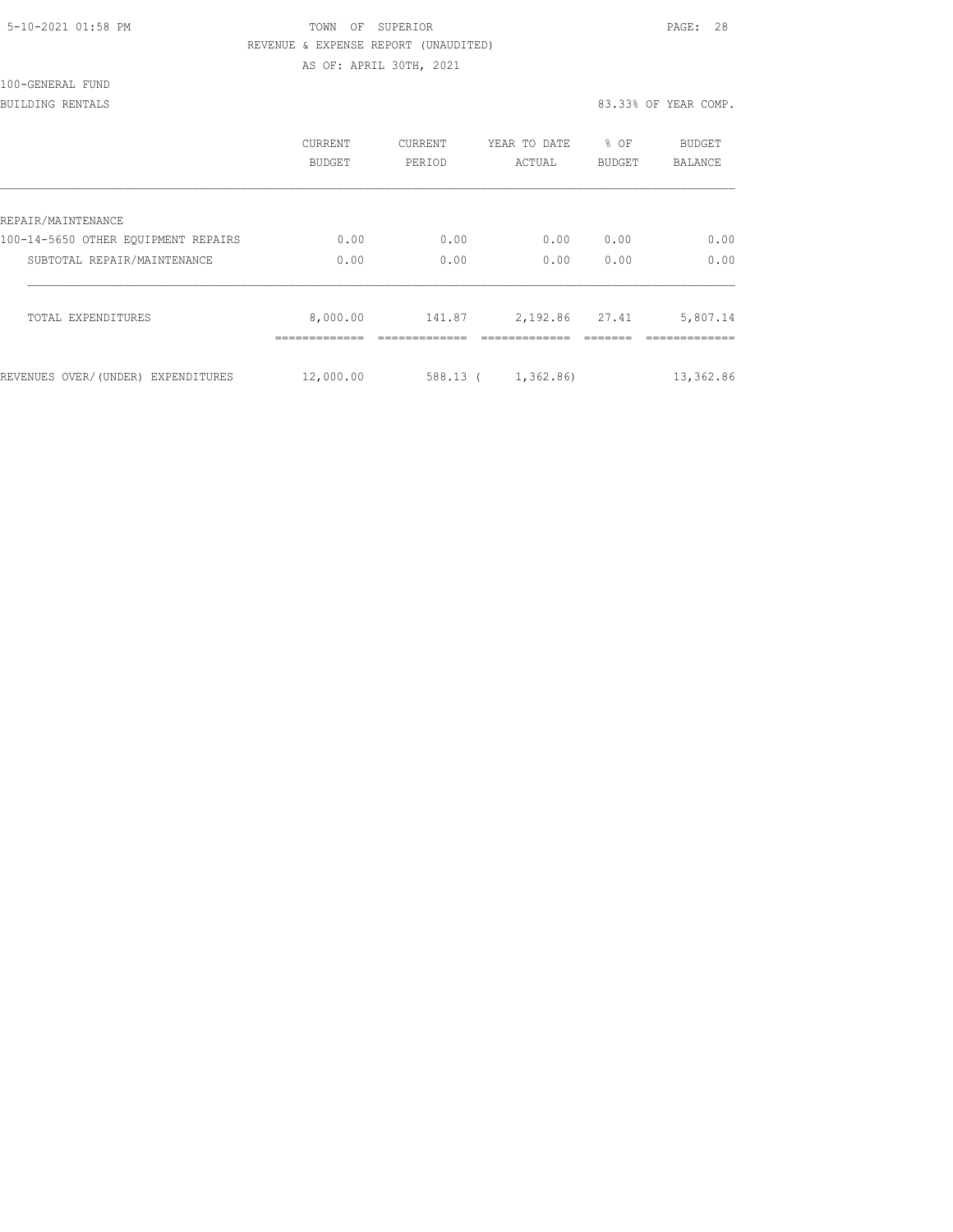### 5-10-2021 01:58 PM **TOWN** OF SUPERIOR **PAGE: 29**  REVENUE & EXPENSE REPORT (UNAUDITED) AS OF: APRIL 30TH, 2021

100-GENERAL FUND

| SR CITIZENS-CONGREGATE                |                          |                   |                          |                         | 83.33% OF YEAR COMP. |
|---------------------------------------|--------------------------|-------------------|--------------------------|-------------------------|----------------------|
|                                       | CURRENT<br><b>BUDGET</b> | CURRENT<br>PERIOD | YEAR TO DATE<br>ACTUAL   | $8$ OF<br><b>BUDGET</b> | BUDGET<br>BALANCE    |
| REVENUES                              |                          |                   |                          |                         |                      |
| BUSINESS SERVICES                     |                          |                   |                          |                         |                      |
| 100-15-4215 SRC AAA DOLLARS           | 0.00                     | 0.00              | 302.00                   | $0.00$ (                | 302.00               |
| 100-15-4216 SRC ALTECS REVENUE        | 0.00                     | 0.00              | 0.00                     | 0.00                    | 0.00                 |
| 100-15-4217 SRC PROGRAM REVENUE       | 0.00                     | 459.00            | 38,169.50                | $0.00$ (                | 38, 169.50)          |
| 100-15-4219 UNITED WAY                | 0.00                     | 0.00              | 0.00                     | 0.00                    | 0.00                 |
| 100-15-4220 FEMA                      | 0.00                     | 0.00              | 0.00                     | 0.00                    | 0.00                 |
| SUBTOTAL BUSINESS SERVICES            | 0.00                     | 459.00            | 38, 471.50               | $0.00$ (                | 38, 471.50)          |
| GRANTS                                |                          |                   |                          |                         |                      |
| 100-15-4600 SR CENTER REVENUE         | 0.00                     | 0.00              | 0.00                     | 0.00                    | 0.00                 |
| SUBTOTAL GRANTS                       | 0.00                     | 0.00              | 0.00                     | 0.00                    | 0.00                 |
| TOTAL REVENUES                        | 0.00                     | 459.00            | 38,471.50                | 0.00(                   | 38, 471.50)          |
| EXPENDITURES                          |                          |                   |                          |                         |                      |
| PERSONEL                              |                          |                   |                          |                         |                      |
| 100-15-5100 SALARIES                  | 18,405.00                | 1,355.21          | 15,000.82 81.50 3,404.18 |                         |                      |
| 100-15-5101 OVERTIME                  | 0.00                     | 0.00              |                          | 76.25 0.00 (            | 76.25)               |
| 100-15-5120 INMATE LABOR              | 1,000.00                 | 0.00              | 0.00                     | 0.00                    | 1,000.00             |
| 100-15-5151 FICA                      | 1,141.00                 | 84.02             | 914.75                   | 80.17                   | 226.25               |
| 100-15-5152 MEDICARE                  | 267.00                   | 19.65             | 213.91                   | 80.12                   | 53.09                |
| 100-15-5153 STATE UNEMPLOYMENT        | 83.00                    | 20.73             | 106.58                   | $128.41$ (              | 23.58)               |
| 100-15-5154 WORKERS COMP INSURANCE    | 321.00                   | 105.67            | 426.66                   | 132.92 (                | 105.66)              |
| 100-15-5161 ARIZONA STATE RETIREMENT  | 2,249.00                 | 118.09            | 1,279.85                 | 56.91                   | 969.15               |
| 100-15-5162 LIFE INSURANCE            | 0.00                     | 0.00              | 0.00                     | 0.00                    | 0.00                 |
| 100-15-5163 HEALTH INSURANCE          | 0.00                     | 0.00              | 0.00                     | 0.00                    | 0.00                 |
| 100-15-5164 DENTAL INSURANCE          | 0.00                     | 0.00              | 0.00                     | 0.00                    | 0.00                 |
| SUBTOTAL PERSONEL                     | 23,466.00                | 1,703.37          | 18,018.82                | 76.79                   | 5,447.18             |
| SUPPLIES                              |                          |                   |                          |                         |                      |
| 100-15-5210 OFFICE SUPPLIES           | 500.00                   | 0.00              | 49.98                    | 10.00                   | 450.02               |
| 100-15-5220 MEDICAL SUPPLIES          | 0.00                     | 0.00              | 0.00                     | 0.00                    | 0.00                 |
| 100-15-5225 SAFETY SUPPLIES/EQUIPMENT | 0.00                     | 0.00              | 0.00                     | 0.00                    | 0.00                 |
| 100-15-5230 SANITATION SUPPLIES       | 0.00                     | 0.00              | 0.00                     | 0.00                    | 0.00                 |
| 100-15-5240 CHEMICALS & SUPPLIES      | 0.00                     | 0.00              | 0.00                     | 0.00                    | 0.00                 |
| 100-15-5250 KITCHEN SUPPLIES          | 1,000.00                 | 0.00              | 0.00                     | 0.00                    | 1,000.00             |

100-15-5260 FOOD SUPPLIES 1,000.00 0.00 0.00 0.00 1,000.00 100-15-5299 OPERATING SUPPLIES 1,500.00 41.50 323.20 21.55 1,176.80 SUBTOTAL SUPPLIES 4,000.00 41.50 373.18 9.33 3,626.82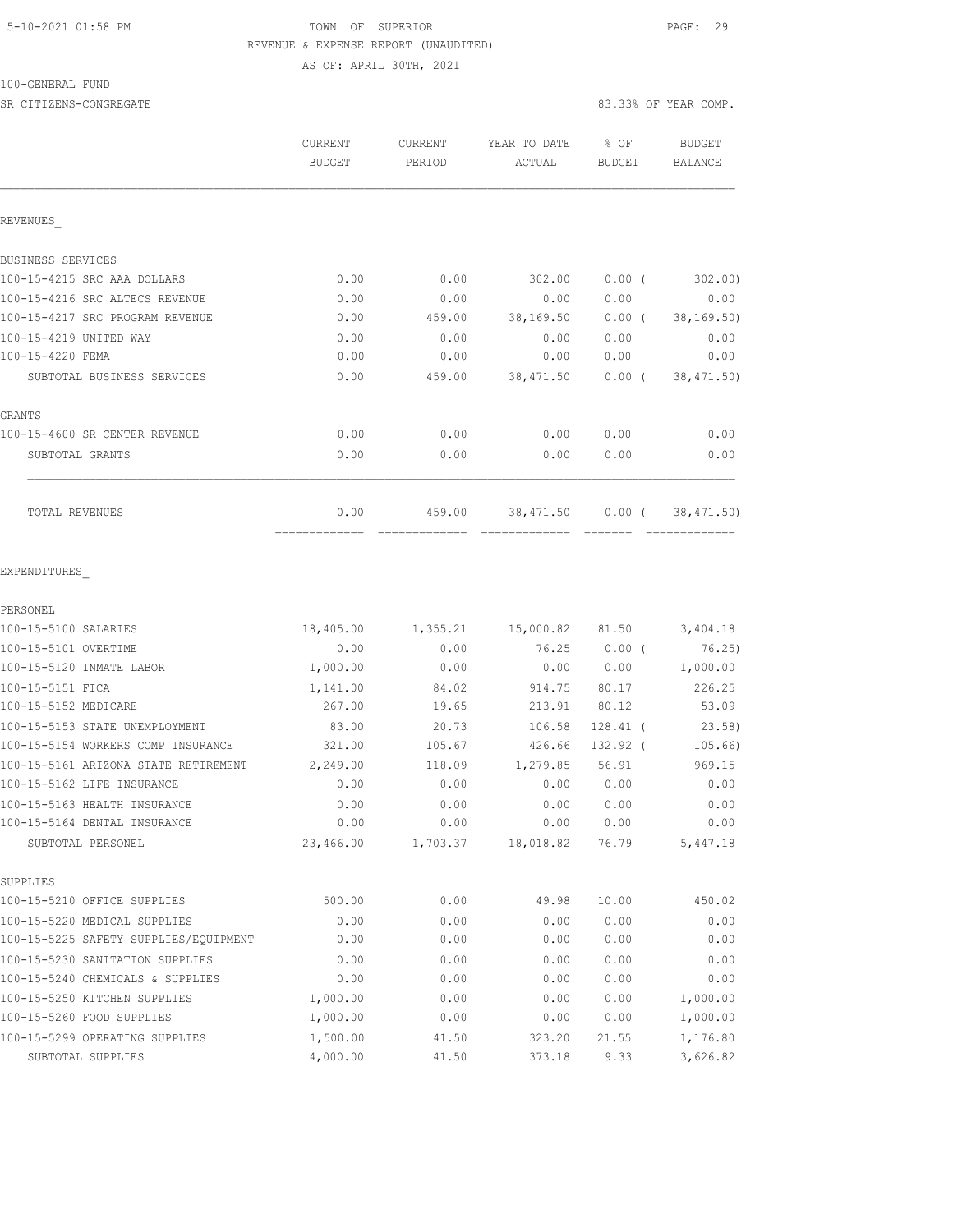#### 5-10-2021 01:58 PM TOWN OF SUPERIOR PAGE: 30 REVENUE & EXPENSE REPORT (UNAUDITED) AS OF: APRIL 30TH, 2021

100-GENERAL FUND

SR CITIZENS-CONGREGATE 83.33% OF YEAR COMP.

|                                                                           | <b>BUDGET</b>          | PERIOD               | ACTUAL                 | <b>BUDGET</b>          |                       |
|---------------------------------------------------------------------------|------------------------|----------------------|------------------------|------------------------|-----------------------|
|                                                                           |                        |                      |                        |                        | <b>BALANCE</b>        |
|                                                                           |                        |                      |                        |                        |                       |
| UTILITIES<br>100-15-5310 ELECTRICITY                                      | 4,547.00               | 301.17               | 3,994.81               | 87.86                  | 552.19                |
| 100-15-5320 GAS                                                           | 746.00                 | 0.00                 | 478.51                 | 64.14                  | 267.49                |
| 100-15-5330 REFUSE                                                        | 0.00                   | 0.00                 | 0.00                   | 0.00                   | 0.00                  |
| 100-15-5340 SEWER                                                         | 0.00                   | 0.00                 | 0.00                   | 0.00                   | 0.00                  |
| 100-15-5350 TELEPHONE                                                     | 250.00                 | 0.00                 | 0.00                   | 0.00                   | 250.00                |
| 100-15-5360 WATER                                                         | 250.00                 | 16.40                | 142.49                 | 57.00                  | 107.51                |
| 100-15-5370 RENT                                                          | 0.00                   | 0.00                 | 0.00                   | 0.00                   | 0.00                  |
| SUBTOTAL UTILITIES                                                        | 5,793.00               | 317.57               | 4,615.81               | 79.68                  | 1,177.19              |
| GENERAL BUSINESS EXPENSE                                                  |                        |                      |                        |                        |                       |
| 100-15-5410 ADVERTISING                                                   | 0.00                   | 0.00                 | 0.00                   | 0.00                   | 0.00                  |
| 100-15-5420 DUES & SUBSCRIPTIONS                                          | 200.00                 | 0.00                 | 0.00                   | 0.00                   | 200.00                |
| 100-15-5425 CONFERENCES & TRAINING                                        | 0.00                   | 0.00                 | 0.00                   | 0.00                   | 0.00                  |
| 100-15-5430 PRINTING                                                      | 0.00                   | 0.00                 | 0.00                   | 0.00                   | 0.00                  |
| 100-15-5450 UNIFORMS                                                      | 0.00                   | 0.00                 | 0.00                   | 0.00                   | 0.00                  |
| 100-15-5460 POSTAGE                                                       | 0.00                   | 12.00                | 120.32                 | $0.00$ (               | 120.32)               |
| 100-15-5470 TRAVEL                                                        | 0.00                   | 0.00                 | 0.00                   | 0.00                   | 0.00                  |
| 100-15-5471 AUDIT                                                         | 773.00                 | 0.00                 | 441.37                 | 57.10                  | 331.63                |
| 100-15-5480 GENERAL INSURANCE                                             | 4,273.00               | 0.00                 | 3,508.97               | 82.12                  | 764.03                |
| 100-15-5481 VEHICLE INSURANCE                                             | 0.00                   | 0.00                 | 0.00                   | 0.00                   | 0.00                  |
| 100-15-5482 LIABILITY INSURANCE                                           | 0.00                   | 0.00                 | 0.00                   | 0.00                   | 0.00                  |
| SUBTOTAL GENERAL BUSINESS EXPENSE                                         | 5,246.00               | 12.00                | 4,070.66               | 77.60                  | 1,175.34              |
| PROFESSIONAL SERVICES                                                     |                        |                      |                        |                        |                       |
| 100-15-5520 CONTRACT EMPLOYEE                                             | 0.00                   | 305.64               | 2,054.16               | $0.00$ (               | 2,054.16              |
| 100-15-5550 OTHER PROFESSIONAL SERVICES<br>SUBTOTAL PROFESSIONAL SERVICES | 37,893.00<br>37,893.00 | 4,579.24<br>4,884.88 | 44,411.66<br>46,465.82 | 117.20 (<br>$122.62$ ( | 6,518.66<br>8,572.82) |
| REPAIR/MAINTENANCE                                                        |                        |                      |                        |                        |                       |
| 100-15-5610 PARK & BLDG IMPROVEMENTS                                      | 0.00                   | 0.00                 | 0.00                   | 0.00                   | 0.00                  |
| 100-15-5640 AUTO & TRUCK REPAIRS                                          | 0.00                   | 0.00                 | 0.00                   | 0.00                   | 0.00                  |
| 100-15-5641 GAS & OIL                                                     | 0.00                   | 0.00                 | 0.00                   | 0.00                   | 0.00                  |
| 100-15-5642 TIRES & TUBES                                                 | 0.00                   | 0.00                 | 0.00                   | 0.00                   | 0.00                  |
| 100-15-5643 INMATE FUEL                                                   | 100.00                 | 0.00                 | 0.00                   | 0.00                   | 100.00                |
| 100-15-5650 OTHER EQUIPMENT REPAIRS                                       | 300.00                 | 0.00                 | 0.00                   | 0.00                   | 300.00                |
| SUBTOTAL REPAIR/MAINTENANCE                                               | 400.00                 | 0.00                 | 0.00                   | 0.00                   | 400.00                |
| DEBT SERVICE                                                              |                        |                      |                        |                        |                       |
| 100-15-5999 CAPITAL OUTLAY                                                | 0.00                   | 0.00                 | 0.00                   | 0.00                   | 0.00                  |
| SUBTOTAL DEBT SERVICE                                                     | 0.00                   | 0.00                 | 0.00                   | 0.00                   | 0.00                  |
| TOTAL EXPENDITURES                                                        | 76,798.00              |                      | 6,959.32 73,544.29     | 95.76                  | 3, 253.71             |
| REVENUES OVER/(UNDER) EXPENDITURES<br>$\left($                            | 76,798.00)(            | $6,500.32$ ) (       | 35,072.79              | $\left($               | 41, 725.21)           |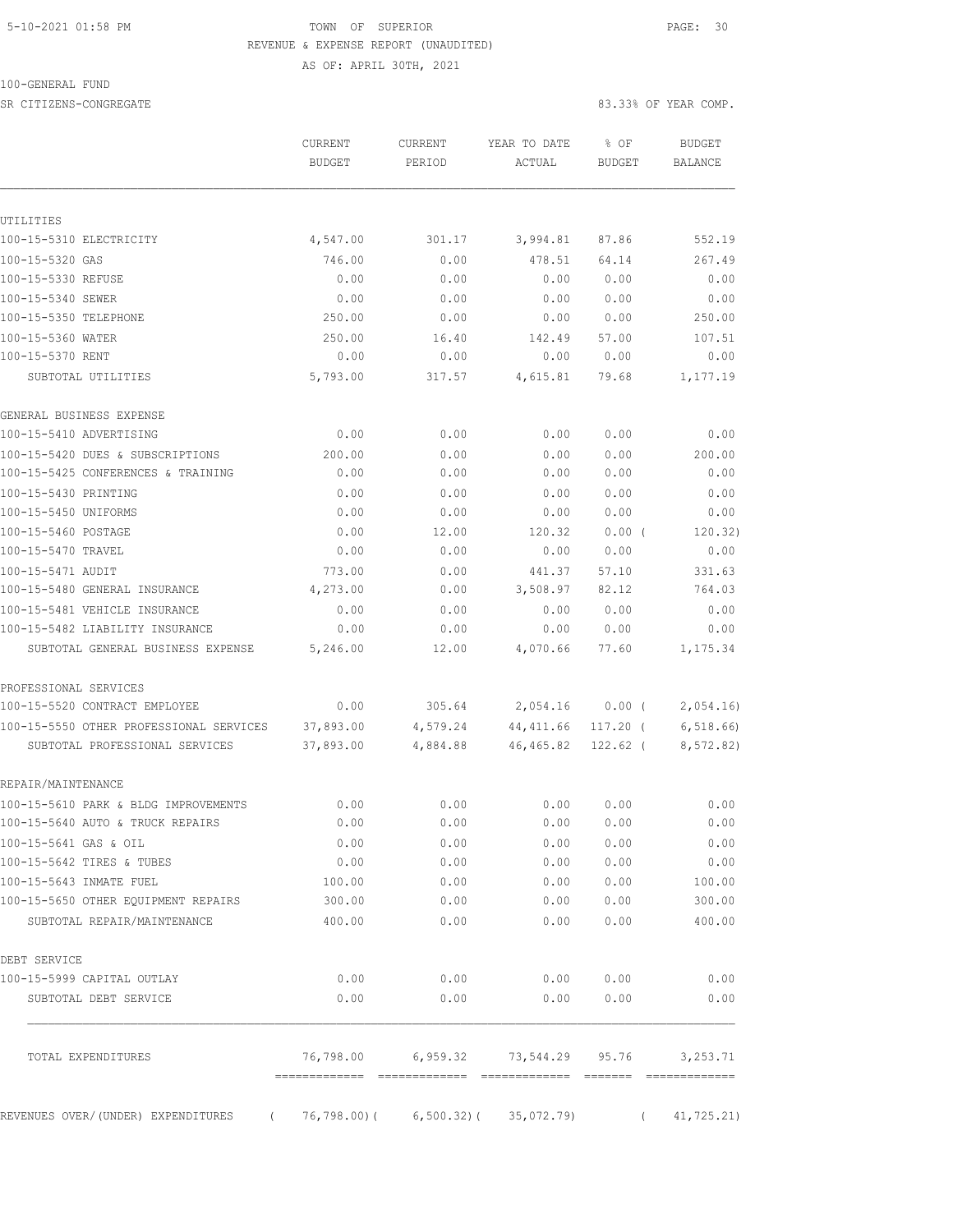#### 5-10-2021 01:58 PM TOWN OF SUPERIOR PAGE: 31 REVENUE & EXPENSE REPORT (UNAUDITED) AS OF: APRIL 30TH, 2021

100-GENERAL FUND

SR CITIZENS-HOME DELIVERY 83.33% OF YEAR COMP.

|                                                                     | CURRENT<br><b>BUDGET</b> | CURRENT<br>PERIOD | YEAR TO DATE<br>ACTUAL   | % OF<br><b>BUDGET</b> | <b>BUDGET</b><br>BALANCE   |
|---------------------------------------------------------------------|--------------------------|-------------------|--------------------------|-----------------------|----------------------------|
| REVENUES                                                            |                          |                   |                          |                       |                            |
| BUSINESS SERVICES                                                   |                          |                   |                          |                       |                            |
| 100-16-4215 SRC AAA REVENUE                                         | 0.00                     | 0.00              | 0.00                     | 0.00                  | 0.00                       |
| 100-16-4216 SRC ALTECS REVENUE                                      | 0.00                     | 0.00              | 0.00                     | 0.00                  | 0.00                       |
| 100-16-4217 SRC PROGRAM REVENUE                                     | 0.00                     | 0.00              |                          | 42,899.91 0.00 (      | 42,899.91)                 |
| 100-16-4219 UNITED WAY                                              | 0.00                     | 0.00              | 0.00                     | 0.00                  | 0.00                       |
| 100-16-4220 FEMA                                                    | 0.00                     | 0.00              | 0.00                     | 0.00                  | 0.00                       |
| SUBTOTAL BUSINESS SERVICES                                          | 0.00                     | 0.00              | 42,899.91                | $0.00$ (              | 42,899.91)                 |
| TOTAL REVENUES                                                      | 0.00                     | 0.00              |                          |                       | 42,899.91 0.00 (42,899.91) |
| EXPENDITURES                                                        |                          |                   |                          |                       |                            |
| PERSONEL                                                            |                          |                   |                          |                       |                            |
| 100-16-5100 SALARIES                                                | 14,748.00                |                   | 1,019.00 11,596.03 78.63 |                       | 3,151.97                   |
| 100-16-5101 OVERTIME                                                | 0.00                     | 0.00              |                          | 38.12 0.00 (          | 38.12)                     |
| 100-16-5120 INMATE LABOR                                            | 1,000.00                 | 0.00              |                          | 0.00 0.00             | 1,000.00                   |
| 100-16-5151 FICA                                                    | 914.00                   | 63.18             |                          | 721.29 78.92          | 192.71                     |
| 100-16-5152 MEDICARE                                                | 214.00                   | 14.77             | 168.67                   | 78.82                 | 45.33                      |
| 100-16-5153 STATE UNEMPLOYMENT                                      | 60.00                    | 15.59             | 69.67                    | $116.12$ (            | 9.67)                      |
| 100-16-5154 WORKERS COMP INSURANCE                                  | 223.00                   | 105.67            | 426.68                   | 191.34 (              | 203.68)                    |
| 100-16-5161 ARIZONA STATE RETIREMENT                                | 1,802.00                 | 124.53            | 1,421.71                 | 78.90                 | 380.29                     |
| 100-16-5162 LIFE INSURANCE                                          | 0.00                     | 0.00              | 0.00                     | 0.00                  | 0.00                       |
| 100-16-5163 HEALTH INSURANCE                                        | 0.00                     | 0.00              | 0.00                     | 0.00                  | 0.00                       |
| 100-16-5164 DENTAL INSURANCE                                        | 0.00                     | 0.00              | 0.00                     | 0.00                  | 0.00                       |
| SUBTOTAL PERSONEL                                                   | 18,961.00                | 1,342.74          | 14, 442.17 76.17         |                       | 4,518.83                   |
| SUPPLIES                                                            |                          |                   |                          |                       |                            |
| 100-16-5210 OFFICE SUPPLIES                                         | 0.00                     | 0.00              | 49.98                    | 0.00(                 | 49.98)                     |
| 100-16-5220 MEDICAL SUPPLIES                                        | 0.00                     | 0.00              | 0.00                     | 0.00                  | 0.00                       |
| 100-16-5225 SAFETY SUPPLIES/EQUIPMENT                               | 0.00                     | 0.00              | 0.00                     | 0.00                  | 0.00                       |
| 100-16-5230 SANITATION SUPPLIES<br>100-16-5240 CHEMICALS & SUPPLIES | 0.00<br>0.00             | 0.00              | 0.00<br>0.00             | 0.00                  | 0.00                       |
|                                                                     |                          | 0.00              | 0.00                     | 0.00                  | 0.00                       |
| 100-16-5250 KITCHEN SUPPLIES<br>100-16-5260 FOOD SUPPLIES           | 0.00<br>0.00             | 0.00<br>0.00      | 0.00                     | 0.00<br>0.00          | 0.00<br>0.00               |
| 100-16-5299 OPERATING SUPPLIES                                      | 0.00                     | 0.00              | 0.00                     | 0.00                  | 0.00                       |
| SUBTOTAL SUPPLIES                                                   | 0.00                     | 0.00              | 49.98                    | 0.00(                 | 49.98)                     |
| UTILITIES                                                           |                          |                   |                          |                       |                            |
| 100-16-5310 ELECTRICITY                                             | 4,547.00                 | 301.16            | 3,994.77                 | 87.86                 | 552.23                     |
| 100-16-5320 GAS                                                     | 802.00                   | 0.00              | 433.40                   | 54.04                 | 368.60                     |
| 100-16-5330 REFUSE                                                  | 0.00                     | 0.00              | 0.00                     | 0.00                  | 0.00                       |
| 100-16-5340 SEWER                                                   | 0.00                     | 0.00              | 0.00                     | 0.00                  | 0.00                       |
| 100-16-5350 TELEPHONE                                               | 250.00                   | 0.00              | 45.17                    | 18.07                 | 204.83                     |
| 100-16-5360 WATER                                                   | 200.00                   | 16.40             | 142.44                   | 71.22                 | 57.56                      |
| 100-16-5370 RENT                                                    | 0.00                     | 0.00              | 0.00                     | 0.00                  | 0.00                       |
| SUBTOTAL UTILITIES                                                  | 5,799.00                 | 317.56            | 4,615.78                 | 79.60                 | 1,183.22                   |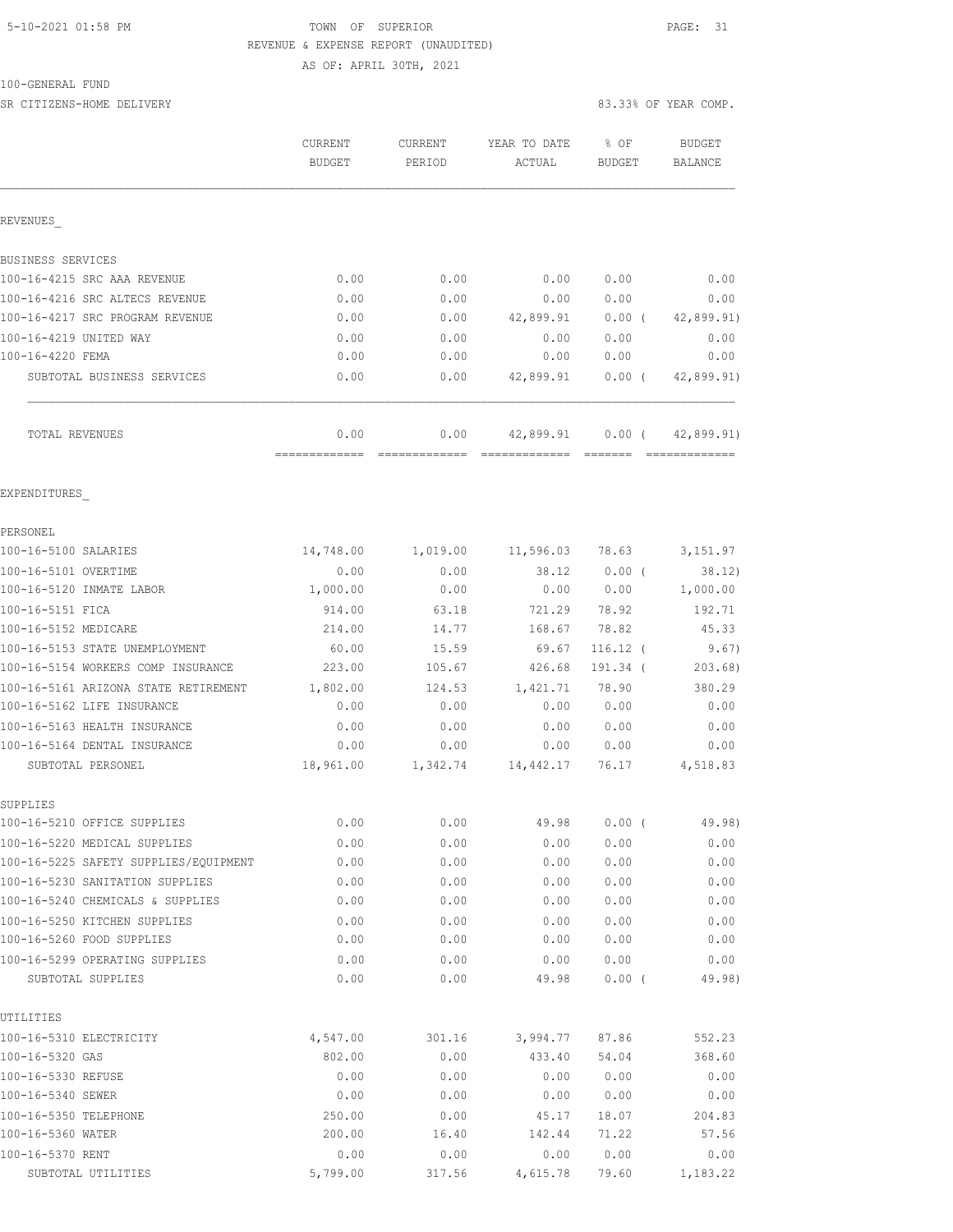#### 5-10-2021 01:58 PM TOWN OF SUPERIOR PAGE: 32 REVENUE & EXPENSE REPORT (UNAUDITED)

AS OF: APRIL 30TH, 2021

SR CITIZENS-HOME DELIVERY 83.33% OF YEAR COMP.

|                                                | <b>CURRENT</b><br><b>BUDGET</b> | <b>CURRENT</b><br>PERIOD | YEAR TO DATE<br>ACTUAL | % OF<br><b>BUDGET</b> | <b>BUDGET</b><br><b>BALANCE</b> |
|------------------------------------------------|---------------------------------|--------------------------|------------------------|-----------------------|---------------------------------|
|                                                |                                 |                          |                        |                       |                                 |
| GENERAL BUSINESS EXPENSE                       |                                 |                          |                        |                       |                                 |
| 100-16-5410 ADVERTISING                        | 0.00                            | 0.00                     | 0.00                   | 0.00                  | 0.00                            |
| 100-16-5420 DUES & SUBSCRIPTIONS               | 0.00                            | 0.00                     | 0.00                   | 0.00                  | 0.00                            |
| 100-16-5425 CONFERENCES & TRAINING             | 0.00                            | 0.00                     | 0.00                   | 0.00                  | 0.00                            |
| 100-16-5430 PRINTING                           | 0.00                            | 0.00                     | 0.00                   | 0.00                  | 0.00                            |
| 100-16-5450 UNIFORMS                           | 0.00                            | 0.00                     | 0.00                   | 0.00                  | 0.00                            |
| 100-16-5460 POSTAGE                            | 150.00                          | 11.99                    | 120.27                 | 80.18                 | 29.73                           |
| 100-16-5470 TRAVEL                             | 0.00                            | 0.00                     | 0.00                   | 0.00                  | 0.00                            |
| 100-16-5471 AUDIT                              | 773.00                          | 0.00                     | 441.37                 | 57.10                 | 331.63                          |
| 100-16-5480 GENERAL INSURANCE                  | 4,273.00                        | 0.00                     | 3,508.97               | 82.12                 | 764.03                          |
| 100-16-5481 VEHICLE INSURANCE                  | 0.00                            | 0.00                     | 0.00                   | 0.00                  | 0.00                            |
| 100-16-5482 LIABILITY INSURANCE                | 0.00                            | 0.00                     | 0.00                   | 0.00                  | 0.00                            |
| SUBTOTAL GENERAL BUSINESS EXPENSE              | 5,196.00                        | 11.99                    | 4,070.61               | 78.34                 | 1,125.39                        |
| PROFESSIONAL SERVICES                          |                                 |                          |                        |                       |                                 |
| 100-16-5550 OTHER PROFESSIONAL SERVICES        | 34,179.00                       | 2,874.00                 | 30,948.90              | 90.55                 | 3,230.10                        |
| SUBTOTAL PROFESSIONAL SERVICES                 | 34,179.00                       | 2,874.00                 | 30,948.90              | 90.55                 | 3,230.10                        |
| REPAIR/MAINTENANCE                             |                                 |                          |                        |                       |                                 |
| 100-16-5610 PARK & BLDG IMPROVEMENTS           | 0.00                            | 0.00                     | 0.00                   | 0.00                  | 0.00                            |
| 100-16-5640 AUTO & TRUCK REPAIRS               | 0.00                            | 0.00                     | 0.00                   | 0.00                  | 0.00                            |
| 100-16-5641 GAS & OIL                          | 500.00                          | 27.13                    | 300.27                 | 60.05                 | 199.73                          |
| 100-16-5642 TIRES & TUBES                      | 0.00                            | 0.00                     | 0.00                   | 0.00                  | 0.00                            |
| 100-16-5643 INMATE FUEL                        | 100.00                          | 0.00                     | 0.00                   | 0.00                  | 100.00                          |
| 100-16-5650 OTHER EOUIPMENT REPAIRS            | 0.00                            | 0.00                     | 0.00                   | 0.00                  | 0.00                            |
| SUBTOTAL REPAIR/MAINTENANCE                    | 600.00                          | 27.13                    | 300.27                 | 50.05                 | 299.73                          |
| DEBT SERVICE                                   |                                 |                          |                        |                       |                                 |
| 100-16-5999 CAPITAL OUTLAY                     | 0.00                            | 0.00                     | 0.00                   | 0.00                  | 0.00                            |
| SUBTOTAL DEBT SERVICE                          | 0.00                            | 0.00                     | 0.00                   | 0.00                  | 0.00                            |
| TOTAL EXPENDITURES                             | 64,735.00                       | 4,573.42                 | 54, 427.71             | 84.08                 | 10,307.29                       |
| REVENUES OVER/(UNDER) EXPENDITURES<br>$\left($ | $64, 735.00$ (                  | $4, 573.42$ ) (          | 11, 527.80             | $\left($              | 53, 207.20                      |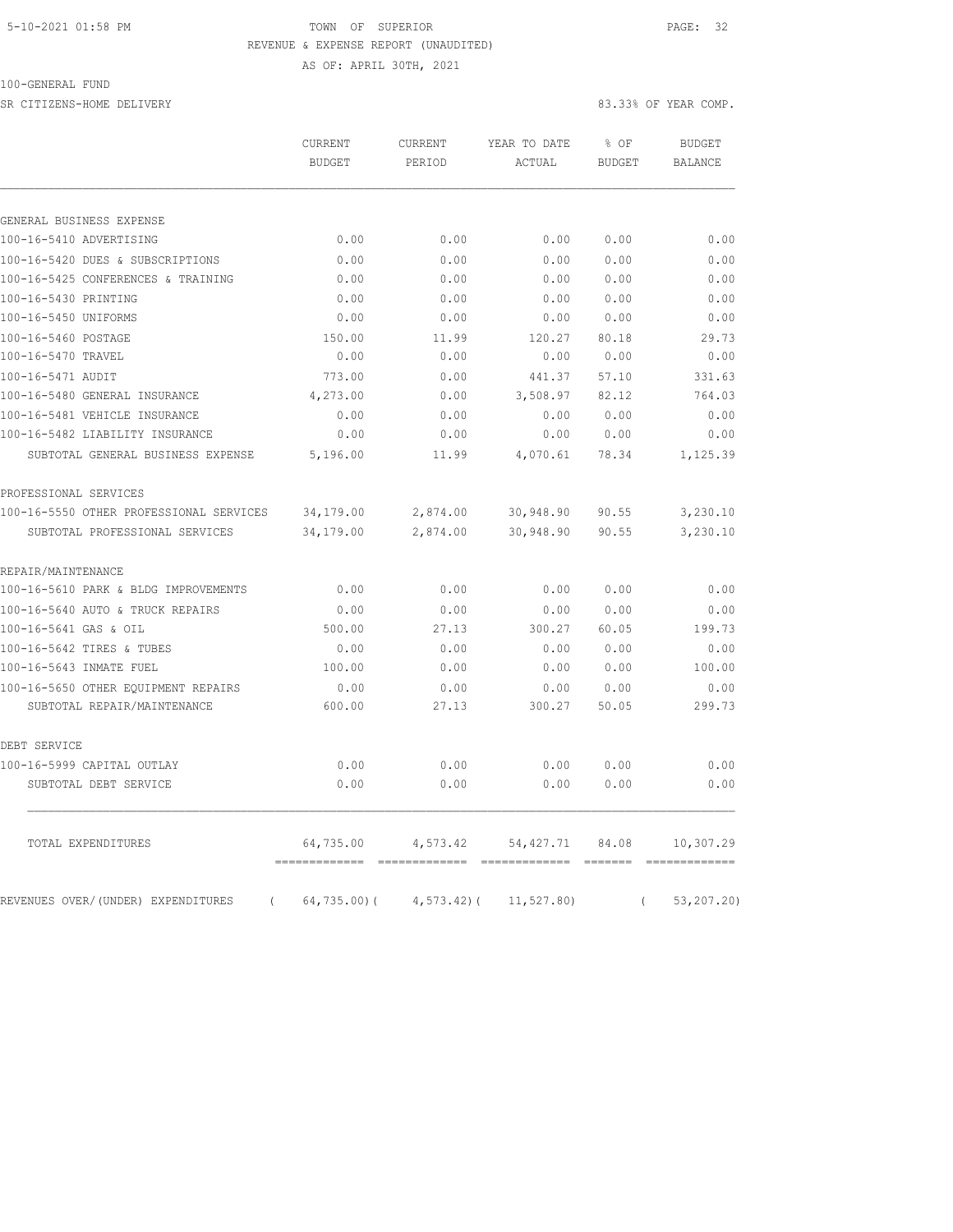### 5-10-2021 01:58 PM TOWN OF SUPERIOR PAGE: 33 REVENUE & EXPENSE REPORT (UNAUDITED)

AS OF: APRIL 30TH, 2021

# 100-GENERAL FUND

|                                                     | CURRENT<br><b>BUDGET</b> | <b>CURRENT</b><br>PERIOD | YEAR TO DATE<br>ACTUAL               | % OF<br><b>BUDGET</b> | <b>BUDGET</b><br>BALANCE                                                                                                                                                                                                                                                                                                                                                                                                                                                                                  |
|-----------------------------------------------------|--------------------------|--------------------------|--------------------------------------|-----------------------|-----------------------------------------------------------------------------------------------------------------------------------------------------------------------------------------------------------------------------------------------------------------------------------------------------------------------------------------------------------------------------------------------------------------------------------------------------------------------------------------------------------|
| REVENUES                                            |                          |                          |                                      |                       |                                                                                                                                                                                                                                                                                                                                                                                                                                                                                                           |
| BUSINESS SERVICES                                   |                          |                          |                                      |                       |                                                                                                                                                                                                                                                                                                                                                                                                                                                                                                           |
| 100-17-4215 SRC AAA REVENUE                         | 0.00                     | 0.00                     | 0.00                                 | 0.00                  | 0.00                                                                                                                                                                                                                                                                                                                                                                                                                                                                                                      |
| 100-17-4216 SRC ALTECS REVENUE                      | 0.00                     | 0.00                     | 0.00                                 | 0.00                  | 0.00                                                                                                                                                                                                                                                                                                                                                                                                                                                                                                      |
| 100-17-4217 SRC PROGRAM REVENUE                     | 0.00                     | 0.00                     | 8,005.32                             | $0.00$ (              | 8,005.32)                                                                                                                                                                                                                                                                                                                                                                                                                                                                                                 |
| 100-17-4219 UNITED WAY                              | 0.00                     | 0.00                     | 0.00                                 | 0.00                  | 0.00                                                                                                                                                                                                                                                                                                                                                                                                                                                                                                      |
| 100-17-4220 FEMA                                    | 0.00                     | 0.00                     | 0.00                                 | 0.00                  | 0.00                                                                                                                                                                                                                                                                                                                                                                                                                                                                                                      |
| SUBTOTAL BUSINESS SERVICES                          | 0.00                     | 0.00                     | 8,005.32                             | $0.00$ (              | 8,005.32)                                                                                                                                                                                                                                                                                                                                                                                                                                                                                                 |
| TOTAL REVENUES                                      | 0.00<br>=============    | 0.00<br>=============    | 8,005.32<br>======================== | $0.00$ (              | 8,005.32)<br>$\begin{array}{c} \multicolumn{2}{c} {\textbf{1}} & \multicolumn{2}{c} {\textbf{2}} & \multicolumn{2}{c} {\textbf{3}} & \multicolumn{2}{c} {\textbf{4}} \\ \multicolumn{2}{c} {\textbf{5}} & \multicolumn{2}{c} {\textbf{6}} & \multicolumn{2}{c} {\textbf{7}} & \multicolumn{2}{c} {\textbf{8}} & \multicolumn{2}{c} {\textbf{9}} \\ \multicolumn{2}{c} {\textbf{1}} & \multicolumn{2}{c} {\textbf{1}} & \multicolumn{2}{c} {\textbf{1}} & \multicolumn{2}{c} {\textbf{1}} & \multicolumn{$ |
| EXPENDITURES                                        |                          |                          |                                      |                       |                                                                                                                                                                                                                                                                                                                                                                                                                                                                                                           |
| PERSONEL                                            |                          |                          |                                      |                       |                                                                                                                                                                                                                                                                                                                                                                                                                                                                                                           |
| 100-17-5100 SALARIES                                | 5,238.00                 | 390.71                   | 4,474.90                             | 85.43                 | 763.10                                                                                                                                                                                                                                                                                                                                                                                                                                                                                                    |
| 100-17-5101 OVERTIME                                | 0.00                     | 0.00                     | 12.71                                | $0.00$ (              | 12.71)                                                                                                                                                                                                                                                                                                                                                                                                                                                                                                    |
| 100-17-5120 INMATE LABOR                            | 0.00                     | 0.00                     | 0.00                                 | 0.00                  | 0.00                                                                                                                                                                                                                                                                                                                                                                                                                                                                                                      |
| 100-17-5151 FICA                                    | 325.00                   | 24.22                    | 278.23                               | 85.61                 | 46.77                                                                                                                                                                                                                                                                                                                                                                                                                                                                                                     |
| 100-17-5152 MEDICARE                                | 76.00                    | 5.67                     | 65.09                                | 85.64                 | 10.91                                                                                                                                                                                                                                                                                                                                                                                                                                                                                                     |
| 100-17-5153 STATE UNEMPLOYMENT                      | 52.00                    | 5.98                     | 26.88                                | 51.69                 | 25.12                                                                                                                                                                                                                                                                                                                                                                                                                                                                                                     |
| 100-17-5154 WORKERS COMP INSURANCE                  | 36.00                    | 105.66                   |                                      | 425.66 1,182.39 (     | 389.66)                                                                                                                                                                                                                                                                                                                                                                                                                                                                                                   |
| 100-17-5161 ARIZONA STATE RETIREMENT                | 618.00                   | 47.74                    | 548.42                               | 88.74                 | 69.58                                                                                                                                                                                                                                                                                                                                                                                                                                                                                                     |
| 100-17-5162 LIFE INSURANCE                          | 0.00                     | 0.00                     | 0.00                                 | 0.00                  | 0.00                                                                                                                                                                                                                                                                                                                                                                                                                                                                                                      |
| 100-17-5163 HEALTH INSURANCE                        | 0.00                     | 0.00                     | 0.00                                 | 0.00                  | 0.00                                                                                                                                                                                                                                                                                                                                                                                                                                                                                                      |
| 100-17-5164 DENTAL INSURANCE                        | 0.00                     | 0.00                     | 0.00                                 | 0.00                  | 0.00                                                                                                                                                                                                                                                                                                                                                                                                                                                                                                      |
| SUBTOTAL PERSONEL                                   | 6,345.00                 | 579.98                   | 5,831.89                             | 91.91                 | 513.11                                                                                                                                                                                                                                                                                                                                                                                                                                                                                                    |
| SUPPLIES                                            |                          |                          |                                      |                       |                                                                                                                                                                                                                                                                                                                                                                                                                                                                                                           |
| 100-17-5210 OFFICE SUPPLIES                         | 0.00                     | 0.00                     | 0.00                                 | 0.00                  | 0.00                                                                                                                                                                                                                                                                                                                                                                                                                                                                                                      |
| 100-17-5220 MEDICAL SUPPLIES                        | 0.00                     | 0.00                     | 0.00                                 | 0.00                  | 0.00                                                                                                                                                                                                                                                                                                                                                                                                                                                                                                      |
| 100-17-5225 SAFETY SUPPLIES/EQUIPMENT               | 0.00                     | 0.00                     | 0.00                                 | 0.00                  | 0.00                                                                                                                                                                                                                                                                                                                                                                                                                                                                                                      |
| 100-17-5230 SANITATION SUPPLIES                     | 0.00                     | 0.00                     | 0.00                                 | 0.00                  | 0.00                                                                                                                                                                                                                                                                                                                                                                                                                                                                                                      |
| 100-17-5250 KITCHEN SUPPLIES                        | 0.00                     | 0.00                     | 0.00                                 | 0.00                  | 0.00                                                                                                                                                                                                                                                                                                                                                                                                                                                                                                      |
| 100-17-5260 FOOD SUPPLIES                           | 0.00                     | 0.00                     | 0.00                                 | 0.00                  | 0.00                                                                                                                                                                                                                                                                                                                                                                                                                                                                                                      |
| 100-17-5299 OPERATING SUPPLIES<br>SUBTOTAL SUPPLIES | 0.00<br>0.00             | 0.00<br>0.00             | 0.00<br>0.00                         | 0.00<br>0.00          | 0.00<br>0.00                                                                                                                                                                                                                                                                                                                                                                                                                                                                                              |
| UTILITIES                                           |                          |                          |                                      |                       |                                                                                                                                                                                                                                                                                                                                                                                                                                                                                                           |
| 100-17-5310 ELECTRICITY                             | 0.00                     | 0.00                     | 0.00                                 | 0.00                  | 0.00                                                                                                                                                                                                                                                                                                                                                                                                                                                                                                      |
| 100-17-5320 GAS                                     | 0.00                     | 0.00                     | 0.00                                 | 0.00                  | 0.00                                                                                                                                                                                                                                                                                                                                                                                                                                                                                                      |
| 100-17-5330 REFUSE                                  | 0.00                     | 0.00                     | 0.00                                 | 0.00                  | 0.00                                                                                                                                                                                                                                                                                                                                                                                                                                                                                                      |
| 100-17-5340 SEWER                                   | 0.00                     | 0.00                     | 0.00                                 | 0.00                  | 0.00                                                                                                                                                                                                                                                                                                                                                                                                                                                                                                      |
| 100-17-5350 TELEPHONE                               | 490.00                   | 65.53                    | 651.30                               | 132.92 (              | 161.30)                                                                                                                                                                                                                                                                                                                                                                                                                                                                                                   |
| 100-17-5360 WATER                                   | 0.00                     | 0.00                     | 0.00                                 | 0.00                  | 0.00                                                                                                                                                                                                                                                                                                                                                                                                                                                                                                      |
| 100-17-5370 RENT                                    | 0.00                     | 0.00                     | 0.00                                 | 0.00                  | 0.00                                                                                                                                                                                                                                                                                                                                                                                                                                                                                                      |

SUBTOTAL UTILITIES 490.00 65.53 651.30 132.92 ( 161.30)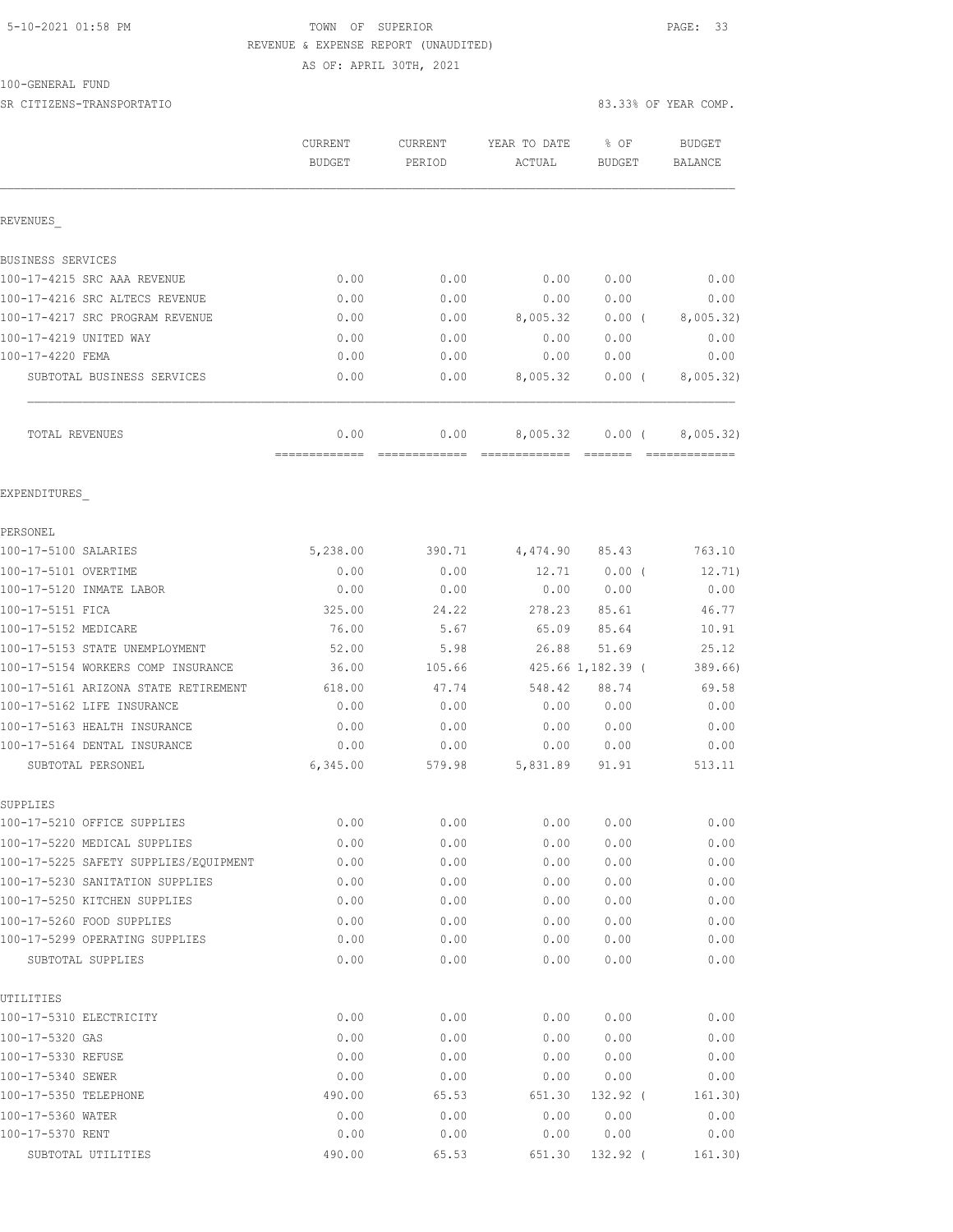#### 5-10-2021 01:58 PM TOWN OF SUPERIOR PAGE: 34 REVENUE & EXPENSE REPORT (UNAUDITED) AS OF: APRIL 30TH, 2021

#### 100-GENERAL FUND

SR CITIZENS-TRANSPORTATIO 83.33% OF YEAR COMP.

| GENERAL BUSINESS EXPENSE<br>100-17-5410 ADVERTISING<br>0.00<br>0.00<br>0.00<br>0.00<br>100-17-5420 DUES & SUBSCRIPTIONS<br>0.00<br>0.00<br>0.00<br>0.00<br>100-17-5425 CONFERENCES & TRAINING<br>0.00<br>0.00<br>0.00<br>0.00<br>100-17-5430 PRINTING<br>0.00<br>0.00<br>0.00<br>0.00<br>100-17-5450 UNIFORMS<br>0.00<br>0.00<br>0.00<br>0.00<br>100-17-5460 POSTAGE<br>0.00<br>0.00<br>0.00<br>0.00<br>100-17-5470 TRAVEL<br>0.00<br>0.00<br>0.00<br>0.00<br>100-17-5471 AUDIT<br>773.00<br>0.00<br>441.37<br>57.10<br>100-17-5480 GENERAL INSURANCE<br>4,273.00<br>3,508.97<br>0.00<br>82.12<br>100-17-5481 VEHICLE INSURANCE<br>0.00<br>0.00<br>0.00<br>0.00<br>100-17-5482 LIABILITY INSURANCE<br>0.00<br>0.00<br>0.00<br>0.00<br>SUBTOTAL GENERAL BUSINESS EXPENSE<br>5,046.00<br>3,950.34<br>78.29<br>0.00<br>PROFESSIONAL SERVICES<br>0.00<br>0.00<br>0.00<br>100-17-5550 OTHER PROFESSIONAL SERVICES<br>1,000.00<br>1,000.00<br>0.00<br>0.00<br>0.00<br>SUBTOTAL PROFESSIONAL SERVICES | BALANCE    |
|------------------------------------------------------------------------------------------------------------------------------------------------------------------------------------------------------------------------------------------------------------------------------------------------------------------------------------------------------------------------------------------------------------------------------------------------------------------------------------------------------------------------------------------------------------------------------------------------------------------------------------------------------------------------------------------------------------------------------------------------------------------------------------------------------------------------------------------------------------------------------------------------------------------------------------------------------------------------------------------------|------------|
|                                                                                                                                                                                                                                                                                                                                                                                                                                                                                                                                                                                                                                                                                                                                                                                                                                                                                                                                                                                                |            |
|                                                                                                                                                                                                                                                                                                                                                                                                                                                                                                                                                                                                                                                                                                                                                                                                                                                                                                                                                                                                |            |
|                                                                                                                                                                                                                                                                                                                                                                                                                                                                                                                                                                                                                                                                                                                                                                                                                                                                                                                                                                                                | 0.00       |
|                                                                                                                                                                                                                                                                                                                                                                                                                                                                                                                                                                                                                                                                                                                                                                                                                                                                                                                                                                                                | 0.00       |
|                                                                                                                                                                                                                                                                                                                                                                                                                                                                                                                                                                                                                                                                                                                                                                                                                                                                                                                                                                                                | 0.00       |
|                                                                                                                                                                                                                                                                                                                                                                                                                                                                                                                                                                                                                                                                                                                                                                                                                                                                                                                                                                                                | 0.00       |
|                                                                                                                                                                                                                                                                                                                                                                                                                                                                                                                                                                                                                                                                                                                                                                                                                                                                                                                                                                                                | 0.00       |
|                                                                                                                                                                                                                                                                                                                                                                                                                                                                                                                                                                                                                                                                                                                                                                                                                                                                                                                                                                                                | 0.00       |
|                                                                                                                                                                                                                                                                                                                                                                                                                                                                                                                                                                                                                                                                                                                                                                                                                                                                                                                                                                                                | 0.00       |
|                                                                                                                                                                                                                                                                                                                                                                                                                                                                                                                                                                                                                                                                                                                                                                                                                                                                                                                                                                                                | 331.63     |
|                                                                                                                                                                                                                                                                                                                                                                                                                                                                                                                                                                                                                                                                                                                                                                                                                                                                                                                                                                                                | 764.03     |
|                                                                                                                                                                                                                                                                                                                                                                                                                                                                                                                                                                                                                                                                                                                                                                                                                                                                                                                                                                                                | 0.00       |
|                                                                                                                                                                                                                                                                                                                                                                                                                                                                                                                                                                                                                                                                                                                                                                                                                                                                                                                                                                                                | 0.00       |
|                                                                                                                                                                                                                                                                                                                                                                                                                                                                                                                                                                                                                                                                                                                                                                                                                                                                                                                                                                                                | 1,095.66   |
|                                                                                                                                                                                                                                                                                                                                                                                                                                                                                                                                                                                                                                                                                                                                                                                                                                                                                                                                                                                                |            |
|                                                                                                                                                                                                                                                                                                                                                                                                                                                                                                                                                                                                                                                                                                                                                                                                                                                                                                                                                                                                | 1,000.00   |
|                                                                                                                                                                                                                                                                                                                                                                                                                                                                                                                                                                                                                                                                                                                                                                                                                                                                                                                                                                                                | 1,000.00   |
| REPAIR/MAINTENANCE                                                                                                                                                                                                                                                                                                                                                                                                                                                                                                                                                                                                                                                                                                                                                                                                                                                                                                                                                                             |            |
| 100-17-5610 PARK & BLDG IMPROVEMENTS<br>0.00<br>0.00<br>0.00<br>0.00                                                                                                                                                                                                                                                                                                                                                                                                                                                                                                                                                                                                                                                                                                                                                                                                                                                                                                                           | 0.00       |
| 100-17-5640 AUTO & TRUCK REPAIRS<br>2,000.00<br>0.00<br>83.64<br>4.18                                                                                                                                                                                                                                                                                                                                                                                                                                                                                                                                                                                                                                                                                                                                                                                                                                                                                                                          | 1,916.36   |
| 100-17-5641 GAS & OIL<br>500.00<br>40.70<br>450.38<br>90.08                                                                                                                                                                                                                                                                                                                                                                                                                                                                                                                                                                                                                                                                                                                                                                                                                                                                                                                                    | 49.62      |
| 0.00<br>0.00<br>100-17-5642 TIRES & TUBES<br>0.00<br>0.00                                                                                                                                                                                                                                                                                                                                                                                                                                                                                                                                                                                                                                                                                                                                                                                                                                                                                                                                      | 0.00       |
| 100-17-5643 INMATE FUEL<br>0.00<br>0.00<br>0.00<br>0.00                                                                                                                                                                                                                                                                                                                                                                                                                                                                                                                                                                                                                                                                                                                                                                                                                                                                                                                                        | 0.00       |
| 100-17-5650 OTHER EQUIPMENT REPAIRS<br>0.00<br>0.00<br>265.07<br>$0.00$ (                                                                                                                                                                                                                                                                                                                                                                                                                                                                                                                                                                                                                                                                                                                                                                                                                                                                                                                      | 265.07     |
| SUBTOTAL REPAIR/MAINTENANCE<br>2,500.00<br>40.70<br>31.96<br>799.09                                                                                                                                                                                                                                                                                                                                                                                                                                                                                                                                                                                                                                                                                                                                                                                                                                                                                                                            | 1,700.91   |
| 15,381.00<br>686.21<br>11,232.62<br>TOTAL EXPENDITURES<br>73.03                                                                                                                                                                                                                                                                                                                                                                                                                                                                                                                                                                                                                                                                                                                                                                                                                                                                                                                                | 4,148.38   |
| 15,381.00(<br>3, 227.30<br>REVENUES OVER/ (UNDER) EXPENDITURES<br>$686.21$ ) (<br>$\left($<br>$\left($                                                                                                                                                                                                                                                                                                                                                                                                                                                                                                                                                                                                                                                                                                                                                                                                                                                                                         | 12, 153.70 |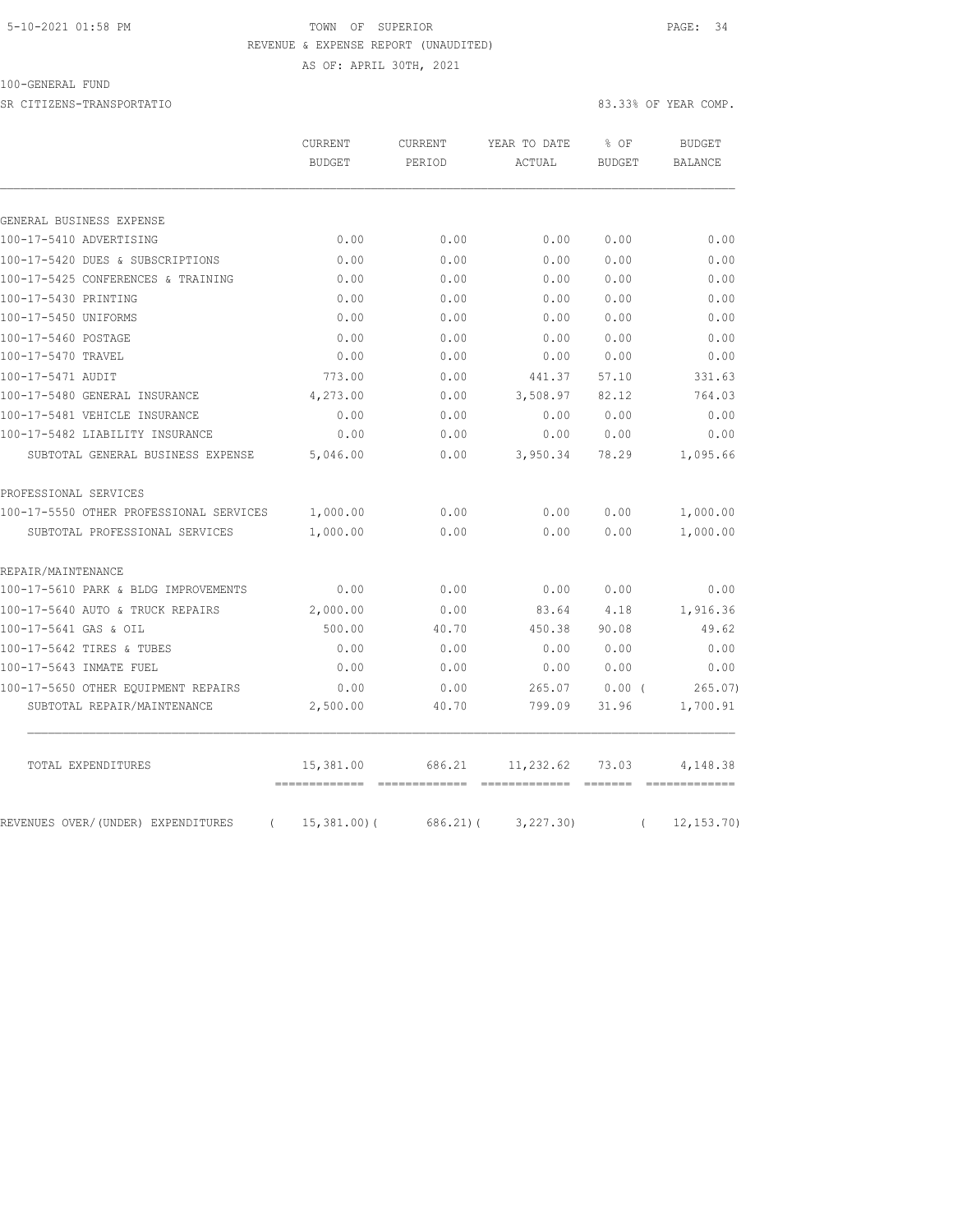#### 5-10-2021 01:58 PM TOWN OF SUPERIOR PAGE: 35 REVENUE & EXPENSE REPORT (UNAUDITED)

AS OF: APRIL 30TH, 2021

| 100-GENERAL FUND                     |                                                       |                   |                                                      |                       |                          |
|--------------------------------------|-------------------------------------------------------|-------------------|------------------------------------------------------|-----------------------|--------------------------|
| CODE ENFORCEMENT                     |                                                       |                   |                                                      |                       | 83.33% OF YEAR COMP.     |
|                                      | CURRENT<br><b>BUDGET</b>                              | CURRENT<br>PERIOD | YEAR TO DATE<br>ACTUAL                               | % OF<br><b>BUDGET</b> | <b>BUDGET</b><br>BALANCE |
| REVENUES                             |                                                       |                   |                                                      |                       |                          |
| GRANTS                               |                                                       |                   |                                                      |                       |                          |
| 100-18-4600 BLIGHT REVENUE           | 0.00                                                  | 0.00              | 13,572.00                                            | $0.00$ (              | 13, 572.00               |
| SUBTOTAL GRANTS                      | 0.00                                                  | 0.00              | 13,572.00                                            | $0.00$ (              | 13, 572.00               |
| TOTAL REVENUES                       | 0.00                                                  | 0.00              | 13,572.00                                            | $0.00$ (              | 13,572.00)               |
| EXPENDITURES                         |                                                       |                   |                                                      |                       |                          |
| PERSONEL                             |                                                       |                   |                                                      |                       |                          |
| 100-18-5100 SALARIES                 | 21,584.00                                             | 1,614.40          | 17,909.74                                            | 82.98                 | 3,674.26                 |
| 100-18-5101 OVERTIME                 | 0.00                                                  | 0.00              | 446.47                                               | $0.00$ (              | 446.47)                  |
| 100-18-5151 FICA                     | 1,338.00                                              | 0.00              | 0.00                                                 | 0.00                  | 1,338.00                 |
| 100-18-5152 MEDICARE                 | 313.00                                                | 23.40             | 266.10                                               | 85.02                 | 46.90                    |
| 100-18-5153 STATE UNEMPLOYMENT       | 33.00                                                 | 0.00              | 47.99                                                | 145.42 (              | 14.99)                   |
| 100-18-5154 WORKERS COMP INSURANCE   | 452.00                                                | 0.00              | 0.00                                                 | 0.00                  | 452.00                   |
| 100-18-5160 PUBLIC SAFETY RETIREMENT | 0.00                                                  | 0.00              | 0.00                                                 | 0.00                  | 0.00                     |
| 100-18-5161 ARIZONA STATE RETIREMENT | 4,477.00                                              | 0.00              | 0.00                                                 | 0.00                  | 4,477.00                 |
| 100-18-5162 LIFE INSURANCE           | 40.00                                                 | 0.00              | 0.00                                                 | 0.00                  | 40.00                    |
| 100-18-5163 HEALTH INSURANCE         | 0.00                                                  | 0.00              | 0.00                                                 | 0.00                  | 0.00                     |
| 100-18-5164 DENTAL INSURANCE         | 189.00                                                | 0.00              | 0.00                                                 | 0.00                  | 189.00                   |
| SUBTOTAL PERSONEL                    | 28,426.00                                             | 1,637.80          | 18,670.30                                            | 65.68                 | 9,755.70                 |
| PROFESSIONAL SERVICES                |                                                       |                   |                                                      |                       |                          |
| 100-18-5520 Blight Mitigation        | 10,000.00                                             | 0.00              | 1,666.61                                             | 16.67                 | 8,333.39                 |
| SUBTOTAL PROFESSIONAL SERVICES       | 10,000.00                                             | 0.00              | 1,666.61                                             | 16.67                 | 8,333.39                 |
| DEBT SERVICE                         |                                                       |                   |                                                      |                       |                          |
| 100-18-5999 CAPITAL OUTLAY           | 0.00                                                  | 0.00              | 0.00                                                 | 0.00                  | 0.00                     |
| SUBTOTAL DEBT SERVICE                | 0.00                                                  | 0.00              |                                                      | 0.00 0.00             | 0.00                     |
| TOTAL EXPENDITURES                   |                                                       |                   | 38,426.00   1,637.80   20,336.91   52.92   18,089.09 |                       |                          |
| REVENUES OVER/(UNDER) EXPENDITURES   | $(38,426.00)$ $(1,637.80)$ $(6,764.91)$ $(31,661.09)$ |                   |                                                      |                       |                          |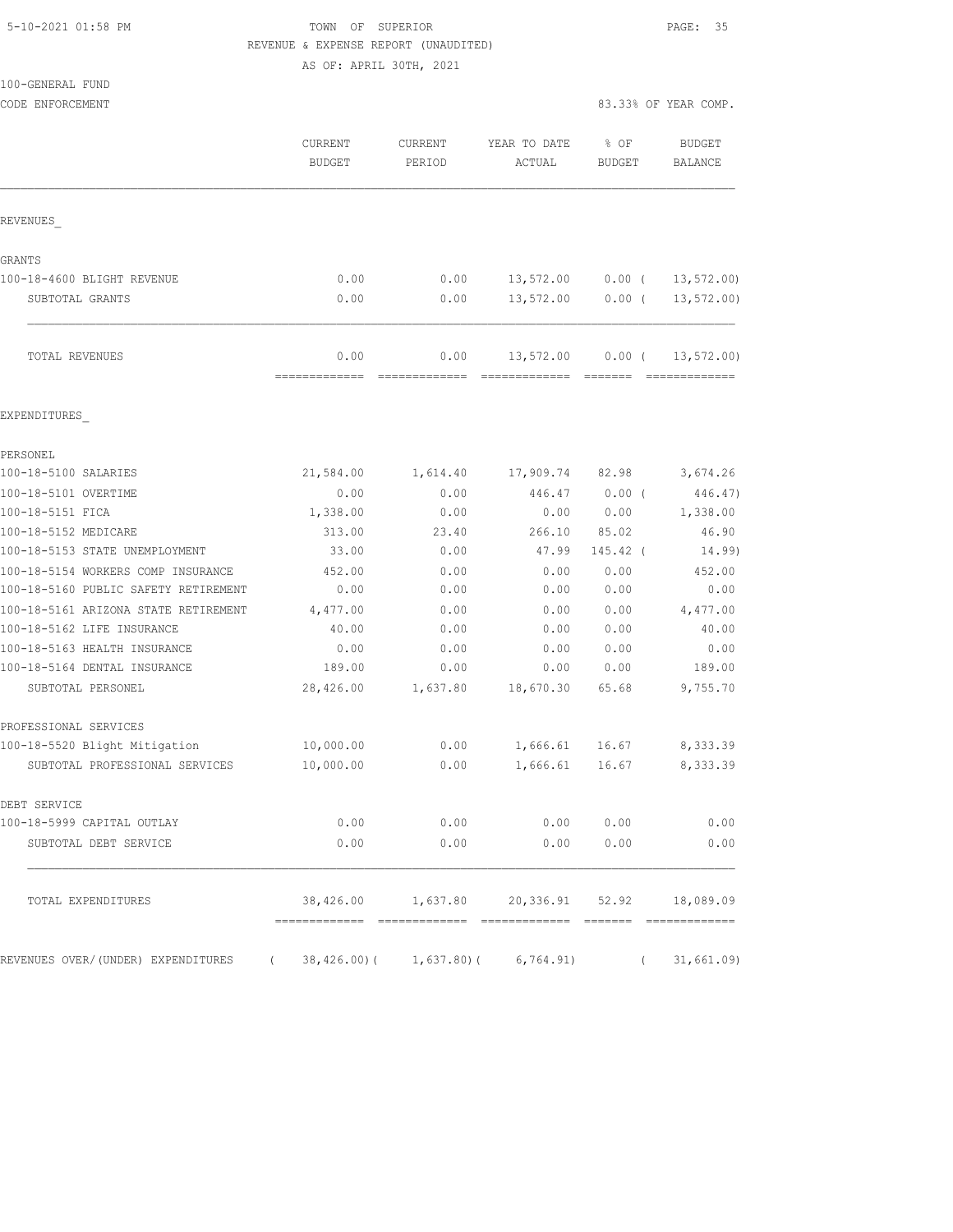|  | 5-10-2021 01:58 PM |  |  |
|--|--------------------|--|--|
|  |                    |  |  |

# TOWN OF SUPERIOR **Example 2010** PAGE: 36 REVENUE & EXPENSE REPORT (UNAUDITED)

AS OF: APRIL 30TH, 2021

| 100-GENERAL FUND |
|------------------|
|------------------|

EDC 83.33% OF YEAR COMP.

| <b>CURRENT</b><br>BUDGET | CURRENT<br>PERIOD | YEAR TO DATE<br>ACTUAL | % OF<br>BUDGET | <b>BUDGET</b><br>BALANCE |
|--------------------------|-------------------|------------------------|----------------|--------------------------|
|                          |                   |                        |                |                          |
|                          |                   |                        |                |                          |
|                          |                   |                        |                |                          |
| 0.00                     | 0.00              | 0.00                   | 0.00           | 0.00                     |
| 0.00                     | 0.00              |                        |                | $0.00$ ( $4,000.00$ )    |
| 0.00                     | 0.00              |                        | $0.00$ (       | 4,000.00)                |
|                          |                   |                        |                |                          |
| 10,000.00                | 0.00              | 9,209.00               | 92.09          | 791.00                   |
| 5,000.00                 | 0.00              | 0.00                   | 0.00           | 5,000.00                 |
| 0.00                     | 0.00              | 0.00                   | 0.00           | 0.00                     |
| 4,000.00                 | 0.00              | 497.00                 | 12.43          | 3,503.00                 |
| 6,000.00                 | 0.00              | 0.00                   | 0.00           | 6,000.00                 |
| 25,000.00                | 0.00              | 9,706.00               | 38.82          | 15,294.00                |
|                          |                   |                        |                |                          |
| 0.00                     | 0.00              | 0.00                   | 0.00           | 0.00                     |
| 0.00                     | 0.00              | 0.00                   | 0.00           | 0.00                     |
| 0.00                     | 0.00              | 0.00                   | 0.00           | 0.00                     |
|                          |                   |                        |                |                          |
|                          |                   |                        |                | 4,000.00<br>4,000.00     |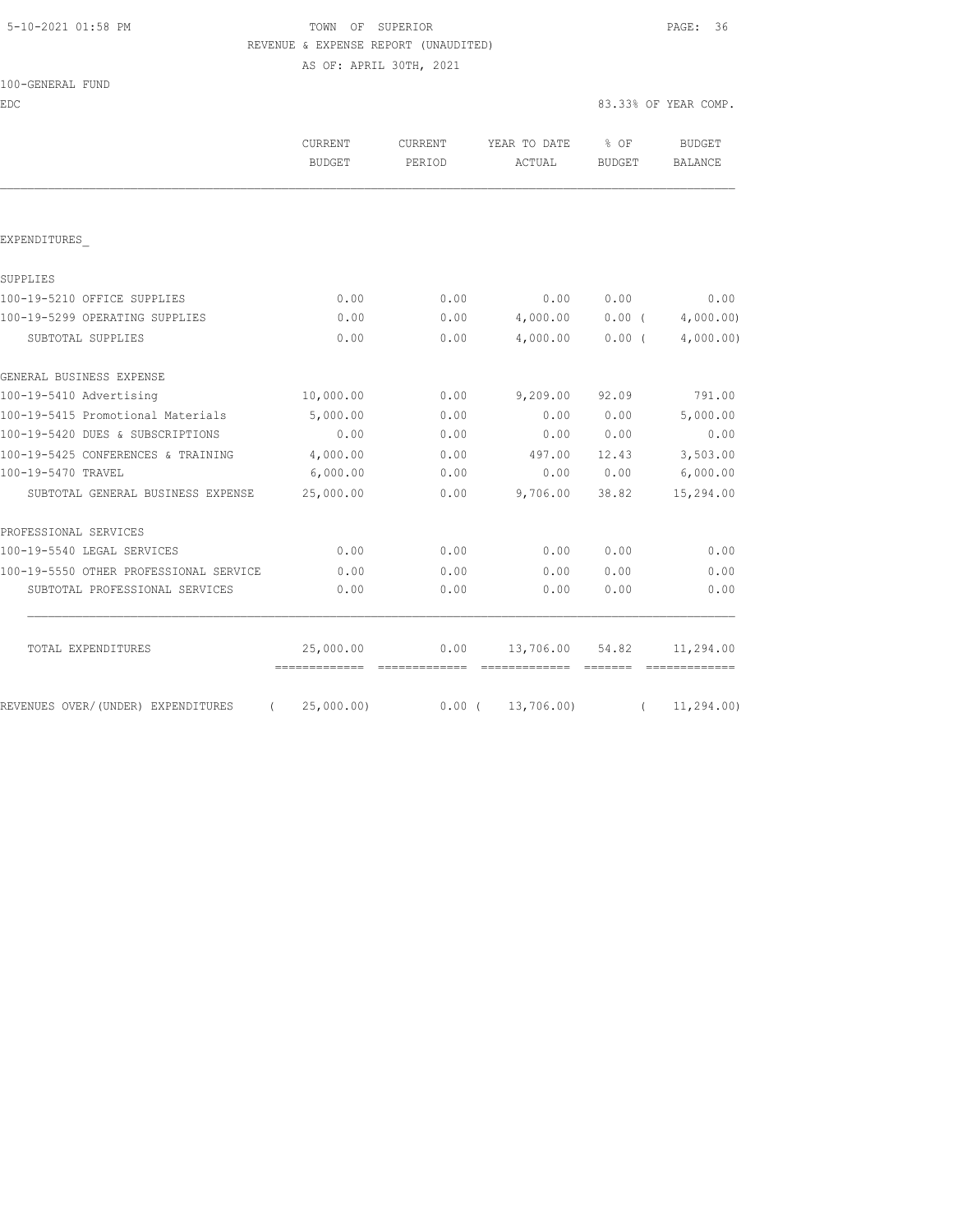| 5-10-2021 01:58 PM |  |
|--------------------|--|
|                    |  |

# TOWN OF SUPERIOR **Example 2018** PAGE: 37 REVENUE & EXPENSE REPORT (UNAUDITED)

AS OF: APRIL 30TH, 2021

100-GENERAL FUND

|                                      | CURRENT<br>BUDGET | CURRENT<br>PERIOD | YEAR TO DATE<br>ACTUAL | % OF<br>BUDGET | BUDGET<br><b>BALANCE</b> |
|--------------------------------------|-------------------|-------------------|------------------------|----------------|--------------------------|
|                                      |                   |                   |                        |                |                          |
| EXPENDITURES                         |                   |                   |                        |                |                          |
| SUPPLIES                             |                   |                   |                        |                |                          |
| 100-20-5299 OTHER OPERATING SUPPLIES | 0.00              | 0.00              | 0.00                   | 0.00           | 0.00                     |
| SUBTOTAL SUPPLIES                    | 0.00              | 0.00              | 0.00                   | 0.00           | 0.00                     |
| TOTAL EXPENDITURES                   | 0.00              | 0.00              | 0.00                   | 0.00           | 0.00                     |
| REVENUES OVER/(UNDER) EXPENDITURES   | 0.00              | 0.00              | 0.00                   |                | 0.00                     |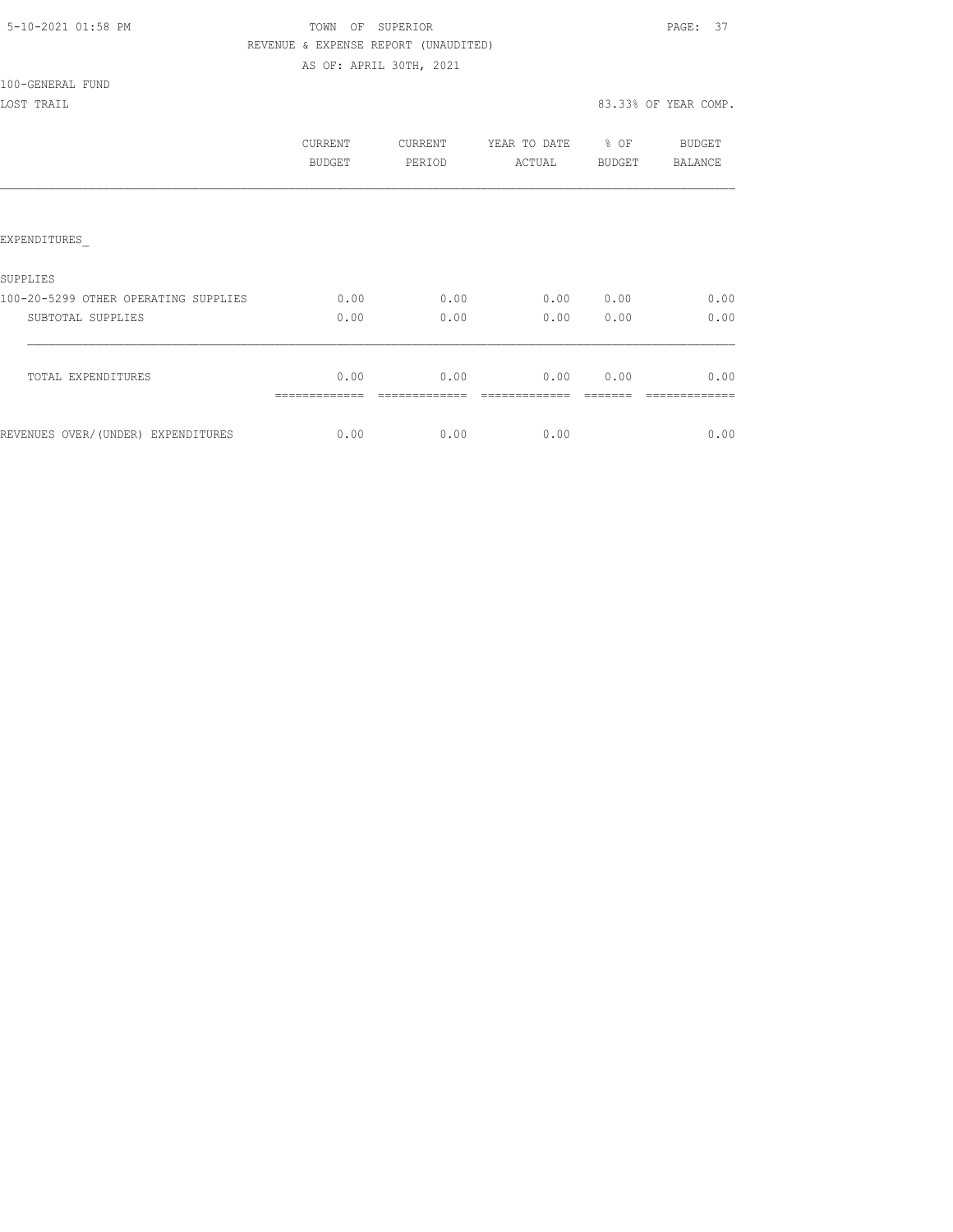|  | 5-10-2021 01:58 PM |  |
|--|--------------------|--|
|  |                    |  |

## TOWN OF SUPERIOR **Example 2010** PAGE: 38 REVENUE & EXPENSE REPORT (UNAUDITED) AS OF: APRIL 30TH, 2021

100-GENERAL FUND

SOCIO-ECONOMIC CONTINGNCY 83.33% OF YEAR COMP.

|                                        | CURRENT<br>BUDGET     | CURRENT<br>PERIOD | YEAR TO DATE % OF<br>ACTUAL | BUDGET | BUDGET<br>BALANCE |
|----------------------------------------|-----------------------|-------------------|-----------------------------|--------|-------------------|
| REVENUES                               |                       |                   |                             |        |                   |
| CONTRIBUTIONS                          |                       |                   |                             |        |                   |
| 100-98-4720 SOCIO-ECONOMIC CONTINGENCY | 0.00                  | 0.00              | 0.00 0.00                   |        | 0.00              |
| SUBTOTAL CONTRIBUTIONS                 | 0.00                  | 0.00              | 0.00                        | 0.00   | 0.00              |
| TOTAL REVENUES                         | 0.00<br>============= | 0.00              | 0.00<br>-------------       | 0.00   | 0.00              |
| EXPENDITURES                           |                       |                   |                             |        |                   |
| SUPPLIES                               |                       |                   |                             |        |                   |
| 100-98-5299 OPERATING SUPPLIES         | 0.00                  | 0.00              | 0.00 0.00                   |        | 0.00              |
| SUBTOTAL SUPPLIES                      | 0.00                  | 0.00              | 0.00                        | 0.00   | 0.00              |
| TOTAL EXPENDITURES                     | 0.00<br>============= | 0.00              | 0.00<br>-------------       | 0.00   | 0.00              |
| REVENUES OVER/(UNDER) EXPENDITURES     | 0.00                  | 0.00              | 0.00                        |        | 0.00              |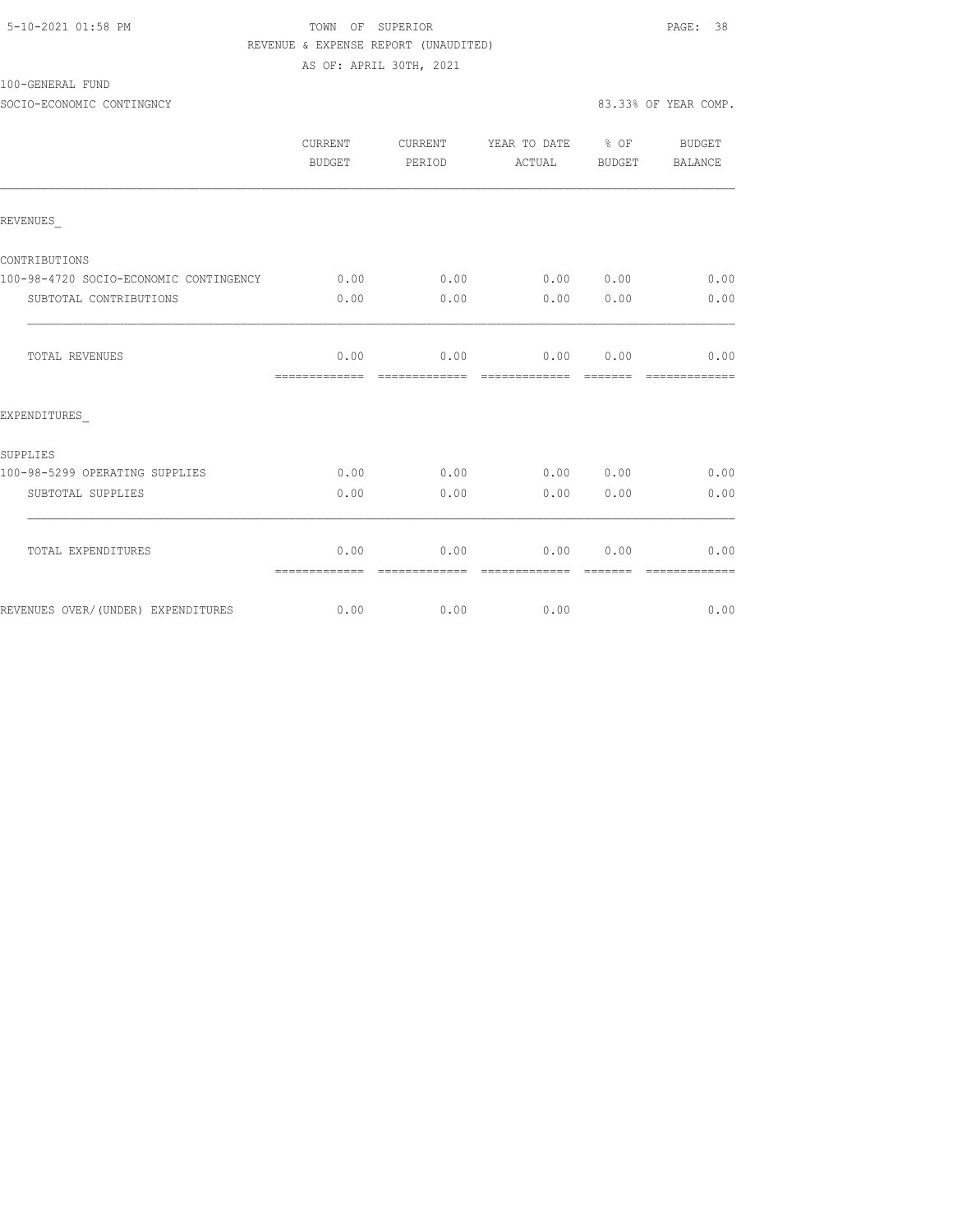| 5-10-2021 01:58 PM |  |
|--------------------|--|
|                    |  |

## TOWN OF SUPERIOR **Example 2010** PAGE: 39 REVENUE & EXPENSE REPORT (UNAUDITED) AS OF: APRIL 30TH, 2021

100-GENERAL FUND

|                                     | CURRENT<br>BUDGET | CURRENT<br>PERIOD | YEAR TO DATE<br>ACTUAL | % OF<br><b>BUDGET</b> | <b>BUDGET</b><br>BALANCE |
|-------------------------------------|-------------------|-------------------|------------------------|-----------------------|--------------------------|
| EXPENDITURES                        |                   |                   |                        |                       |                          |
| <b>SUPPLIES</b>                     |                   |                   |                        |                       |                          |
| 100-99-5299 OPERATING SUPPLIES      | 0.00              | 0.00              | 0.00                   | 0.00                  | 0.00                     |
| SUBTOTAL SUPPLIES                   | 0.00              | 0.00              | 0.00                   | 0.00                  | 0.00                     |
| TOTAL EXPENDITURES                  | 0.00              | 0.00              | 0.00                   | 0.00                  | 0.00                     |
| REVENUES OVER/ (UNDER) EXPENDITURES | 0.00              | 0.00              | 0.00                   |                       | 0.00                     |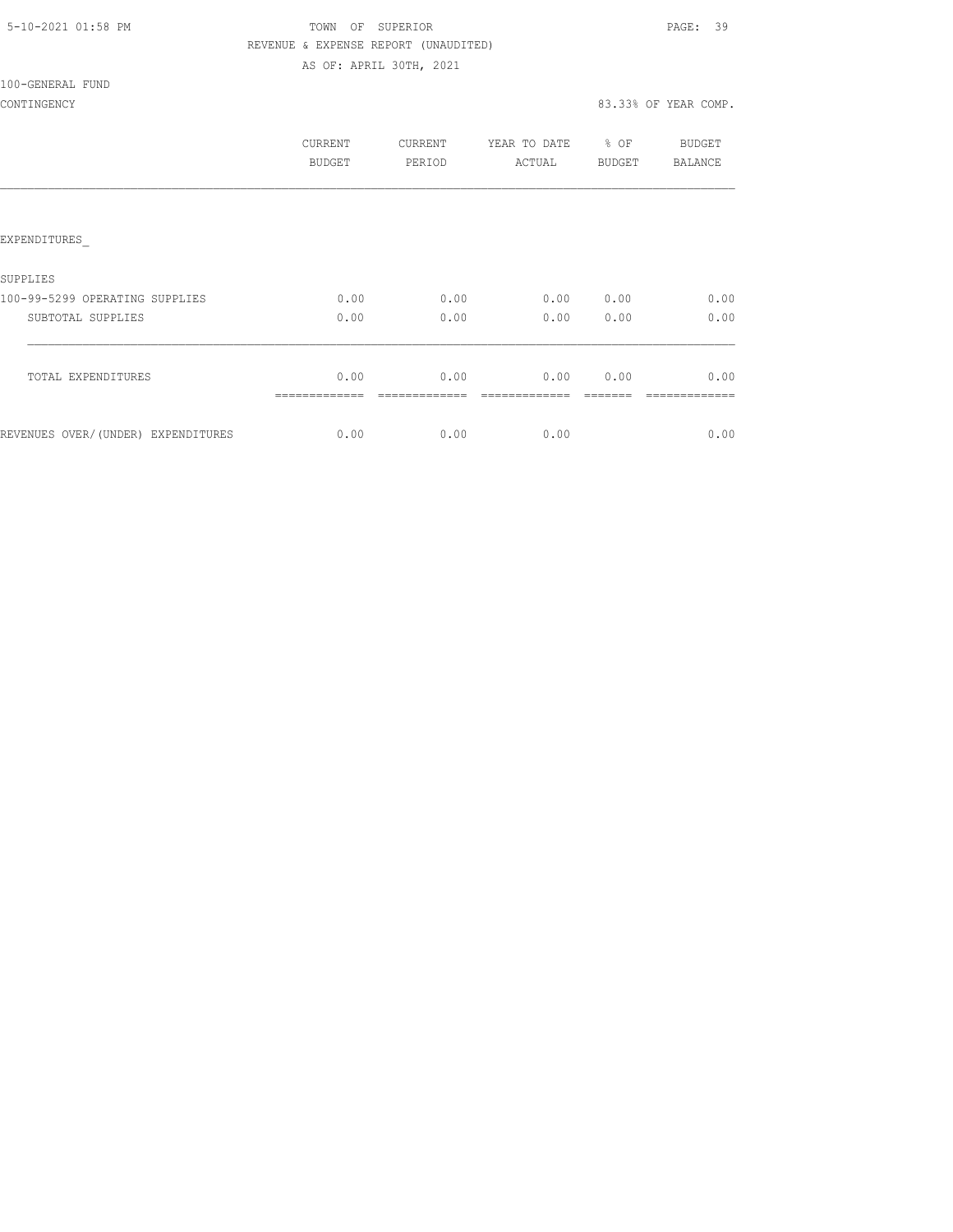| 5-10-2021 01:58 PM |  |
|--------------------|--|
|                    |  |

## TOWN OF SUPERIOR **Example 2010** PAGE: 40 REVENUE & EXPENSE REPORT (UNAUDITED) AS OF: APRIL 30TH, 2021

100-GENERAL FUND

|                                    | CURRENT<br>BUDGET | CURRENT<br>PERIOD | YEAR TO DATE<br>ACTUAL | % OF<br><b>BUDGET</b> | <b>BUDGET</b><br><b>BALANCE</b> |
|------------------------------------|-------------------|-------------------|------------------------|-----------------------|---------------------------------|
|                                    |                   |                   |                        |                       |                                 |
| FUND TOTAL REVENUES                | 2,484,469.00      | 212,821.01        | 2,721,616.97           | $109.55$ (            | 237, 147, 97)                   |
| FUND TOTAL EXPENDITURES            | 2,484,466.40      | 193,204.99        | 2,170,921.80           | 87.38                 | 313,544.60                      |
| REVENUES OVER/(UNDER) EXPENDITURES | 2.60              | 19,616.02         | 550,695.17             |                       | 550,692.57)                     |
|                                    |                   |                   |                        |                       |                                 |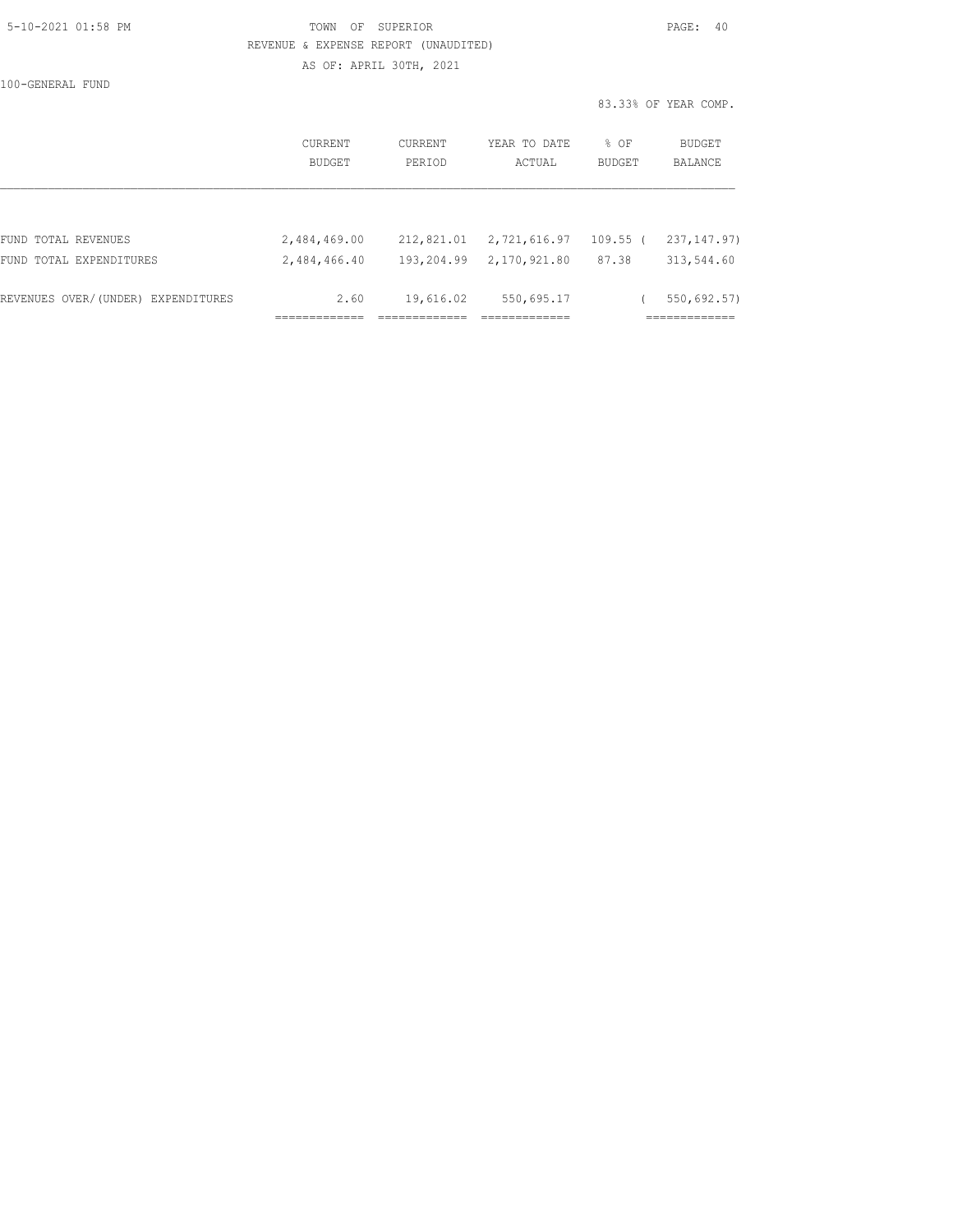# 5-10-2021 01:58 PM TOWN OF SUPERIOR PAGE: 1 REVENUE & EXPENSE REPORT (UNAUDITED)

AS OF: APRIL 30TH, 2021

| 200-REFUSE SERVICE |  |
|--------------------|--|
|                    |  |

|                                                | <b>CURRENT</b><br><b>BUDGET</b> | <b>CURRENT</b><br>PERIOD | YEAR TO DATE<br>ACTUAL | % OF<br><b>BUDGET</b> | <b>BUDGET</b><br><b>BALANCE</b> |
|------------------------------------------------|---------------------------------|--------------------------|------------------------|-----------------------|---------------------------------|
| REVENUES                                       |                                 |                          |                        |                       |                                 |
| BUSINESS SERVICES                              |                                 |                          |                        |                       |                                 |
| 200-00-4240 REFUSE FEES                        | 6,000.00                        | 110.00                   | 150.00                 | 2.50                  | 5,850.00                        |
| 200-00-4241 TIPPING FEES-                      | 15,000.00)<br>$\left($          | 0.00                     | 544.00                 | $3.63-$ (             | $15, 544.00$ )                  |
| 200-00-4250 PENALTIES                          | 0.00                            | 0.00                     | 0.00                   | 0.00                  | 0.00                            |
| SUBTOTAL BUSINESS SERVICES                     | 9,000.00)<br>$\left($           | 110.00                   | 694.00                 | $7.71 - ($            | 9,694.00)                       |
| ENTERPRISE SERVICES                            |                                 |                          |                        |                       |                                 |
| 200-00-4340 COMMUNITY PICK-UPS                 | 0.00                            | 0.00                     | 0.00                   | 0.00                  | 0.00                            |
| 200-00-4350 RECYCLING INCOME                   | 0.00                            | 0.00                     | 0.00                   | 0.00                  | 0.00                            |
| SUBTOTAL ENTERPRISE SERVICES                   | 0.00                            | 0.00                     | 0.00                   | 0.00                  | 0.00                            |
| CONTINGENCY                                    |                                 |                          |                        |                       |                                 |
| 200-00-4901 TRANSFERS                          | 28,354.00                       | 0.00                     | 0.00                   | 0.00                  | 28, 354.00                      |
| SUBTOTAL CONTINGENCY                           | 28,354.00                       | 0.00                     | 0.00                   | 0.00                  | 28,354.00                       |
| TOTAL REVENUES                                 | 19,354.00                       | 110.00                   | 694.00                 | 3.59                  | 18,660.00                       |
| EXPENDITURES                                   |                                 |                          |                        |                       |                                 |
| PERSONEL                                       |                                 |                          |                        |                       |                                 |
| 200-00-5100 Salaries                           | 13,520.00                       | 1,280.00                 | 13,384.00              | 98.99                 | 136.00                          |
| 200-00-5101 OVERTIME                           | 0.00                            | 0.00                     | 338.24                 | $0.00$ (              | 338.24)                         |
| 200-00-5151 FICA                               | 361.00                          | 79.36                    | 850.80                 | $235.68$ (            | 489.80)                         |
| 200-00-5152 Medicare                           | 84.00                           | 18.56                    | 198.99                 | $236.89$ (            | 114.99)                         |
| 200-00-5153 SUTA                               | 30.00                           | 0.00                     | 72.94                  | 243.13 (              | 42.94)                          |
| 200-00-5154 Workers Comp                       | 54.00                           | 0.00                     | 0.00                   | 0.00                  | 54.00                           |
| 200-00-5161 ASRS<br>200-00-5162 Life Insurance | 687.00<br>16.00                 | 156.42<br>0.00           | 1,676.87<br>0.00       | 244.09 (<br>0.00      | 989.87)<br>16.00                |
| 200-00-5163 Health Insurance                   | 1,527.00                        | 0.00                     | 0.00                   | 0.00                  | 1,527.00                        |
| 200-00-5164 Dental Insurance                   | 74.00                           | $0.00$ (                 | 16.59                  | $22.42-$              | 90.59                           |
| SUBTOTAL PERSONEL                              | 16,353.00                       | 1,534.34                 | 16, 505.25             | $100.93$ (            | 152.25                          |
| SUPPLIES                                       |                                 |                          |                        |                       |                                 |
| 200-00-5225 Safety Supplies & Equip            | 1,000.00                        | 0.00                     | 0.00                   | 0.00                  | 1,000.00                        |
| 200-00-5299 Operating Supplies                 | 500.00                          | 0.00                     | 2,266.79               | 453.36 (              | 1,766.79)                       |
| SUBTOTAL SUPPLIES                              | 1,500.00                        | 0.00                     | 2,266.79               | 151.12 (              | 766.79)                         |
| UTILITIES                                      |                                 |                          |                        |                       |                                 |
| 200-00-5310 Electricity                        | 0.00                            | 0.00                     | 0.00                   | 0.00                  | 0.00                            |
| 200-00-5330 REFUSE                             | 0.00                            | 1,552.42                 | 45, 401.00             | $0.00$ (              | 45, 401.00)                     |
| SUBTOTAL UTILITIES                             | 0.00                            | 1,552.42                 | 45,401.00              | $0.00$ (              | 45,401.00)                      |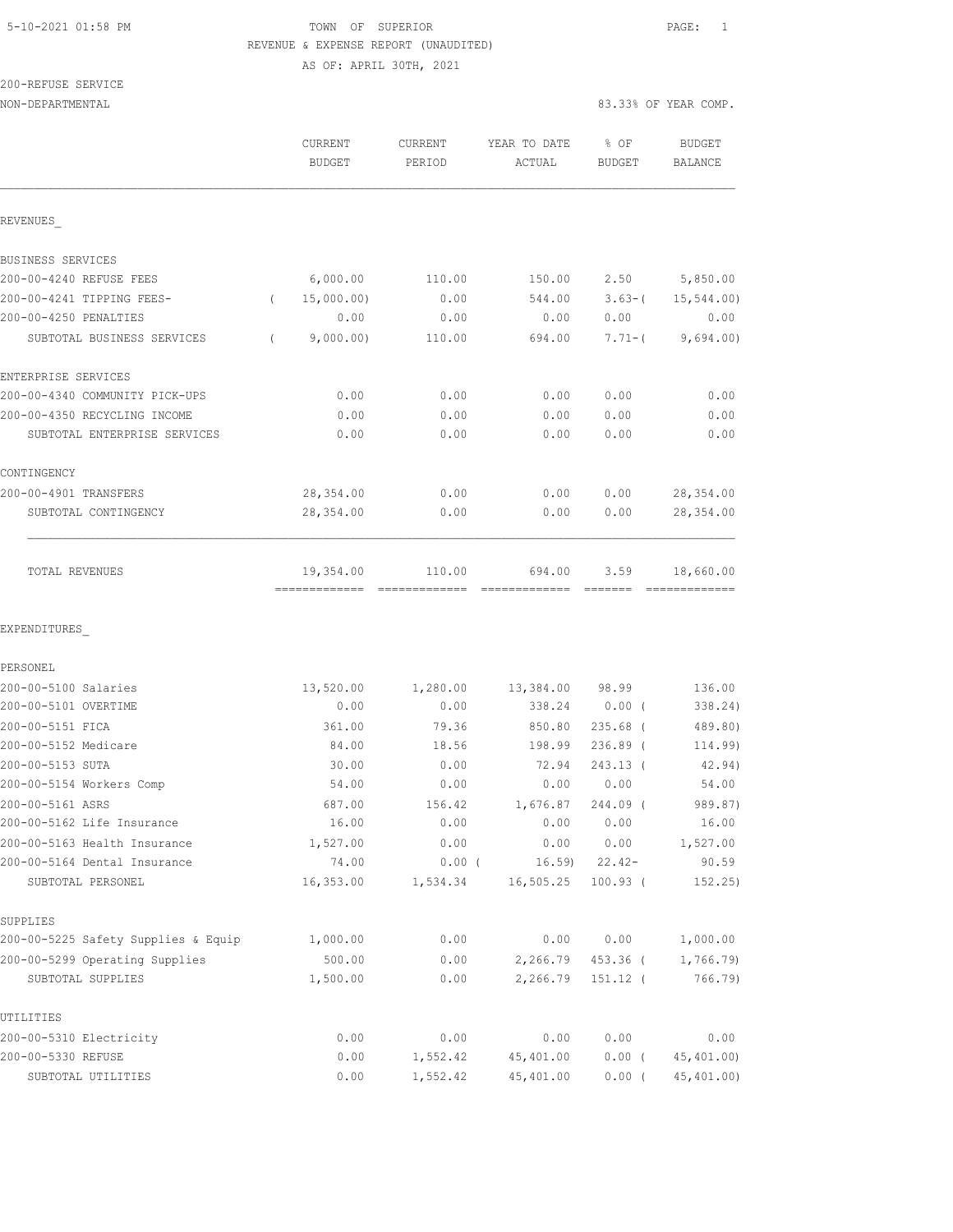## 5-10-2021 01:58 PM TOWN OF SUPERIOR PAGE: 2 REVENUE & EXPENSE REPORT (UNAUDITED) AS OF: APRIL 30TH, 2021

200-REFUSE SERVICE

NON-DEPARTMENTAL 83.33% OF YEAR COMP.

| <b>BUDGET</b> | <b>CURRENT</b><br>PERIOD | YEAR TO DATE<br>ACTUAL | % OF<br><b>BUDGET</b> | <b>BUDGET</b><br><b>BALANCE</b> |
|---------------|--------------------------|------------------------|-----------------------|---------------------------------|
|               |                          |                        |                       |                                 |
|               |                          |                        |                       |                                 |
| 0.00          | 0.00                     | 0.00                   | 0.00                  | 0.00                            |
| 0.00          | 0.00                     | 0.00                   | 0.00                  | 0.00                            |
| 0.00          | 0.00                     | 0.00                   | 0.00                  | 0.00                            |
| 0.00          | 0.00                     | 0.00                   | 0.00                  | 0.00                            |
| 0.00          | 0.00                     | 0.00                   | 0.00                  | 0.00                            |
|               |                          |                        |                       |                                 |
| 0.00          | 6,930.00                 | 34,105.50              | $0.00$ (              | 34, 105.50)                     |
| 0.00          | 0.00                     | 0.00                   | 0.00                  | 0.00                            |
| 0.00          | 0.00                     | 0.00                   | 0.00                  | 0.00                            |
| 0.00          | 0.00                     | 0.00                   | 0.00                  | 0.00                            |
| 0.00          | 0.00                     | 0.00                   | 0.00                  | 0.00                            |
| 0.00          | 6,930.00                 | 34,105.50              | $0.00$ (              | 34,105.50)                      |
|               |                          |                        |                       |                                 |
| 1,000.00      | 0.00                     | 0.00                   | 0.00                  | 1,000.00                        |
| 500.00        | 0.00                     | 836.06                 | $167.21$ (            | 336.06                          |
| 0.00          | 0.00                     | 462.92                 | 0.00(                 | 462.92)                         |
| 1,500.00      | 0.00                     | 1,298.98               | 86.60                 | 201.02                          |
|               |                          |                        |                       |                                 |
| 0.00          | 0.00                     | 0.00                   | 0.00                  | 0.00                            |
| 0.00          | 0.00                     | 0.00                   | 0.00                  | 0.00                            |
|               |                          |                        |                       |                                 |
| 0.00          | 0.00                     | 0.00                   | 0.00                  | 0.00                            |
| 0.00          | 0.00                     | 0.00                   | 0.00                  | 0.00                            |
| 0.00          | 0.00                     | 0.00                   | 0.00                  | 0.00                            |
| 19,353.00     | 10,016.76                | 99,577.52              | 514.53 (              | 80,224.52)                      |
|               |                          |                        |                       |                                 |

REVENUES OVER/(UNDER) EXPENDITURES 1.00 ( 9,906.76) ( 98,883.52) 98,884.52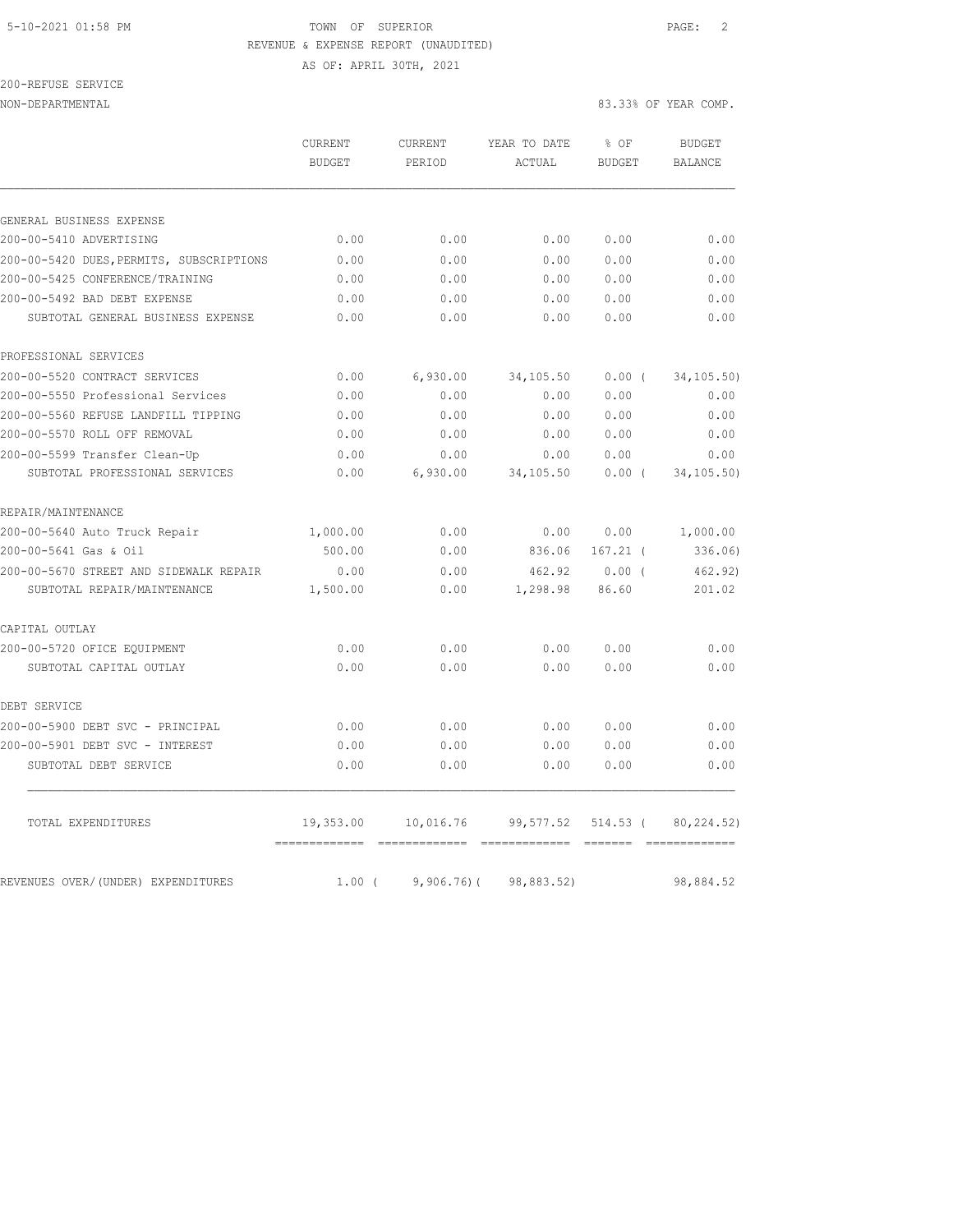| 5-10-2021 01:58 PM |  |
|--------------------|--|
|                    |  |

200-REFUSE SERVICE

## TOWN OF SUPERIOR **Example 2010** PAGE: 3 REVENUE & EXPENSE REPORT (UNAUDITED) AS OF: APRIL 30TH, 2021

|                                    |                   |               | _____________ |          | ------------         |  |
|------------------------------------|-------------------|---------------|---------------|----------|----------------------|--|
| REVENUES OVER/(UNDER) EXPENDITURES | 1.00 <sub>0</sub> | $9,906,76$ )( | 98,883.52)    |          | 98,884.52            |  |
| FUND TOTAL EXPENDITURES            | 19,353.00         | 10,016.76     | 99,577.52     | 514.53 ( | 80, 224.52)          |  |
| FUND TOTAL REVENUES                | 19,354.00         | 110.00        | 694.00        | 3.59     | 18,660.00            |  |
|                                    |                   |               |               |          |                      |  |
|                                    | BUDGET            | PERIOD        | ACTUAL        | BUDGET   | BALANCE              |  |
|                                    | CURRENT           | CURRENT       | YEAR TO DATE  | % OF     | BUDGET               |  |
|                                    |                   |               |               |          | 83.33% OF YEAR COMP. |  |
|                                    |                   |               |               |          |                      |  |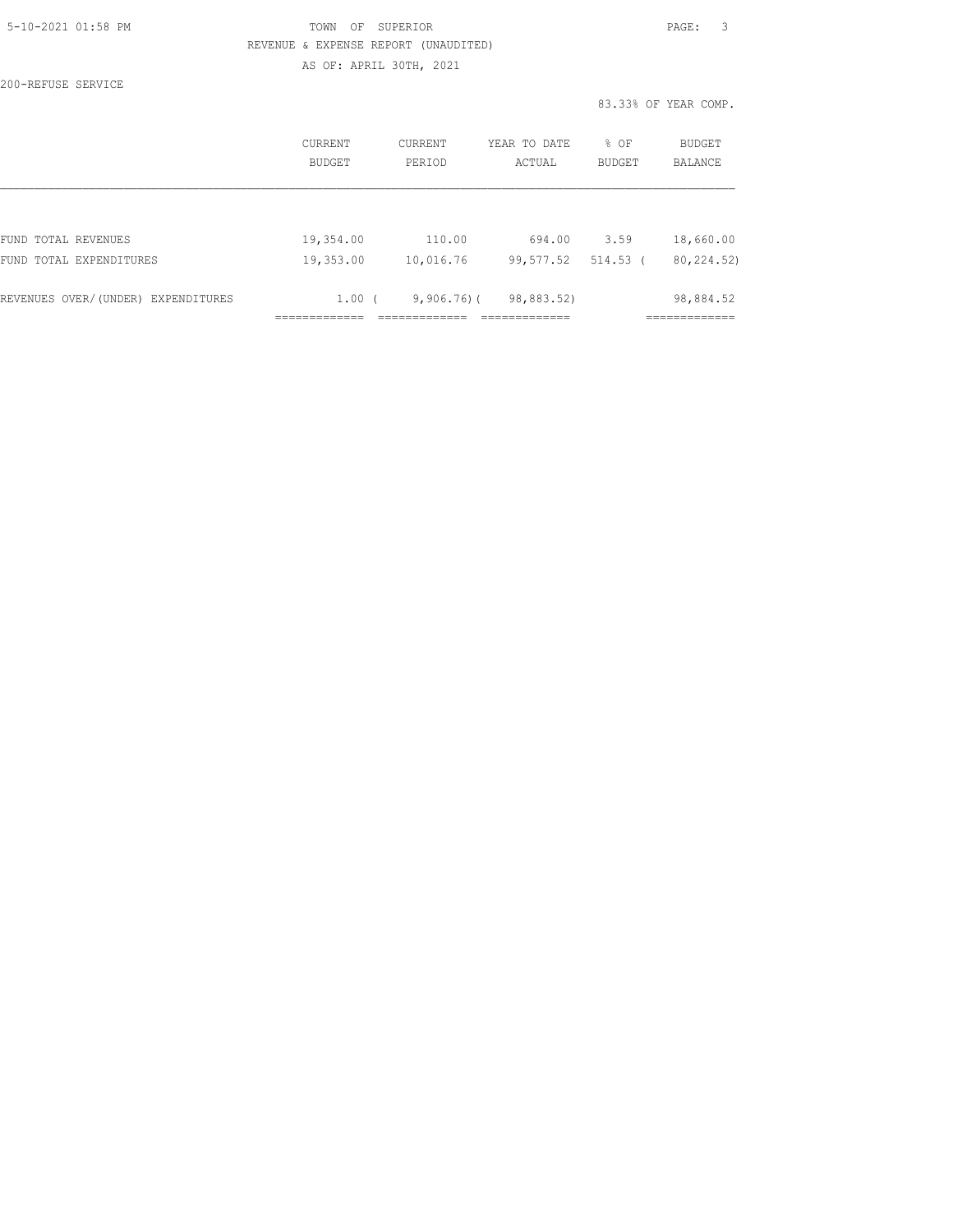# 5-10-2021 01:58 PM TOWN OF SUPERIOR PAGE: 1 REVENUE & EXPENSE REPORT (UNAUDITED)

AS OF: APRIL 30TH, 2021

| ×,<br>٠ |  |
|---------|--|
|---------|--|

|                                                              | CURRENT<br><b>BUDGET</b> | CURRENT<br>PERIOD | YEAR TO DATE<br>ACTUAL                | $8$ OF<br><b>BUDGET</b> | BUDGET<br>BALANCE           |
|--------------------------------------------------------------|--------------------------|-------------------|---------------------------------------|-------------------------|-----------------------------|
| REVENUES                                                     |                          |                   |                                       |                         |                             |
| TAXES                                                        |                          |                   |                                       |                         |                             |
| 210-00-4133 PROPERTY TAX                                     | 0.00                     | 0.00              | 0.00                                  | 0.00                    | 0.00                        |
| SUBTOTAL TAXES                                               | 0.00                     | 0.00              | 0.00                                  | 0.00                    | 0.00                        |
| BUSINESS SERVICES                                            |                          |                   |                                       |                         |                             |
| 210-00-4240 SEWER FEES                                       | 380,244.00               | 38,643.00         | 370,603.99 97.46                      |                         | 9,640.01                    |
| 210-00-4250 PENALTIES                                        | 0.00                     |                   | $0.00$ ( $493.00$ )                   | 0.00                    | 493.00                      |
| SUBTOTAL BUSINESS SERVICES                                   | 380,244.00               | 38,643.00         | 370,110.99 97.34                      |                         | 10,133.01                   |
| GRANTS                                                       |                          |                   |                                       |                         |                             |
| 210-00-4600 GRANT REVENUE                                    | 0.00                     | 0.00              | 0.00                                  | 0.00                    | 0.00                        |
| 210-00-4601 NONOPERATING GRANTS                              | 0.00                     | 0.00              | 0.00                                  | 0.00                    | 0.00                        |
| SUBTOTAL GRANTS                                              | 0.00                     | 0.00              | 0.00                                  | 0.00                    | 0.00                        |
| CONTINGENCY                                                  |                          |                   |                                       |                         |                             |
| 210-00-4900 CONTINGENCY                                      | 0.00                     | 0.00              | 0.00                                  | 0.00                    | 0.00                        |
| 210-00-4901 INTERFUND TRANSFER-SEWER                         | 45,047.00                | 0.00              | 0.00                                  | 0.00                    | 45,047.00                   |
| 210-00-4902 FUND BALANCE CARRYFORWARD                        | 0.00                     | 0.00              | 0.00                                  | 0.00                    | 0.00                        |
| 210-00-4950 Gain/loss on sale of assets                      | 0.00                     | 0.00              | 0.00                                  | 0.00                    | 0.00                        |
| SUBTOTAL CONTINGENCY                                         | 45,047.00                | 0.00              | 0.00                                  | 0.00                    | 45,047.00                   |
| TOTAL REVENUES                                               |                          |                   | 425,291.00 38,643.00 370,110.99 87.03 |                         | 55,180.01                   |
| EXPENDITURES                                                 |                          |                   |                                       |                         |                             |
| PERSONEL                                                     |                          |                   |                                       |                         |                             |
| 210-00-5100 SALARIES                                         | 85, 317.00               |                   | 5,373.05 60,485.90 70.90              |                         | 24,831.10                   |
| 210-00-5101 OVERTIME                                         | 7,500.00                 | 437.54            |                                       |                         | 8,680.78 115.74 ( 1,180.78) |
| 210-00-5151 FICA                                             | 4,975.00                 | 357.31            | 4,258.96                              | 85.61                   | 716.04                      |
| 210-00-5152 MEDICARE                                         | 1,164.00                 | 83.56             | 996.04                                | 85.57                   | 167.96                      |
| 210-00-5153 STATE UNEMPLOYMENT                               | 136.00                   | 0.00              | 198.26                                | 145.78 (                | 62, 26)                     |
| 210-00-5154 WORKERS COMP INSURANCE                           | 3,613.00                 | 859.00            | 3,703.00                              | $102.49$ (              | 90.00)                      |
| 210-00-5161 ARIZONA STATE RETIREMENT                         | 9,806.00                 | 710.05            | 8,452.10                              | 86.19                   | 1,353.90                    |
| 210-00-5162 LIFE INSURANCE                                   | 165.00                   | 13.40             | 146.90                                | 89.03                   | 18.10                       |
| 210-00-5163 HEALTH INSURANCE<br>210-00-5164 DENTAL INSURANCE | 15,407.00                | 1,273.90          | 8,917.30                              | 57.88<br>72.75          | 6,489.70                    |
| SUBTOTAL PERSONEL                                            | 777.00<br>128,860.00     | 63.16<br>9,170.97 | 565.26<br>96,404.50                   | 74.81                   | 211.74<br>32, 455.50        |
| SUPPLIES                                                     |                          |                   |                                       |                         |                             |
| 210-00-5210 OFFICE SUPPLIES                                  | 2,000.00                 | 0.00              | 0.00                                  | 0.00                    | 2,000.00                    |
| 210-00-5220 MEDICAL SUPPLIES                                 | 0.00                     | 0.00              | 0.00                                  | 0.00                    | 0.00                        |
| 210-00-5225 SAFETY SUPPLIES/EQUIPMENT                        | 0.00                     | 0.00              | 0.00                                  | 0.00                    | 0.00                        |
| 210-00-5230 SANITATION SUPPLIES                              | 0.00                     | 0.00              | 0.00                                  | 0.00                    | 0.00                        |
| 210-00-5240 CHEMICAL SUPPLIES                                | 15,146.00                | 0.00              | 6,980.12                              | 46.09                   | 8,165.88                    |
| 210-00-5299 OPERATING SUPPLIES                               | 30,000.00                | 1,062.00          | 11,688.19                             | 38.96                   | 18, 311.81                  |
| SUBTOTAL SUPPLIES                                            | 47,146.00                | 1,062.00          | 18,668.31                             | 39.60                   | 28, 477.69                  |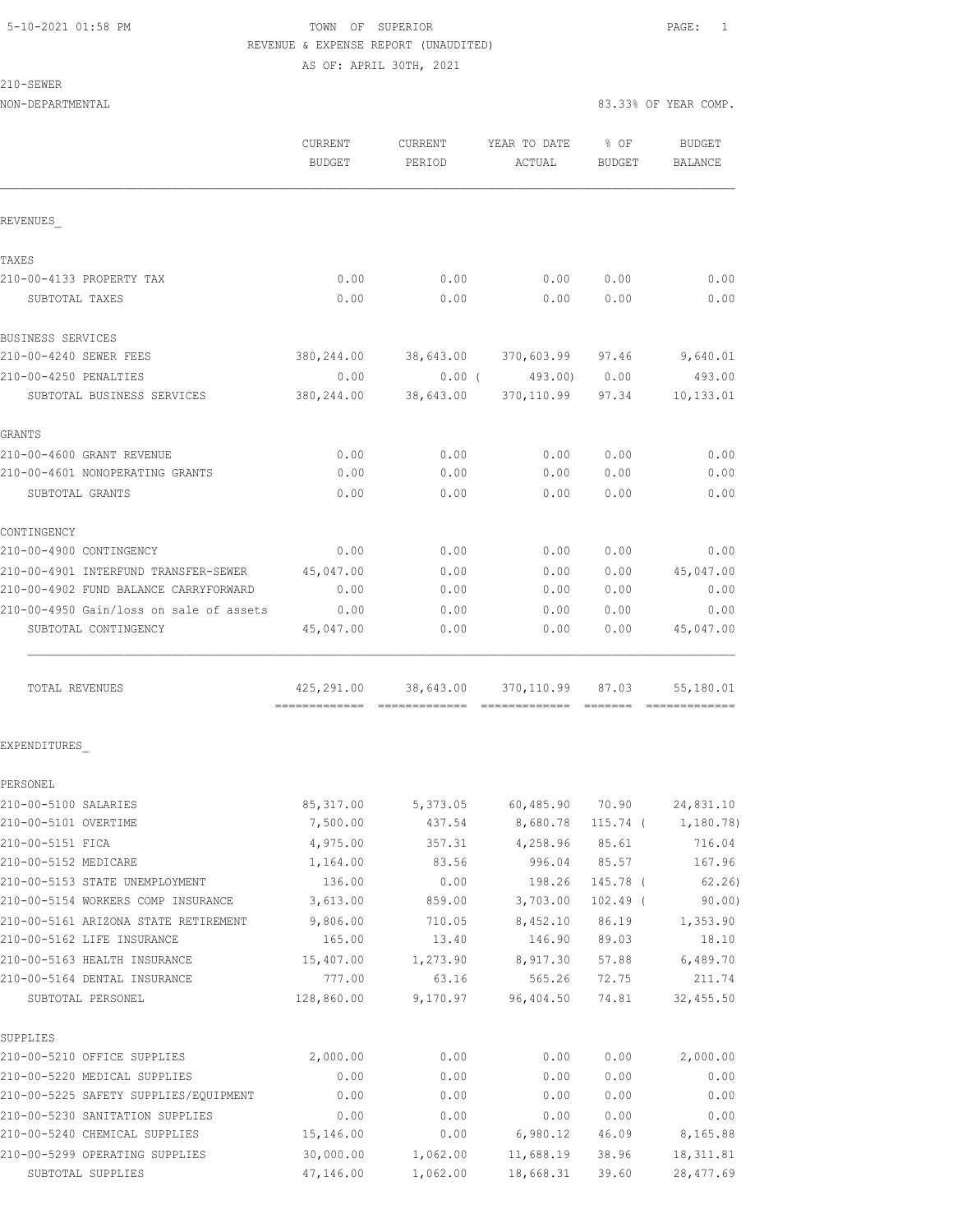# 5-10-2021 01:58 PM **TOWN** OF SUPERIOR **PAGE:** 2 REVENUE & EXPENSE REPORT (UNAUDITED)

AS OF: APRIL 30TH, 2021

210-SEWER

|                                        | CURRENT<br><b>BUDGET</b> | CURRENT<br>PERIOD | YEAR TO DATE<br>ACTUAL | % OF<br><b>BUDGET</b> | <b>BUDGET</b><br><b>BALANCE</b> |
|----------------------------------------|--------------------------|-------------------|------------------------|-----------------------|---------------------------------|
|                                        |                          |                   |                        |                       |                                 |
| UTILITIES                              |                          |                   |                        |                       |                                 |
| 210-00-5310 ELECTRICITY                | 59,202.00                | 4,231.84          | 43,851.28              | 74.07                 | 15,350.72                       |
| 210-00-5320 GAS                        | 0.00                     | 0.00              | 0.00                   | 0.00                  | 0.00                            |
| 210-00-5330 REFUSE                     | 0.00                     | 0.00              | 0.00                   | 0.00                  | 0.00                            |
| 210-00-5340 SEWER                      | 0.00                     | 0.00              | 0.00                   | 0.00                  | 0.00                            |
| 210-00-5350 TELEPHONE                  | 1,158.00                 | 66.41             | 651.04                 | 56.22                 | 506.96                          |
| 210-00-5360 WATER                      | 3,000.00                 | 240.40            | 2,410.38               | 80.35                 | 589.62                          |
| 210-00-5380 SECURITY                   | 500.00                   | 25.00             | 250.00                 | 50.00                 | 250.00                          |
| SUBTOTAL UTILITIES                     | 63,860.00                | 4,563.65          | 47,162.70              | 73.85                 | 16,697.30                       |
| GENERAL BUSINESS EXPENSE               |                          |                   |                        |                       |                                 |
| 210-00-5410 ADVERTISING                | 0.00                     | 0.00              | 0.00                   | 0.00                  | 0.00                            |
| 210-00-5420 DUES & SUBSCRIPTIONS       | 5,000.00                 | 214.13            | 3,296.20               | 65.92                 | 1,703.80                        |
| 210-00-5425 CONFERENCES & TRAINING     | 2,000.00                 | 0.00              | 94.94                  | 4.75                  | 1,905.06                        |
| 210-00-5430 PRINTING                   | 0.00                     | 0.00              | 0.00                   | 0.00                  | 0.00                            |
| 210-00-5450 UNIFORMS                   | 659.00                   | 62.33             | 672.53                 | $102.05$ (            | 13.53)                          |
| 210-00-5460 POSTAGE                    | 0.00                     | 408.00            | 4,090.20               | $0.00$ (              | 4,090.20                        |
| 210-00-5470 TRAVEL                     | 0.00                     | 0.00              | 0.00                   | 0.00                  | 0.00                            |
| 210-00-5471 AUDIT                      | 1,545.00                 | 0.00              | 1,324.10               | 85.70                 | 220.90                          |
| 210-00-5480 GENERAL INSURANCE          | 12,820.00                | 0.00              | 10,526.89              | 82.11                 | 2,293.11                        |
| 210-00-5481 VEHICLE INSURANCE          | 0.00                     | 0.00              | 0.00                   | 0.00                  | 0.00                            |
| 210-00-5482 LIABILITY INSURANCE        | 0.00                     | 0.00              | 0.00                   | 0.00                  | 0.00                            |
| 210-00-5491 Credit Card Fees           | 5,000.00                 | 0.00              | 0.00                   | 0.00                  | 5,000.00                        |
| 210-00-5492 BAD DEBT EXPENSE           | 15,000.00                | 0.00              | 0.00                   | 0.00                  | 15,000.00                       |
| SUBTOTAL GENERAL BUSINESS EXPENSE      | 42,024.00                | 684.46            | 20,004.86              | 47.60                 | 22,019.14                       |
| PROFESSIONAL SERVICES                  |                          |                   |                        |                       |                                 |
| 210-00-5520 CONTRACTUAL SERVICES       | 0.00                     | 0.00              | 546.00                 | $0.00$ (              | 546.00)                         |
| 210-00-5540 LEGAL SERVICES             | 0.00                     | 0.00              | 0.00                   | 0.00                  | 0.00                            |
| 210-00-5550 OTHER PROFESSIONAL SERVICE | 73,161.00                | 6,518.70          | 53,306.80              | 72.86                 | 19,854.20                       |
| 210-00-5551 COLLECTIONS                | 0.00                     | 0.00(             | 3,446.92)              | 0.00                  | 3,446.92                        |
| 210-00-5570 ROLL OFF REMOVAL           | 0.00                     | 0.00              | 0.00                   | 0.00                  | 0.00                            |
| 210-00-5580 SLUDGE REMOVAL             | 9,000.00                 | 0.00              | 1,676.45               | 18.63                 | 7,323.55                        |
| 210-00-5581 BACKFLOW TESTING           | 1,439.00                 | 1,745.00          | 3,183.00               | 221.20 (              | 1,744.00)                       |
| SUBTOTAL PROFESSIONAL SERVICES         | 83,600.00                | 8,263.70          | 55,265.33              | 66.11                 | 28, 334.67                      |
| REPAIR/MAINTENANCE                     |                          |                   |                        |                       |                                 |
| 210-00-5610 PARK & BLDG IMPROVEMENTS   | 0.00                     | 0.00              | 0.00                   | 0.00                  | 0.00                            |
| 210-00-5640 AUTO & TRUCK REPAIRS       | 2,000.00                 | 0.00              | 324.90                 | 16.25                 | 1,675.10                        |
| 210-00-5641 GAS & OIL                  | 3,000.00                 | 55.00             | 742.30                 | 24.74                 | 2,257.70                        |
| 210-00-5642 TIRES & TUBES              | 1,000.00                 | 0.00              | 0.00                   | 0.00                  | 1,000.00                        |
| 210-00-5650 OTHER EQUIPMENT REPAIRS    | 8,085.00                 | 0.00              | 2,390.77               | 29.57                 | 5,694.23                        |
| 210-00-5670 STREET & SIDEWALK REPAIR   | 0.00                     | 0.00              | 0.00                   | 0.00                  | 0.00                            |
| SUBTOTAL REPAIR/MAINTENANCE            | 14,085.00                | 55.00             | 3,457.97               | 24.55                 | 10,627.03                       |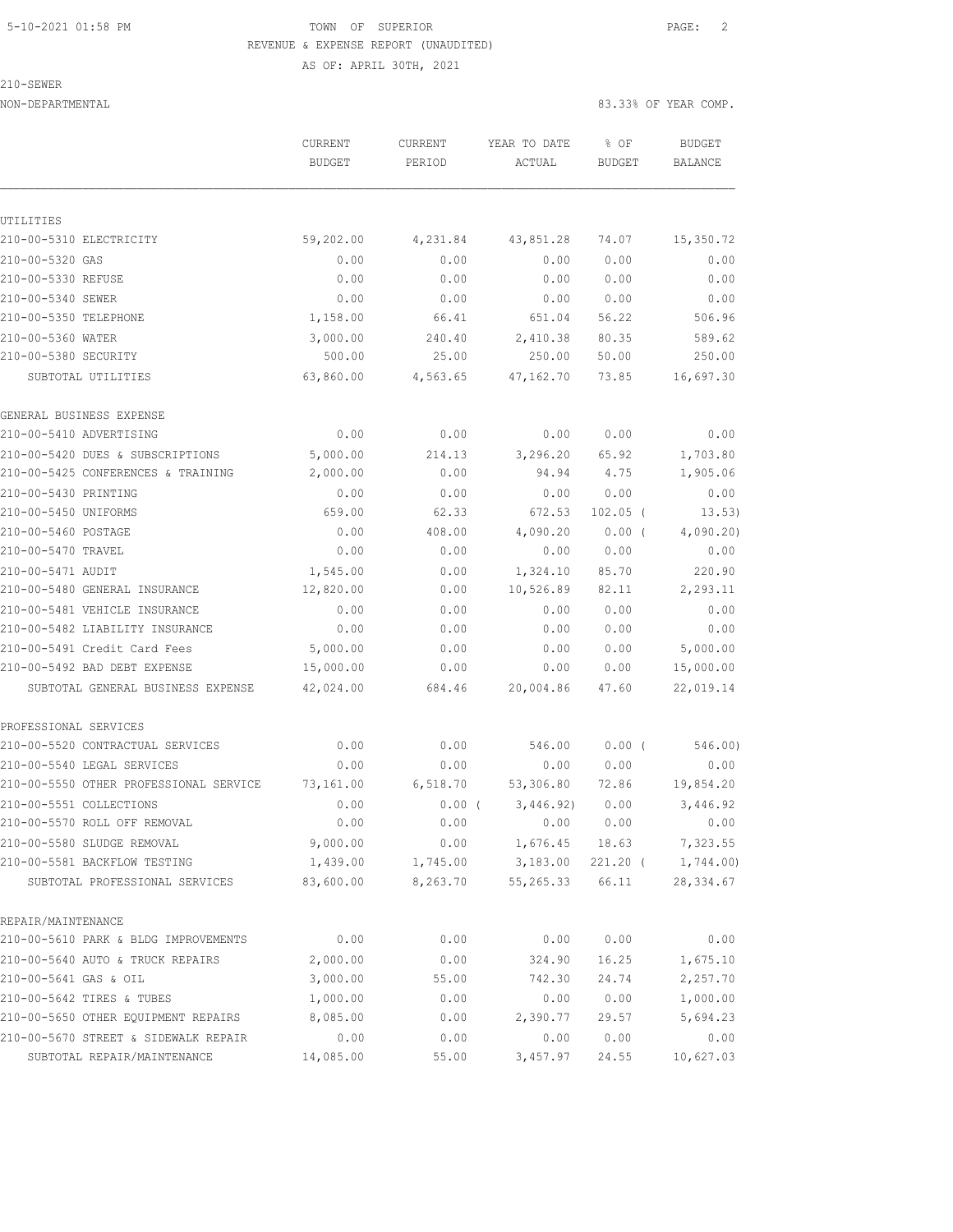### 5-10-2021 01:58 PM TOWN OF SUPERIOR PAGE: 3 REVENUE & EXPENSE REPORT (UNAUDITED) AS OF: APRIL 30TH, 2021

210-SEWER

|                                     | <b>CURRENT</b>                              | <b>CURRENT</b><br><b>BUDGET</b><br>PERIOD | YEAR TO DATE<br>ACTUAL            | % OF<br><b>BUDGET</b> | <b>BUDGET</b>                 |
|-------------------------------------|---------------------------------------------|-------------------------------------------|-----------------------------------|-----------------------|-------------------------------|
|                                     |                                             |                                           |                                   |                       | <b>BALANCE</b>                |
| CAPITAL OUTLAY                      |                                             |                                           |                                   |                       |                               |
| 210-00-5710 BUILDING                | 500.00                                      | 0.00                                      | 0.00                              | 0.00                  | 500.00                        |
|                                     |                                             |                                           |                                   |                       |                               |
| 210-00-5750 OTHER EOUIP/SMALL TOOLS | 5,000.00                                    | 0.00                                      |                                   |                       | 73.43 1.47 4,926.57           |
| 210-00-5760 R&M WELLS & PUMPS       | 10,000.00                                   | 8,257.82                                  | 22,344.49 223.44 (                |                       | 12, 344.49                    |
| 210-00-5790 MACHINERY AND EOUIPMENT | 0.00                                        | 0.00                                      | 1,453.28                          | $0.00$ (              | 1,453.28)                     |
| SUBTOTAL CAPITAL OUTLAY             | 15,500.00                                   | 8,257.82                                  | 23,871.20 154.01 (                |                       | 8,371.20)                     |
| NON-OPERATING                       |                                             |                                           |                                   |                       |                               |
| 210-00-5800 DEPRECIATION            | 0.00                                        | 0.00                                      | 0.00                              | 0.00                  | 0.00                          |
| SUBTOTAL NON-OPERATING              | 0.00                                        | 0.00                                      | 0.00                              | 0.00                  | 0.00                          |
| DEBT SERVICE                        |                                             |                                           |                                   |                       |                               |
| 210-00-5900 INTEREST EXPENSE        | 0.00                                        | 0.00                                      | 0.00                              | 0.00                  | 0.00                          |
| 210-00-5999 CONTINGENCY             | 30,217.00                                   | 0.00                                      | 0.00                              | 0.00                  | 30,217.00                     |
| SUBTOTAL DEBT SERVICE               | 30,217.00                                   | 0.00                                      | 0.00                              | 0.00                  | 30,217.00                     |
|                                     |                                             |                                           |                                   |                       |                               |
| TOTAL EXPENDITURES                  | 425,292.00<br>-------------- -------------- | 32,057.60                                 | 264,834.87 62.27<br>============= | --------              | 160, 457.13<br>- cocococococo |
| REVENUES OVER/(UNDER) EXPENDITURES  | 1,00)<br>$\left($                           | 6,585.40                                  | 105,276.12                        |                       | (105, 277, 12)                |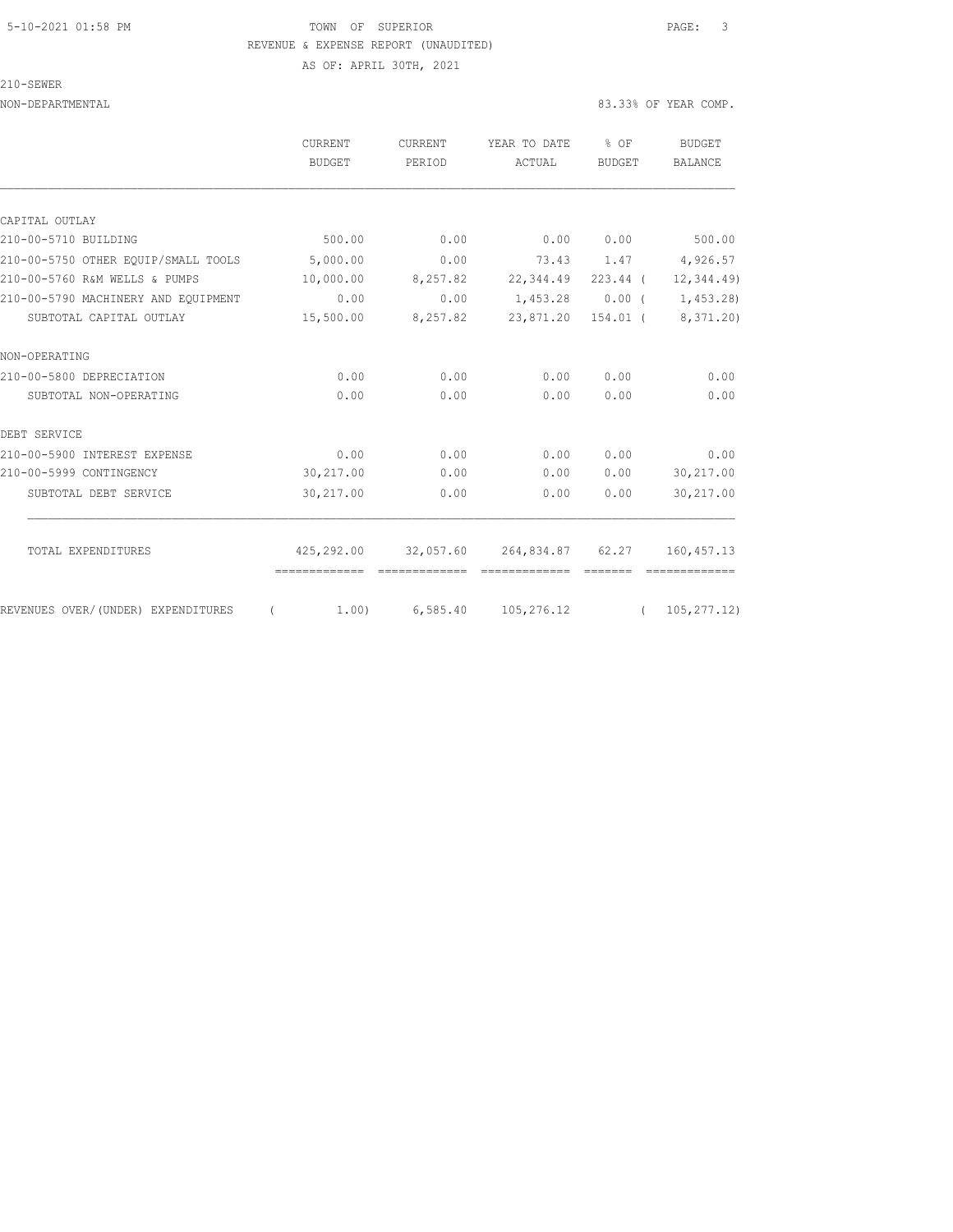## 5-10-2021 01:58 PM TOWN OF SUPERIOR PAGE: 4 REVENUE & EXPENSE REPORT (UNAUDITED) AS OF: APRIL 30TH, 2021

210-SEWER

|                                    | CURRENT<br><b>BUDGET</b> | <b>CURRENT</b><br>PERIOD | YEAR TO DATE<br>ACTUAL | % OF<br><b>BUDGET</b> | BUDGET<br><b>BALANCE</b> |
|------------------------------------|--------------------------|--------------------------|------------------------|-----------------------|--------------------------|
|                                    |                          |                          |                        |                       |                          |
| FUND TOTAL REVENUES                | 425,291.00               | 38,643.00                | 370, 110.99            | 87.03                 | 55,180.01                |
| FUND TOTAL EXPENDITURES            | 425,292.00               | 32,057.60                | 264,834.87             | 62.27                 | 160, 457.13              |
| REVENUES OVER/(UNDER) EXPENDITURES | 1.00)                    | 6,585.40                 | 105,276.12             |                       | 105, 277, 12)            |
|                                    |                          |                          |                        |                       | ________                 |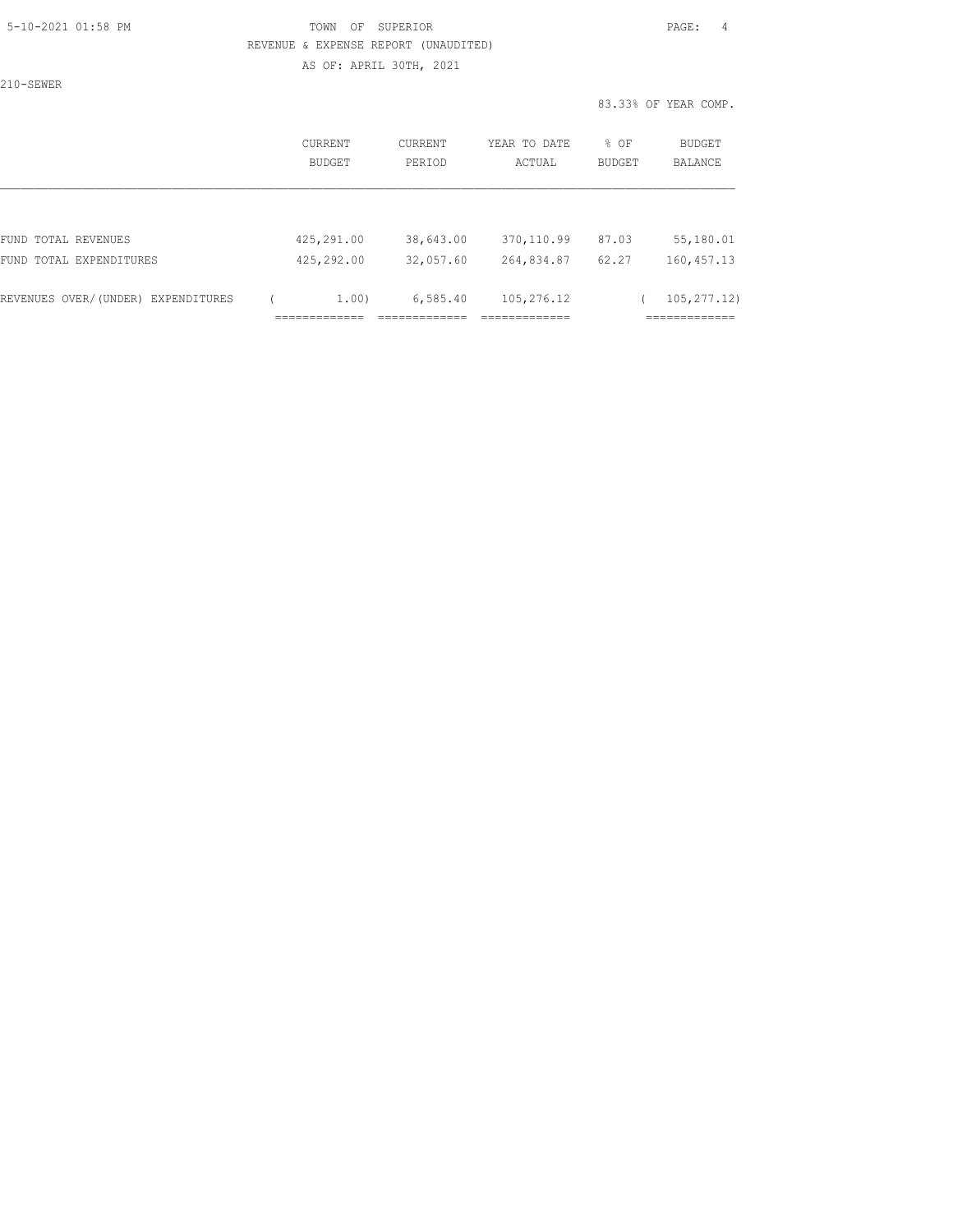## 5-10-2021 01:58 PM **TOWN** OF SUPERIOR **PAGE:** 1 REVENUE & EXPENSE REPORT (UNAUDITED) AS OF: APRIL 30TH, 2021

220-AMBULANCE

| NON-DEPARTMENTAL                                   |                          |                   |                                       | 83.33% OF YEAR COMP. |                   |
|----------------------------------------------------|--------------------------|-------------------|---------------------------------------|----------------------|-------------------|
|                                                    | CURRENT<br><b>BUDGET</b> | CURRENT<br>PERIOD | YEAR TO DATE<br>ACTUAL                | $8$ OF<br>BUDGET     | BUDGET<br>BALANCE |
| REVENUES                                           |                          |                   |                                       |                      |                   |
| TAXES                                              |                          |                   |                                       |                      |                   |
| 220-00-4133 PROPERTY TAXES                         | 0.00                     | 0.00              | 0.00                                  | 0.00                 | 0.00              |
| SUBTOTAL TAXES                                     | 0.00                     | 0.00              | 0.00                                  | 0.00                 | 0.00              |
| BUSINESS SERVICES                                  |                          |                   |                                       |                      |                   |
| 220-00-4240 RENTAL FEES                            | 0.00                     | 0.00              | 0.00                                  | 0.00                 | 0.00              |
| 220-00-4250 FINES                                  | 0.00                     | 0.00              | 0.00                                  | 0.00                 | 0.00              |
| SUBTOTAL BUSINESS SERVICES                         | 0.00                     | 0.00              | 0.00                                  | 0.00                 | 0.00              |
| ENTERPRISE SERVICES                                |                          |                   |                                       |                      |                   |
| 220-00-4310 AMBULANCE BILLINGS                     |                          |                   | 380,000.00 25,794.62 281,950.44 74.20 |                      | 98,049.56         |
| 220-00-4311 INTERFACILITY TRANSPORTS               | 0.00                     | 0.00              |                                       | 0.00 0.00            | 0.00              |
| SUBTOTAL ENTERPRISE SERVICES                       |                          |                   | 380,000.00 25,794.62 281,950.44       | 74.20                | 98,049.56         |
| CONTINGENCY                                        |                          |                   |                                       |                      |                   |
| 220-00-4900 CONTINGENCY                            | 0.00                     | 0.00              | 0.00                                  | 0.00                 | 0.00              |
| 220-00-4901 INTERFUND TRANSFER-AMBULANCE 90,400.00 |                          | 0.00              | 0.00                                  | 0.00                 | 90,400.00         |
| 220-00-4950 GAIN ON SALE OF ASSETS                 | 0.00                     | 0.00              | 0.00                                  | 0.00                 | 0.00              |
| 220-00-4999 CONTRACTUAL ADJUSTMENTS                | 0.00                     | 0.00              | 0.00                                  | 0.00                 | 0.00              |
| SUBTOTAL CONTINGENCY                               | 90,400.00                | 0.00              | 0.00                                  | 0.00                 | 90,400.00         |
| TOTAL REVENUES                                     |                          |                   | 470,400.00 25,794.62 281,950.44 59.94 |                      | 188,449.56        |
| EXPENDITURES                                       |                          |                   |                                       |                      |                   |
| PERSONEL                                           |                          |                   |                                       |                      |                   |
| 220-00-5100 SALARIES                               | 267,519.00               | 18,576.35         | 213,963.66                            | 79.98                | 53, 555.34        |
| 220-00-5101 OVERTIME                               | 30,000.00                | 2,815.01          | 26,208.29                             | 87.36                | 3,791.71          |
| 220-00-5151 FICA                                   | 16,850.00                | 1,326.26          | 14,896.13                             | 88.40                | 1,953.87          |
| 220-00-5152 MEDICARE                               | 3,941.00                 | 310.17            | 3,483.75                              | 88.40                | 457.25            |
| 220-00-5153 STATE UNEMPLOYMENT                     | 745.00                   | 28.15             | 837.78                                | $112.45$ (           | 92.78)            |
| 220-00-5154 WORKERS COMP INSURANCE                 | 16,070.00                | 4,977.00          | 19,659.00                             | $122.33$ (           | 3,589.00          |
| 220-00-5160 PUBLIC SAFETY RETIREMENT               | 36,219.00                | 4,309.14          | 35,020.49                             | 96.69                | 1,198.51          |
| 220-00-5161 ARIZONA STATE RETIREMENT               | 0.00                     | 0.00              | 0.00                                  | 0.00                 | 0.00              |
| 220-00-5162 LIFE INSURANCE                         | 450.00                   | 37.52             | 369.84                                | 82.19                | 80.16             |
| 220-00-5163 HEALTH INSURANCE                       | 24,651.00                | 0.00              | 14,777.24                             | 59.95                | 9,873.76          |
| 220-00-5164 DENTAL INSURANCE                       | 2,122.00                 | 176.85            | 1,710.08                              | 80.59                | 411.92            |
| SUBTOTAL PERSONEL                                  | 398,567.00               | 32,556.45         | 330,926.26                            | 83.03                | 67,640.74         |
| SUPPLIES                                           |                          |                   |                                       |                      |                   |
| 220-00-5210 OFFICE SUPPLIES                        | 0.00                     | 0.00              | 0.00                                  | 0.00                 | 0.00              |
| 220-00-5215 PUBLIC EDUCATION                       | 0.00                     | 0.00              | 0.00                                  | 0.00                 | 0.00              |
| 220-00-5220 MEDICAL SUPPLIES                       | 14,500.00                | 1,109.00          | 11,616.12                             | 80.11                | 2,883.88          |

220-00-5225 SAFETY SUPPLIES/EQUIPMENT 0.00 0.00 0.00 0.00 0.00 220-00-5230 SANITATION SUPPLIES 0.00 0.00 0.00 0.00 0.00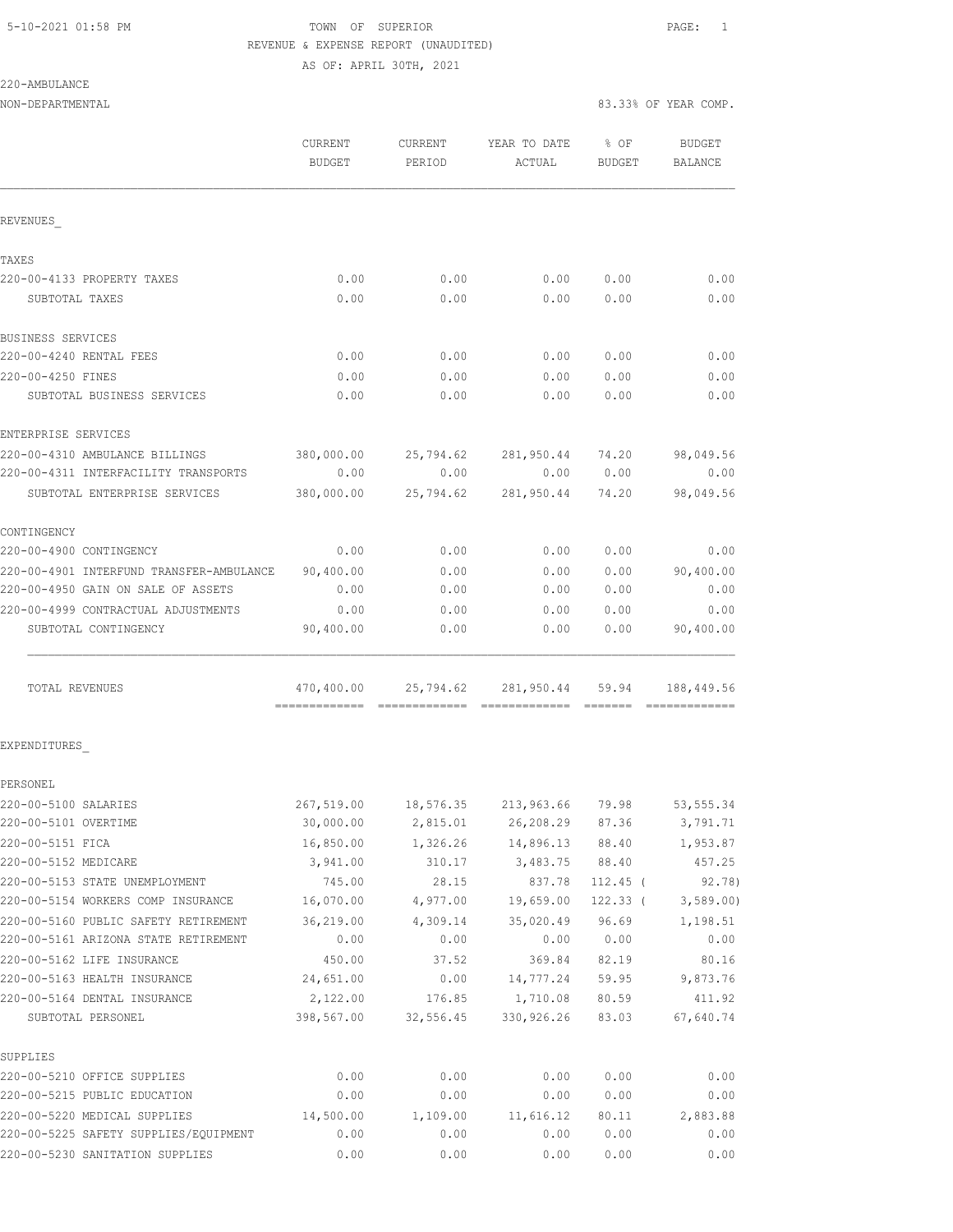### 5-10-2021 01:58 PM TOWN OF SUPERIOR PAGE: 2 REVENUE & EXPENSE REPORT (UNAUDITED) AS OF: APRIL 30TH, 2021

220-AMBULANCE

|                                        | CURRENT<br><b>BUDGET</b> | CURRENT<br>PERIOD | YEAR TO DATE<br>ACTUAL | % OF<br><b>BUDGET</b> | <b>BUDGET</b><br>BALANCE |
|----------------------------------------|--------------------------|-------------------|------------------------|-----------------------|--------------------------|
| 220-00-5299 OPERATING SUPPLIES         | 0.00                     | 0.00              | 0.00                   | 0.00                  | 0.00                     |
| SUBTOTAL SUPPLIES                      | 14,500.00                | 1,109.00          | 11,616.12              | 80.11                 | 2,883.88                 |
| UTILITIES                              |                          |                   |                        |                       |                          |
| 220-00-5310 ELECTRICITY                | 2,783.00                 | 132.51            | 2,148.72               | 77.21                 | 634.28                   |
| 220-00-5320 GAS                        | 0.00                     | 0.00              | 0.00                   | 0.00                  | 0.00                     |
| 220-00-5330 REFUSE                     | 0.00                     | 0.00              | 0.00                   | 0.00                  | 0.00                     |
| 220-00-5340 SEWER                      | 0.00                     | 0.00              | 0.00                   | 0.00                  | 0.00                     |
| 220-00-5350 TELEPHONE                  | 1,804.00                 | 52.35             | 502.62                 | 27.86                 | 1,301.38                 |
| 220-00-5360 WATER                      | 900.00                   | 44.92             | 844.12                 | 93.79                 | 55.88                    |
| 220-00-5370 RADIO EQUIPMENT            | 0.00                     | 0.00              | 0.00                   | 0.00                  | 0.00                     |
| SUBTOTAL UTILITIES                     | 5,487.00                 | 229.78            | 3,495.46               | 63.70                 | 1,991.54                 |
| GENERAL BUSINESS EXPENSE               |                          |                   |                        |                       |                          |
| 220-00-5410 ADVERTISING                | 0.00                     | 0.00              | 0.00                   | 0.00                  | 0.00                     |
| 220-00-5420 DUES & SUBSCRIPTIONS       | 811.00                   | 50.00             | 996.45                 | $122.87$ (            | 185.45)                  |
| 220-00-5425 CONFERENCES & TRAINING     | 0.00                     | 0.00              | 0.00                   | 0.00                  | 0.00                     |
| 220-00-5430 PRINTING                   | 0.00                     | 0.00              | 0.00                   | 0.00                  | 0.00                     |
| 220-00-5450 UNIFORMS                   | 0.00                     | 0.00              | 0.00                   | 0.00                  | 0.00                     |
| 220-00-5460 POSTAGE                    | 0.00                     | 0.00              | 0.00                   | 0.00                  | 0.00                     |
| 220-00-5470 TRAVEL                     | 0.00                     | 0.00              | 0.00                   | 0.00                  | 0.00                     |
| 220-00-5471 AUDIT                      | 0.00                     | 0.00              | 1,324.10               | $0.00$ (              | 1,324.10)                |
| 220-00-5480 GENERAL INSURANCE          | 6,410.00                 | 0.00              | 5,263.45               | 82.11                 | 1,146.55                 |
| 220-00-5481 VEHICLE INSURANCE          | 0.00                     | 0.00              | 0.00                   | 0.00                  | 0.00                     |
| 220-00-5482 LIABILITY INSURANCE        | 0.00                     | 0.00              | 0.00                   | 0.00                  | 0.00                     |
| 220-00-5491 BANK FEES                  | 0.00                     | 867.73            | 2,378.75               | $0.00$ (              | 2,378.75                 |
| 220-00-5492 BAD DEBT EXPENSE           | 0.00                     | 0.00              | 0.00                   | 0.00                  | 0.00                     |
| 220-00-5493 CONTRACTUAL DEDUCTIONS     | 0.00                     | 0.00              | 0.00                   | 0.00                  | 0.00                     |
| SUBTOTAL GENERAL BUSINESS EXPENSE      | 7,221.00                 | 917.73            | 9,962.75               | 137.97 (              | 2,741.75)                |
| PROFESSIONAL SERVICES                  |                          |                   |                        |                       |                          |
| 220-00-5520 CONTRACTUAL SERVICES       | 24,000.00                | 3,154.79          | 19,911.45              | 82.96                 | 4,088.55                 |
| 220-00-5540 LEGAL SERVICES             | 0.00                     | 0.00              | 0.00                   | 0.00                  | 0.00                     |
| 220-00-5550 OTHER PROFESSIONAL SERVICE | 10,080.00                | 0.00              | 2,406.40               | 23.87                 | 7,673.60                 |
| 220-00-5555 IMMUNIZATION               | 0.00                     | 0.00              | 0.00                   | 0.00                  | 0.00                     |
| 220-00-5560 HEALTH & SAFETY            | 0.00                     | 0.00              | 0.00                   | 0.00                  | 0.00                     |
| SUBTOTAL PROFESSIONAL SERVICES         | 34,080.00                | 3,154.79          | 22, 317.85             | 65.49                 | 11,762.15                |
| REPAIR/MAINTENANCE                     |                          |                   |                        |                       |                          |
| 220-00-5610 PARK & BLDG IMPROVEMENTS   | 0.00                     | 0.00              | 0.00                   | 0.00                  | 0.00                     |
| 220-00-5640 AUTO & TRUCK REPAIRS       | 0.00                     | 0.00              | 0.00                   | 0.00                  | 0.00                     |
| 220-00-5641 GAS & OIL                  | 9,000.00                 | 870.58            | 5,043.52               | 56.04                 | 3,956.48                 |
| 220-00-5642 TIRES & TUBES              | 0.00                     | 0.00              | 0.00                   | 0.00                  | 0.00                     |
| 220-00-5650 OTHER EQUIPMENT REPAIRS    | 0.00                     | 0.00              | 2,439.20               | 0.00(                 | 2,439.20                 |
| 220-00-5670 STREET & SIDEWALK REPAIR   | 0.00                     | 0.00              | 0.00                   | 0.00                  | 0.00                     |
| SUBTOTAL REPAIR/MAINTENANCE            | 9,000.00                 | 870.58            | 7,482.72               | 83.14                 | 1,517.28                 |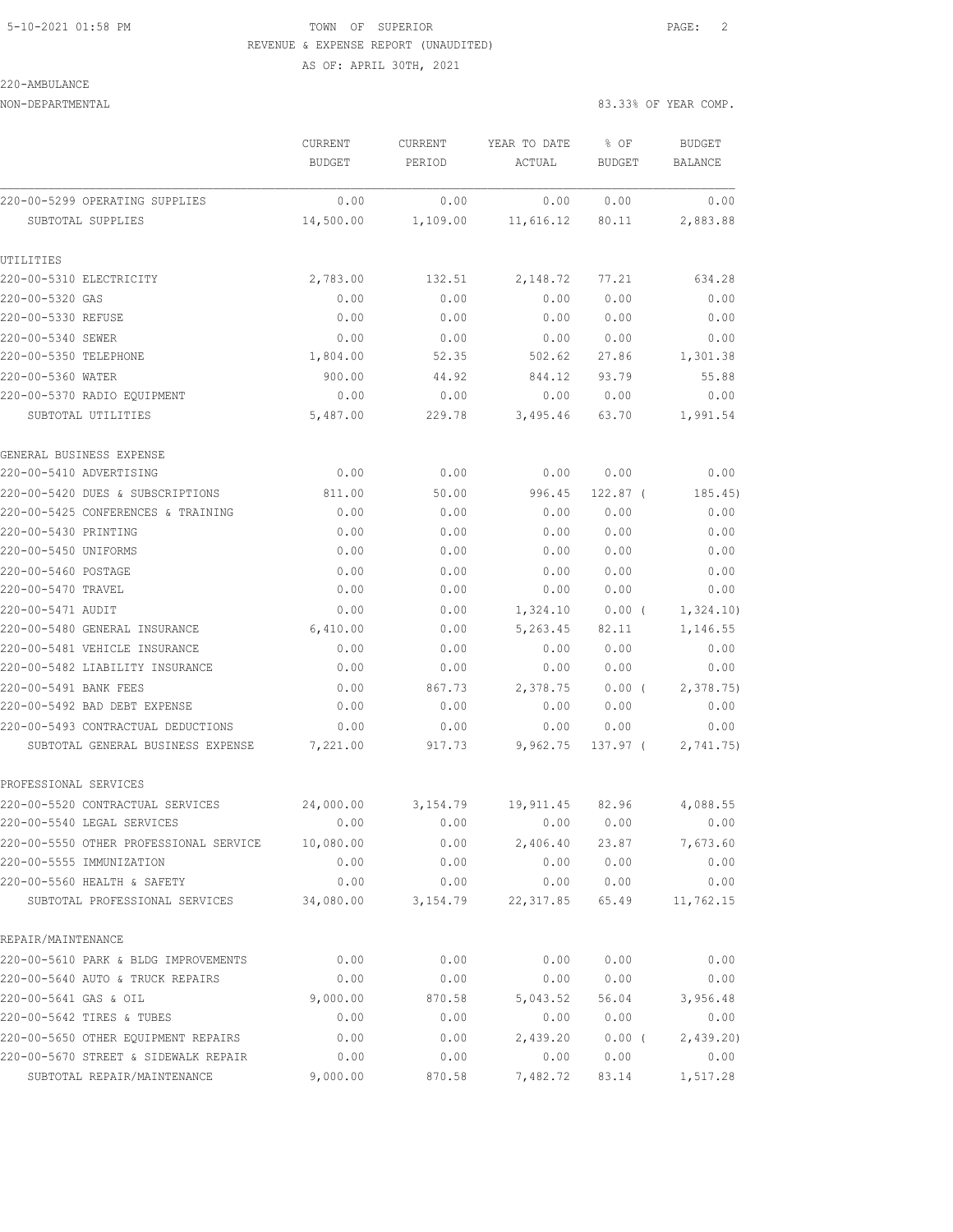## 5-10-2021 01:58 PM TOWN OF SUPERIOR PAGE: 3 REVENUE & EXPENSE REPORT (UNAUDITED) AS OF: APRIL 30TH, 2021

220-AMBULANCE

|                                     | CURRENT<br><b>BUDGET</b>    | CURRENT<br>PERIOD                 | YEAR TO DATE<br>ACTUAL | % OF<br><b>BUDGET</b> | BUDGET<br><b>BALANCE</b> |
|-------------------------------------|-----------------------------|-----------------------------------|------------------------|-----------------------|--------------------------|
|                                     |                             |                                   |                        |                       |                          |
| CAPITAL OUTLAY                      |                             |                                   |                        |                       |                          |
| 220-00-5710 BUILDING                | 0.00                        | 0.00                              | 0.00                   | 0.00                  | 0.00                     |
| 220-00-5715 AMBULANCE               | 0.00                        | 0.00                              | 0.00                   | 0.00                  | 0.00                     |
| 220-00-5730 RADIO EOUIPMENT         | 0.00                        | 0.00                              | 0.00                   | 0.00                  | 0.00                     |
| 220-00-5740 MEDICAL EQUIPMENT       | 0.00                        | 0.00                              | 1,157.61               | $0.00$ (              | 1, 157.61)               |
| 220-00-5741 Audit                   | 1,545.00                    | 0.00                              | 0.00                   | 0.00                  | 1,545.00                 |
| 220-00-5750 OTHER EOUIP/SMALL TOOLS | 0.00                        | 0.00                              | 0.00                   | 0.00                  | 0.00                     |
| 220-00-5780 SOFTWARE                | 0.00                        | 0.00                              | 0.00                   | 0.00                  | 0.00                     |
| SUBTOTAL CAPITAL OUTLAY             | 1,545.00                    | 0.00                              | 1,157.61               | 74.93                 | 387.39                   |
| NON-OPERATING                       |                             |                                   |                        |                       |                          |
| 220-00-5800 DEPRECIATION            | 0.00                        | 0.00                              | 0.00                   | 0.00                  | 0.00                     |
| SUBTOTAL NON-OPERATING              | 0.00                        | 0.00                              | 0.00                   | 0.00                  | 0.00                     |
| DEBT SERVICE                        |                             |                                   |                        |                       |                          |
| 220-00-5999 CONTINGENCY             | 0.00                        | 0.00                              | 0.00                   | 0.00                  | 0.00                     |
| SUBTOTAL DEBT SERVICE               | 0.00                        | 0.00                              | 0.00                   | 0.00                  | 0.00                     |
| TOTAL EXPENDITURES                  | 470,400.00<br>============= | 38,838.33 386,958.77 82.26        |                        |                       | 83, 441.23               |
| REVENUES OVER/(UNDER) EXPENDITURES  |                             | $0.00$ ( 13,043.71) ( 105,008.33) |                        |                       | 105,008.33               |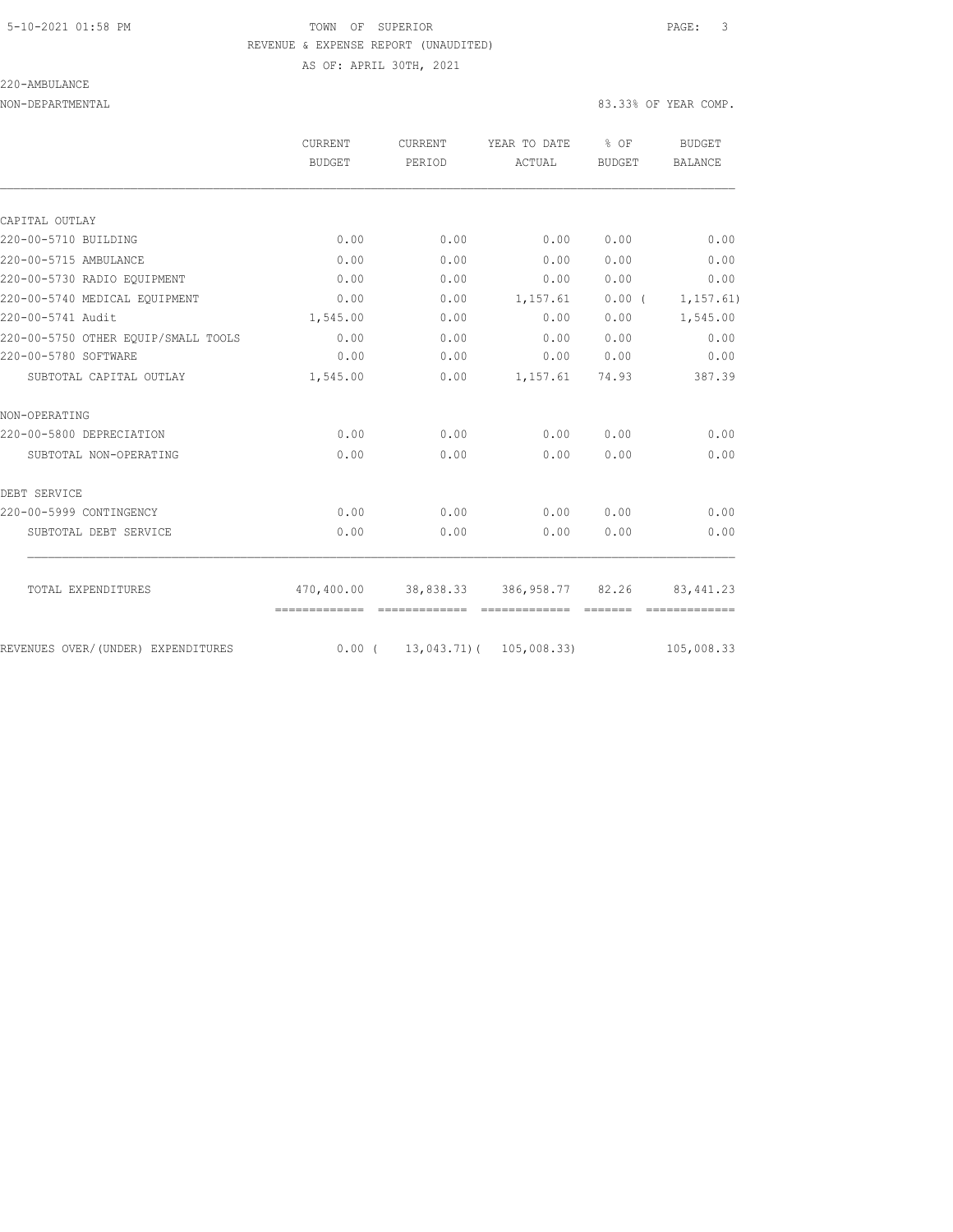## 5-10-2021 01:58 PM TOWN OF SUPERIOR PAGE: 4 REVENUE & EXPENSE REPORT (UNAUDITED) AS OF: APRIL 30TH, 2021

220-AMBULANCE

|                                    | CURRENT<br><b>BUDGET</b> | CURRENT<br>PERIOD | YEAR TO DATE<br>ACTUAL | % OF<br><b>BUDGET</b> | BUDGET<br><b>BALANCE</b> |
|------------------------------------|--------------------------|-------------------|------------------------|-----------------------|--------------------------|
| FUND TOTAL REVENUES                | 470,400.00               | 25,794.62         | 281,950.44             | 59.94                 | 188,449.56               |
| FUND TOTAL EXPENDITURES            | 470,400.00               | 38,838.33         | 386,958.77             | 82.26                 | 83, 441.23               |
| REVENUES OVER/(UNDER) EXPENDITURES | $0.00$ (                 | $13,043,71)$ (    | 105,008.33)            |                       | 105,008.33               |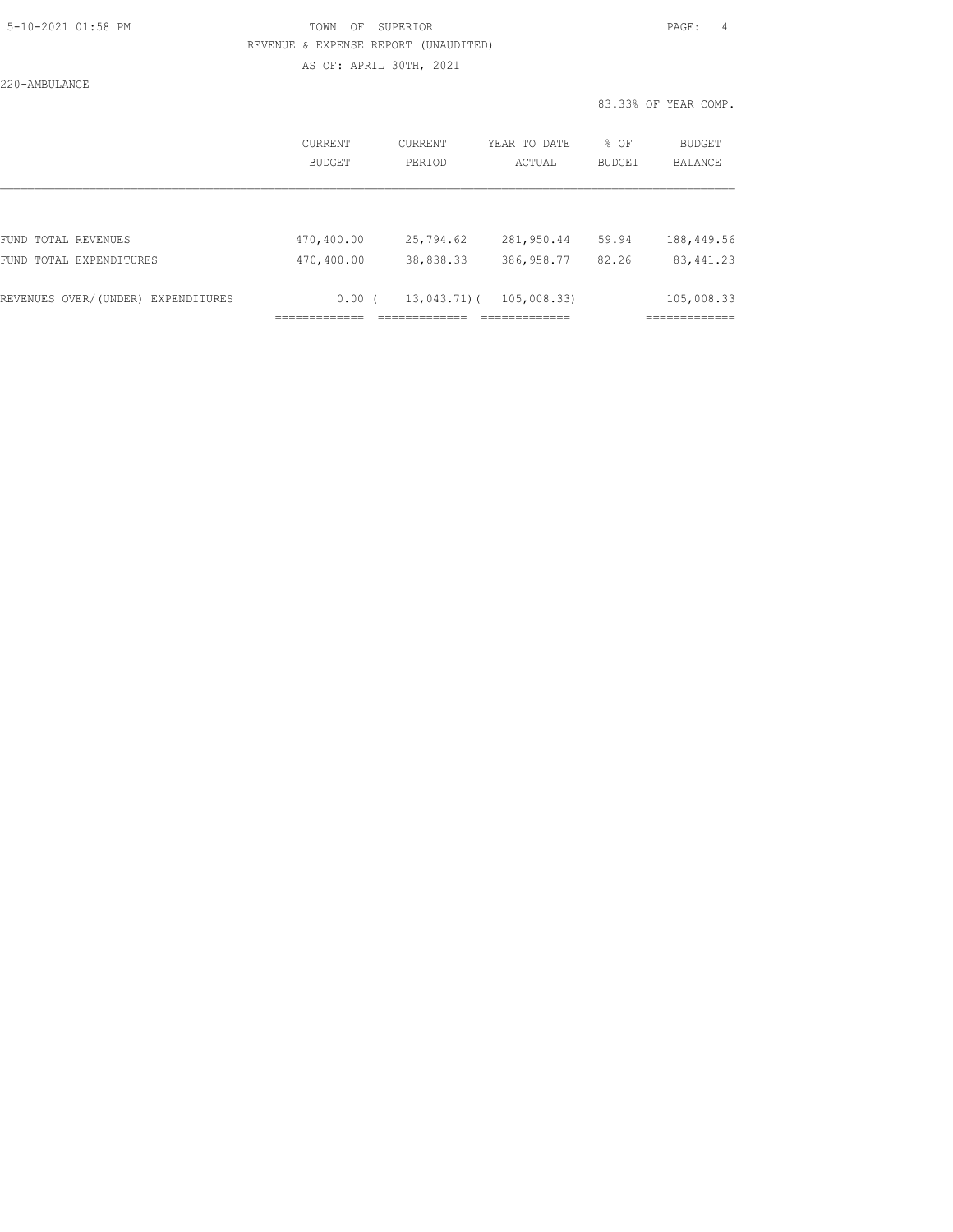## 5-10-2021 01:58 PM TOWN OF SUPERIOR PAGE: 1 REVENUE & EXPENSE REPORT (UNAUDITED) AS OF: APRIL 30TH, 2021

230-CEMETARY

NON-DEPARTMENTAL 83.33% OF YEAR COMP. CURRENT CURRENT YEAR TO DATE % OF BUDGET BUDGET PERIOD ACTUAL BUDGET BALANCE REVENUES\_ BUSINESS SERVICES 230-00-4220 CEMETARY WORK PERMITS 0.00 0.00 0.00 0.00 0.00 230-00-4240 WEEKEND FEE 0.00 200.00 2,300.00 0.00 ( 2,300.00) 230-00-4250 FINES 0.00 0.00 0.00 0.00 0.00 SUBTOTAL BUSINESS SERVICES 0.00 200.00 2,300.00 0.00 ( 2,300.00) ENTERPRISE SERVICES 230-00-4320 PLOT PURCHASE 25,000.00 1,500.00 13,000.00 52.00 12,000.00 230-00-4321 OPEN/CLOSE 0.00 800.00 11,500.00 0.00 ( 11,500.00) SUBTOTAL ENTERPRISE SERVICES 25,000.00 2,300.00 24,500.00 98.00 500.00 CONTINGENCY 230-00-4900 CONTINGENCY 0.00 0.00 0.00 0.00 0.00 230-00-4901 TRANSFERS ( 7,850.00) 0.00 0.00 0.00 ( 7,850.00) SUBTOTAL CONTINGENCY ( 7,850.00) 0.00 0.00 0.00 ( 7,850.00) TOTAL REVENUES 17,150.00 2,500.00 26,800.00 156.27 (9,650.00) ============= ============= ============= ======= ============= EXPENDITURES\_ PERSONEL 230-00-5100 SALARIES 9,521.00 187.45 3,151.42 33.10 6,369.58 230-00-5101 OVERTIME 0.00 0.00 123.09 0.00 ( 123.09) 230-00-5120 INMATE LABOR 0.00 0.00 0.00 0.00 0.00

| 230-00-5151 FICA                      | 590.00    | 11.62  | 203.00   | 34.41      | 387.00   |
|---------------------------------------|-----------|--------|----------|------------|----------|
| 230-00-5152 MEDICARE                  | 138.00    | 2.71   | 47.42    | 34.36      | 90.58    |
| 230-00-5153 STATE UNEMPLOYMENT        | 17.00     | 0.00   | 5.32     | 31.29      | 11.68    |
| 230-00-5154 WORKERS COMP INSURANCE    | 34.00     | 0.00   | 0.00     | 0.00       | 34.00    |
| 230-00-5161 ARIZONA STATE RETIREMENT  | 1,163.00  | 22.90  | 388.35   | 33.39      | 774.65   |
| 230-00-5162 LIFE INSURANCE            | 20.00     | 0.00   | 0.00     | 0.00       | 20.00    |
| 230-00-5163 HEALTH INSURANCE          | 770.00    | 0.00   | 0.00     | 0.00       | 770.00   |
| 230-00-5164 DENTAL INSURANCE          | 95.00     | 0.00   | 0.00     | 0.00       | 95.00    |
| SUBTOTAL PERSONEL                     | 12,348.00 | 224.68 | 3,918.60 | 31.73      | 8,429.40 |
| SUPPLIES                              |           |        |          |            |          |
| 230-00-5210 OFFICE SUPPLIES           | 0.00      | 0.00   | 0.00     | 0.00       | 0.00     |
| 230-00-5225 SAFETY SUPPLIES/EOUIPMENT | 0.00      | 0.00   | 0.00     | 0.00       | 0.00     |
| 230-00-5230 SANITATION SUPPLIES       | 0.00      | 0.00   | 0.00     | 0.00       | 0.00     |
| 230-00-5299 OPERATING SUPPLIES        | 1,000.00  | 959.31 | 1,567.13 | $156.71$ ( | 567.13   |
| SUBTOTAL SUPPLIES                     | 1,000.00  | 959.31 | 1,567.13 | $156.71$ ( | 567.13)  |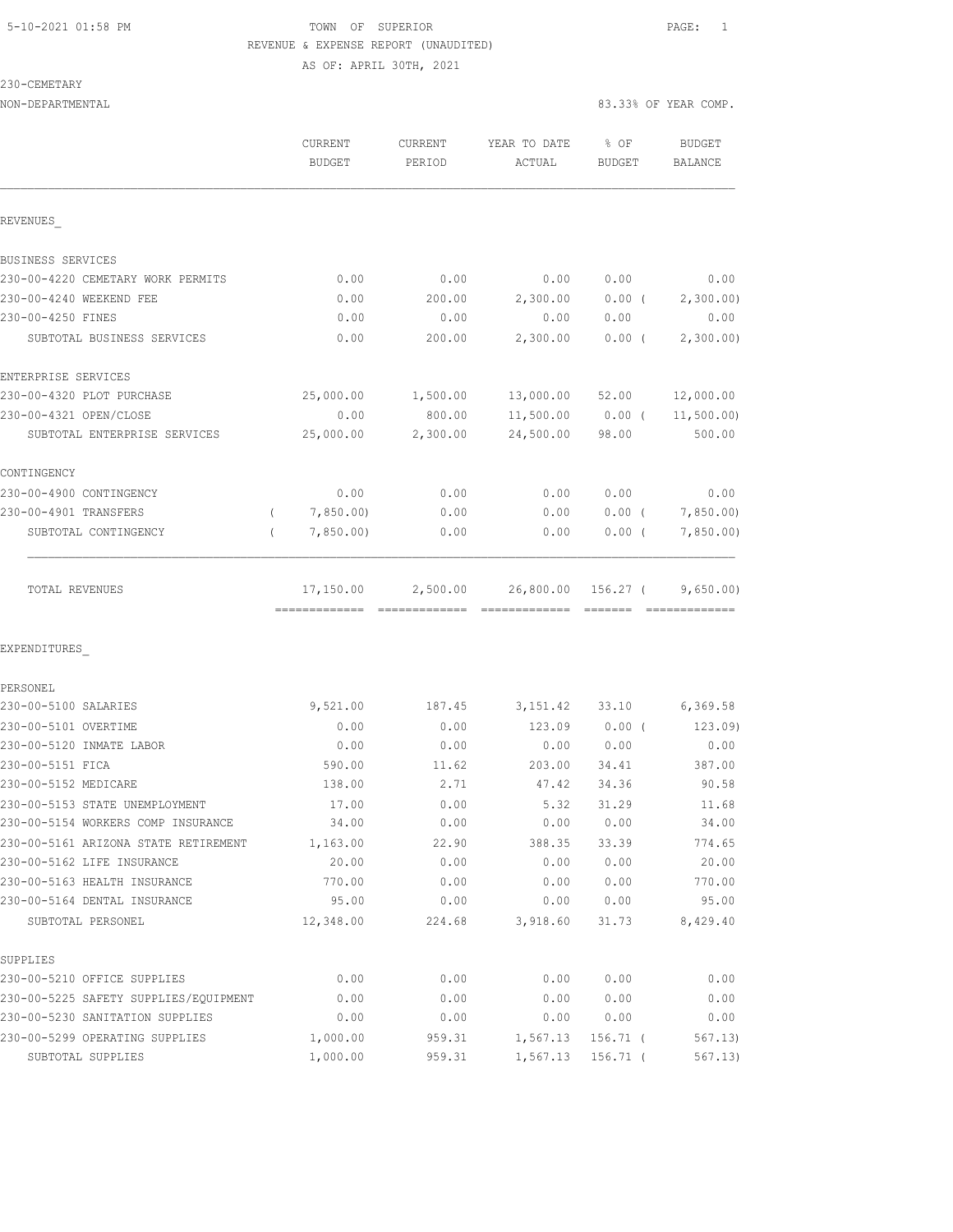### 5-10-2021 01:58 PM TOWN OF SUPERIOR PAGE: 2 REVENUE & EXPENSE REPORT (UNAUDITED) AS OF: APRIL 30TH, 2021

230-CEMETARY

|                                                                     | CURRENT<br><b>BUDGET</b> | CURRENT<br>PERIOD | YEAR TO DATE<br>ACTUAL | % OF<br><b>BUDGET</b> | <b>BUDGET</b><br><b>BALANCE</b> |
|---------------------------------------------------------------------|--------------------------|-------------------|------------------------|-----------------------|---------------------------------|
|                                                                     |                          |                   |                        |                       |                                 |
| UTILITIES<br>230-00-5310 ELECTRICITY                                | 601.00                   | 58.33             | 540.25                 | 89.89                 | 60.75                           |
| 230-00-5320 GAS                                                     | 0.00                     | 0.00              | 0.00                   | 0.00                  | 0.00                            |
| 230-00-5330 REFUSE                                                  | 0.00                     | 0.00              | 4,110.50               | 0.00(                 | 4, 110.50)                      |
| 230-00-5340 SEWER                                                   | 0.00                     | 0.00              | 0.00                   | 0.00                  | 0.00                            |
| 230-00-5350 TELEPHONE                                               | 500.00                   | 0.00              | 0.00                   | 0.00                  | 500.00                          |
| 230-00-5360 WATER                                                   | 700.00                   | 82.35             | 1,556.61               | $222.37$ (            | 856.61)                         |
| SUBTOTAL UTILITIES                                                  | 1,801.00                 | 140.68            | 6, 207.36              | 344.66 (              | 4,406.36)                       |
| GENERAL BUSINESS EXPENSE                                            |                          |                   |                        |                       |                                 |
| 230-00-5410 ADVERTISING                                             | 0.00                     | 0.00              | 0.00                   | 0.00                  | 0.00                            |
| 230-00-5420 DUES & SUBSCRIPTIONS                                    | 0.00                     | 0.00              | 0.00                   | 0.00                  | 0.00                            |
| 230-00-5425 CONFERENCES & TRAINING                                  | 0.00                     | 0.00              | 0.00                   | 0.00                  | 0.00                            |
| 230-00-5430 PRINTING                                                | 0.00                     | 0.00              | 0.00                   | 0.00                  | 0.00                            |
| 230-00-5450 UNIFORMS                                                | 0.00                     | 0.00              | 0.00                   | 0.00                  | 0.00                            |
| 230-00-5460 POSTAGE                                                 | 0.00                     | 0.00              | 0.00                   | 0.00                  | 0.00                            |
| 230-00-5470 TRAVEL                                                  | 0.00                     | 0.00              | 0.00                   | 0.00                  | 0.00                            |
| 230-00-5471 HOST/MEALS                                              | 0.00                     | 0.00              | 0.00                   | 0.00                  | 0.00                            |
| 230-00-5480 GENERAL INSURANCE                                       | 0.00                     | 0.00              | 0.00                   | 0.00                  | 0.00                            |
| 230-00-5481 VEHICLE INSURANCE                                       | 0.00                     | 0.00              | 0.00                   | 0.00                  | 0.00                            |
| 230-00-5482 LIABILITY INSURANCE                                     | 0.00                     | 0.00              | 0.00                   | 0.00                  | 0.00                            |
| 230-00-5492 BAD DEBT EXPENSE                                        | 0.00                     | 0.00              | 0.00                   | 0.00                  | 0.00                            |
| SUBTOTAL GENERAL BUSINESS EXPENSE                                   | 0.00                     | 0.00              | 0.00                   | 0.00                  | 0.00                            |
| PROFESSIONAL SERVICES                                               |                          |                   |                        |                       |                                 |
| 230-00-5520 CONTRACTUAL SERVICES                                    | 0.00                     | 0.00              | 0.00                   | 0.00                  | 0.00                            |
| 230-00-5540 LEGAL SERVICES                                          | 0.00                     | 0.00              | 0.00                   | 0.00                  | 0.00                            |
| 230-00-5550 OTHER PROFESSIONAL SERVICE                              | 0.00                     | 0.00              | 5,252.00               | 0.00(                 | 5,252.00                        |
| SUBTOTAL PROFESSIONAL SERVICES                                      | 0.00                     | 0.00              | 5,252.00               | 0.00(                 | 5, 252, 00)                     |
| REPAIR/MAINTENANCE                                                  |                          |                   |                        |                       |                                 |
| 230-00-5610 PARK & BLDG IMPROVEMENTS                                | 0.00                     | 0.00              | 0.00                   | 0.00                  | 0.00                            |
| 230-00-5640 AUTO & TRUCK REPAIRS                                    | 0.00                     | 0.00              | 0.00                   | 0.00                  | 0.00                            |
| 230-00-5641 GAS & OIL                                               | 0.00                     | 0.00              | 0.00                   | 0.00                  | 0.00                            |
| 230-00-5642 TIRES & TUBES                                           | 0.00                     | 0.00              | 0.00                   | 0.00                  | 0.00                            |
| 230-00-5643 INMATE FUEL                                             | 0.00                     | 0.00              | 0.00                   | 0.00                  | 0.00                            |
| 230-00-5650 OTHER EQUIPMENT REPAIRS                                 | 2,000.00                 | 0.00              | 0.00                   | 0.00                  | 2,000.00                        |
| 230-00-5670 STREET & SIDEWALK REPAIR<br>SUBTOTAL REPAIR/MAINTENANCE | 0.00<br>2,000.00         | 0.00<br>0.00      | 0.00<br>0.00           | 0.00<br>0.00          | 0.00<br>2,000.00                |
| CAPITAL OUTLAY                                                      |                          |                   |                        |                       |                                 |
| 230-00-5710 BUILDING                                                | 0.00                     | 0.00              | 0.00                   | 0.00                  | 0.00                            |
| 230-00-5720 OFFICE EQUIPMENT                                        | 0.00                     | 0.00              | 0.00                   | 0.00                  | 0.00                            |
| 230-00-5750 OTHER EQUIP/SMALL TOOLS                                 | 0.00                     | 34.46             | 34.46                  | 0.00(                 | 34.46)                          |
| 230-00-5790 MACHINERY AND EQUIPMENT                                 | 0.00                     | 0.00              | 0.00                   | 0.00                  | 0.00                            |
| SUBTOTAL CAPITAL OUTLAY                                             | 0.00                     | 34.46             | 34.46                  | $0.00$ (              | 34.46)                          |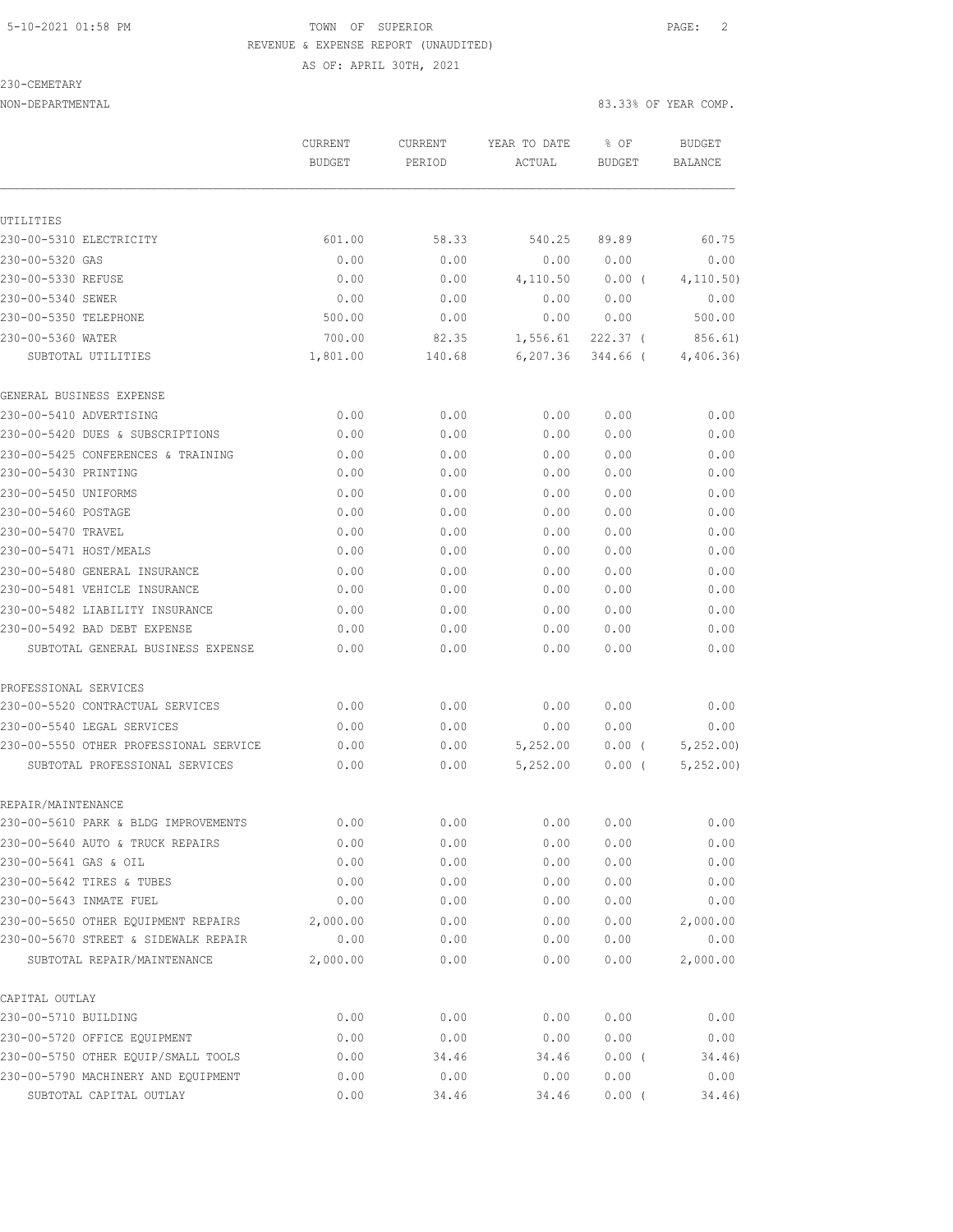## 5-10-2021 01:58 PM TOWN OF SUPERIOR PAGE: 3 REVENUE & EXPENSE REPORT (UNAUDITED) AS OF: APRIL 30TH, 2021

### 230-CEMETARY

|                                    | <b>CURRENT</b><br>BUDGET | CURRENT<br>PERIOD | YEAR TO DATE<br>ACTUAL   | % OF<br>BUDGET | BUDGET<br>BALANCE |
|------------------------------------|--------------------------|-------------------|--------------------------|----------------|-------------------|
|                                    |                          |                   |                          |                |                   |
| NON-OPERATING                      |                          |                   |                          |                |                   |
| 230-00-5800 DEPRECIATION           | 0.00                     | 0.00              | 0.00                     | 0.00           | 0.00              |
| SUBTOTAL NON-OPERATING             | 0.00                     | 0.00              | 0.00                     | 0.00           | 0.00              |
| DEBT SERVICE                       |                          |                   |                          |                |                   |
| 230-00-5999 CONTINGENCY            | 0.00                     | 0.00              | 0.00                     | 0.00           | 0.00              |
| SUBTOTAL DEBT SERVICE              | 0.00                     | 0.00              | 0.00                     | 0.00           | 0.00              |
| TOTAL EXPENDITURES                 | 17,149.00                |                   | 1,359.13 16,979.55 99.01 |                | 169.45            |
|                                    |                          |                   |                          |                |                   |
| REVENUES OVER/(UNDER) EXPENDITURES | 1.00                     | 1,140.87          | 9,820.45                 |                | 9,819.45)         |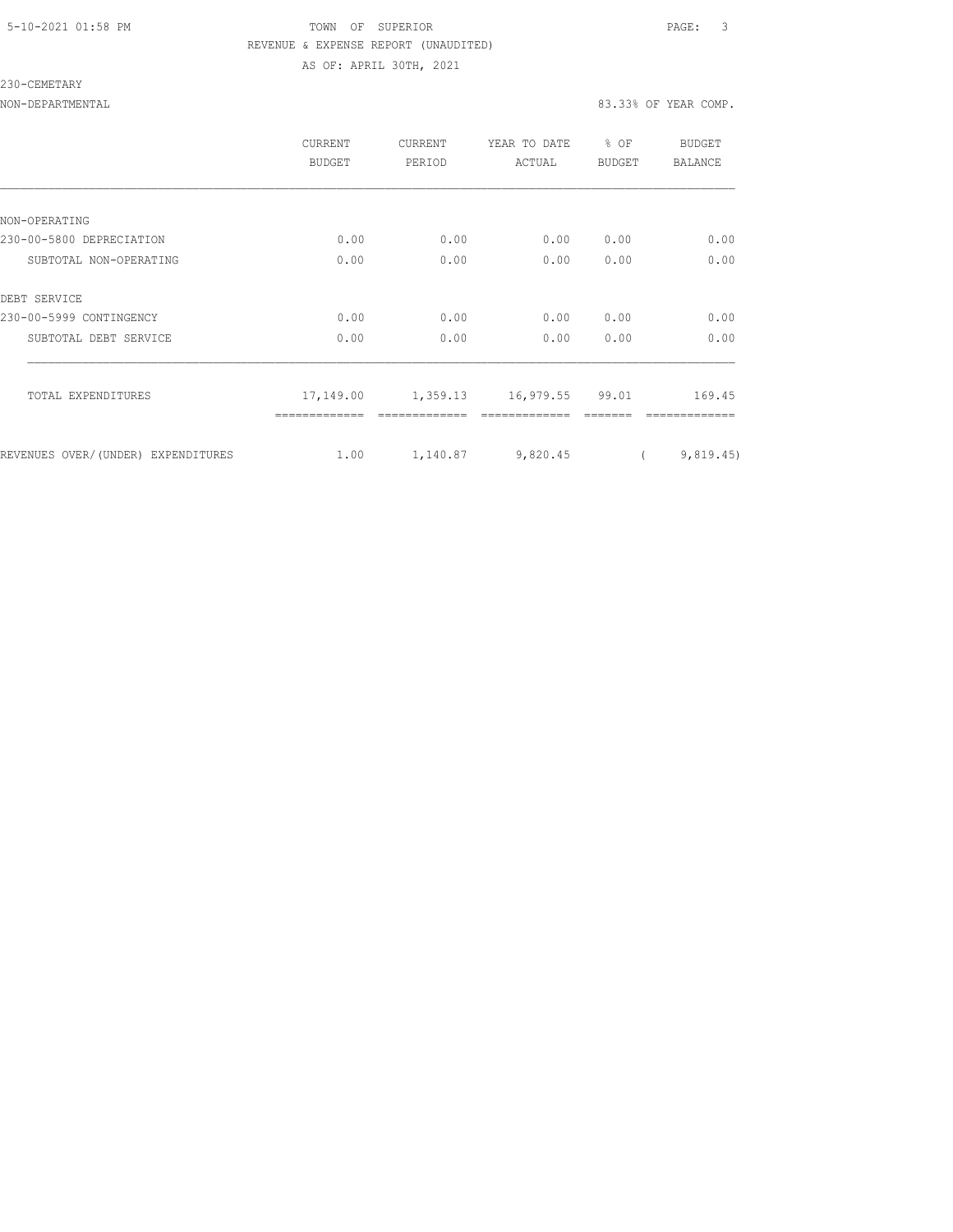## 5-10-2021 01:58 PM TOWN OF SUPERIOR PAGE: 4 REVENUE & EXPENSE REPORT (UNAUDITED) AS OF: APRIL 30TH, 2021

230-CEMETARY

|                                    | <b>CURRENT</b><br>BUDGET | CURRENT<br>PERIOD | YEAR TO DATE<br>ACTUAL | % OF<br>BUDGET | <b>BUDGET</b><br><b>BALANCE</b> |
|------------------------------------|--------------------------|-------------------|------------------------|----------------|---------------------------------|
|                                    |                          |                   |                        |                |                                 |
| FUND TOTAL REVENUES                | 17,150.00                | 2,500.00          | 26,800.00              | 156.27 (       | 9,650.00)                       |
| FUND TOTAL EXPENDITURES            | 17,149.00                | 1,359.13          | 16,979.55              | 99.01          | 169.45                          |
| REVENUES OVER/(UNDER) EXPENDITURES | 1.00                     | 1,140.87          | 9,820.45               |                | 9,819.45                        |
|                                    |                          |                   |                        |                | ------------                    |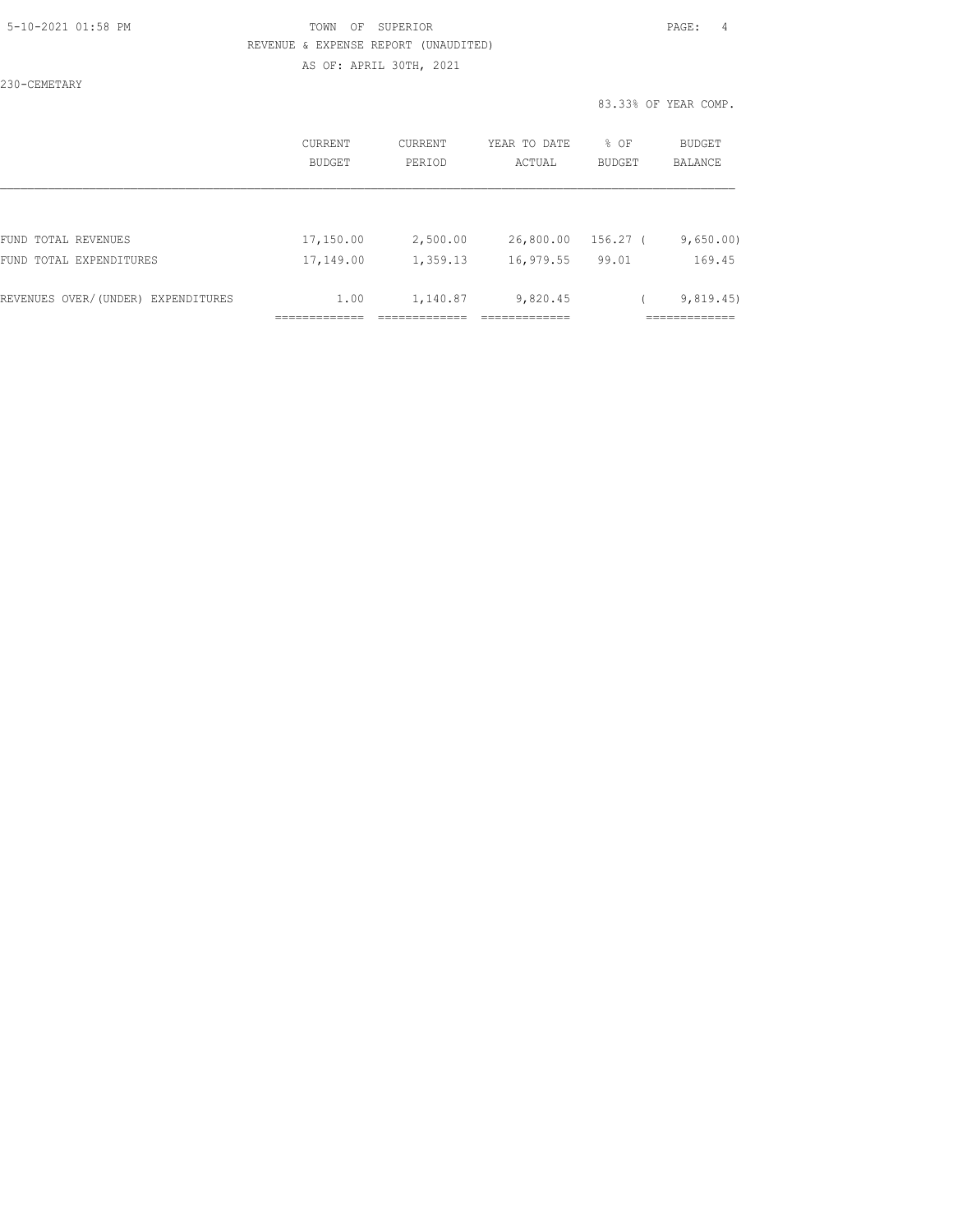## 5-10-2021 01:59 PM TOWN OF SUPERIOR PAGE: 1 REVENUE & EXPENSE REPORT (UNAUDITED)

83.33% OF YEAR COMP.

AS OF: APRIL 30TH, 2021

# 300-HIGHWAY USERS REVENUE

| NON-DEPARTMENTAL |  |
|------------------|--|
|------------------|--|

| CURRENT    | CURRENT                                                                                                                                                                             | YEAR TO DATE                                                                                                                                     | % OF                                                                                                                                                              | <b>BUDGET</b><br><b>BALANCE</b>                                                                                                                  |
|------------|-------------------------------------------------------------------------------------------------------------------------------------------------------------------------------------|--------------------------------------------------------------------------------------------------------------------------------------------------|-------------------------------------------------------------------------------------------------------------------------------------------------------------------|--------------------------------------------------------------------------------------------------------------------------------------------------|
|            |                                                                                                                                                                                     |                                                                                                                                                  |                                                                                                                                                                   |                                                                                                                                                  |
|            |                                                                                                                                                                                     |                                                                                                                                                  |                                                                                                                                                                   |                                                                                                                                                  |
|            |                                                                                                                                                                                     |                                                                                                                                                  |                                                                                                                                                                   |                                                                                                                                                  |
| 259,644.00 | 23, 235.51                                                                                                                                                                          | 218,776.11                                                                                                                                       | 84.26                                                                                                                                                             | 40,867.89                                                                                                                                        |
| 0.00       | 0.00                                                                                                                                                                                | 0.00                                                                                                                                             | 0.00                                                                                                                                                              | 0.00                                                                                                                                             |
| 259,644.00 | 23, 235.51                                                                                                                                                                          | 218,776.11                                                                                                                                       | 84.26                                                                                                                                                             | 40,867.89                                                                                                                                        |
|            |                                                                                                                                                                                     |                                                                                                                                                  |                                                                                                                                                                   |                                                                                                                                                  |
| 29,772.00  | 0.00                                                                                                                                                                                | 0.00                                                                                                                                             | 0.00                                                                                                                                                              | 29,772.00                                                                                                                                        |
| 600,000.00 | 0.00                                                                                                                                                                                | 0.00                                                                                                                                             | 0.00                                                                                                                                                              | 600,000.00                                                                                                                                       |
| 629,772.00 | 0.00                                                                                                                                                                                | 0.00                                                                                                                                             | 0.00                                                                                                                                                              | 629,772.00                                                                                                                                       |
| 889,416.00 |                                                                                                                                                                                     | 218,776.11                                                                                                                                       | 24.60                                                                                                                                                             | 670,639.89                                                                                                                                       |
|            |                                                                                                                                                                                     |                                                                                                                                                  |                                                                                                                                                                   |                                                                                                                                                  |
|            |                                                                                                                                                                                     |                                                                                                                                                  |                                                                                                                                                                   |                                                                                                                                                  |
|            |                                                                                                                                                                                     |                                                                                                                                                  |                                                                                                                                                                   | 41,644.64                                                                                                                                        |
|            |                                                                                                                                                                                     |                                                                                                                                                  |                                                                                                                                                                   | 2.83                                                                                                                                             |
|            |                                                                                                                                                                                     |                                                                                                                                                  |                                                                                                                                                                   | 4,500.00                                                                                                                                         |
|            |                                                                                                                                                                                     |                                                                                                                                                  |                                                                                                                                                                   | 2,457.83                                                                                                                                         |
|            |                                                                                                                                                                                     |                                                                                                                                                  |                                                                                                                                                                   | 574.91                                                                                                                                           |
|            |                                                                                                                                                                                     |                                                                                                                                                  |                                                                                                                                                                   | 0.12)                                                                                                                                            |
|            |                                                                                                                                                                                     |                                                                                                                                                  |                                                                                                                                                                   | 4,802.00                                                                                                                                         |
|            |                                                                                                                                                                                     |                                                                                                                                                  |                                                                                                                                                                   | 6,206.19                                                                                                                                         |
|            |                                                                                                                                                                                     |                                                                                                                                                  |                                                                                                                                                                   | 217.00                                                                                                                                           |
|            |                                                                                                                                                                                     |                                                                                                                                                  |                                                                                                                                                                   | 10,785.00                                                                                                                                        |
|            |                                                                                                                                                                                     |                                                                                                                                                  |                                                                                                                                                                   | 1,023.00                                                                                                                                         |
|            |                                                                                                                                                                                     |                                                                                                                                                  |                                                                                                                                                                   | 62,609.28                                                                                                                                        |
|            |                                                                                                                                                                                     |                                                                                                                                                  |                                                                                                                                                                   |                                                                                                                                                  |
| 0.00       | 0.00                                                                                                                                                                                | 0.00                                                                                                                                             | 0.00                                                                                                                                                              | 0.00                                                                                                                                             |
| 1,000.00   | 0.00                                                                                                                                                                                | 0.00                                                                                                                                             | 0.00                                                                                                                                                              | 1,000.00                                                                                                                                         |
|            | 0.00                                                                                                                                                                                | 0.00                                                                                                                                             |                                                                                                                                                                   | 0.00                                                                                                                                             |
| 7,500.00   |                                                                                                                                                                                     | 3,428.76                                                                                                                                         | 45.72                                                                                                                                                             | 4,071.24                                                                                                                                         |
|            |                                                                                                                                                                                     |                                                                                                                                                  |                                                                                                                                                                   | 5,071.24                                                                                                                                         |
|            | <b>BUDGET</b><br>121,376.00<br>2,000.00<br>4,500.00<br>7,525.00<br>1,760.00<br>180.00<br>1,358.00<br>14,832.00<br>217.00<br>10,785.00<br>1,023.00<br>165,556.00<br>0.00<br>8,500.00 | PERIOD<br>6,898.06<br>7.80<br>0.00<br>428.17<br>100.14<br>5.66<br>1,226.00<br>733.58<br>0.00<br>0.00<br>0.00<br>9,399.41<br>1,006.80<br>1,006.80 | ACTUAL<br>23, 235.51<br>79,731.36<br>1,997.17<br>0.00<br>5,067.17<br>1,185.09<br>180.12<br>6,160.00<br>8,625.81<br>0.00<br>0.00<br>0.00<br>102,946.72<br>3,428.76 | <b>BUDGET</b><br>65.69<br>99.86<br>0.00<br>67.34<br>67.33<br>$100.07$ (<br>$453.61$ (<br>58.16<br>0.00<br>0.00<br>0.00<br>62.18<br>0.00<br>40.34 |

| UTILITIES                |           |          |           |       |           |
|--------------------------|-----------|----------|-----------|-------|-----------|
| 300-00-5310 ELECTRICITY  | 42,246.00 | 2,066.81 | 18,643.69 | 44.13 | 23,602.31 |
| 300-00-5315 APS CONTRACT | 13,000.00 | 0.00     | 997.52    | 7.67  | 12,002.48 |
| 300-00-5320 GAS          | 0.00      | 0.00     | 0.00      | 0.00  | 0.00      |
| 300-00-5330 REFUSE       | 0.00      | 0.00     | 0.00      | 0.00  | 0.00      |
| 300-00-5340 SEWER        | 0.00      | 0.00     | 0.00      | 0.00  | 0.00      |
| 300-00-5350 TELEPHONE    | 0.00      | 0.00     | 1,280.31  | 0.00( | 1,280.31) |
| 300-00-5360 WATER        | 3,000.00  | 104.24   | 1,123.06  | 37.44 | 1,876.94  |
| SUBTOTAL UTILITIES       | 58,246.00 | 2,171.05 | 22,044.58 | 37.85 | 36,201.42 |
|                          |           |          |           |       |           |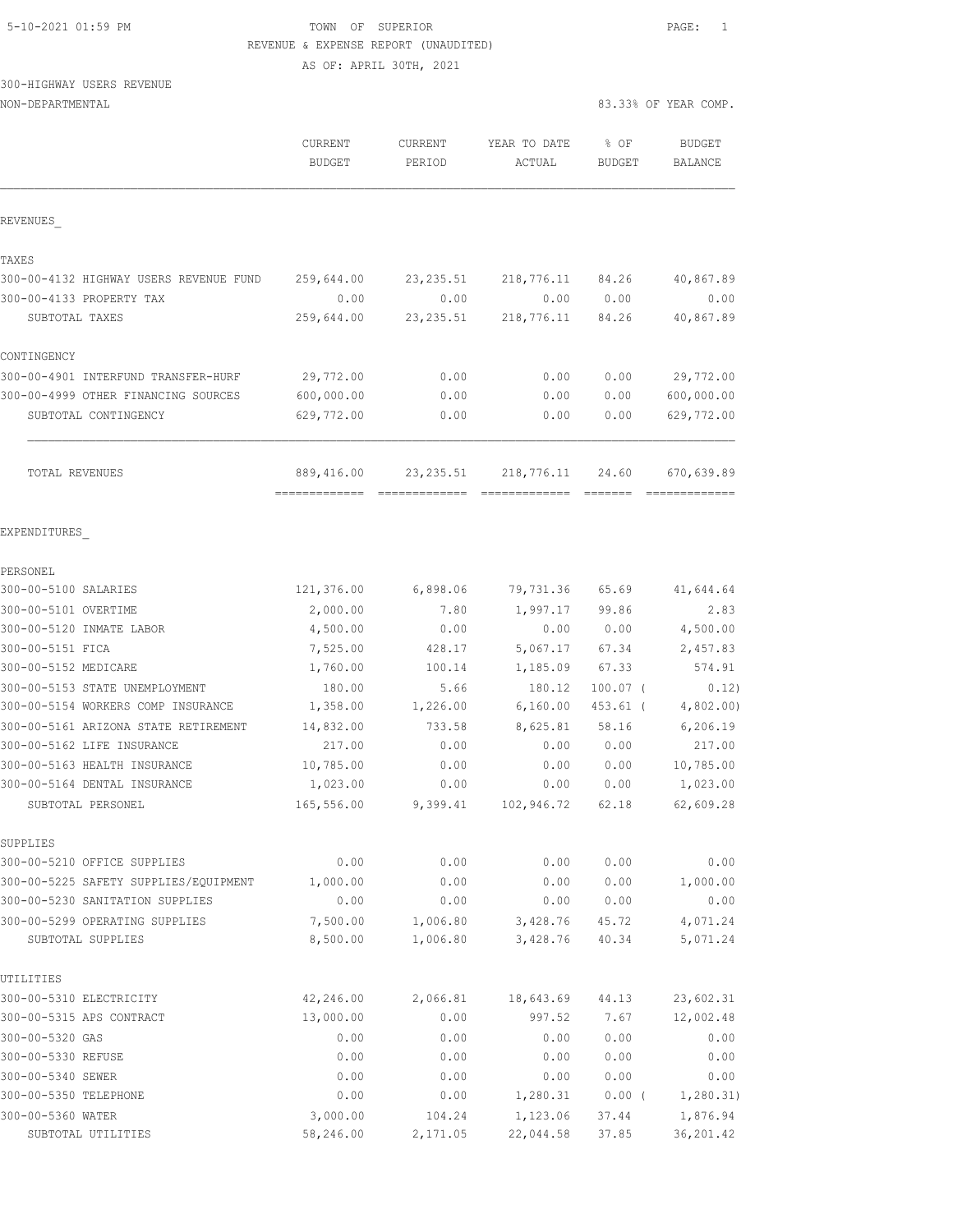## 5-10-2021 01:59 PM TOWN OF SUPERIOR PAGE: 2 REVENUE & EXPENSE REPORT (UNAUDITED) AS OF: APRIL 30TH, 2021

300-HIGHWAY USERS REVENUE

| NON-DEPARTMENTAL | 83.33% OF YEAR COMP. |  |  |
|------------------|----------------------|--|--|

|                                         | CURRENT<br><b>BUDGET</b> | <b>CURRENT</b><br>PERIOD | YEAR TO DATE<br>ACTUAL                           | % OF<br><b>BUDGET</b> | <b>BUDGET</b><br><b>BALANCE</b> |
|-----------------------------------------|--------------------------|--------------------------|--------------------------------------------------|-----------------------|---------------------------------|
|                                         |                          |                          |                                                  |                       |                                 |
| GENERAL BUSINESS EXPENSE                |                          |                          |                                                  |                       |                                 |
| 300-00-5420 DUES & SUBSCRIPTIONS        | 0.00                     | 0.00                     | 271.08                                           | $0.00$ (              | 271.08)                         |
| 300-00-5450 UNIFORMS                    | 0.00                     | 0.00                     | 0.00                                             | 0.00                  | 0.00                            |
| 300-00-5471 AUDIT                       | 1,545.00                 | 0.00                     | 1,324.10                                         | 85.70                 | 220.90                          |
| 300-00-5480 GENERAL INSURANCE           | 12,205.00                | 0.00                     | 10,526.89                                        | 86.25                 | 1,678.11                        |
| SUBTOTAL GENERAL BUSINESS EXPENSE       | 13,750.00                | 0.00                     | 12, 122.07                                       | 88.16                 | 1,627.93                        |
| PROFESSIONAL SERVICES                   |                          |                          |                                                  |                       |                                 |
| 300-00-5520 CONTRACTUAL SERVICES        | 0.00                     | 0.00                     | 4,190.37                                         | 0.00(                 | 4, 190.37)                      |
| 300-00-5550 OTHER PROFESSIONAL SERVICES | 20,000.00                | 601.32                   | 28, 258.67                                       | 141.29 (              | 8,258.67)                       |
| SUBTOTAL PROFESSIONAL SERVICES          | 20,000.00                | 601.32                   | 32,449.04                                        | $162.25$ (            | 12,449.04)                      |
| REPAIR/MAINTENANCE                      |                          |                          |                                                  |                       |                                 |
| 300-00-5610 PARK & BLDG IMPROVEMENTS    | 0.00                     | 0.00                     | 0.00                                             | 0.00                  | 0.00                            |
| 300-00-5640 AUTO & TRUCK REPAIRS        | 5,000.00                 | 0.00                     | 0.00                                             | 0.00                  | 5,000.00                        |
| 300-00-5641 GAS & OIL                   | 5,700.00                 | 467.23                   | 4,006.43                                         | 70.29                 | 1,693.57                        |
| 300-00-5642 TIRES & TUBES               | 0.00                     | 0.00                     | 0.00                                             | 0.00                  | 0.00                            |
| 300-00-5643 INMATE FUEL                 | 1,000.00                 | 0.00                     | 0.00                                             | 0.00                  | 1,000.00                        |
| 300-00-5650 OTHER EOUIPMENT REPAIRS     | 4,664.00                 | 62.95                    | 1,548.80                                         | 33.21                 | 3, 115.20                       |
| 300-00-5670 STREET & SIDEWALK REPAIR    | 0.00                     | 9,588.96                 | 74,155.59                                        | $0.00$ (              | 74, 155.59)                     |
| 300-00-5671 CRACKSEAL                   | 6,000.00                 | 0.00                     | 1,000.47                                         | 16.67                 | 4,999.53                        |
| SUBTOTAL REPAIR/MAINTENANCE             | 22,364.00                | 10,119.14                | 80,711.29                                        | $360.90$ (            | 58, 347.29)                     |
| CAPITAL OUTLAY                          |                          |                          |                                                  |                       |                                 |
| 300-00-5750 OTHER EQUIP/SMALL TOOLS     | 1,000.00                 | 0.00                     | 4,365.72                                         | $436.57$ (            | 3,365.72)                       |
| 300-00-5770 TRAFFIC SIGNS               | 0.00                     | 0.00                     | 2,812.92                                         | $0.00$ (              | 2,812.92)                       |
| 300-00-5790 MACHINERY & EQUIPMENT       | 600,000.00               | 0.00                     | 3,130.10                                         | 0.52                  | 596,869.90                      |
| SUBTOTAL CAPITAL OUTLAY                 | 601,000.00               | 0.00                     | 10,308.74                                        | 1.72                  | 590,691.26                      |
| NON-OPERATING                           |                          |                          |                                                  |                       |                                 |
| 300-00-5800 DEPRECIATION                | 0.00                     | 0.00                     | 0.00                                             | 0.00                  | 0.00                            |
| SUBTOTAL NON-OPERATING                  | 0.00                     | 0.00                     | 0.00                                             | 0.00                  | 0.00                            |
| DEBT SERVICE                            |                          |                          |                                                  |                       |                                 |
| 300-00-5900 PAYBACK FROM GF             | 0.00                     |                          | $0.00$ 593.38 $0.00$ (593.38)                    |                       |                                 |
| 300-00-5901 DEBT SERVICE INTEREST       | 0.00                     | 0.00                     |                                                  |                       | $11.15$ 0.00 (11.15)            |
| 300-00-5999 CONTINGENCY                 | 0.00                     | 0.00                     | 0.00                                             | 0.00                  | 0.00                            |
| SUBTOTAL DEBT SERVICE                   | 0.00                     | 0.00                     | 604.53                                           | $0.00$ (              | 604.53)                         |
| TOTAL EXPENDITURES                      |                          |                          | 889,416.00 23,297.72 264,615.73 29.75 624,800.27 |                       |                                 |
| REVENUES OVER/(UNDER) EXPENDITURES      | $0.00$ (                 |                          | $62.21$ ) ( $45,839.62$ )                        |                       | 45,839.62                       |
|                                         |                          |                          |                                                  |                       |                                 |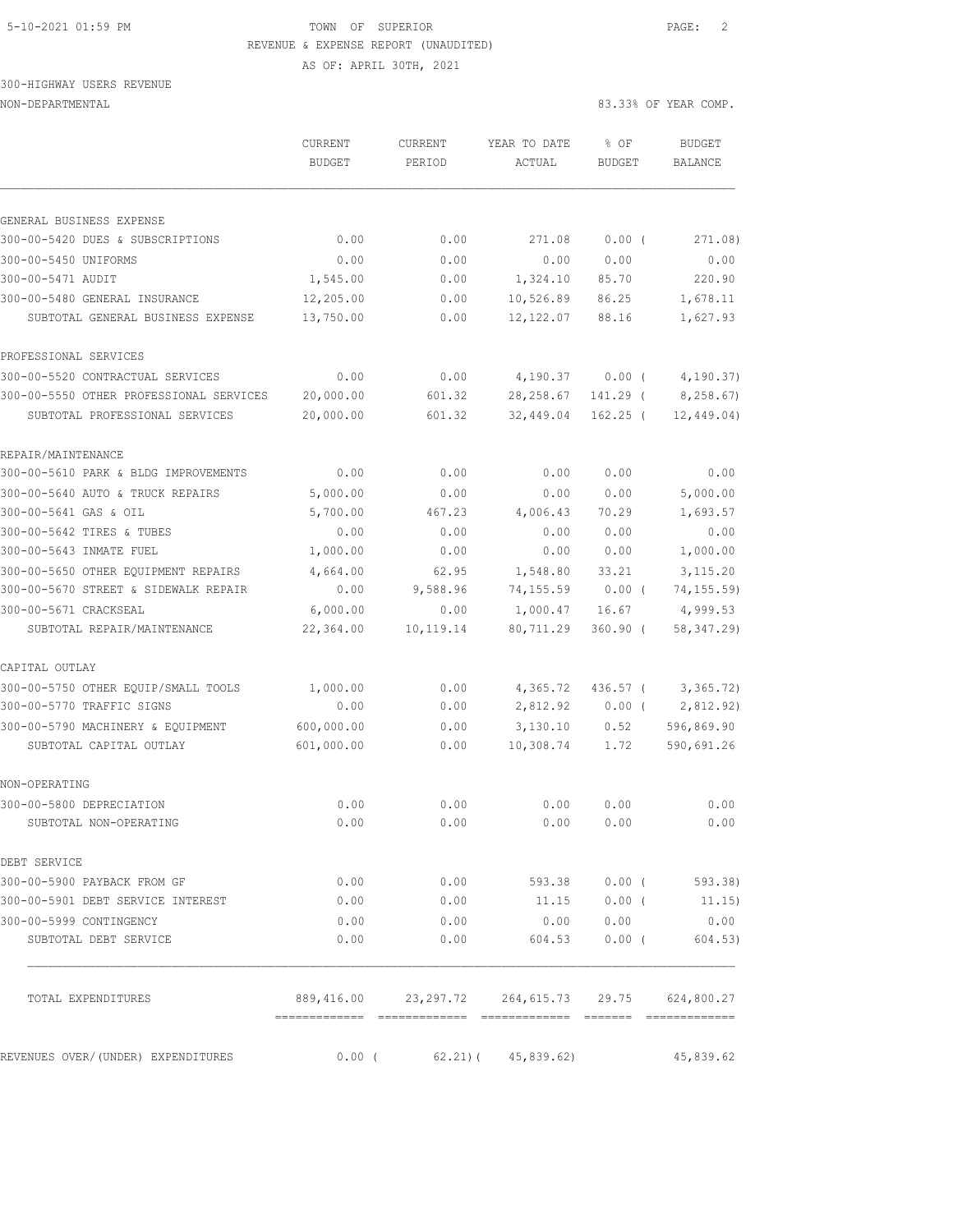| 5-10-2021 01:59 PM |  |
|--------------------|--|
|                    |  |

# TOWN OF SUPERIOR **Example 2010** PAGE: 3 REVENUE & EXPENSE REPORT (UNAUDITED)

AS OF: APRIL 30TH, 2021

300-HIGHWAY USERS REVENUE

|                                    | CURRENT<br><b>BUDGET</b> | <b>CURRENT</b><br>PERIOD | YEAR TO DATE<br>ACTUAL | % OF<br><b>BUDGET</b> | <b>BUDGET</b><br><b>BALANCE</b> |
|------------------------------------|--------------------------|--------------------------|------------------------|-----------------------|---------------------------------|
|                                    |                          |                          |                        |                       |                                 |
| FUND TOTAL REVENUES                | 889,416.00               | 23, 235.51               | 218,776.11             | 24.60                 | 670,639.89                      |
| FUND TOTAL EXPENDITURES            | 889,416.00               | 23, 297.72               | 264,615.73             | 29.75                 | 624,800.27                      |
| REVENUES OVER/(UNDER) EXPENDITURES | $0.00$ (                 | $62.21$ $($              | 45,839.62)             |                       | 45,839.62                       |
|                                    |                          |                          |                        |                       |                                 |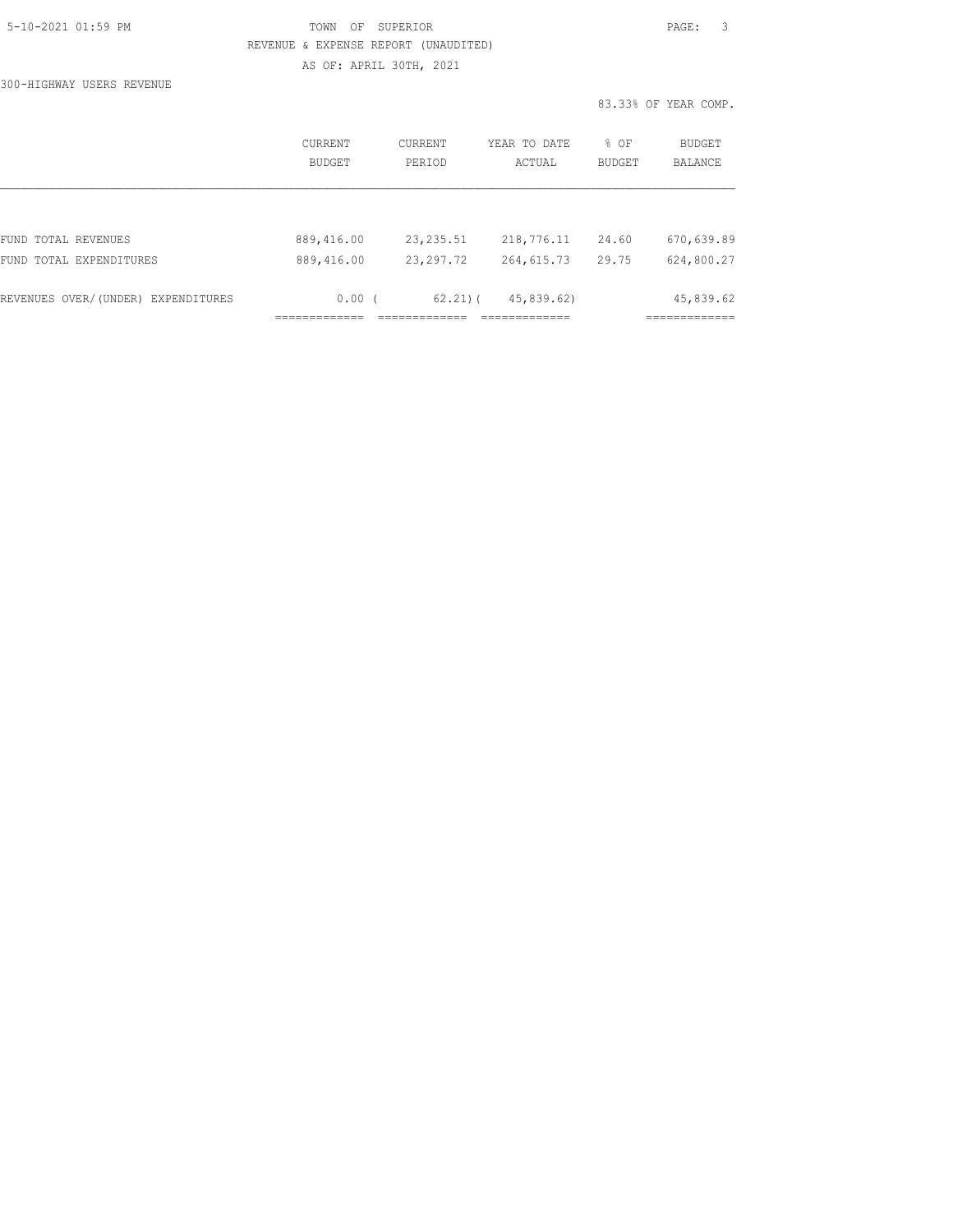## 5-10-2021 01:59 PM **TOWN** OF SUPERIOR **PAGE:** 1 REVENUE & EXPENSE REPORT (UNAUDITED)

AS OF: APRIL 30TH, 2021

| 310-EXCISE TAX |  |
|----------------|--|
|----------------|--|

NON-DEPARTMENTAL 83.33% OF YEAR COMP.

|                                                   | <b>CURRENT</b><br><b>BUDGET</b> | <b>CURRENT</b><br>PERIOD | YEAR TO DATE<br>ACTUAL | $8$ OF<br>BUDGET | <b>BUDGET</b><br><b>BALANCE</b> |
|---------------------------------------------------|---------------------------------|--------------------------|------------------------|------------------|---------------------------------|
| REVENUES                                          |                                 |                          |                        |                  |                                 |
| TAXES                                             |                                 |                          |                        |                  |                                 |
| 310-00-4130 EXCISE TAX-1/2 SALES PINAL            | 115,771.00                      | 0.00                     | 85,495.83              | 73.85            | 30, 275.17                      |
| SUBTOTAL TAXES                                    | 115,771.00                      | 0.00                     | 85, 495.83             | 73.85            | 30, 275.17                      |
| CONTINGENCY                                       |                                 |                          |                        |                  |                                 |
| 310-00-4901 INTERFUND TRANSFER                    | 0.00                            | 0.00                     | 0.00                   | 0.00             | 0.00                            |
| 310-00-4999 OTHER FINANCING SOURCES               | 86,833.00                       | 0.00                     | 0.00                   | 0.00             | 86,833.00                       |
| SUBTOTAL CONTINGENCY                              | 86,833.00                       | 0.00                     | 0.00                   | 0.00             | 86,833.00                       |
| <b>TOTAL REVENUES</b>                             | 202,604.00                      | 0.00                     | 85,495.83              | 42.20            | 117,108.17                      |
| EXPENDITURES                                      |                                 |                          |                        |                  |                                 |
| PERSONEL                                          |                                 |                          |                        |                  |                                 |
| 310-00-5100 SALARIES                              | 85,309.00                       | 5,091.17                 | 58, 154. 33            | 68.17            | 27, 154.67                      |
| 310-00-5101 OVERTIME                              | 0.00                            | 7.80                     | 1,328.38               | $0.00$ (         | 1,328.38)                       |
| 310-00-5120 INMATE LABOR                          | 4,000.00                        | 0.00                     | 0.00                   | 0.00             | 4,000.00                        |
| 310-00-5151 FICA                                  | 5,289.00                        | 316.14                   | 3,687.95               | 69.73            | 1,601.05                        |
| 310-00-5152 MEDICARE                              | 1,237.00                        | 73.94                    | 862.49                 | 69.72            | 374.51                          |
| 310-00-5153 STATE UNEMPLOYMENT                    | 123.00                          | 3.77                     | 123.68                 | $100.55$ (       | 0.68)                           |
| 310-00-5154 WORKERS COMP INSURANCE                | 528.00                          | 0.00                     | 0.00                   | 0.00             | 528.00                          |
| 310-00-5161 ARIZONA STATE RETIREMENT              | 10,425.00                       | 549.55                   | 6, 365.11              | 61.06            | 4,059.89                        |
| 310-00-5162 LIFE INSURANCE                        | 149.00                          | 0.00                     | 0.00                   | 0.00             | 149.00                          |
| 310-00-5163 HEALTH INSURANCE                      | 7,703.00                        | 0.00                     | 0.00                   | 0.00             | 7,703.00                        |
| 310-00-5164 DENTAL INSURANCE<br>SUBTOTAL PERSONEL | 701.00<br>115,464.00            | 0.00<br>6,042.37         | 0.00<br>70,521.94      | 0.00<br>61.08    | 701.00<br>44,942.06             |
| SUPPLIES                                          |                                 |                          |                        |                  |                                 |
| 310-00-5210 OFFICE SUPPLIES                       | 0.00                            | 0.00                     | 0.00                   | 0.00             | 0.00                            |
| 310-00-5225 SAFETY SUPPLIES/EQUIPMENT             | 0.00                            | 0.00                     | 0.00                   | 0.00             | 0.00                            |
| 310-00-5230 SANITATION SUPPLIES                   | 0.00                            | 0.00                     | 0.00                   | 0.00             | 0.00                            |
| 310-00-5299 OPERATING SUPPLIES                    | 0.00                            | 997.50                   | 3,615.03               | $0.00$ (         | 3,615.03)                       |
| SUBTOTAL SUPPLIES                                 | 0.00                            | 997.50                   | 3,615.03               | $0.00$ (         | 3,615.03)                       |
| UTILITIES                                         |                                 |                          |                        |                  |                                 |
| 310-00-5310 ELECTRICITY                           | 1,666.00                        | 147.52                   | 1,420.18               | 85.24            | 245.82                          |
| 310-00-5360 WATER                                 | 0.00                            | 104.23                   | 1,122.97               | $0.00$ (         | 1, 122.97)                      |
| SUBTOTAL UTILITIES                                | 1,666.00                        | 251.75                   | 2,543.15               | $152.65$ (       | 877.15)                         |
| GENERAL BUSINESS EXPENSE                          |                                 |                          |                        |                  |                                 |
| 310-00-5420 DUES & SUBSCRIPTIONS                  | 0.00                            | 0.00                     | 0.00                   | 0.00             | 0.00                            |
| 310-00-5450 UNIFORMS                              | 0.00                            | 0.00                     | 0.00                   | 0.00             | 0.00                            |
| 310-00-5471 Audit                                 | 1,545.00                        | 0.00                     | 0.00                   | 0.00             | 1,545.00                        |

310-00-5480 GENERAL INSURANCE 0.00 0.00 0.00 0.00 0.00 SUBTOTAL GENERAL BUSINESS EXPENSE 1,545.00 0.00 0.00 0.00 1,545.00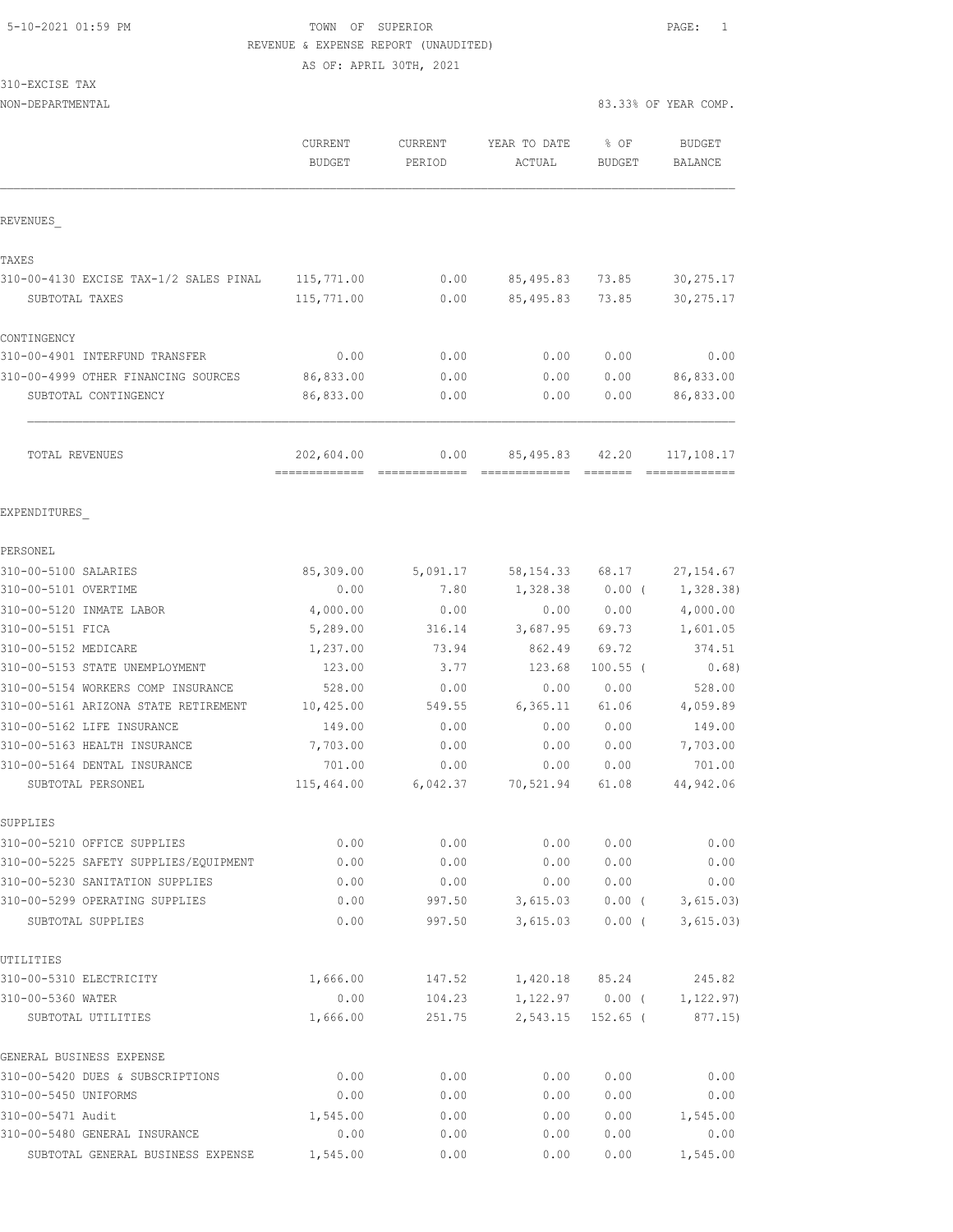## 5-10-2021 01:59 PM TOWN OF SUPERIOR PAGE: 2 REVENUE & EXPENSE REPORT (UNAUDITED) AS OF: APRIL 30TH, 2021

310-EXCISE TAX

| NON-DEPARTMENTAL |         |         |              | 83.33% OF YEAR COMP. |        |
|------------------|---------|---------|--------------|----------------------|--------|
|                  | CURRENT | CURRENT | YEAR TO DATE | ዱ OF                 | BUDGE1 |

|                                         | CURRENT<br><b>BUDGET</b> | CURRENT<br>PERIOD | YEAR TO DATE<br>ACTUAL | % OF<br><b>BUDGET</b>                                       | <b>BUDGET</b><br>BALANCE |
|-----------------------------------------|--------------------------|-------------------|------------------------|-------------------------------------------------------------|--------------------------|
|                                         |                          |                   |                        |                                                             |                          |
| PROFESSIONAL SERVICES                   |                          |                   |                        |                                                             |                          |
| 310-00-5520 CONTRACTUAL SERVICES        | 0.00                     | 0.00              | 4,085.58               | $0.00$ (                                                    | 4,085.58                 |
| 310-00-5550 OTHER PROFESSIONAL SERVICES | 5,000.00                 | 186.31            | 3,485.62               | 69.71                                                       | 1,514.38                 |
| SUBTOTAL PROFESSIONAL SERVICES          | 5,000.00                 | 186.31            | 7,571.20               | $151.42$ (                                                  | 2, 571.20                |
| REPAIR/MAINTENANCE                      |                          |                   |                        |                                                             |                          |
| 310-00-5610 PARK & BLDG IMPROVEMENTS    | 0.00                     | 0.00              | 0.00                   | 0.00                                                        | 0.00                     |
| 310-00-5640 AUTO & TRUCK REPAIRS        | 2,000.00                 | 0.00              | 0.00                   | 0.00                                                        | 2,000.00                 |
| 310-00-5641 GAS & OIL                   | 3,000.00                 | 467.23            | 4,006.40               | $133.55$ (                                                  | 1,006.40)                |
| 310-00-5642 TIRES & TUBES               | 0.00                     | 0.00              | 0.00                   | 0.00                                                        | 0.00                     |
| 310-00-5643 INMATE FUEL                 | 1,000.00                 | 0.00              | 0.00                   | 0.00                                                        | 1,000.00                 |
| 310-00-5650 OTHER EQUIPMENT REPAIRS     | 5,000.00                 | 62.94             | 3,919.62               | 78.39                                                       | 1,080.38                 |
| 310-00-5670 STREET & SIDEWALK REPAIR    | 60,929.00                | 9,588.96          | 53,856.57              | 88.39                                                       | 7,072.43                 |
| 310-00-5671 CRACKSEAL                   | 0.00                     | 0.00              | 9,620.56               | $0.00$ (                                                    | 9,620.56                 |
| SUBTOTAL REPAIR/MAINTENANCE             | 71,929.00                | 10,119.13         | 71,403.15              | 99.27                                                       | 525.85                   |
| CAPITAL OUTLAY                          |                          |                   |                        |                                                             |                          |
| 310-00-5750 OTHER EQUIP/SMALL TOOLS     | 7,000.00                 | 0.00              | 298.27                 | 4.26                                                        | 6,701.73                 |
| 310-00-5770 TRAFFIC SIGNS               | 0.00                     | 0.00              | 2,563.05               | 0.00(                                                       | 2, 563.05                |
| 310-00-5790 MACHINERY & EQUIPMENT       | 0.00                     | 0.00              | 6,040.54               | $0.00$ (                                                    | 6,040.54)                |
| SUBTOTAL CAPITAL OUTLAY                 | 7,000.00                 | 0.00              | 8,901.86               | 127.17 (                                                    | 1,901.86                 |
| NON-OPERATING                           |                          |                   |                        |                                                             |                          |
| 310-00-5800 DEPRECIATION                | 0.00                     | 0.00              | 0.00                   | 0.00                                                        | 0.00                     |
| SUBTOTAL NON-OPERATING                  | 0.00                     | 0.00              | 0.00                   | 0.00                                                        | 0.00                     |
| DEBT SERVICE                            |                          |                   |                        |                                                             |                          |
| 310-00-5900 DEBT SERVICE: PRINCIPAL     | 0.00                     | 610.28            | 6,594.36               | 0.00(                                                       | 6, 594.36                |
| 310-00-5901 DEBT SERVICE: INTEREST      | 0.00                     | 35.58             | 634.19                 | 0.00(                                                       | 634.19)                  |
| 310-00-5999 CONTINGENCY                 | 0.00                     | 0.00              | 0.00                   | 0.00                                                        | 0.00                     |
| SUBTOTAL DEBT SERVICE                   | 0.00                     | 645.86            | 7,228.55               | $0.00$ (                                                    | 7,228.55                 |
| TOTAL EXPENDITURES                      | 202,604.00               | 18,242.92         | 171,784.88             | 84.79                                                       | 30,819.12                |
|                                         | =============            | --------------    | --------------         | $\begin{array}{cccccc} = & = & = & = & = & = & \end{array}$ |                          |
| REVENUES OVER/(UNDER) EXPENDITURES      | 0.00(                    | 18, 242.92) (     | 86,289.05)             |                                                             | 86,289.05                |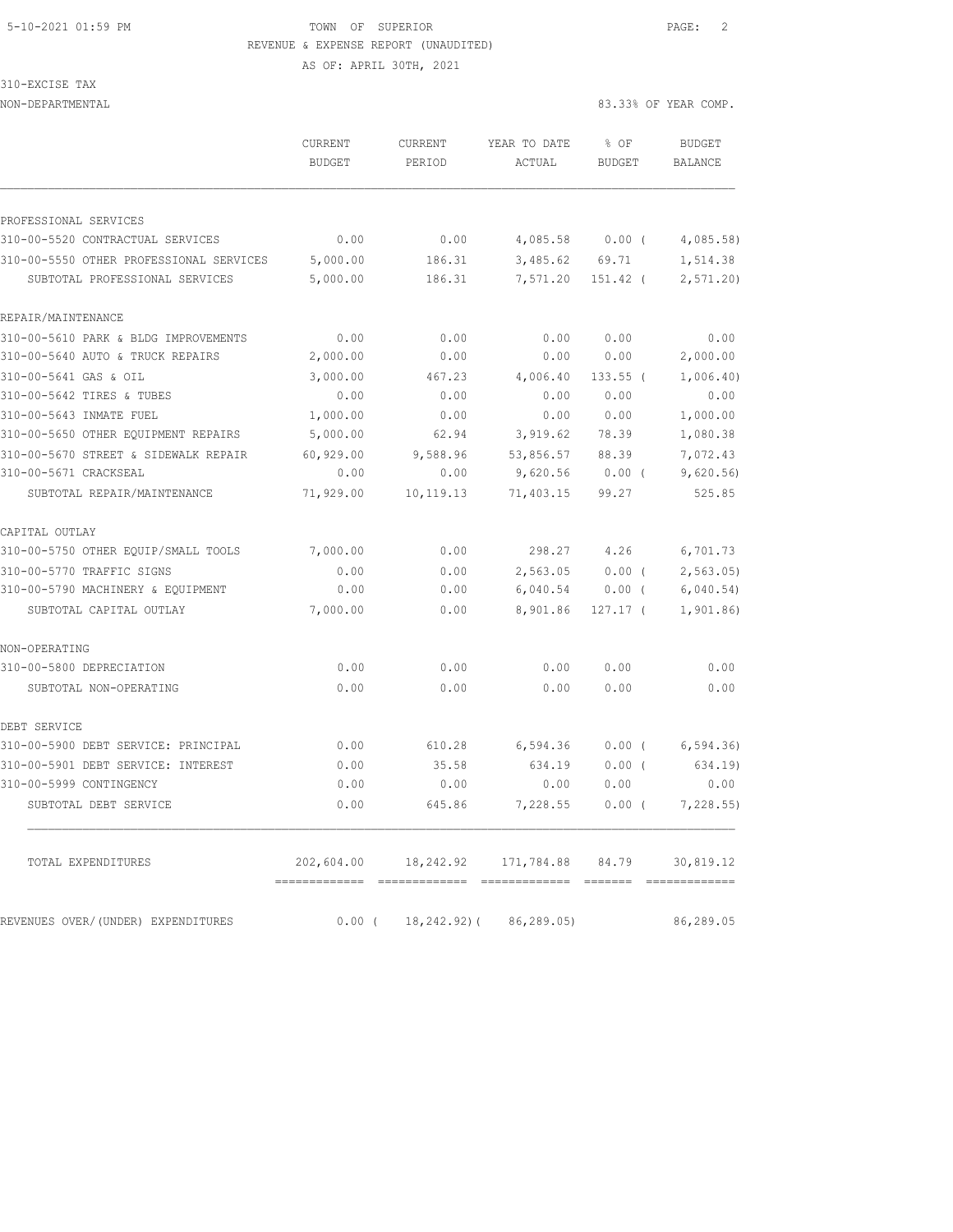| 5-10-2021 01:59 PM |  |
|--------------------|--|
|                    |  |

## TOWN OF SUPERIOR **Example 2010** PAGE: 3 REVENUE & EXPENSE REPORT (UNAUDITED) AS OF: APRIL 30TH, 2021

310-EXCISE TAX

|                                    | CURRENT<br>BUDGET | CURRENT<br>PERIOD | YEAR TO DATE<br>ACTUAL | % OF<br>BUDGET | BUDGET<br><b>BALANCE</b> |
|------------------------------------|-------------------|-------------------|------------------------|----------------|--------------------------|
|                                    |                   |                   |                        |                |                          |
| FUND TOTAL REVENUES                | 202,604.00        | 0.00              | 85,495.83              | 42.20          | 117,108.17               |
| FUND TOTAL EXPENDITURES            | 202,604.00        | 18,242.92         | 171,784.88             | 84.79          | 30,819.12                |
| REVENUES OVER/(UNDER) EXPENDITURES | 0.00(             | 18,242.92)(       | 86,289.05)             |                | 86,289.05                |
|                                    |                   |                   |                        |                |                          |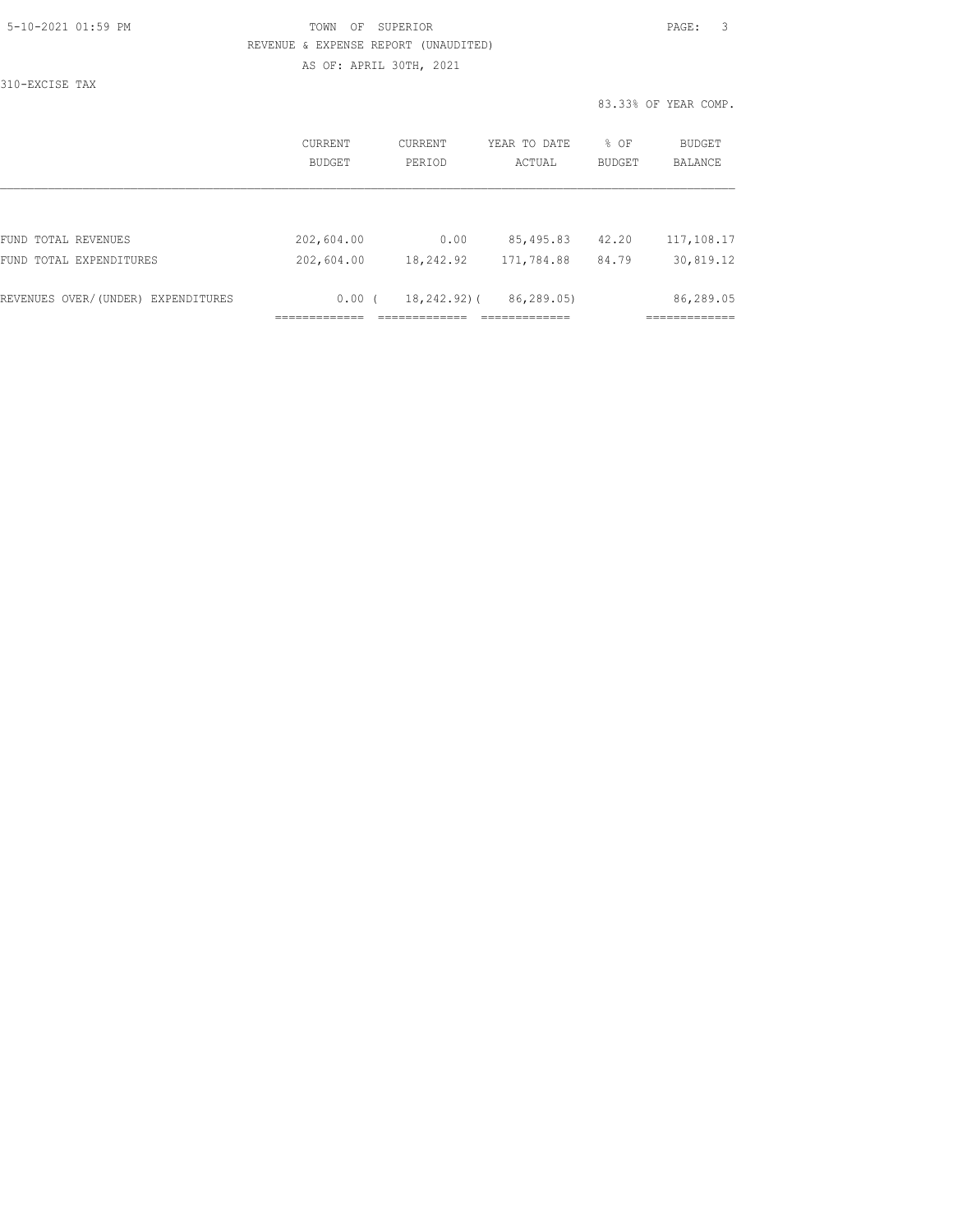## 5-10-2021 01:59 PM TOWN OF SUPERIOR PAGE: 1 REVENUE & EXPENSE REPORT (UNAUDITED)

AS OF: APRIL 30TH, 2021

# 320-LOCAL TRANS ASSISTANCE

| NON-DEPARTMENTAL | 83.33% OF YEAR COMP.<br>.<br>. |  |  |
|------------------|--------------------------------|--|--|
|                  |                                |  |  |

|                                                  | CURRENT<br><b>BUDGET</b> | CURRENT<br>PERIOD | YEAR TO DATE<br>ACTUAL | % OF<br><b>BUDGET</b> | <b>BUDGET</b><br>BALANCE |
|--------------------------------------------------|--------------------------|-------------------|------------------------|-----------------------|--------------------------|
| REVENUES                                         |                          |                   |                        |                       |                          |
|                                                  |                          |                   |                        |                       |                          |
| TAXES<br>320-00-4131 LOCAL TRANS ASSISTANCE FUND | 0.00                     | 0.00              | 0.00                   | 0.00                  | 0.00                     |
| SUBTOTAL TAXES                                   | 0.00                     | 0.00              | 0.00                   | 0.00                  | 0.00                     |
|                                                  |                          |                   |                        |                       |                          |
| TOTAL REVENUES                                   | 0.00                     | 0.00              | 0.00                   | 0.00                  | 0.00                     |
| EXPENDITURES                                     |                          |                   |                        |                       |                          |
| SUPPLIES                                         |                          |                   |                        |                       |                          |
| 320-00-5210 OFFICE SUPPLIES                      | 0.00                     | 0.00              | 0.00                   | 0.00                  | 0.00                     |
| 320-00-5225 SAFETY SUPPLIES/EOUIPMENT            | 0.00                     | 0.00              | 0.00                   | 0.00                  | 0.00                     |
| 320-00-5230 SANITATION SUPPLIES                  | 0.00                     | 0.00              | 0.00                   | 0.00                  | 0.00                     |
| 320-00-5299 OPERATING SUPPLIES                   | 0.00                     | 0.00              | 0.00                   | 0.00                  | 0.00                     |
| SUBTOTAL SUPPLIES                                | 0.00                     | 0.00              | 0.00                   | 0.00                  | 0.00                     |
| PROFESSIONAL SERVICES                            |                          |                   |                        |                       |                          |
| 320-00-5520 CONTRACTUAL SERVICES                 | 0.00                     | 0.00              | 0.00                   | 0.00                  | 0.00                     |
| 320-00-5540 LEGAL SERVICES                       | 0.00                     | 0.00              | 0.00                   | 0.00                  | 0.00                     |
| 320-00-5550 OTHER PROFESSIONAL SERVICE           | 0.00                     | 0.00              | 0.00                   | 0.00                  | 0.00                     |
| SUBTOTAL PROFESSIONAL SERVICES                   | 0.00                     | 0.00              | 0.00                   | 0.00                  | 0.00                     |
| REPAIR/MAINTENANCE                               |                          |                   |                        |                       |                          |
| 320-00-5610 PARK & BLDG IMPROVEMENTS             | 0.00                     | 0.00              | 0.00                   | 0.00                  | 0.00                     |
| 320-00-5640 AUTO & TRUCK REPAIRS                 | 0.00                     | 0.00              | 0.00                   | 0.00                  | 0.00                     |
| 320-00-5641 GAS & OIL                            | 0.00                     | 0.00              | 0.00                   | 0.00                  | 0.00                     |
| 320-00-5642 TIRES & TUBES                        | 0.00                     | 0.00              | 0.00                   | 0.00                  | 0.00                     |
| 320-00-5650 OTHER EQUIPMENT REPAIRS              | 0.00                     | 0.00              | 0.00                   | 0.00                  | 0.00                     |
| 320-00-5670 STREET & SIDEWALK REPAIR             | 0.00                     | 0.00              |                        | 0.00 0.00             | 0.00                     |
| SUBTOTAL REPAIR/MAINTENANCE                      | 0.00                     | 0.00              | 0.00                   | 0.00                  | 0.00                     |
| CAPITAL OUTLAY                                   |                          |                   |                        |                       |                          |
| 320-00-5770 TRAFFIC SIGNS                        | 0.00                     | 0.00              | 0.00                   | 0.00                  | 0.00                     |
| SUBTOTAL CAPITAL OUTLAY                          | 0.00                     | 0.00              | 0.00                   | 0.00                  | 0.00                     |
| NON-OPERATING                                    |                          |                   |                        |                       |                          |
| 320-00-5800 DEPRECIATION                         | 0.00                     | 0.00              | 0.00                   | 0.00                  | 0.00                     |
| SUBTOTAL NON-OPERATING                           | 0.00                     | 0.00              | 0.00                   | 0.00                  | 0.00                     |
| DEBT SERVICE                                     |                          |                   |                        |                       |                          |
| 320-00-5999 CONTINGENCY                          | 0.00                     | 0.00              | 0.00                   | 0.00                  | 0.00                     |
| SUBTOTAL DEBT SERVICE                            | 0.00                     | 0.00              | 0.00                   | 0.00                  | 0.00                     |
| TOTAL EXPENDITURES                               | 0.00                     | 0.00              | 0.00                   | 0.00                  | 0.00                     |
| REVENUES OVER/(UNDER) EXPENDITURES               | 0.00                     | 0.00              | 0.00                   |                       | 0.00                     |
|                                                  |                          |                   |                        |                       |                          |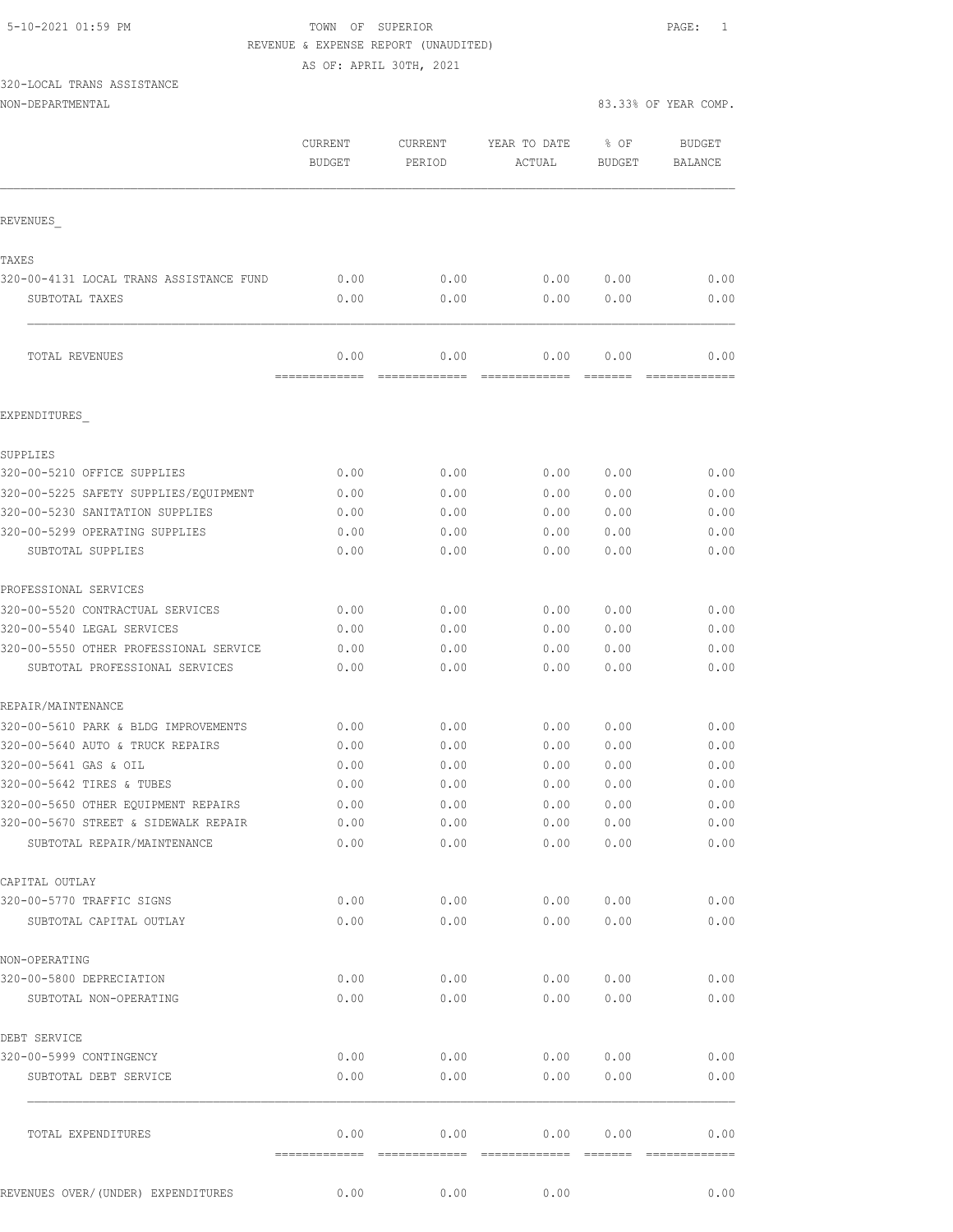## 5-10-2021 01:59 PM TOWN OF SUPERIOR PAGE: 2 REVENUE & EXPENSE REPORT (UNAUDITED) AS OF: APRIL 30TH, 2021

320-LOCAL TRANS ASSISTANCE

|                                    | CURRENT<br><b>BUDGET</b> | <b>CURRENT</b><br>PERIOD | YEAR TO DATE<br>ACTUAL | % OF<br><b>BUDGET</b> | <b>BUDGET</b><br><b>BALANCE</b> |
|------------------------------------|--------------------------|--------------------------|------------------------|-----------------------|---------------------------------|
|                                    |                          |                          |                        |                       |                                 |
| FUND TOTAL REVENUES                | 0.00                     | 0.00                     | 0.00                   | 0.00                  | 0.00                            |
| FUND TOTAL EXPENDITURES            | 0.00                     | 0.00                     | 0.00                   | 0.00                  | 0.00                            |
| REVENUES OVER/(UNDER) EXPENDITURES | 0.00                     | 0.00                     | 0.00                   |                       | 0.00                            |
|                                    |                          |                          |                        |                       | _________                       |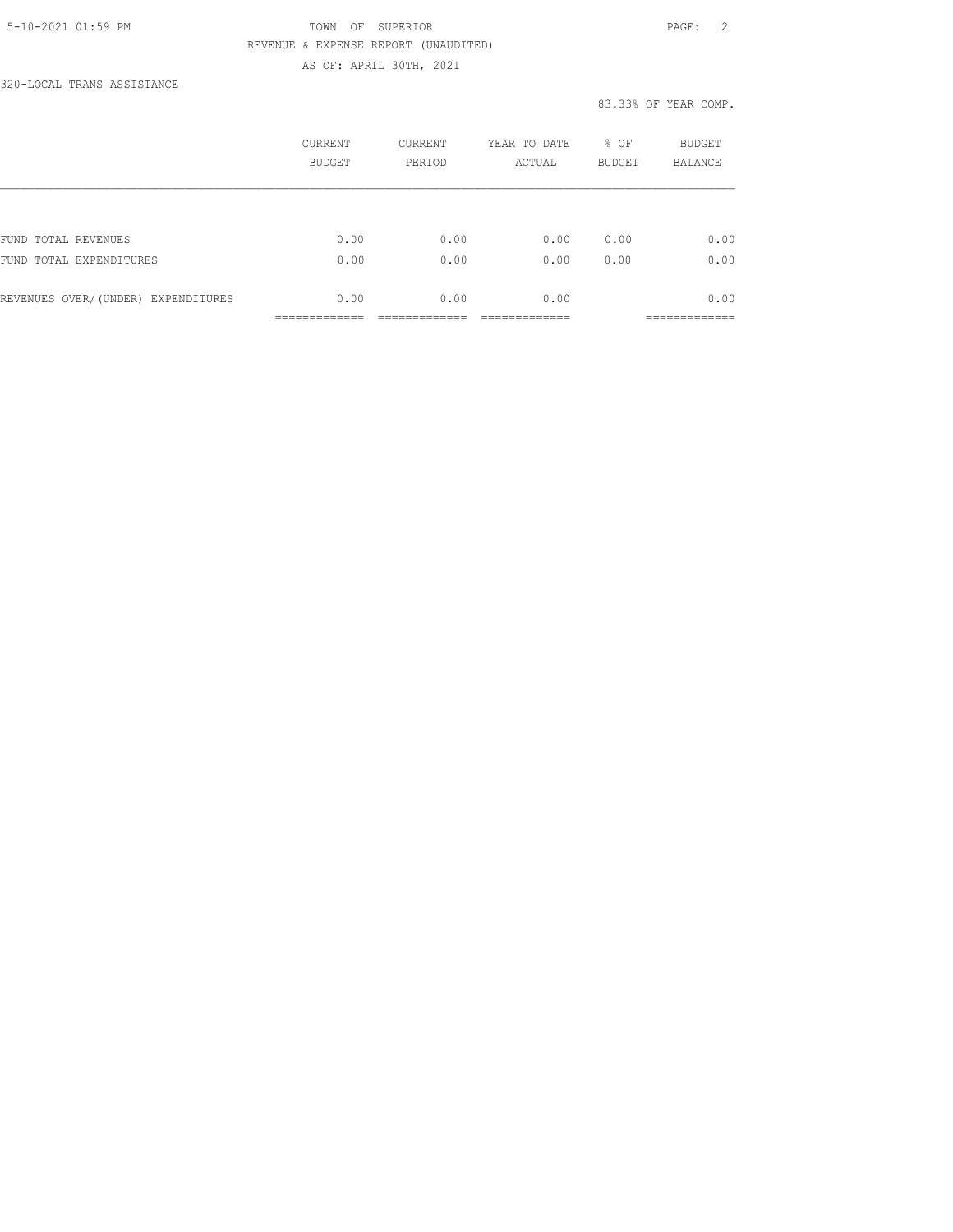# 5-10-2021 01:59 PM TOWN OF SUPERIOR PAGE: 1 REVENUE & EXPENSE REPORT (UNAUDITED)

AS OF: APRIL 30TH, 2021

| 400-GADA BOND<br>NON-DEPARTMENTAL   |                          |                   |                                        |                         | 83.33% OF YEAR COMP.     |
|-------------------------------------|--------------------------|-------------------|----------------------------------------|-------------------------|--------------------------|
|                                     | CURRENT<br><b>BUDGET</b> | CURRENT<br>PERIOD | YEAR TO DATE<br>ACTUAL                 | $8$ OF<br><b>BUDGET</b> | <b>BUDGET</b><br>BALANCE |
| REVENUES                            |                          |                   |                                        |                         |                          |
| CONTINGENCY                         |                          |                   |                                        |                         |                          |
| 400-00-4901 INTERFUND TRANSFER-GADA | 0.00                     | 0.00              | 0.00                                   | 0.00                    | 0.00                     |
| SUBTOTAL CONTINGENCY                | 0.00                     | 0.00              | 0.00                                   | 0.00                    | 0.00                     |
| TOTAL REVENUES                      | 0.00<br>=============    | 0.00              | 0.00<br>============================== | 0.00<br>--------        | 0.00<br>--------------   |
| EXPENDITURES                        |                          |                   |                                        |                         |                          |
| SUPPLIES                            |                          |                   |                                        |                         |                          |
| 400-00-5299 OPERATING SUPPLIES      | 0.00                     | 0.00              | 0.00                                   | 0.00                    | 0.00                     |
| SUBTOTAL SUPPLIES                   | 0.00                     | 0.00              | 0.00                                   | 0.00                    | 0.00                     |
| GENERAL BUSINESS EXPENSE            |                          |                   |                                        |                         |                          |
| 400-00-5491 FINANCE/BANK FEES       | 0.00                     | 0.00              | 0.00                                   | 0.00                    | 0.00                     |
| SUBTOTAL GENERAL BUSINESS EXPENSE   | 0.00                     | 0.00              | 0.00                                   | 0.00                    | 0.00                     |
| NON-OPERATING                       |                          |                   |                                        |                         |                          |
| 400-00-5810 BOND AMORTIZATIONS      | 0.00                     | 0.00              | 0.00                                   | 0.00                    | 0.00                     |
| SUBTOTAL NON-OPERATING              | 0.00                     | 0.00              | 0.00                                   | 0.00                    | 0.00                     |
| DEBT SERVICE                        |                          |                   |                                        |                         |                          |
| 400-00-5900 DEBT SERVICE: PRINCIPAL | 0.00                     | 0.00              | 0.00                                   | 0.00                    | 0.00                     |
| 400-00-5910 GADA LOAN DEBT:SERVICE  | 0.00                     | 0.00              | 0.00                                   | 0.00                    | 0.00                     |
| SUBTOTAL DEBT SERVICE               | 0.00                     | 0.00              | 0.00                                   | 0.00                    | 0.00                     |
| TOTAL EXPENDITURES                  | 0.00                     | 0.00              | 0.00                                   | 0.00                    | 0.00                     |

REVENUES OVER/(UNDER) EXPENDITURES 0.00 0.00 0.00 0.00 0.00 0.00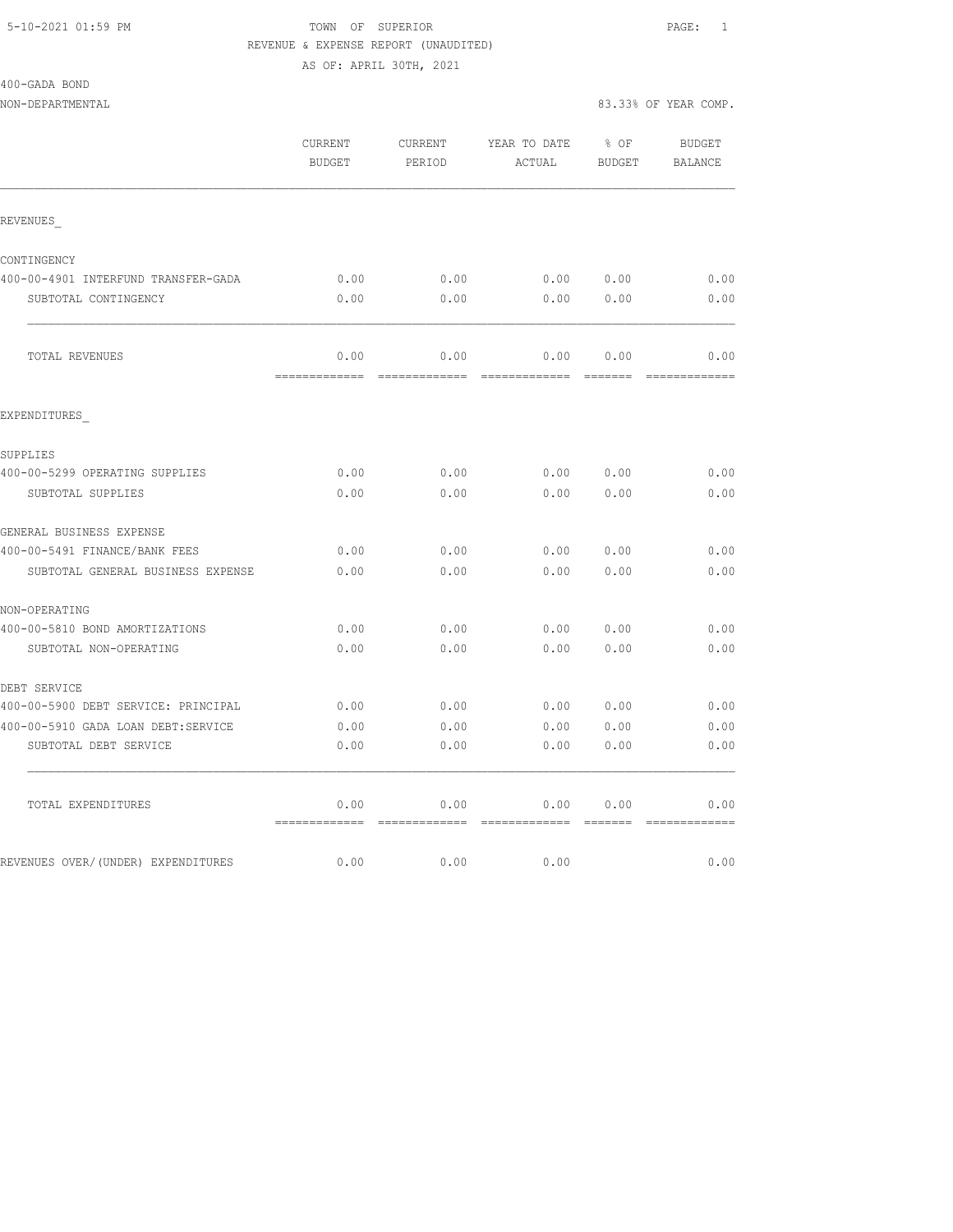### 5-10-2021 01:59 PM TOWN OF SUPERIOR PAGE: 2 REVENUE & EXPENSE REPORT (UNAUDITED) AS OF: APRIL 30TH, 2021

400-GADA BOND

|                                    | CURRENT<br><b>BUDGET</b> | CURRENT<br>PERIOD | YEAR TO DATE<br>ACTUAL | % OF<br><b>BUDGET</b> | <b>BUDGET</b><br><b>BALANCE</b> |
|------------------------------------|--------------------------|-------------------|------------------------|-----------------------|---------------------------------|
|                                    |                          |                   |                        |                       |                                 |
| FUND TOTAL REVENUES                | 0.00                     | 0.00              | 0.00                   | 0.00                  | 0.00                            |
| FUND TOTAL EXPENDITURES            | 0.00                     | 0.00              | 0.00                   | 0.00                  | 0.00                            |
| REVENUES OVER/(UNDER) EXPENDITURES | 0.00                     | 0.00              | 0.00                   |                       | 0.00                            |
|                                    |                          |                   |                        |                       |                                 |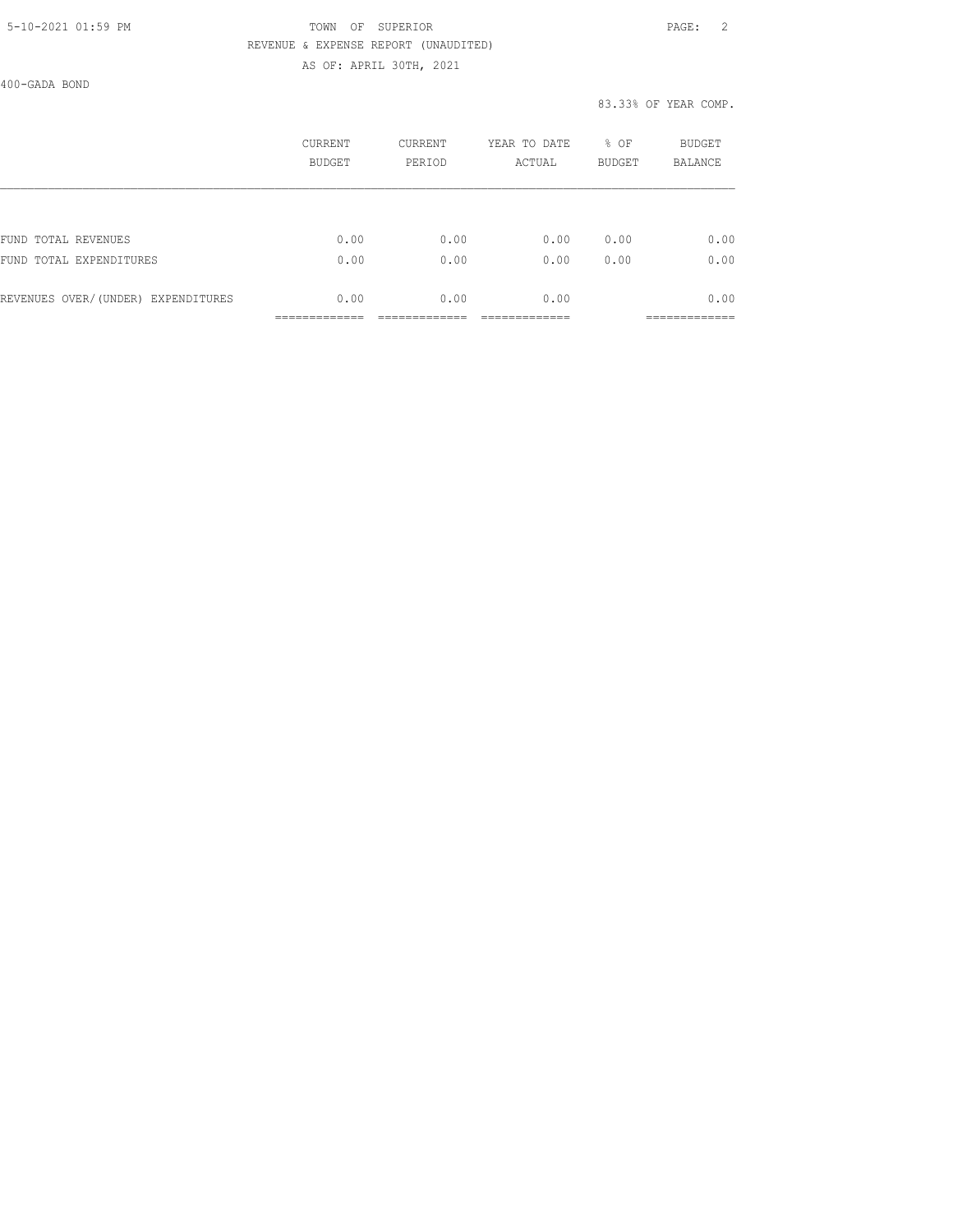## 5-10-2021 01:59 PM TOWN OF SUPERIOR PAGE: 1 REVENUE & EXPENSE REPORT (UNAUDITED)

AS OF: APRIL 30TH, 2021

| 410-MPC BOND |  |
|--------------|--|
|--------------|--|

|                                     | CURRENT<br><b>BUDGET</b> | <b>CURRENT</b><br>PERIOD | YEAR TO DATE<br>ACTUAL                    | % OF<br><b>BUDGET</b> | <b>BUDGET</b><br><b>BALANCE</b> |
|-------------------------------------|--------------------------|--------------------------|-------------------------------------------|-----------------------|---------------------------------|
| REVENUES                            |                          |                          |                                           |                       |                                 |
| BUSINESS SERVICES                   |                          |                          |                                           |                       |                                 |
| 410-00-4270 INTEREST INCOME         | 0.00                     | 0.00                     | 0.00                                      | 0.00                  | 0.00                            |
| SUBTOTAL BUSINESS SERVICES          | 0.00                     | 0.00                     | 0.00                                      | 0.00                  | 0.00                            |
| CONTINGENCY                         |                          |                          |                                           |                       |                                 |
| 410-00-4901 INTERFUND TRANSFER-MPC  | 0.00                     | 0.00                     | 0.00                                      | 0.00                  | 0.00                            |
| 410-00-4950 Debt proceeds           | 0.00                     | 0.00                     | 0.00                                      | 0.00                  | 0.00                            |
| SUBTOTAL CONTINGENCY                | 0.00                     | 0.00                     | 0.00                                      | 0.00                  | 0.00                            |
| TOTAL REVENUES                      | 0.00                     | 0.00                     | 0.00                                      | 0.00                  | 0.00                            |
| EXPENDITURES                        |                          |                          |                                           |                       |                                 |
| SUPPLIES                            |                          |                          |                                           |                       |                                 |
| 410-00-5299 OPERATING SUPPLIES      | 0.00                     | 0.00                     | 0.00                                      | 0.00                  | 0.00                            |
| SUBTOTAL SUPPLIES                   | 0.00                     | 0.00                     | 0.00                                      | 0.00                  | 0.00                            |
| GENERAL BUSINESS EXPENSE            |                          |                          |                                           |                       |                                 |
| 410-00-5491 FINANCE/BANK FEES       | 0.00                     | 0.00                     | 0.00                                      | 0.00                  | 0.00                            |
| SUBTOTAL GENERAL BUSINESS EXPENSE   | 0.00                     | 0.00                     | 0.00                                      | 0.00                  | 0.00                            |
| NON-OPERATING                       |                          |                          |                                           |                       |                                 |
| 410-00-5810 BOND AMORTIZATIONS      | 0.00                     | 0.00                     | 0.00                                      | 0.00                  | 0.00                            |
| SUBTOTAL NON-OPERATING              | 0.00                     | 0.00                     | 0.00                                      | 0.00                  | 0.00                            |
| DEBT SERVICE                        |                          |                          |                                           |                       |                                 |
| 410-00-5900 DEBT SERVICE: PRINCIPAL | 0.00                     | 1,044.39                 | 4,510.90                                  | $0.00$ (              | 4,510.90)                       |
| 410-00-5920 MPC BOND DEBT: SERVICE  | 0.00                     | 0.00                     | 2,458.31                                  | $0.00$ (              | 2,458.31                        |
| SUBTOTAL DEBT SERVICE               |                          |                          | $0.00$ 1,044.39 6,969.21 0.00 ( 6,969.21) |                       |                                 |
| TOTAL EXPENDITURES                  |                          |                          | $0.00$ 1,044.39 6,969.21 0.00 ( 6,969.21) |                       |                                 |
| REVENUES OVER/(UNDER) EXPENDITURES  |                          |                          | $0.00$ ( $1,044.39$ ) ( $6,969.21$ )      |                       | 6,969.21                        |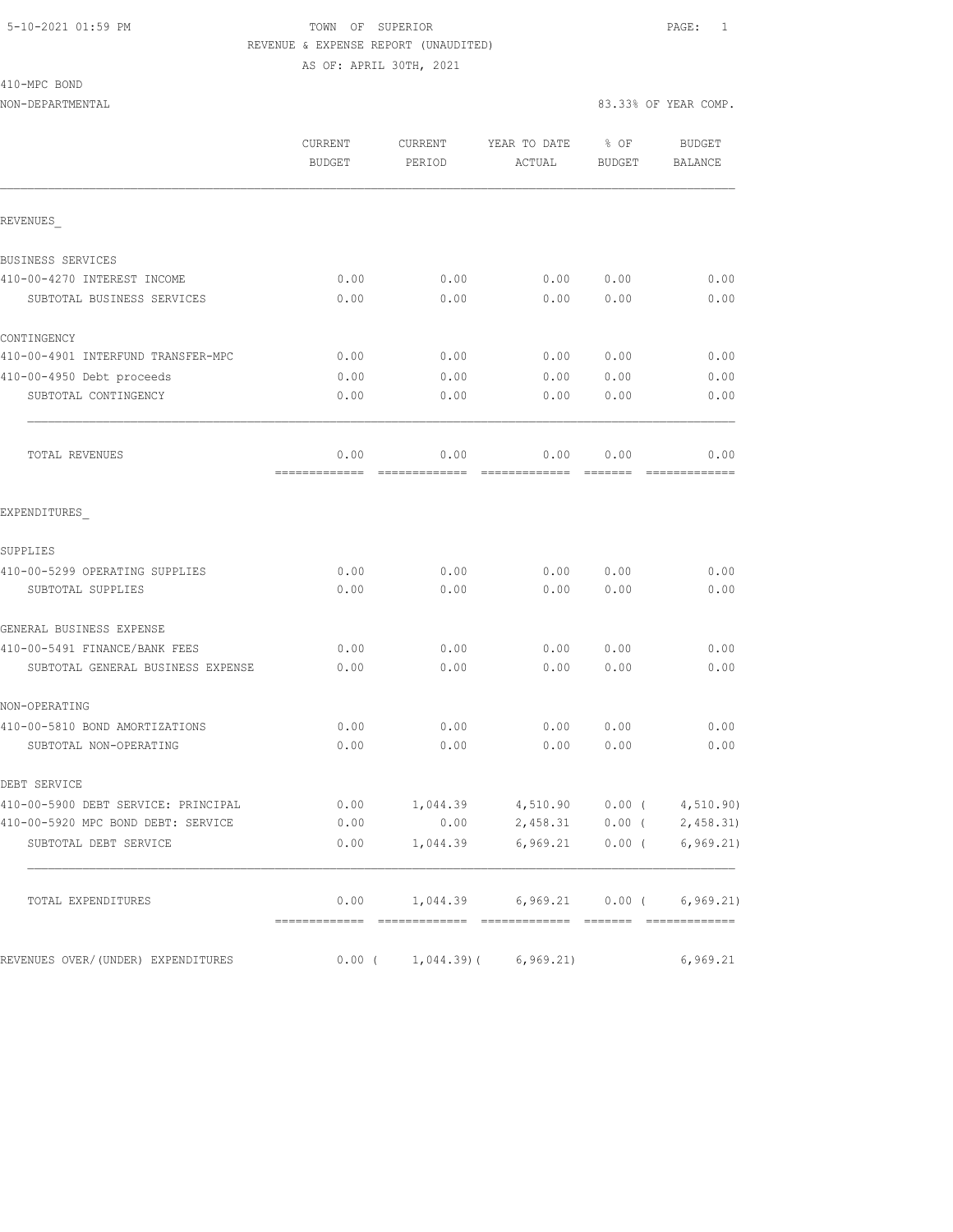## 5-10-2021 01:59 PM TOWN OF SUPERIOR PAGE: 2 REVENUE & EXPENSE REPORT (UNAUDITED) AS OF: APRIL 30TH, 2021

410-MPC BOND

|                                    | CURRENT<br><b>BUDGET</b> | CURRENT<br>PERIOD | YEAR TO DATE<br>ACTUAL | % OF<br><b>BUDGET</b> | <b>BUDGET</b><br><b>BALANCE</b> |
|------------------------------------|--------------------------|-------------------|------------------------|-----------------------|---------------------------------|
| FUND TOTAL REVENUES                | 0.00                     | 0.00              | 0.00                   | 0.00                  | 0.00                            |
| FUND TOTAL EXPENDITURES            | 0.00                     | 1,044.39          | 6,969.21               | $0.00$ (              | 6, 969, 21)                     |
| REVENUES OVER/(UNDER) EXPENDITURES | 0.00(                    | 1,044.39)(        | 6, 969.21              |                       | 6,969.21                        |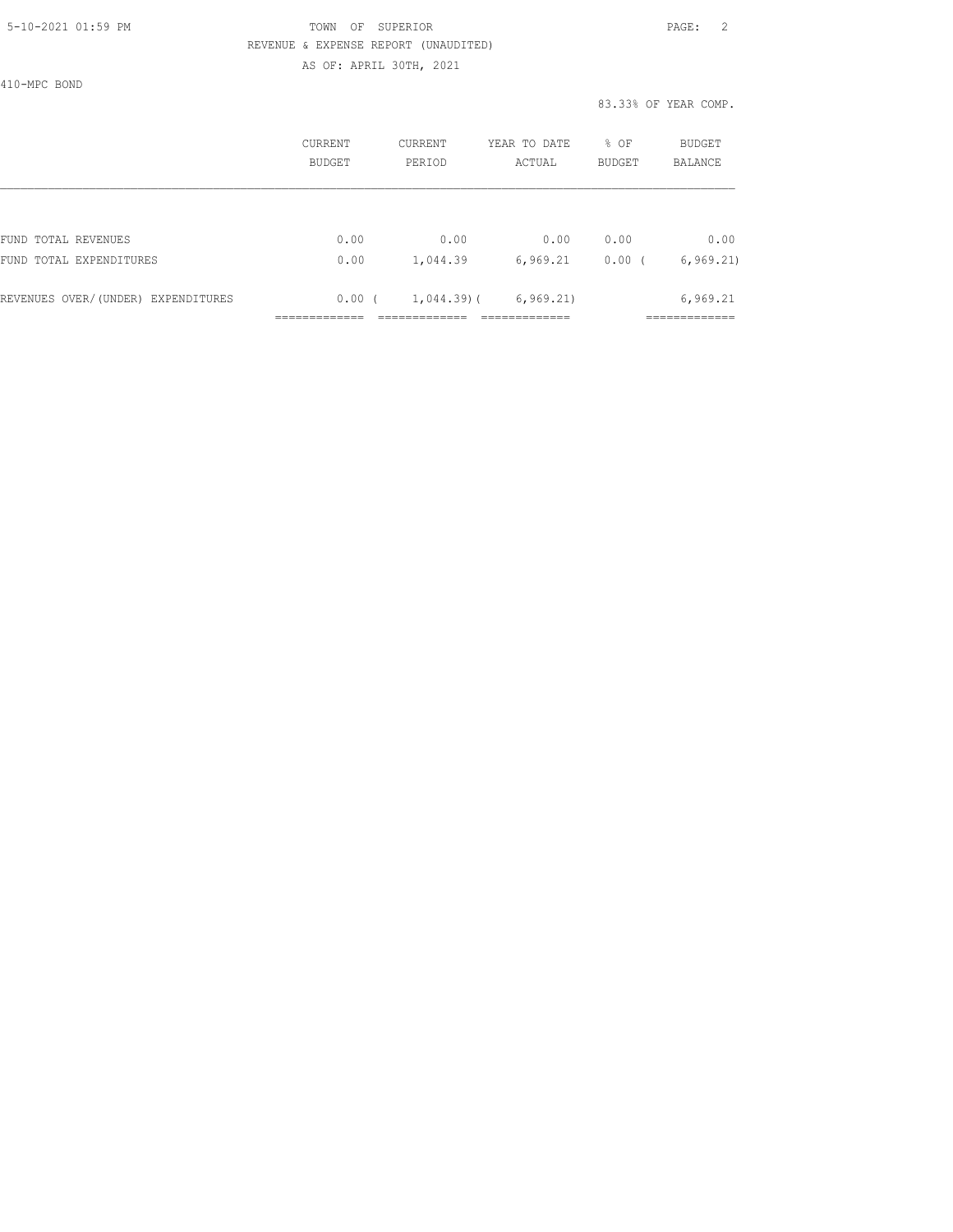### 5-10-2021 01:59 PM TOWN OF SUPERIOR PAGE: 1 REVENUE & EXPENSE REPORT (UNAUDITED) AS OF: APRIL 30TH, 2021

500-GRANTS

|                                                         | CURRENT<br><b>BUDGET</b>                       | CURRENT<br>PERIOD | YEAR TO DATE<br>ACTUAL | % OF<br><b>BUDGET</b> | <b>BUDGET</b><br><b>BALANCE</b> |
|---------------------------------------------------------|------------------------------------------------|-------------------|------------------------|-----------------------|---------------------------------|
| REVENUES                                                |                                                |                   |                        |                       |                                 |
| GRANTS                                                  |                                                |                   |                        |                       |                                 |
| 500-00-4600 GRANT REVENUES                              | 1,381,382.00                                   | 0.00              | 0.00                   | 0.00                  | 1,381,382.00                    |
| SUBTOTAL GRANTS                                         | 1,381,382.00                                   | 0.00              | 0.00                   | 0.00                  | 1,381,382.00                    |
| CONTINGENCY                                             |                                                |                   |                        |                       |                                 |
| 500-00-4900 CONTINGENCY                                 | 0.00                                           | 0.00              | 0.00                   | 0.00                  | 0.00                            |
| 500-00-4901 Transfers                                   | 0.00                                           | 0.00              | 0.00                   | 0.00                  | 0.00                            |
| 500-00-4999 OTHER FINANCING SOURCES                     | 0.00                                           | 0.00              | 0.00                   | 0.00                  | 0.00                            |
| SUBTOTAL CONTINGENCY                                    | 0.00                                           | 0.00              | 0.00                   | 0.00                  | 0.00                            |
| TOTAL REVENUES                                          | 1,381,382.00<br>============================== | 0.00              | 0.00                   | 0.00                  | 1,381,382.00<br>-------------   |
| EXPENDITURES                                            |                                                |                   |                        |                       |                                 |
| PERSONEL                                                |                                                |                   |                        |                       |                                 |
| 500-00-5100 SALARIES                                    | 0.00                                           | 0.00              | 0.00                   | 0.00                  | 0.00                            |
| 500-00-5101 OVERTIME                                    | 0.00                                           | 0.00              | 0.00                   | 0.00                  | 0.00                            |
| 500-00-5151 FICA                                        | 0.00                                           | 0.00              | 0.00                   | 0.00                  | 0.00                            |
| 500-00-5152 MEDICARE                                    | 0.00                                           | 0.00              | 0.00                   | 0.00                  | 0.00                            |
| 500-00-5153 STATE UNEMPLOYMENT                          | 0.00                                           | 0.00              | 0.00                   | 0.00                  | 0.00                            |
| 500-00-5154 WORKERS COMP INSURANCE<br>SUBTOTAL PERSONEL | 0.00<br>0.00                                   | 0.00<br>0.00      | 0.00<br>0.00           | 0.00<br>0.00          | 0.00<br>0.00                    |
| SUPPLIES                                                |                                                |                   |                        |                       |                                 |
| 500-00-5299 OPERATING SUPPLIES                          | 1,381,382.00                                   | 0.00              | 0.00                   | 0.00                  | 1,381,382.00                    |
| SUBTOTAL SUPPLIES                                       | 1,381,382.00                                   | 0.00              | 0.00                   | 0.00                  | 1,381,382.00                    |
| GENERAL BUSINESS EXPENSE                                |                                                |                   |                        |                       |                                 |
| 500-00-5494 GRANT MATCHING                              | 0.00                                           | 0.00              | 0.00                   | 0.00                  | 0.00                            |
| SUBTOTAL GENERAL BUSINESS EXPENSE                       | 0.00                                           | 0.00              | 0.00                   | 0.00                  | 0.00                            |
| TOTAL EXPENDITURES                                      | 1,381,382.00                                   | 0.00              | 0.00                   |                       | $0.00 \quad 1,381,382.00$       |
| REVENUES OVER/(UNDER) EXPENDITURES                      | 0.00                                           | 0.00              | 0.00                   |                       | 0.00                            |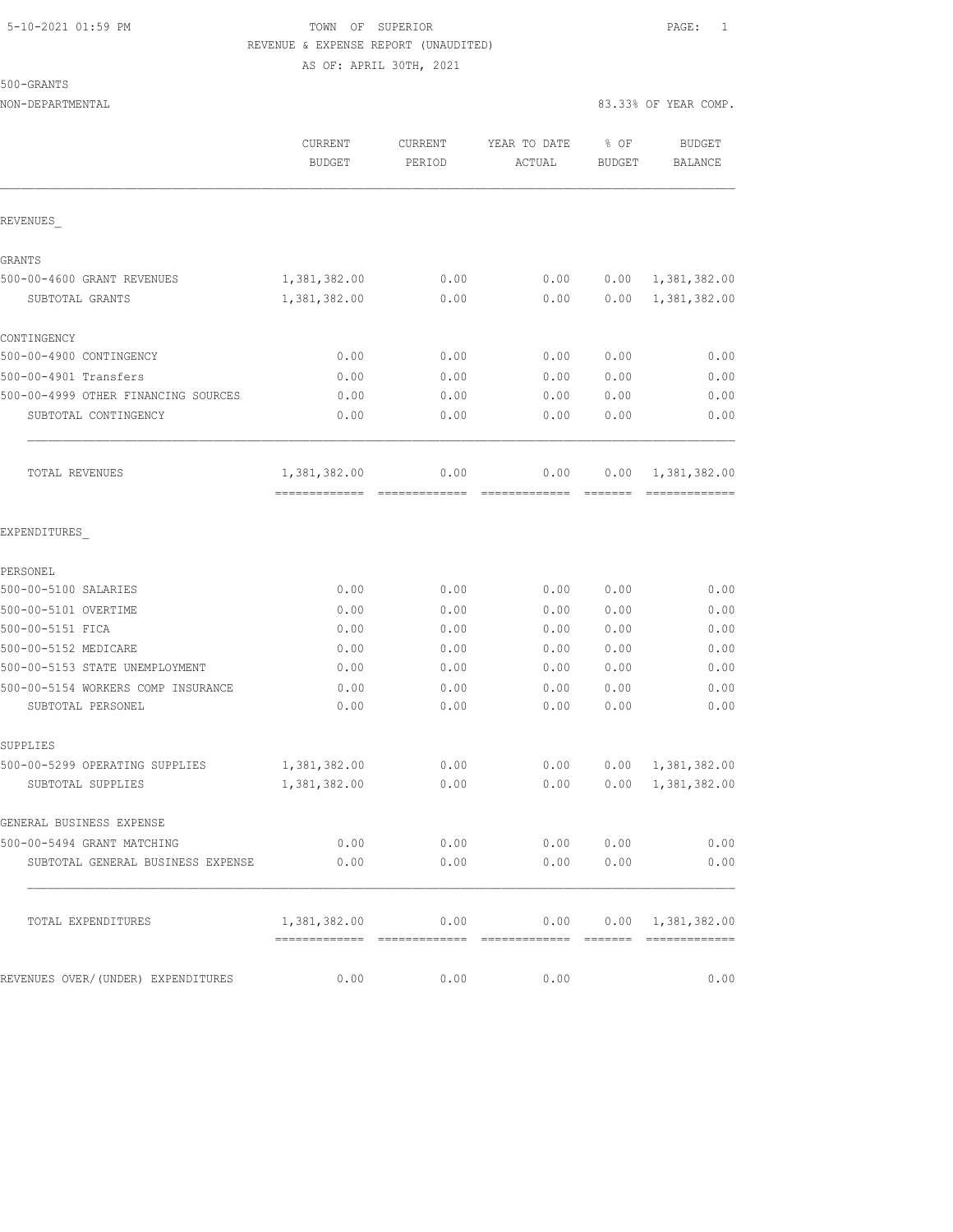|  | 5-10-2021 01:59 PM |  |
|--|--------------------|--|
|  |                    |  |

# TOWN OF SUPERIOR **Example 2** PAGE: 2 REVENUE & EXPENSE REPORT (UNAUDITED)

AS OF: APRIL 30TH, 2021

| 500-GRANTS    |  |
|---------------|--|
| DAITAR ADIMIR |  |

### POLICE GRANTS 83.33% OF YEAR COMP.

|                                    | CURRENT<br><b>BUDGET</b> | CURRENT<br>PERIOD     | YEAR TO DATE % OF<br>ACTUAL | BUDGET           | <b>BUDGET</b><br><b>BALANCE</b> |
|------------------------------------|--------------------------|-----------------------|-----------------------------|------------------|---------------------------------|
| REVENUES                           |                          |                       |                             |                  |                                 |
| GRANTS                             |                          |                       |                             |                  |                                 |
| 500-07-4600 GRANT REVENUE          | 0.00                     | 0.00                  | 0.00                        | 0.00             | 0.00                            |
| SUBTOTAL GRANTS                    | 0.00                     | 0.00                  | 0.00                        | 0.00             | 0.00                            |
| TOTAL REVENUES                     | 0.00                     |                       | $0.00$ 0.00                 | 0.00             | 0.00                            |
| EXPENDITURES                       |                          |                       |                             |                  |                                 |
| SUPPLIES                           |                          |                       |                             |                  |                                 |
| 500-07-5299 GRANT - POLICE         | 0.00                     | 0.00                  | 0.00                        | 0.00             | 0.00                            |
| SUBTOTAL SUPPLIES                  | 0.00                     | 0.00                  | 0.00                        | 0.00             | 0.00                            |
| DEBT SERVICE                       |                          |                       |                             |                  |                                 |
| 500-07-5999 CAPITAL OUTLAY         | 0.00                     | 0.00                  | 0.00                        | 0.00             | 0.00                            |
| SUBTOTAL DEBT SERVICE              | 0.00                     | 0.00                  | 0.00                        | 0.00             | 0.00                            |
| TOTAL EXPENDITURES                 | 0.00<br>=============    | 0.00<br>============= | 0.00<br>=============       | 0.00<br>-------- | 0.00<br>=============           |
| REVENUES OVER/(UNDER) EXPENDITURES | 0.00                     | 0.00                  | 0.00                        |                  | 0.00                            |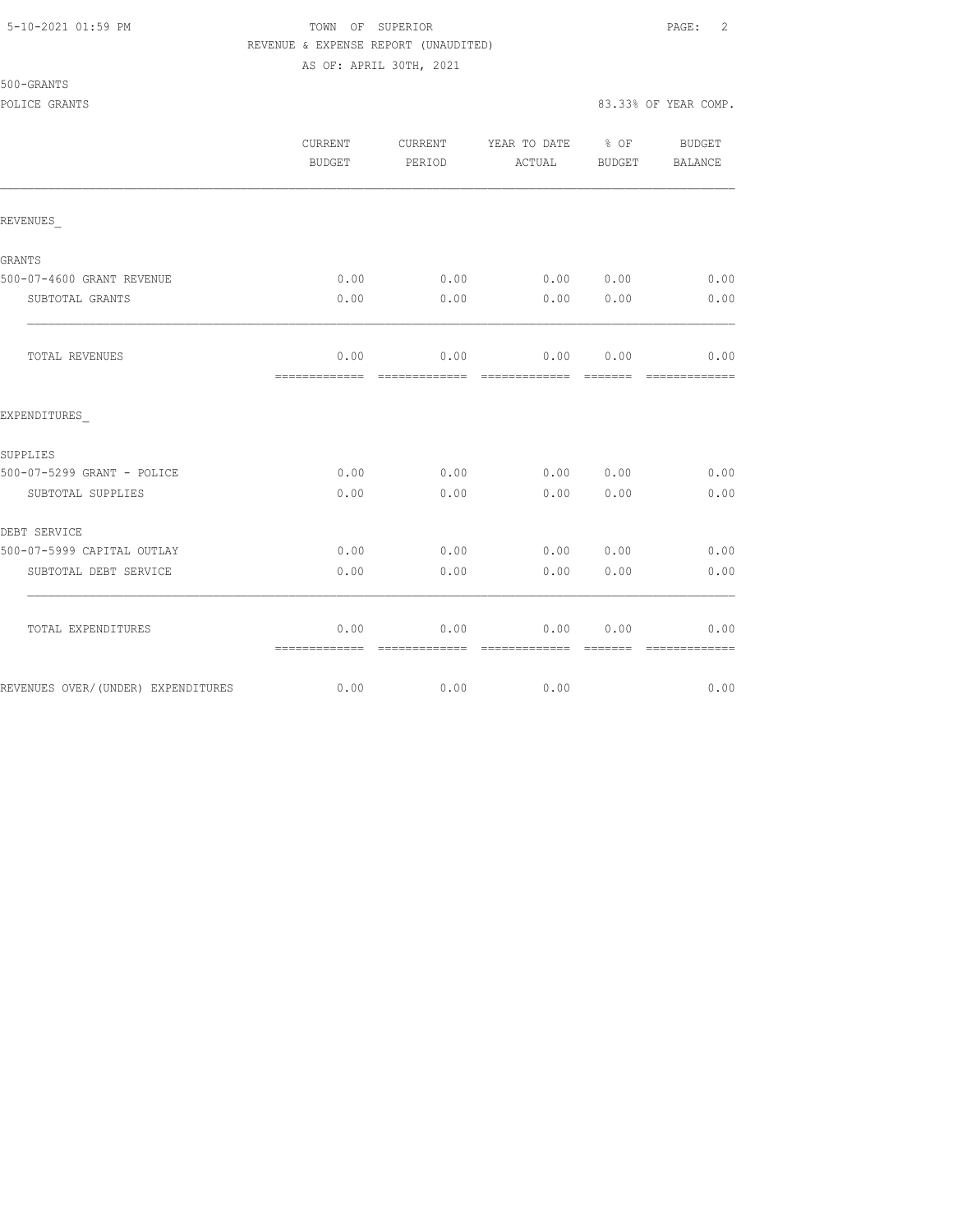## 5-10-2021 01:59 PM TOWN OF SUPERIOR PAGE: 3 REVENUE & EXPENSE REPORT (UNAUDITED)

AS OF: APRIL 30TH, 2021

|                                      | CURRENT<br><b>BUDGET</b> | CURRENT<br>PERIOD     | YEAR TO DATE % OF<br>ACTUAL | BUDGET          | BUDGET<br>BALANCE     |
|--------------------------------------|--------------------------|-----------------------|-----------------------------|-----------------|-----------------------|
| REVENUES                             |                          |                       |                             |                 |                       |
| GRANTS                               |                          |                       |                             |                 |                       |
| 500-08-4600 FIRE DEPT GRANT          | 0.00                     | 0.00                  | 0.00 0.00                   |                 | 0.00                  |
| SUBTOTAL GRANTS                      | 0.00                     | 0.00                  | 0.00                        | 0.00            | 0.00                  |
| TOTAL REVENUES                       | 0.00<br>=============    | 0.00<br>============= | 0.00<br>=============       | 0.00<br>======= | 0.00<br>============= |
| EXPENDITURES                         |                          |                       |                             |                 |                       |
| SUPPLIES                             |                          |                       |                             |                 |                       |
| 500-08-5299 FIRE DEPT GRANT EXPENSES | 0.00                     | 0.00                  | 0.00 0.00                   |                 | 0.00                  |
| SUBTOTAL SUPPLIES                    | 0.00                     | 0.00                  | 0.00                        | 0.00            | 0.00                  |
| TOTAL EXPENDITURES                   | 0.00<br>=============    | 0.00<br>============= | 0.00<br>=============       | 0.00<br>======= | 0.00<br>============= |
| REVENUES OVER/(UNDER) EXPENDITURES   | 0.00                     | 0.00                  | 0.00                        |                 | 0.00                  |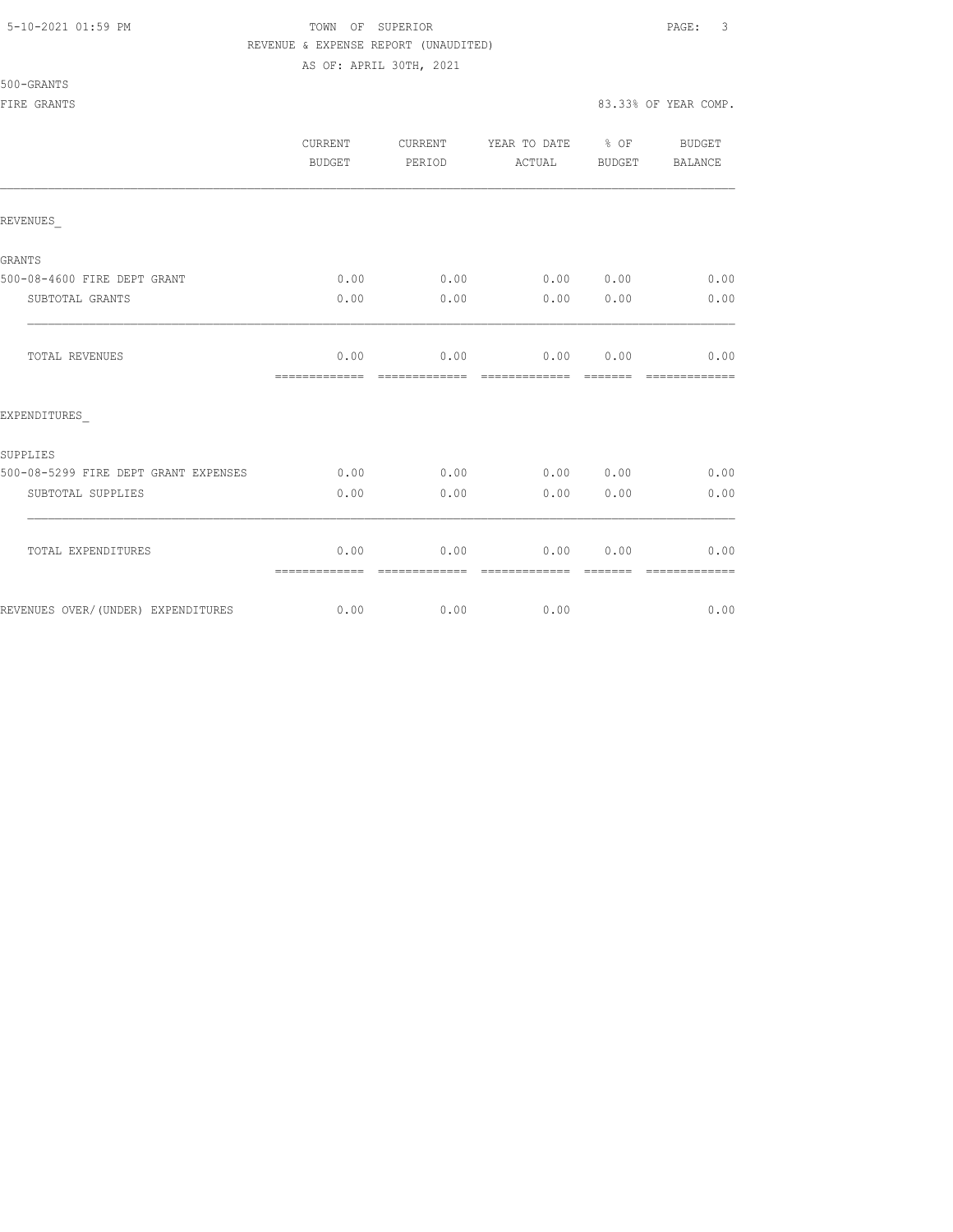| 5-10-2021 01:59 PM |  |  |
|--------------------|--|--|
|                    |  |  |

# TOWN OF SUPERIOR **PAGE:** 4 REVENUE & EXPENSE REPORT (UNAUDITED)

|                                       | AS OF: APRIL 30TH, 2021 |        |                                                                          |  |                              |
|---------------------------------------|-------------------------|--------|--------------------------------------------------------------------------|--|------------------------------|
| 500-GRANTS                            |                         |        |                                                                          |  |                              |
| RECREATION GRANTS                     |                         |        |                                                                          |  | 83.33% OF YEAR COMP.         |
|                                       | CURRENT<br>BUDGET       | PERIOD | CURRENT YEAR TO DATE % OF<br>ACTUAL BUDGET                               |  | BUDGET<br>BALANCE            |
| REVENUES                              |                         |        |                                                                          |  |                              |
| <b>GRANTS</b>                         |                         |        |                                                                          |  |                              |
| 500-12-4600 GRANT REVENUE             | 0.00                    |        | $0.00$ 27,365.20 0.00 ( 27,365.20)                                       |  |                              |
| SUBTOTAL GRANTS                       | 0.00                    | 0.00   |                                                                          |  | 27,365.20  0.00 ( 27,365.20) |
| TOTAL REVENUES                        | 0.00                    |        | $0.00$ 27,365.20 0.00 ( 27,365.20)                                       |  |                              |
| EXPENDITURES                          |                         |        |                                                                          |  |                              |
| SUPPLIES                              |                         |        |                                                                          |  |                              |
| 500-12-5299 OPERATING SUPPLIES        | 0.00                    | 0.00   | 426.72 0.00 (426.72)                                                     |  |                              |
| SUBTOTAL SUPPLIES                     | 0.00                    | 0.00   | 426.72 0.00 (                                                            |  | 426.72)                      |
| PROFESSIONAL SERVICES                 |                         |        |                                                                          |  |                              |
| 500-12-5550 PARKS IMPROVEMENT PROJECT | 0.00                    |        | $0.00$ 28,432.20 0.00 ( 28,432.20)                                       |  |                              |
| SUBTOTAL PROFESSIONAL SERVICES        | 0.00                    | 0.00   |                                                                          |  | 28,432.20 0.00 (28,432.20)   |
| TOTAL EXPENDITURES                    | 0.00<br>=============   |        | $0.00$ 28,858.92 0.00 ( 28,858.92)<br>-------------- ------------ ------ |  |                              |
| REVENUES OVER/ (UNDER) EXPENDITURES   | 0.00                    |        | $0.00$ ( $1,493.72$ )                                                    |  | 1,493.72                     |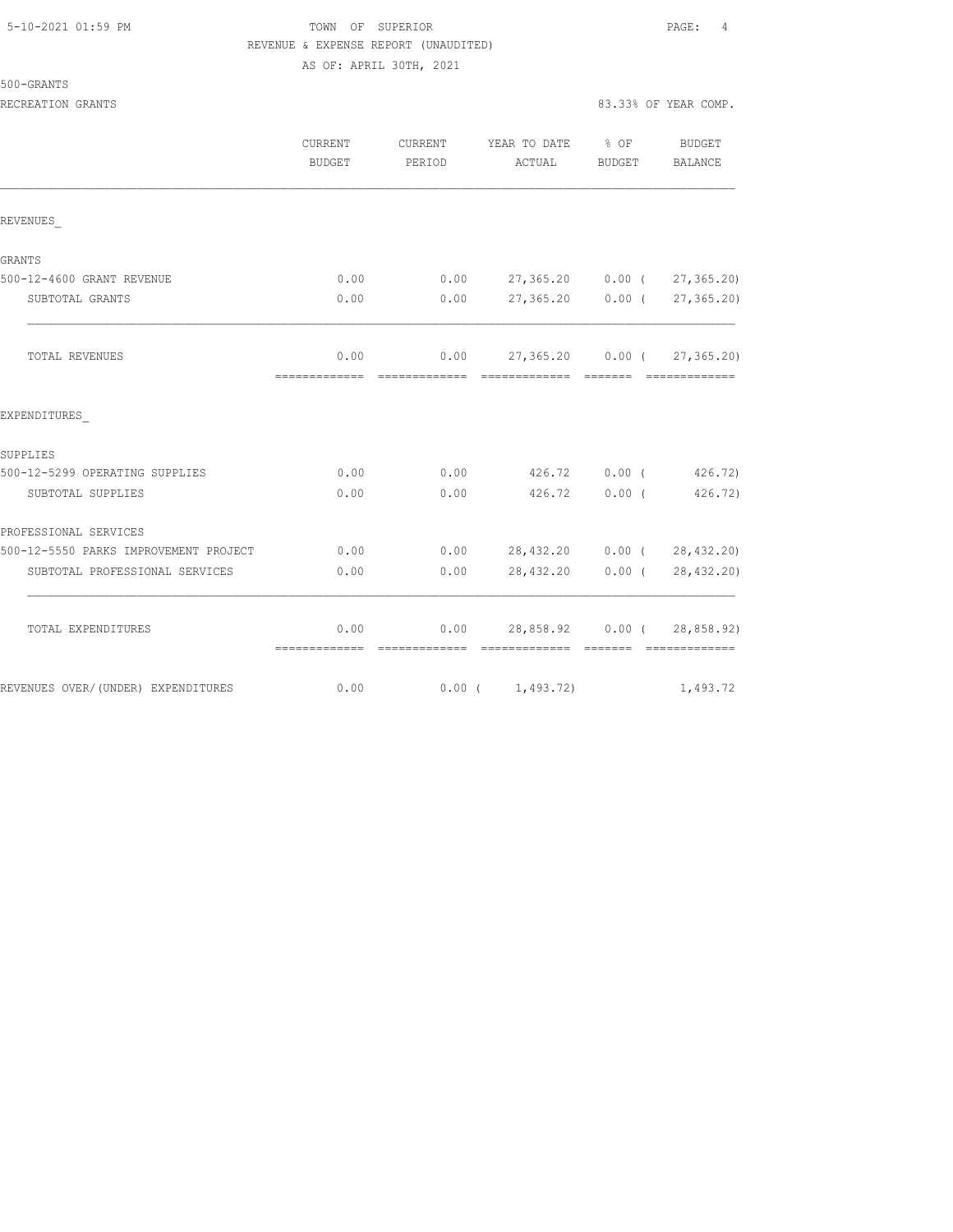## 5-10-2021 01:59 PM TOWN OF SUPERIOR PAGE: 5 REVENUE & EXPENSE REPORT (UNAUDITED) AS OF: APRIL 30TH, 2021

| 500-GRANTS |  |
|------------|--|
|------------|--|

|                                    | CURRENT<br>BUDGET     | CURRENT<br>PERIOD | YEAR TO DATE % OF<br>ACTUAL  | BUDGET | <b>BUDGET</b><br>BALANCE |
|------------------------------------|-----------------------|-------------------|------------------------------|--------|--------------------------|
| REVENUES                           |                       |                   |                              |        |                          |
| <b>GRANTS</b>                      |                       |                   |                              |        |                          |
| 500-30-4600 GRANT REVENUE          | 0.00                  | 0.00              | 0.00 0.00                    |        | 0.00                     |
| SUBTOTAL GRANTS                    | 0.00                  | 0.00              | 0.00                         | 0.00   | 0.00                     |
| TOTAL REVENUES                     | 0.00<br>============= | 0.00              | $0.00$ 0.00<br>============= |        | 0.00<br>-------------    |
| EXPENDITURES                       |                       |                   |                              |        |                          |
| SUPPLIES                           |                       |                   |                              |        |                          |
| 500-30-5299 OPERATING SUPPLIES     | 0.00                  | 0.00              | 0.00 0.00                    |        | 0.00                     |
| SUBTOTAL SUPPLIES                  | 0.00                  | 0.00              | 0.00                         | 0.00   | 0.00                     |
| TOTAL EXPENDITURES                 | 0.00<br>============= | 0.00              | 0.00                         | 0.00   | 0.00                     |
| REVENUES OVER/(UNDER) EXPENDITURES | 0.00                  | 0.00              | 0.00                         |        | 0.00                     |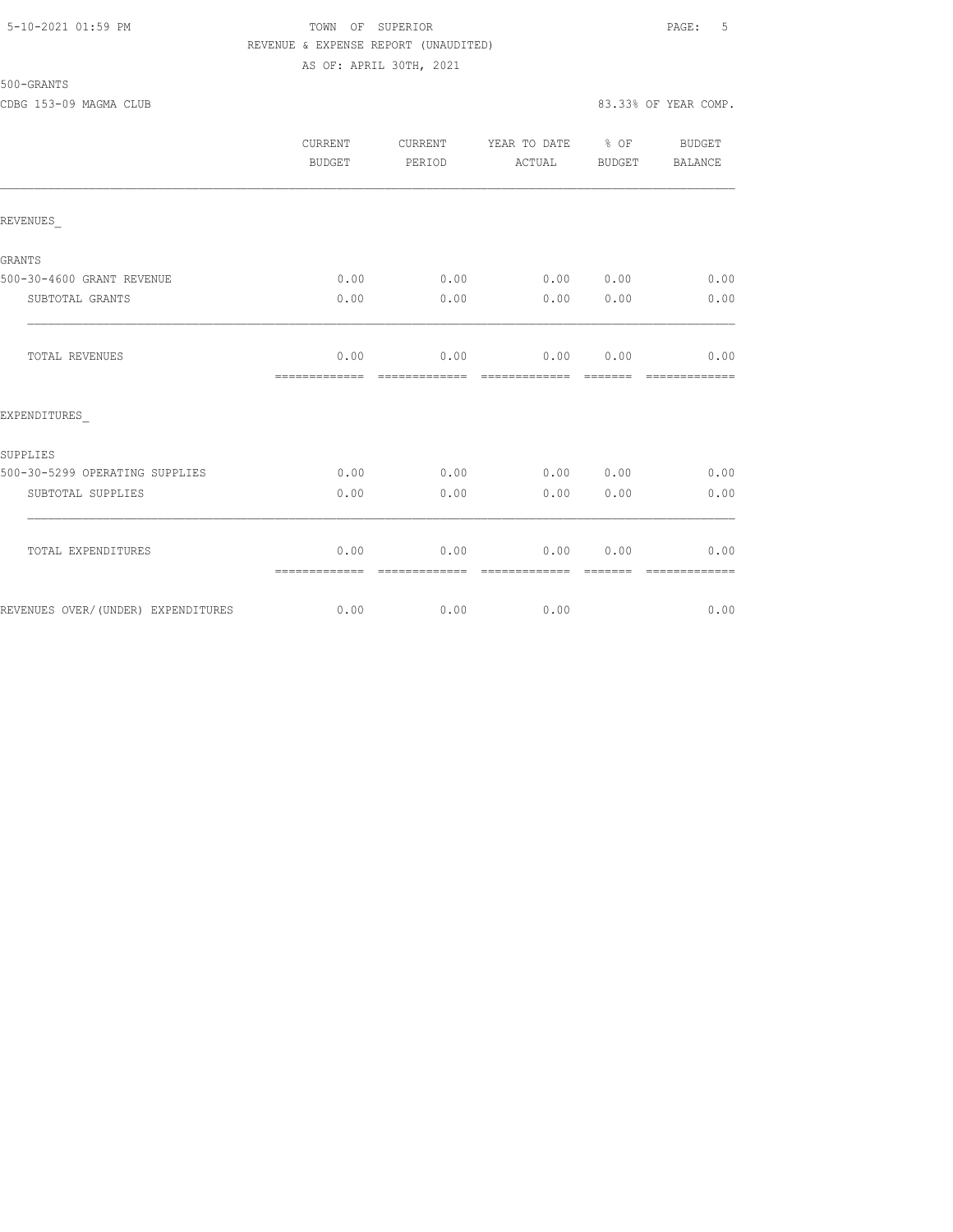## 5-10-2021 01:59 PM TOWN OF SUPERIOR PAGE: 6 REVENUE & EXPENSE REPORT (UNAUDITED) AS OF: APRIL 30TH, 2021

|                                    | CURRENT<br><b>BUDGET</b> | CURRENT<br>PERIOD     | YEAR TO DATE % OF<br>ACTUAL | BUDGET | BUDGET<br>BALANCE |
|------------------------------------|--------------------------|-----------------------|-----------------------------|--------|-------------------|
| REVENUES                           |                          |                       |                             |        |                   |
| <b>GRANTS</b>                      |                          |                       |                             |        |                   |
| 500-31-4600 GRANT REVENUE          | 0.00                     | 0.00                  | 0.00 0.00                   |        | 0.00              |
| SUBTOTAL GRANTS                    | 0.00                     | 0.00                  | 0.00                        | 0.00   | 0.00              |
| TOTAL REVENUES                     | 0.00<br>=============    | 0.00<br>------------- | 0.00<br>-------------       | 0.00   | 0.00              |
| EXPENDITURES                       |                          |                       |                             |        |                   |
| SUPPLIES                           |                          |                       |                             |        |                   |
| 500-31-5299 OPERATING SUPPLIES     | 0.00                     | 0.00                  | 0.00 0.00                   |        | 0.00              |
| SUBTOTAL SUPPLIES                  | 0.00                     | 0.00                  | 0.00                        | 0.00   | 0.00              |
| TOTAL EXPENDITURES                 | 0.00<br>=============    | 0.00<br>------------- | 0.00<br>-------------       | 0.00   | 0.00              |
| REVENUES OVER/(UNDER) EXPENDITURES | 0.00                     | 0.00                  | 0.00                        |        | 0.00              |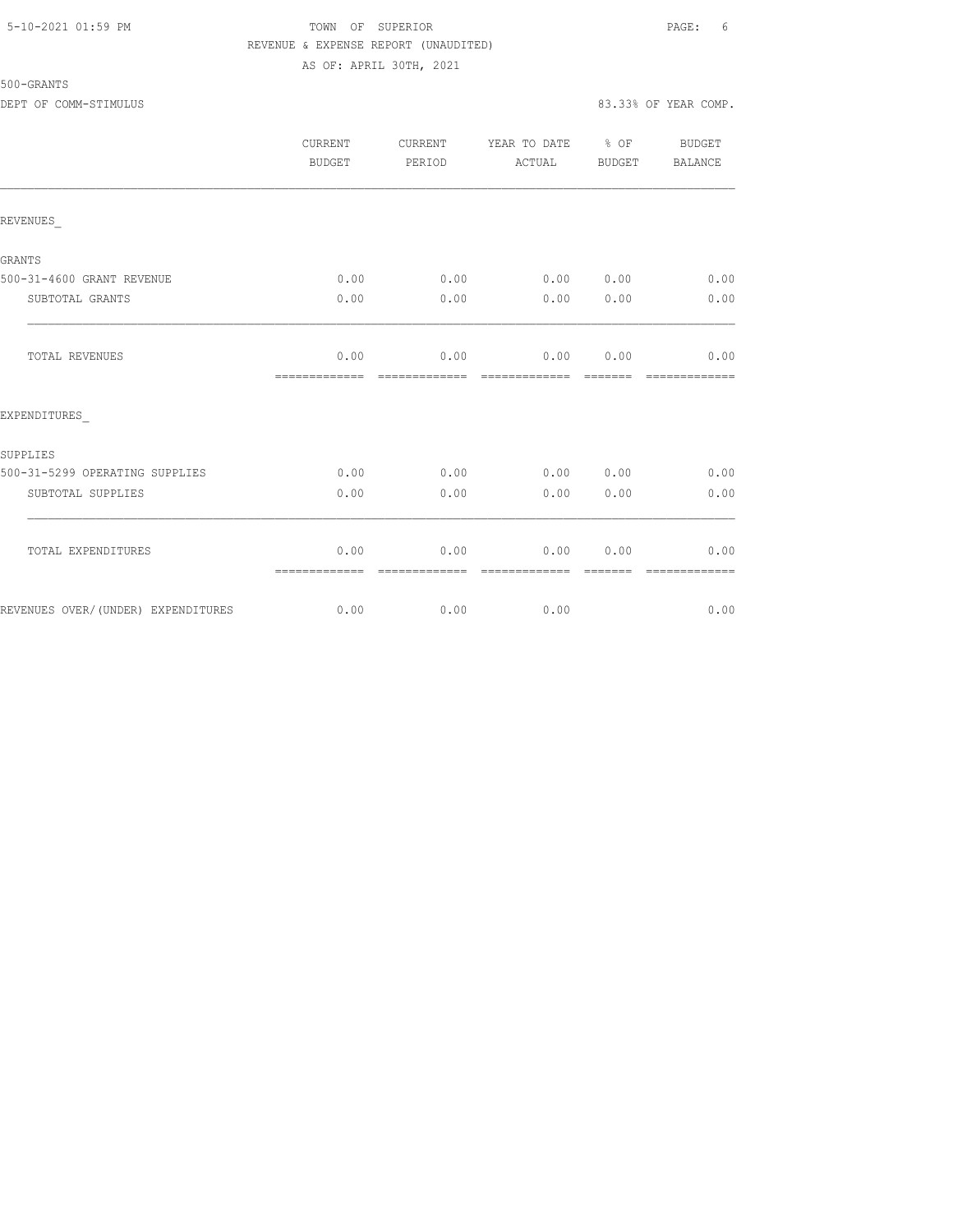# 5-10-2021 01:59 PM TOWN OF SUPERIOR PAGE: 7 REVENUE & EXPENSE REPORT (UNAUDITED) AS OF: APRIL 30TH, 2021

|                                     | CURRENT<br>BUDGET     | CURRENT<br>PERIOD     | YEAR TO DATE % OF<br>ACTUAL | BUDGET                                                                                                                                                                                                                                                                                                                                                                                                                                                                                 | BUDGET<br>BALANCE     |
|-------------------------------------|-----------------------|-----------------------|-----------------------------|----------------------------------------------------------------------------------------------------------------------------------------------------------------------------------------------------------------------------------------------------------------------------------------------------------------------------------------------------------------------------------------------------------------------------------------------------------------------------------------|-----------------------|
| REVENUES                            |                       |                       |                             |                                                                                                                                                                                                                                                                                                                                                                                                                                                                                        |                       |
| GRANTS                              |                       |                       |                             |                                                                                                                                                                                                                                                                                                                                                                                                                                                                                        |                       |
| 500-32-4600 GRANT REVENUE-POOL      | 0.00                  | 0.00                  | 0.00 0.00                   |                                                                                                                                                                                                                                                                                                                                                                                                                                                                                        | 0.00                  |
| SUBTOTAL GRANTS                     | 0.00                  | 0.00                  | 0.00                        | 0.00                                                                                                                                                                                                                                                                                                                                                                                                                                                                                   | 0.00                  |
| TOTAL REVENUES                      | 0.00<br>============= | 0.00<br>============= | 0.00000000<br>============= | $\begin{array}{cccccccccc} \multicolumn{2}{c}{} & \multicolumn{2}{c}{} & \multicolumn{2}{c}{} & \multicolumn{2}{c}{} & \multicolumn{2}{c}{} & \multicolumn{2}{c}{} & \multicolumn{2}{c}{} & \multicolumn{2}{c}{} & \multicolumn{2}{c}{} & \multicolumn{2}{c}{} & \multicolumn{2}{c}{} & \multicolumn{2}{c}{} & \multicolumn{2}{c}{} & \multicolumn{2}{c}{} & \multicolumn{2}{c}{} & \multicolumn{2}{c}{} & \multicolumn{2}{c}{} & \multicolumn{2}{c}{} & \multicolumn{2}{c}{} & \mult$ | 0.00<br>============= |
| EXPENDITURES                        |                       |                       |                             |                                                                                                                                                                                                                                                                                                                                                                                                                                                                                        |                       |
| SUPPLIES                            |                       |                       |                             |                                                                                                                                                                                                                                                                                                                                                                                                                                                                                        |                       |
| 500-32-5299 OPERATING SUPPLIES-POOL | 0.00                  | 0.00                  | 0.00 0.00                   |                                                                                                                                                                                                                                                                                                                                                                                                                                                                                        | 0.00                  |
| SUBTOTAL SUPPLIES                   | 0.00                  | 0.00                  | 0.00                        | 0.00                                                                                                                                                                                                                                                                                                                                                                                                                                                                                   | 0.00                  |
| TOTAL EXPENDITURES                  | 0.00<br>============= | 0.00<br>============= | 0.00<br>-------------       | 0.00<br>--------                                                                                                                                                                                                                                                                                                                                                                                                                                                                       | 0.00<br>============= |
| REVENUES OVER/(UNDER) EXPENDITURES  | 0.00                  | 0.00                  | 0.00                        |                                                                                                                                                                                                                                                                                                                                                                                                                                                                                        | 0.00                  |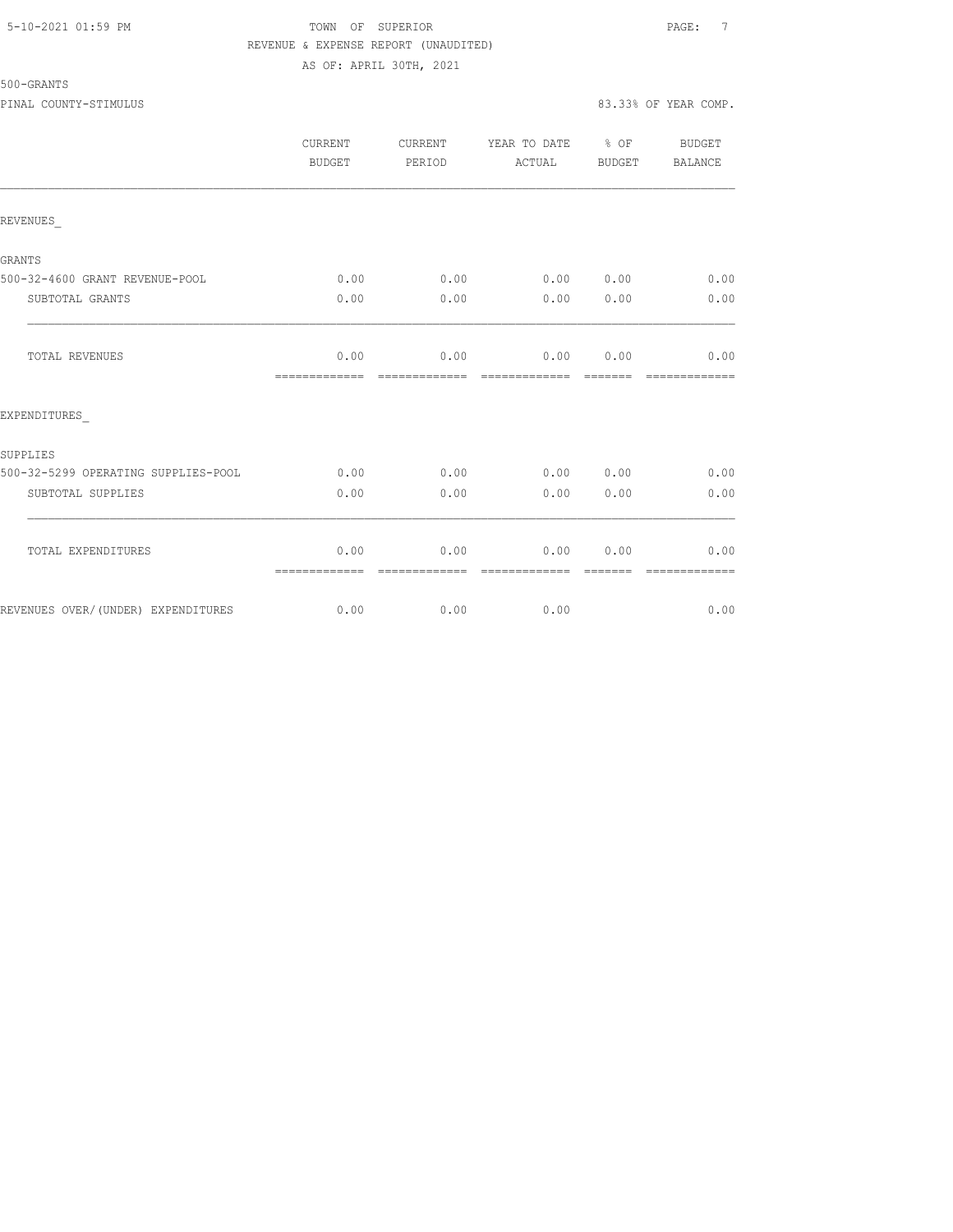# 5-10-2021 01:59 PM TOWN OF SUPERIOR PAGE: 8 REVENUE & EXPENSE REPORT (UNAUDITED) AS OF: APRIL 30TH, 2021

|                                    | CURRENT<br><b>BUDGET</b> | CURRENT<br>PERIOD     | YEAR TO DATE % OF<br>ACTUAL | BUDGET | BUDGET<br>BALANCE |
|------------------------------------|--------------------------|-----------------------|-----------------------------|--------|-------------------|
| REVENUES                           |                          |                       |                             |        |                   |
| <b>GRANTS</b>                      |                          |                       |                             |        |                   |
| 500-34-4600 GRANT REVENUE          | 0.00                     | 0.00                  | 0.00 0.00                   |        | 0.00              |
| SUBTOTAL GRANTS                    | 0.00                     | 0.00                  | 0.00                        | 0.00   | 0.00              |
| TOTAL REVENUES                     | 0.00<br>=============    | 0.00<br>------------- | 0.00<br>-------------       | 0.00   | 0.00              |
| EXPENDITURES                       |                          |                       |                             |        |                   |
| SUPPLIES                           |                          |                       |                             |        |                   |
| 500-34-5299 OPERATING SUPPLIES     | 0.00                     | 0.00                  | 0.00 0.00                   |        | 0.00              |
| SUBTOTAL SUPPLIES                  | 0.00                     | 0.00                  | 0.00                        | 0.00   | 0.00              |
| TOTAL EXPENDITURES                 | 0.00<br>=============    | 0.00<br>------------- | 0.00<br>-------------       | 0.00   | 0.00              |
| REVENUES OVER/(UNDER) EXPENDITURES | 0.00                     | 0.00                  | 0.00                        |        | 0.00              |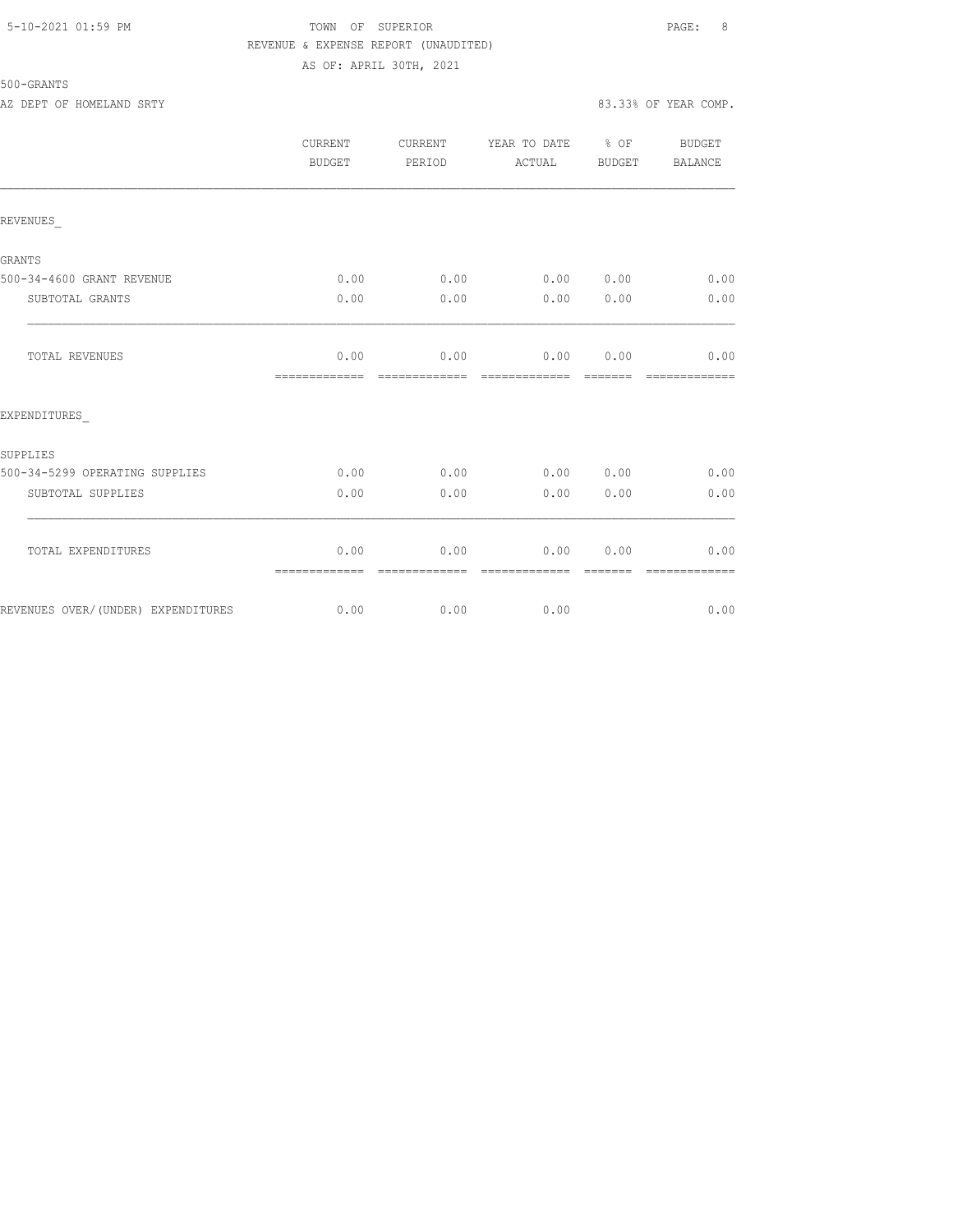# 5-10-2021 01:59 PM TOWN OF SUPERIOR PAGE: 9 REVENUE & EXPENSE REPORT (UNAUDITED)

AS OF: APRIL 30TH, 2021

500-GRANTS

#### GOHS GRANT 83.33% OF YEAR COMP.

|                                    | CURRENT<br><b>BUDGET</b>                                                                                                                                                                                                                                                                                                                                                                                                                                                                       | CURRENT<br>PERIOD      | YEAR TO DATE % OF<br>ACTUAL     | BUDGET          | BUDGET<br>BALANCE      |
|------------------------------------|------------------------------------------------------------------------------------------------------------------------------------------------------------------------------------------------------------------------------------------------------------------------------------------------------------------------------------------------------------------------------------------------------------------------------------------------------------------------------------------------|------------------------|---------------------------------|-----------------|------------------------|
| REVENUES                           |                                                                                                                                                                                                                                                                                                                                                                                                                                                                                                |                        |                                 |                 |                        |
| GRANTS                             |                                                                                                                                                                                                                                                                                                                                                                                                                                                                                                |                        |                                 |                 |                        |
| 500-36-4600 GRANT REVENUE-FEMA     | 0.00                                                                                                                                                                                                                                                                                                                                                                                                                                                                                           | 0.00                   |                                 | 0.00 0.00       | 0.00                   |
| SUBTOTAL GRANTS                    | 0.00                                                                                                                                                                                                                                                                                                                                                                                                                                                                                           | 0.00                   | 0.00                            | 0.00            | 0.00                   |
| TOTAL REVENUES                     | 0.00<br>=============                                                                                                                                                                                                                                                                                                                                                                                                                                                                          | 0.00<br>-------------- | $0.00$ $0.00$<br>-------------- | --------        | 0.00<br>-------------- |
| EXPENDITURES                       |                                                                                                                                                                                                                                                                                                                                                                                                                                                                                                |                        |                                 |                 |                        |
| SUPPLIES                           |                                                                                                                                                                                                                                                                                                                                                                                                                                                                                                |                        |                                 |                 |                        |
| 500-36-5299 OPERATING SUPPLIES     | 0.00                                                                                                                                                                                                                                                                                                                                                                                                                                                                                           | 0.00                   |                                 | 0.00 0.00       | 0.00                   |
| SUBTOTAL SUPPLIES                  | 0.00                                                                                                                                                                                                                                                                                                                                                                                                                                                                                           | 0.00                   | 0.00                            | 0.00            | 0.00                   |
| TOTAL EXPENDITURES                 | 0.00<br>$\begin{array}{cccccccccccccc} \multicolumn{2}{c}{} & \multicolumn{2}{c}{} & \multicolumn{2}{c}{} & \multicolumn{2}{c}{} & \multicolumn{2}{c}{} & \multicolumn{2}{c}{} & \multicolumn{2}{c}{} & \multicolumn{2}{c}{} & \multicolumn{2}{c}{} & \multicolumn{2}{c}{} & \multicolumn{2}{c}{} & \multicolumn{2}{c}{} & \multicolumn{2}{c}{} & \multicolumn{2}{c}{} & \multicolumn{2}{c}{} & \multicolumn{2}{c}{} & \multicolumn{2}{c}{} & \multicolumn{2}{c}{} & \multicolumn{2}{c}{} & \$ | 0.00<br>=============  | 0.00<br>=============           | 0.00<br>======= | 0.00<br>=============  |
| REVENUES OVER/(UNDER) EXPENDITURES | 0.00                                                                                                                                                                                                                                                                                                                                                                                                                                                                                           | 0.00                   | 0.00                            |                 | 0.00                   |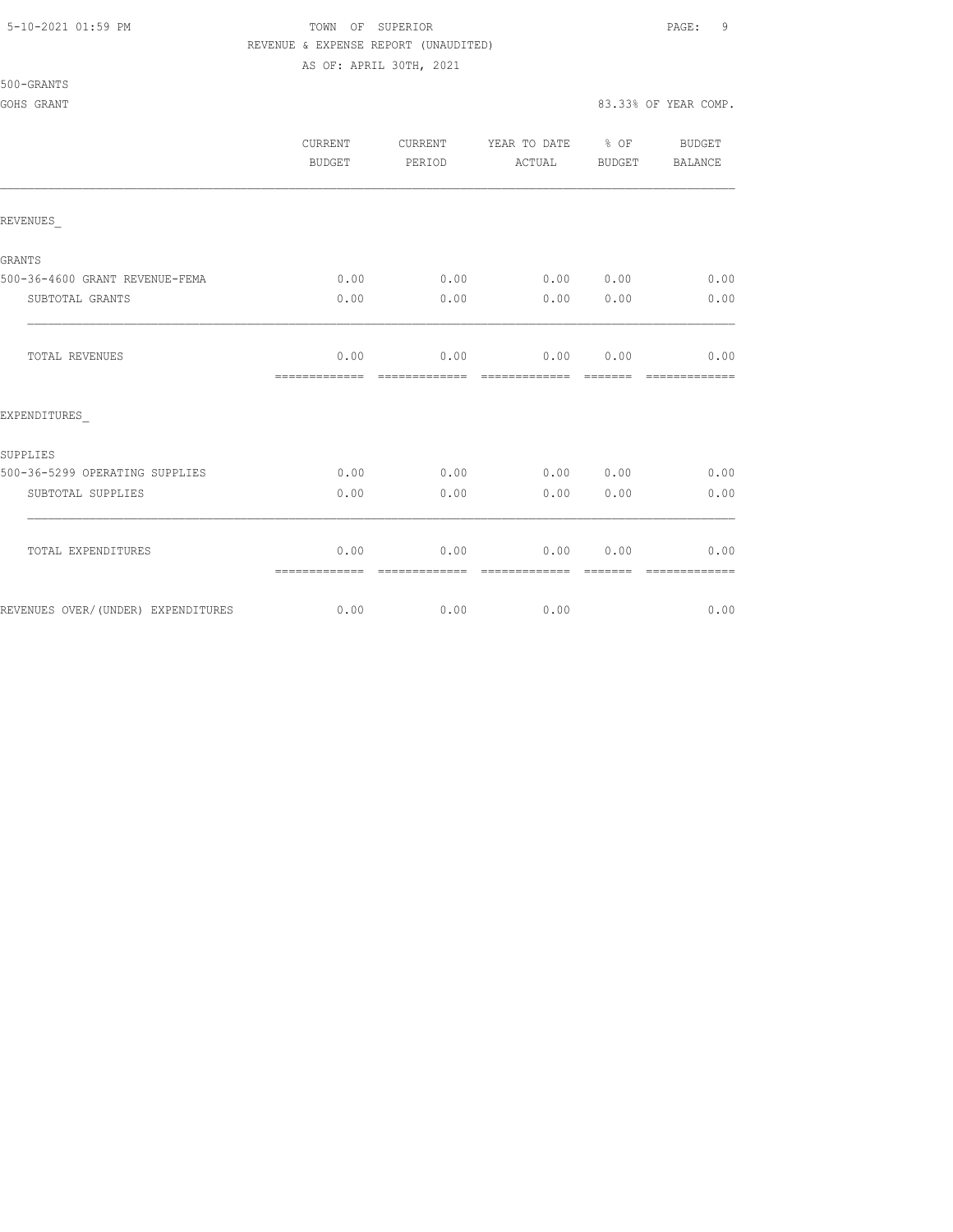# 5-10-2021 01:59 PM TOWN OF SUPERIOR PAGE: 10 REVENUE & EXPENSE REPORT (UNAUDITED) AS OF: APRIL 30TH, 2021

|                                    | CURRENT<br>BUDGET     | CURRENT<br>PERIOD     | YEAR TO DATE % OF<br>ACTUAL | BUDGET                                                                                                                                                                                                                                                                                                                                                                                                                                                                                 | BUDGET<br>BALANCE     |
|------------------------------------|-----------------------|-----------------------|-----------------------------|----------------------------------------------------------------------------------------------------------------------------------------------------------------------------------------------------------------------------------------------------------------------------------------------------------------------------------------------------------------------------------------------------------------------------------------------------------------------------------------|-----------------------|
| REVENUES                           |                       |                       |                             |                                                                                                                                                                                                                                                                                                                                                                                                                                                                                        |                       |
| GRANTS                             |                       |                       |                             |                                                                                                                                                                                                                                                                                                                                                                                                                                                                                        |                       |
| 500-37-4600 GRANT REVENUE          | 0.00                  | 0.00                  | 0.00 0.00                   |                                                                                                                                                                                                                                                                                                                                                                                                                                                                                        | 0.00                  |
| SUBTOTAL GRANTS                    | 0.00                  | 0.00                  | 0.00                        | 0.00                                                                                                                                                                                                                                                                                                                                                                                                                                                                                   | 0.00                  |
| TOTAL REVENUES                     | 0.00<br>============= | 0.00<br>============= | 0.00 0.00<br>=============  | $\begin{array}{cccccccccc} \multicolumn{2}{c}{} & \multicolumn{2}{c}{} & \multicolumn{2}{c}{} & \multicolumn{2}{c}{} & \multicolumn{2}{c}{} & \multicolumn{2}{c}{} & \multicolumn{2}{c}{} & \multicolumn{2}{c}{} & \multicolumn{2}{c}{} & \multicolumn{2}{c}{} & \multicolumn{2}{c}{} & \multicolumn{2}{c}{} & \multicolumn{2}{c}{} & \multicolumn{2}{c}{} & \multicolumn{2}{c}{} & \multicolumn{2}{c}{} & \multicolumn{2}{c}{} & \multicolumn{2}{c}{} & \multicolumn{2}{c}{} & \mult$ | 0.00<br>============= |
| EXPENDITURES                       |                       |                       |                             |                                                                                                                                                                                                                                                                                                                                                                                                                                                                                        |                       |
| SUPPLIES                           |                       |                       |                             |                                                                                                                                                                                                                                                                                                                                                                                                                                                                                        |                       |
| 500-37-5299 OPERATING SUPPLIES     | 0.00                  | 0.00                  | 0.00 0.00                   |                                                                                                                                                                                                                                                                                                                                                                                                                                                                                        | 0.00                  |
| SUBTOTAL SUPPLIES                  | 0.00                  | 0.00                  | 0.00                        | 0.00                                                                                                                                                                                                                                                                                                                                                                                                                                                                                   | 0.00                  |
| TOTAL EXPENDITURES                 | 0.00<br>============= | 0.00<br>============= | 0.00<br>-------------       | 0.00<br>--------                                                                                                                                                                                                                                                                                                                                                                                                                                                                       | 0.00<br>============= |
| REVENUES OVER/(UNDER) EXPENDITURES | 0.00                  | 0.00                  | 0.00                        |                                                                                                                                                                                                                                                                                                                                                                                                                                                                                        | 0.00                  |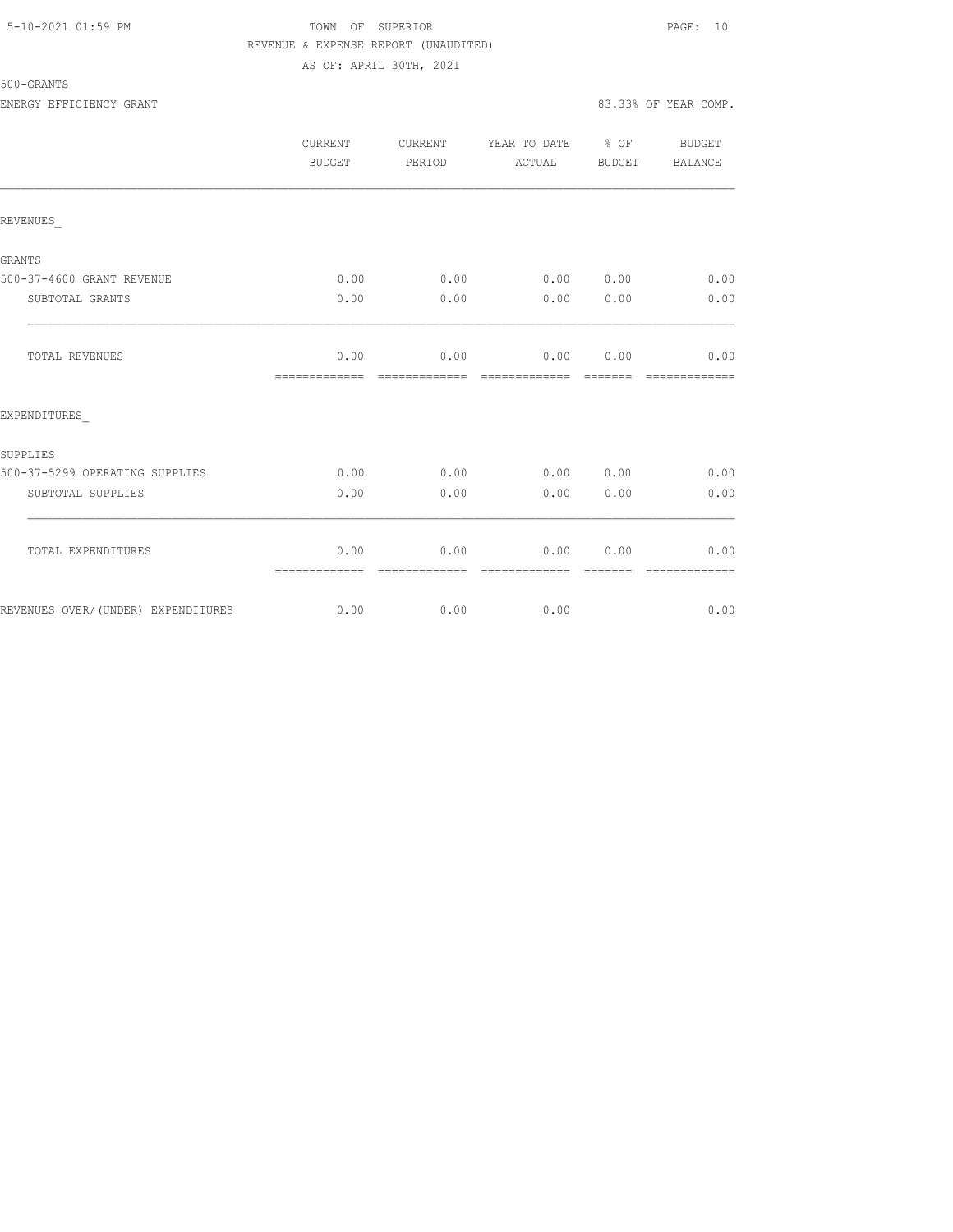# 5-10-2021 01:59 PM TOWN OF SUPERIOR PAGE: 11 REVENUE & EXPENSE REPORT (UNAUDITED)

AS OF: APRIL 30TH, 2021

|                                    | <b>CURRENT</b><br>BUDGET | CURRENT<br>PERIOD | YEAR TO DATE % OF<br>ACTUAL | BUDGET | <b>BUDGET</b><br>BALANCE |
|------------------------------------|--------------------------|-------------------|-----------------------------|--------|--------------------------|
| REVENUES                           |                          |                   |                             |        |                          |
| GRANTS                             |                          |                   |                             |        |                          |
| 500-38-4600 TTAC GRANT REVENUE     | 0.00                     | 0.00              | 0.00 0.00                   |        | 0.00                     |
| SUBTOTAL GRANTS                    | 0.00                     | 0.00              | 0.00                        | 0.00   | 0.00                     |
| TOTAL REVENUES                     | 0.00<br>=============    | 0.00              | 0.00<br>-------------       | 0.00   | 0.00                     |
| EXPENDITURES                       |                          |                   |                             |        |                          |
| SUPPLIES                           |                          |                   |                             |        |                          |
| 500-38-5299 TTAC GRANT EXPENES     | 0.00                     | 0.00              | 0.00 0.00                   |        | 0.00                     |
| SUBTOTAL SUPPLIES                  | 0.00                     | 0.00              | 0.00                        | 0.00   | 0.00                     |
| TOTAL EXPENDITURES                 | 0.00<br>=============    | 0.00              | 0.00                        | 0.00   | 0.00                     |
| REVENUES OVER/(UNDER) EXPENDITURES | 0.00                     | 0.00              | 0.00                        |        | 0.00                     |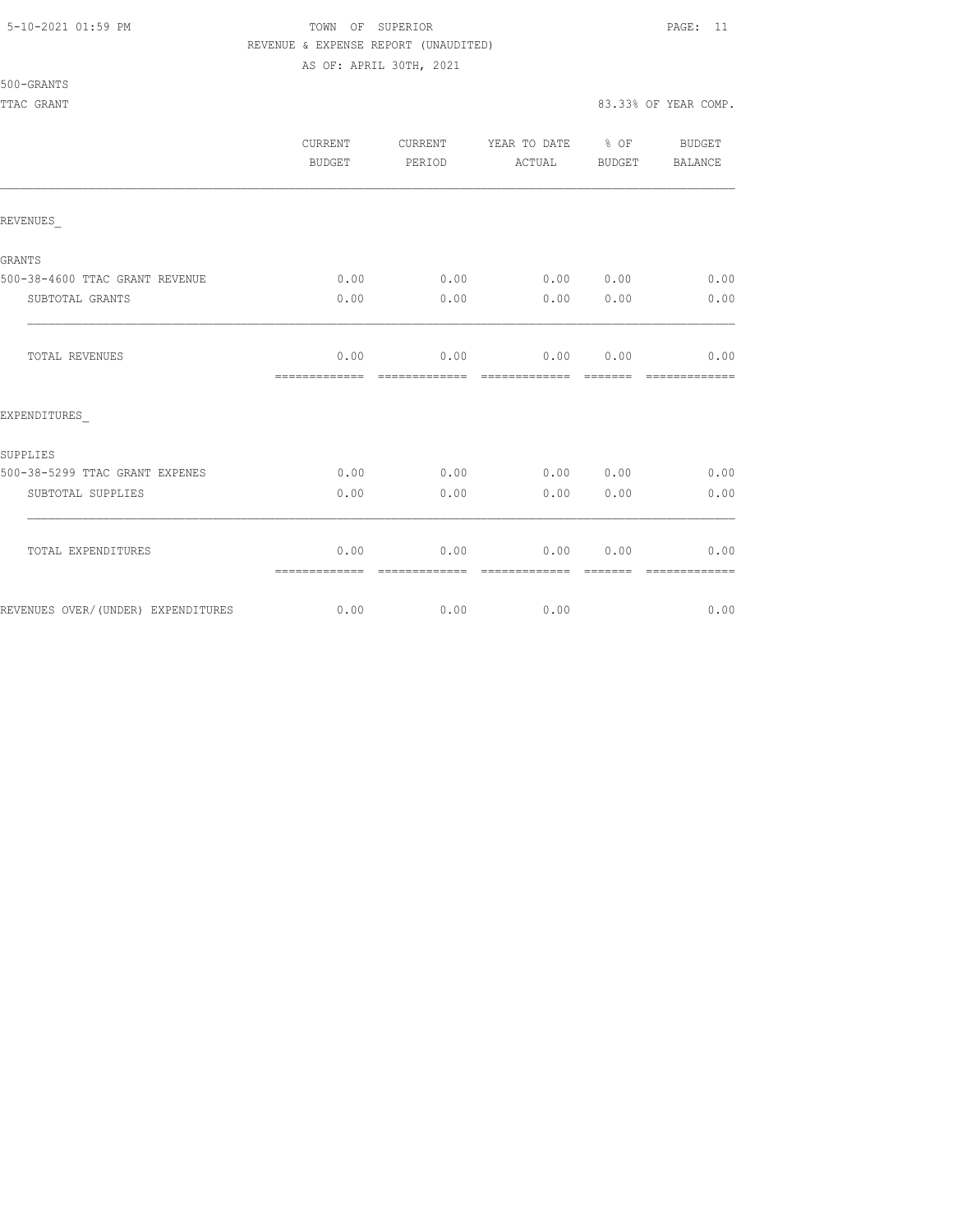#### 5-10-2021 01:59 PM TOWN OF SUPERIOR PAGE: 12 REVENUE & EXPENSE REPORT (UNAUDITED) AS OF: APRIL 30TH, 2021

| 500-GRANTS |
|------------|
|------------|

|                                    | CURRENT<br>BUDGET     | CURRENT<br>PERIOD      | YEAR TO DATE % OF<br>ACTUAL | BUDGET                | BUDGET<br>BALANCE      |
|------------------------------------|-----------------------|------------------------|-----------------------------|-----------------------|------------------------|
| REVENUES                           |                       |                        |                             |                       |                        |
| GRANTS                             |                       |                        |                             |                       |                        |
| 500-39-4600 GRANT REVENUE          | 0.00                  | 0.00                   | 0.00 0.00                   |                       | 0.00                   |
| SUBTOTAL GRANTS                    | 0.00                  | 0.00                   | 0.00                        | 0.00                  | 0.00                   |
| TOTAL REVENUES                     | 0.00<br>============= | 0.00<br>=============  | 0.00<br>=============       | 0.00<br><b>BEBEER</b> | 0.00<br>=============  |
| EXPENDITURES                       |                       |                        |                             |                       |                        |
| SUPPLIES                           |                       |                        |                             |                       |                        |
| 500-39-5299 OPERATING SUPPLIES     | 0.00                  | 0.00                   | 0.00 0.00                   |                       | 0.00                   |
| SUBTOTAL SUPPLIES                  | 0.00                  | 0.00                   | 0.00                        | 0.00                  | 0.00                   |
| TOTAL EXPENDITURES                 | 0.00<br>============= | 0.00<br>-------------- | 0.00<br>--------------      | 0.00                  | 0.00<br>-------------- |
| REVENUES OVER/(UNDER) EXPENDITURES | 0.00                  | 0.00                   | 0.00                        |                       | 0.00                   |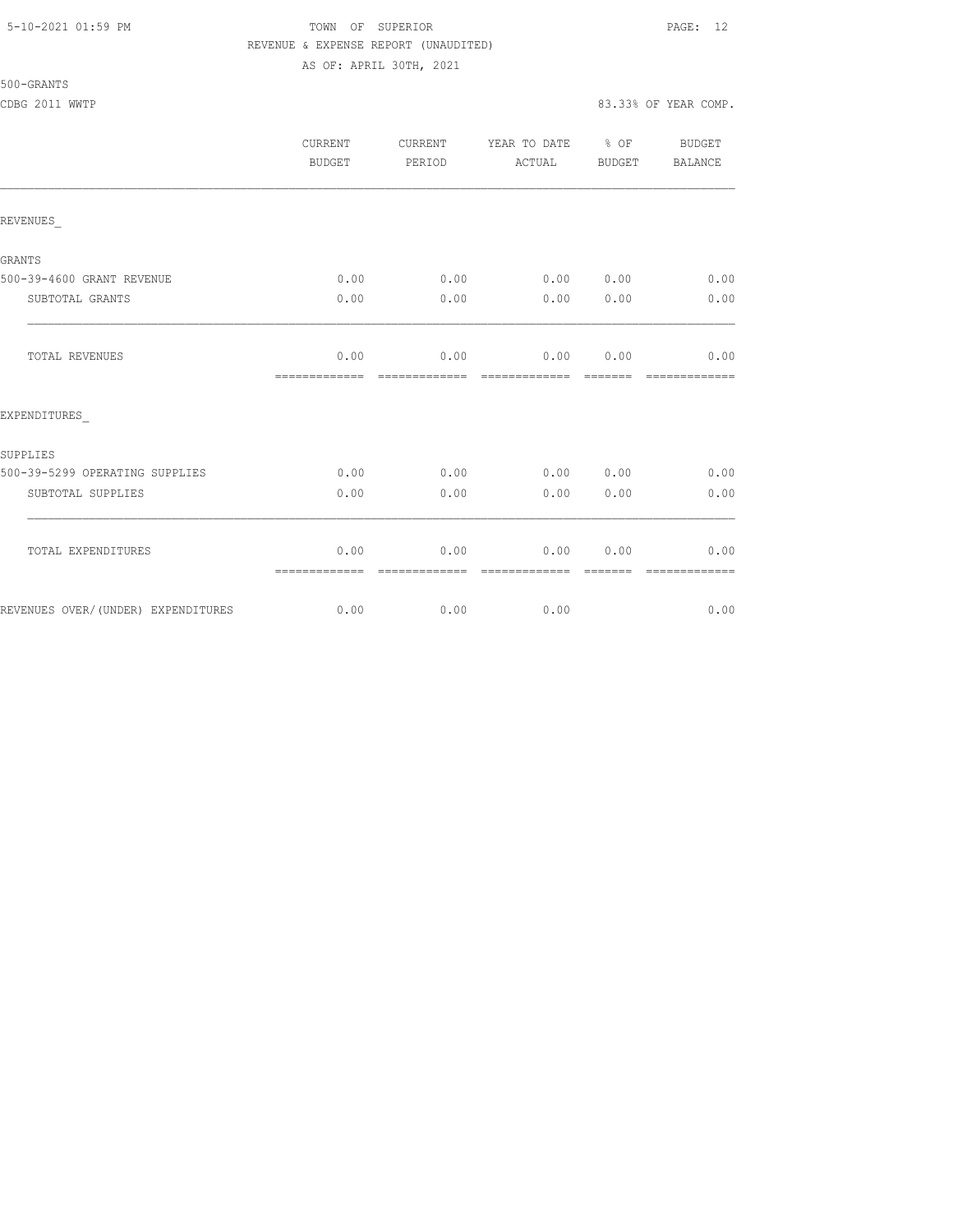500-GRANTS

# 5-10-2021 01:59 PM TOWN OF SUPERIOR PAGE: 13 REVENUE & EXPENSE REPORT (UNAUDITED)

AS OF: APRIL 30TH, 2021

PSSP GRANT 83.33% OF YEAR COMP.

|                                    | CURRENT<br><b>BUDGET</b> | CURRENT<br>PERIOD     | YEAR TO DATE % OF<br>ACTUAL | BUDGET                                                                                                                                                                                                                                                                                                                                                                                                                                                                                         | <b>BUDGET</b><br>BALANCE |
|------------------------------------|--------------------------|-----------------------|-----------------------------|------------------------------------------------------------------------------------------------------------------------------------------------------------------------------------------------------------------------------------------------------------------------------------------------------------------------------------------------------------------------------------------------------------------------------------------------------------------------------------------------|--------------------------|
| REVENUES                           |                          |                       |                             |                                                                                                                                                                                                                                                                                                                                                                                                                                                                                                |                          |
| <b>GRANTS</b>                      |                          |                       |                             |                                                                                                                                                                                                                                                                                                                                                                                                                                                                                                |                          |
| 500-40-4600 GRANT REVENUE          | 0.00                     | 0.00                  | 0.00 0.00                   |                                                                                                                                                                                                                                                                                                                                                                                                                                                                                                | 0.00                     |
| SUBTOTAL GRANTS                    | 0.00                     | 0.00                  | 0.00                        | 0.00                                                                                                                                                                                                                                                                                                                                                                                                                                                                                           | 0.00                     |
| <b>TOTAL REVENUES</b>              | 0.00<br>=============    | 0.00<br>============= | 0.00 0.00<br>=============  | --------                                                                                                                                                                                                                                                                                                                                                                                                                                                                                       | 0.00<br>=============    |
| EXPENDITURES                       |                          |                       |                             |                                                                                                                                                                                                                                                                                                                                                                                                                                                                                                |                          |
| <b>SUPPLIES</b>                    |                          |                       |                             |                                                                                                                                                                                                                                                                                                                                                                                                                                                                                                |                          |
| 500-40-5299 OPERATING EXPENSES     | 0.00                     | 0.00                  | 0.00 0.00                   |                                                                                                                                                                                                                                                                                                                                                                                                                                                                                                | 0.00                     |
| SUBTOTAL SUPPLIES                  | 0.00                     | 0.00                  | 0.00                        | 0.00                                                                                                                                                                                                                                                                                                                                                                                                                                                                                           | 0.00                     |
| TOTAL EXPENDITURES                 | 0.00<br>=============    | 0.00<br>------------- | 0.00<br>- =============     | 0.00<br>$\begin{array}{cccccccccc} \multicolumn{2}{c}{} & \multicolumn{2}{c}{} & \multicolumn{2}{c}{} & \multicolumn{2}{c}{} & \multicolumn{2}{c}{} & \multicolumn{2}{c}{} & \multicolumn{2}{c}{} & \multicolumn{2}{c}{} & \multicolumn{2}{c}{} & \multicolumn{2}{c}{} & \multicolumn{2}{c}{} & \multicolumn{2}{c}{} & \multicolumn{2}{c}{} & \multicolumn{2}{c}{} & \multicolumn{2}{c}{} & \multicolumn{2}{c}{} & \multicolumn{2}{c}{} & \multicolumn{2}{c}{} & \multicolumn{2}{c}{} & \mult$ | 0.00<br>=============    |
| REVENUES OVER/(UNDER) EXPENDITURES | 0.00                     |                       | 0.00<br>0.00                |                                                                                                                                                                                                                                                                                                                                                                                                                                                                                                | 0.00                     |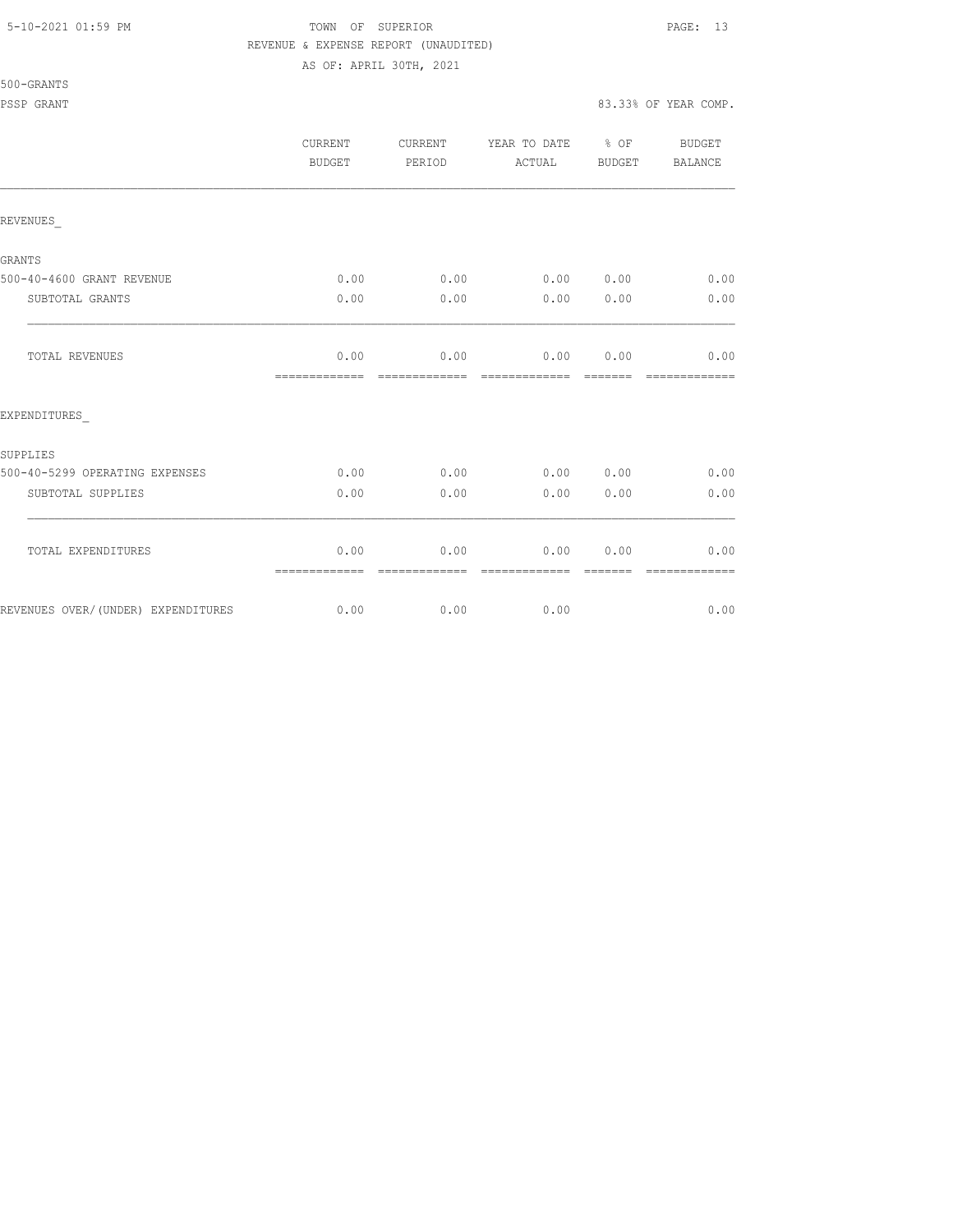#### 5-10-2021 01:59 PM TOWN OF SUPERIOR PAGE: 14 REVENUE & EXPENSE REPORT (UNAUDITED) AS OF: APRIL 30TH, 2021

500-GRANTS

|                                          | CURRENT<br><b>BUDGET</b> | CURRENT<br>PERIOD     | YEAR TO DATE<br>ACTUAL                                                                                                                                                                                                                                                                                                                                                                                                                                                                               | % OF<br><b>BUDGET</b> | <b>BUDGET</b><br>BALANCE |
|------------------------------------------|--------------------------|-----------------------|------------------------------------------------------------------------------------------------------------------------------------------------------------------------------------------------------------------------------------------------------------------------------------------------------------------------------------------------------------------------------------------------------------------------------------------------------------------------------------------------------|-----------------------|--------------------------|
| REVENUES                                 |                          |                       |                                                                                                                                                                                                                                                                                                                                                                                                                                                                                                      |                       |                          |
| GRANTS                                   |                          |                       |                                                                                                                                                                                                                                                                                                                                                                                                                                                                                                      |                       |                          |
| 500-41-4600 GRANT REVENUE-RCC EMRGNCY    | 0.00                     | 0.00                  | 0.00                                                                                                                                                                                                                                                                                                                                                                                                                                                                                                 | 0.00                  | 0.00                     |
| SUBTOTAL GRANTS                          | 0.00                     | 0.00                  | 0.00                                                                                                                                                                                                                                                                                                                                                                                                                                                                                                 | 0.00                  | 0.00                     |
| TOTAL REVENUES                           | 0.00<br>=============    | 0.00<br>============= | 0.00<br>$\begin{array}{c} \multicolumn{3}{c} {\textbf{1}} & \multicolumn{3}{c} {\textbf{2}} & \multicolumn{3}{c} {\textbf{3}} & \multicolumn{3}{c} {\textbf{4}} \\ \multicolumn{3}{c} {\textbf{2}} & \multicolumn{3}{c} {\textbf{3}} & \multicolumn{3}{c} {\textbf{4}} & \multicolumn{3}{c} {\textbf{5}} & \multicolumn{3}{c} {\textbf{6}} \\ \multicolumn{3}{c} {\textbf{4}} & \multicolumn{3}{c} {\textbf{5}} & \multicolumn{3}{c} {\textbf{6}} & \multicolumn{3}{c} {\textbf{6}} & \multicolumn{$ | 0.00                  | 0.00<br>=============    |
| EXPENDITURES                             |                          |                       |                                                                                                                                                                                                                                                                                                                                                                                                                                                                                                      |                       |                          |
| PERSONEL                                 |                          |                       |                                                                                                                                                                                                                                                                                                                                                                                                                                                                                                      |                       |                          |
| 500-41-5100 SALARIES                     | 0.00                     | 0.00                  | 0.00                                                                                                                                                                                                                                                                                                                                                                                                                                                                                                 | 0.00                  | 0.00                     |
| 500-41-5101 OVERTIME                     | 0.00                     | 0.00                  | 0.00                                                                                                                                                                                                                                                                                                                                                                                                                                                                                                 | 0.00                  | 0.00                     |
| 500-41-5151 F.I.C.A.                     | 0.00                     | 0.00                  | 0.00                                                                                                                                                                                                                                                                                                                                                                                                                                                                                                 | 0.00                  | 0.00                     |
| 500-41-5152 MEDICARE                     | 0.00                     | 0.00                  | 0.00                                                                                                                                                                                                                                                                                                                                                                                                                                                                                                 | 0.00                  | 0.00                     |
| 500-41-5153 STATE UNEMPLOYMENT INS       | 0.00                     | 0.00                  | 0.00                                                                                                                                                                                                                                                                                                                                                                                                                                                                                                 | 0.00                  | 0.00                     |
| 500-41-5154 WORKMENS COMPENSATION        | 0.00                     | 0.00                  | 0.00                                                                                                                                                                                                                                                                                                                                                                                                                                                                                                 | 0.00                  | 0.00                     |
| 500-41-5160 A.P.S.R.S.                   | 0.00                     | 0.00                  | 0.00                                                                                                                                                                                                                                                                                                                                                                                                                                                                                                 | 0.00                  | 0.00                     |
| 500-41-5161 AZ STATE RETIREMENT          | 0.00                     | 0.00                  | 0.00                                                                                                                                                                                                                                                                                                                                                                                                                                                                                                 | 0.00                  | 0.00                     |
| SUBTOTAL PERSONEL                        | 0.00                     | 0.00                  | 0.00                                                                                                                                                                                                                                                                                                                                                                                                                                                                                                 | 0.00                  | 0.00                     |
| SUPPLIES                                 |                          |                       |                                                                                                                                                                                                                                                                                                                                                                                                                                                                                                      |                       |                          |
| 500-41-5299 OPERATING SUPPLIES-RCC EMRGN | 0.00                     | 0.00                  | 0.00                                                                                                                                                                                                                                                                                                                                                                                                                                                                                                 | 0.00                  | 0.00                     |
| SUBTOTAL SUPPLIES                        | 0.00                     | 0.00                  | 0.00                                                                                                                                                                                                                                                                                                                                                                                                                                                                                                 | 0.00                  | 0.00                     |
| UTILITIES                                |                          |                       |                                                                                                                                                                                                                                                                                                                                                                                                                                                                                                      |                       |                          |
| 500-41-5370 RADIO EQUIPMENT              | 0.00                     | 0.00                  | 0.00                                                                                                                                                                                                                                                                                                                                                                                                                                                                                                 | 0.00                  | 0.00                     |
| SUBTOTAL UTILITIES                       | 0.00                     | 0.00                  | 0.00                                                                                                                                                                                                                                                                                                                                                                                                                                                                                                 | 0.00                  | 0.00                     |
| GENERAL BUSINESS EXPENSE                 |                          |                       |                                                                                                                                                                                                                                                                                                                                                                                                                                                                                                      |                       |                          |
| 500-41-5425 CONFERENCES & TRAINING       | 0.00                     | 0.00                  | 0.00                                                                                                                                                                                                                                                                                                                                                                                                                                                                                                 | 0.00                  | 0.00                     |
| 500-41-5450 UNIFORM PURCHASE             | 0.00                     | 0.00                  | 0.00                                                                                                                                                                                                                                                                                                                                                                                                                                                                                                 | 0.00                  | 0.00                     |
| SUBTOTAL GENERAL BUSINESS EXPENSE        | 0.00                     | 0.00                  | 0.00                                                                                                                                                                                                                                                                                                                                                                                                                                                                                                 | 0.00                  | 0.00                     |
| PROFESSIONAL SERVICES                    |                          |                       |                                                                                                                                                                                                                                                                                                                                                                                                                                                                                                      |                       |                          |
| 500-41-5550 PROFESSIONAL SERVICES        | 0.00                     | 0.00                  | 0.00                                                                                                                                                                                                                                                                                                                                                                                                                                                                                                 | 0.00                  | 0.00                     |
| 500-41-5555 HEALTH AND SAFETY            | 0.00                     | 0.00                  | 0.00                                                                                                                                                                                                                                                                                                                                                                                                                                                                                                 | 0.00                  | 0.00                     |
| SUBTOTAL PROFESSIONAL SERVICES           | 0.00                     | 0.00                  | 0.00                                                                                                                                                                                                                                                                                                                                                                                                                                                                                                 | 0.00                  | 0.00                     |
| REPAIR/MAINTENANCE                       |                          |                       |                                                                                                                                                                                                                                                                                                                                                                                                                                                                                                      |                       |                          |
| 500-41-5640 VEHICLE REPAIRS              | 0.00                     | 0.00                  | 0.00                                                                                                                                                                                                                                                                                                                                                                                                                                                                                                 | 0.00                  | 0.00                     |
| 500-41-5642 TIRES AND TUBES              | 0.00                     | 0.00                  | 0.00                                                                                                                                                                                                                                                                                                                                                                                                                                                                                                 | 0.00                  | 0.00                     |
| 500-41-5650 OTHER EQUIPMENT REPAIRS      | 0.00                     | 0.00                  | 0.00                                                                                                                                                                                                                                                                                                                                                                                                                                                                                                 | 0.00                  | 0.00                     |

SUBTOTAL REPAIR/MAINTENANCE 0.00 0.00 0.00 0.00 0.00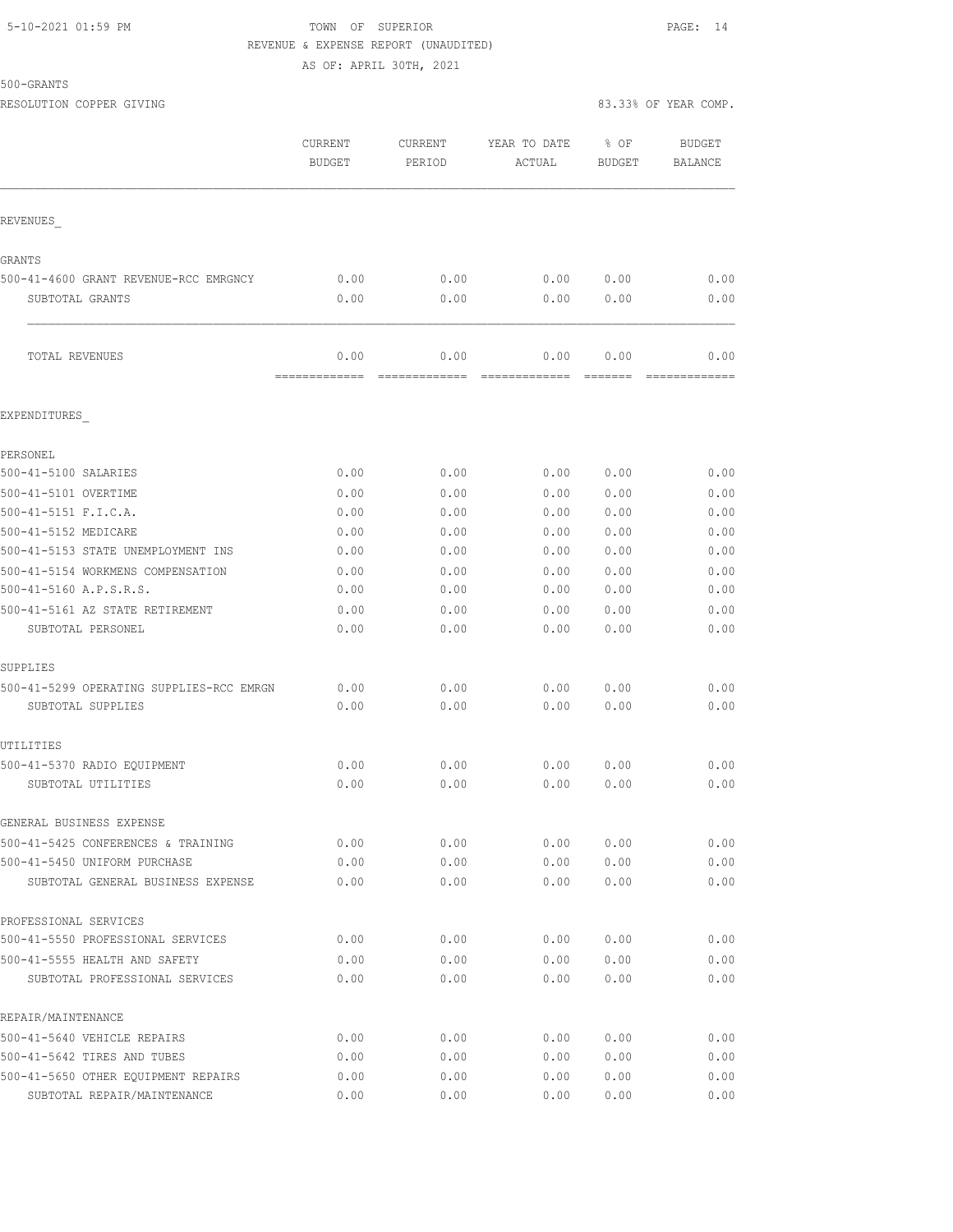# 5-10-2021 01:59 PM TOWN OF SUPERIOR PAGE: 15 REVENUE & EXPENSE REPORT (UNAUDITED) AS OF: APRIL 30TH, 2021

#### 500-GRANTS

RESOLUTION COPPER GIVING **EXECUTE A** SOLUTION COPPER GIVING **83.33%** OF YEAR COMP.

|                                    | <b>CURRENT</b><br><b>BUDGET</b> | <b>CURRENT</b><br>PERIOD | YEAR TO DATE<br>ACTUAL | \$OF<br><b>BUDGET</b> | <b>BUDGET</b><br><b>BALANCE</b> |
|------------------------------------|---------------------------------|--------------------------|------------------------|-----------------------|---------------------------------|
|                                    |                                 |                          |                        |                       |                                 |
| CAPITAL OUTLAY                     |                                 |                          |                        |                       |                                 |
| 500-41-5740 MEDICAL EQUIPMENT      | 0.00                            | 0.00                     | 0.00                   | 0.00                  | 0.00                            |
| 500-41-5750 FIRE/PPE               | 0.00                            | 0.00                     | 0.00                   | 0.00                  | 0.00                            |
| 500-41-5780 SOFTWARE               | 0.00                            | 0.00                     | 0.00                   | 0.00                  | 0.00                            |
| SUBTOTAL CAPITAL OUTLAY            | 0.00                            | 0.00                     | 0.00                   | 0.00                  | 0.00                            |
| DEBT SERVICE                       |                                 |                          |                        |                       |                                 |
| 500-41-5999 CAPITAL OUTLAY         | 0.00                            | 0.00                     | 0.00                   | 0.00                  | 0.00                            |
| SUBTOTAL DEBT SERVICE              | 0.00                            | 0.00                     | 0.00                   | 0.00                  | 0.00                            |
| TOTAL EXPENDITURES                 | 0.00                            | 0.00                     | 0.00                   | 0.00                  | 0.00                            |
|                                    |                                 |                          |                        |                       |                                 |
| REVENUES OVER/(UNDER) EXPENDITURES | 0.00                            | 0.00                     | 0.00                   |                       | 0.00                            |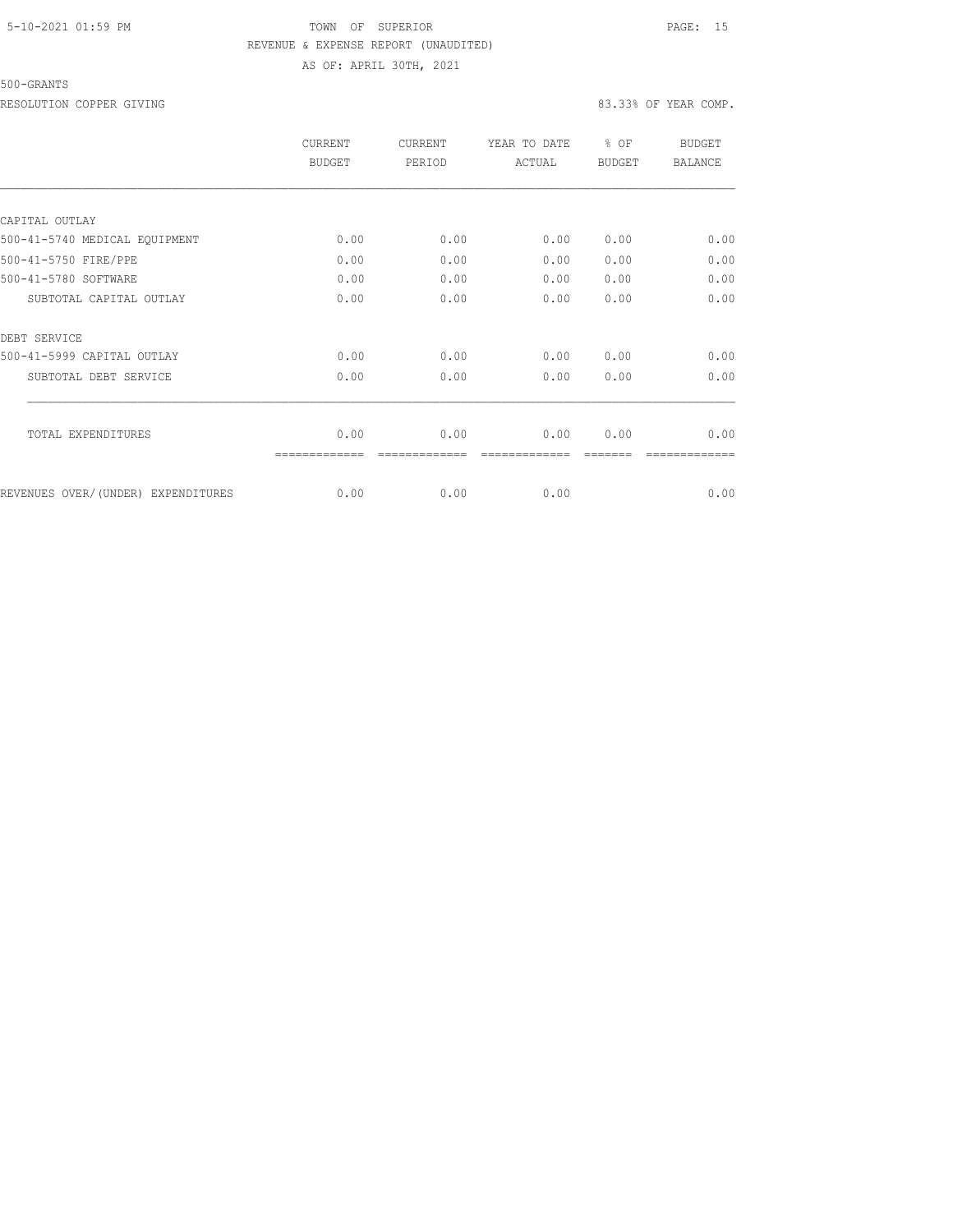500-GRANTS

## 5-10-2021 01:59 PM TOWN OF SUPERIOR PAGE: 16 REVENUE & EXPENSE REPORT (UNAUDITED)

AS OF: APRIL 30TH, 2021

MISC 83.33% OF YEAR COMP.

|                                    | CURRENT<br>BUDGET     | CURRENT<br>PERIOD     | YEAR TO DATE<br>ACTUAL     | $\frac{1}{2}$ OF<br>BUDGET | BUDGET<br>BALANCE     |
|------------------------------------|-----------------------|-----------------------|----------------------------|----------------------------|-----------------------|
| REVENUES                           |                       |                       |                            |                            |                       |
| <b>GRANTS</b>                      |                       |                       |                            |                            |                       |
| 500-42-4600 REVENUE                | 0.00                  | 0.00                  | 0.00 0.00                  |                            | 0.00                  |
| SUBTOTAL GRANTS                    | 0.00                  | 0.00                  | 0.00                       | 0.00                       | 0.00                  |
| TOTAL REVENUES                     | 0.00<br>============= | 0.00<br>------------- | 0.00 0.00<br>------------- | --------                   | 0.00<br>------------- |
| EXPENDITURES                       |                       |                       |                            |                            |                       |
| SUPPLIES                           |                       |                       |                            |                            |                       |
| 500-42-5299 OPERATING SUPPLIES     | 0.00                  | 0.00                  | 0.00                       | 0.00                       | 0.00                  |
| SUBTOTAL SUPPLIES                  | 0.00                  | 0.00                  | 0.00                       | 0.00                       | 0.00                  |
| TOTAL EXPENDITURES                 | 0.00<br>============= | 0.00<br>------------- | 0.00<br>=============      | 0.00                       | 0.00<br>============= |
| REVENUES OVER/(UNDER) EXPENDITURES | 0.00                  | 0.00                  | 0.00                       |                            | 0.00                  |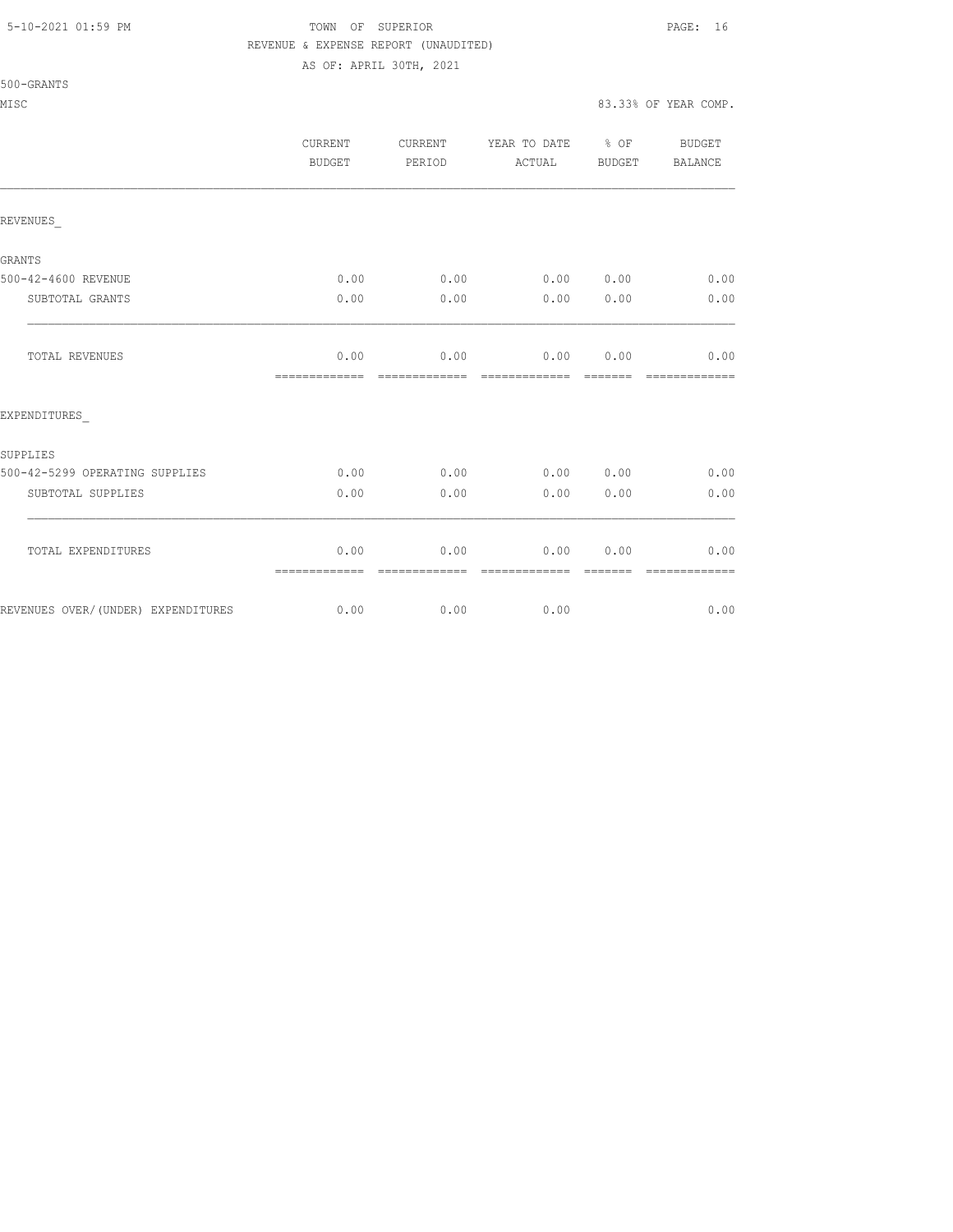## 5-10-2021 01:59 PM TOWN OF SUPERIOR PAGE: 17 REVENUE & EXPENSE REPORT (UNAUDITED) AS OF: APRIL 30TH, 2021

|                                    | <b>CURRENT</b><br><b>BUDGET</b> | <b>CURRENT</b><br>PERIOD | YEAR TO DATE % OF<br>ACTUAL                     | BUDGET                                                                                                                                                                                                                                                                                                                                                                                                                                                                               | <b>BUDGET</b><br>BALANCE |
|------------------------------------|---------------------------------|--------------------------|-------------------------------------------------|--------------------------------------------------------------------------------------------------------------------------------------------------------------------------------------------------------------------------------------------------------------------------------------------------------------------------------------------------------------------------------------------------------------------------------------------------------------------------------------|--------------------------|
| REVENUES                           |                                 |                          |                                                 |                                                                                                                                                                                                                                                                                                                                                                                                                                                                                      |                          |
| <b>GRANTS</b>                      |                                 |                          |                                                 |                                                                                                                                                                                                                                                                                                                                                                                                                                                                                      |                          |
| 500-45-4600 Airport Master Plan    | 0.00                            | 0.00                     | $1,000.00$ $0.00$ ( $1,000.00)$                 |                                                                                                                                                                                                                                                                                                                                                                                                                                                                                      |                          |
| SUBTOTAL GRANTS                    | 0.00                            | 0.00                     |                                                 | $1,000.00$ 0.00 (                                                                                                                                                                                                                                                                                                                                                                                                                                                                    | 1,000.00)                |
| TOTAL REVENUES                     | 0.00<br>=============           | 0.00<br>--------------   | $1,000.00$ $0.00$ $(1,000.00)$<br>------------- | $\begin{array}{cccccc} \multicolumn{2}{c}{} & \multicolumn{2}{c}{} & \multicolumn{2}{c}{} & \multicolumn{2}{c}{} & \multicolumn{2}{c}{} & \multicolumn{2}{c}{} & \multicolumn{2}{c}{} & \multicolumn{2}{c}{} & \multicolumn{2}{c}{} & \multicolumn{2}{c}{} & \multicolumn{2}{c}{} & \multicolumn{2}{c}{} & \multicolumn{2}{c}{} & \multicolumn{2}{c}{} & \multicolumn{2}{c}{} & \multicolumn{2}{c}{} & \multicolumn{2}{c}{} & \multicolumn{2}{c}{} & \multicolumn{2}{c}{} & \multic$ | =============            |
| EXPENDITURES                       |                                 |                          |                                                 |                                                                                                                                                                                                                                                                                                                                                                                                                                                                                      |                          |
| SUPPLIES                           |                                 |                          |                                                 |                                                                                                                                                                                                                                                                                                                                                                                                                                                                                      |                          |
| 500-45-5299 AIRPORT MASTER PLAN    | 0.00                            | 0.00                     |                                                 | 0.00 0.00                                                                                                                                                                                                                                                                                                                                                                                                                                                                            | 0.00                     |
| SUBTOTAL SUPPLIES                  | 0.00                            | 0.00                     | 0.00                                            | 0.00                                                                                                                                                                                                                                                                                                                                                                                                                                                                                 | 0.00                     |
| TOTAL EXPENDITURES                 | 0.00<br>-------------           | 0.00<br>-------------    | 0.00<br>=============                           | 0.00<br>--------                                                                                                                                                                                                                                                                                                                                                                                                                                                                     | 0.00<br>--------------   |
| REVENUES OVER/(UNDER) EXPENDITURES | 0.00                            | 0.00                     | 1,000.00                                        |                                                                                                                                                                                                                                                                                                                                                                                                                                                                                      | (1,000.00)               |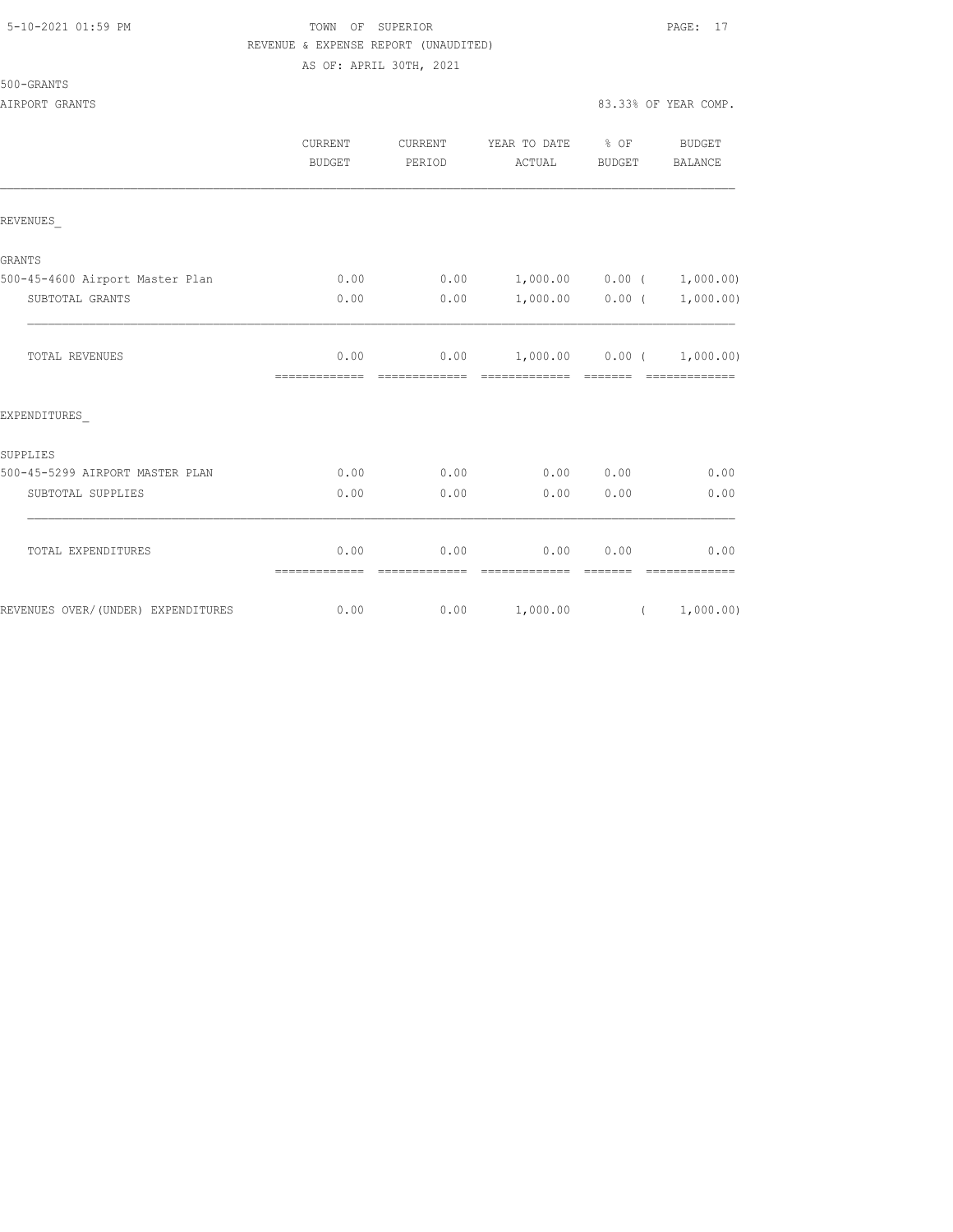## 5-10-2021 01:59 PM TOWN OF SUPERIOR PAGE: 18 REVENUE & EXPENSE REPORT (UNAUDITED) AS OF: APRIL 30TH, 2021

#### 500-GRANTS

FIRE TRUCK RESTORATION 83.33% OF YEAR COMP.

|                                    | <b>CURRENT</b><br>BUDGET | CURRENT<br>PERIOD | YEAR TO DATE % OF<br>ACTUAL | BUDGET | <b>BUDGET</b><br>BALANCE |
|------------------------------------|--------------------------|-------------------|-----------------------------|--------|--------------------------|
| REVENUES                           |                          |                   |                             |        |                          |
| GRANTS                             |                          |                   |                             |        |                          |
| 500-46-4600 FIRE TRUCK RESTORATION | 0.00                     |                   | $0.00$ $0.00$ $0.00$        |        | 0.00                     |
| SUBTOTAL GRANTS                    | 0.00                     | 0.00              | 0.00                        | 0.00   | 0.00                     |
| <b>TOTAL REVENUES</b>              | 0.00<br>=============    | 0.00              | $0.00$ 0.00                 |        | 0.00                     |
| EXPENDITURES                       |                          |                   |                             |        |                          |
| SUPPLIES                           |                          |                   |                             |        |                          |
| 500-46-5299 FIRE TRUCK RESTORATION | 0.00                     | 0.00              | 0.00 0.00                   |        | 0.00                     |
| SUBTOTAL SUPPLIES                  | 0.00                     | 0.00              | 0.00                        | 0.00   | 0.00                     |
| TOTAL EXPENDITURES                 | 0.00<br>=============    | 0.00              | 0.00                        | 0.00   | 0.00                     |
| REVENUES OVER/(UNDER) EXPENDITURES | 0.00                     | 0.00              | 0.00                        |        | 0.00                     |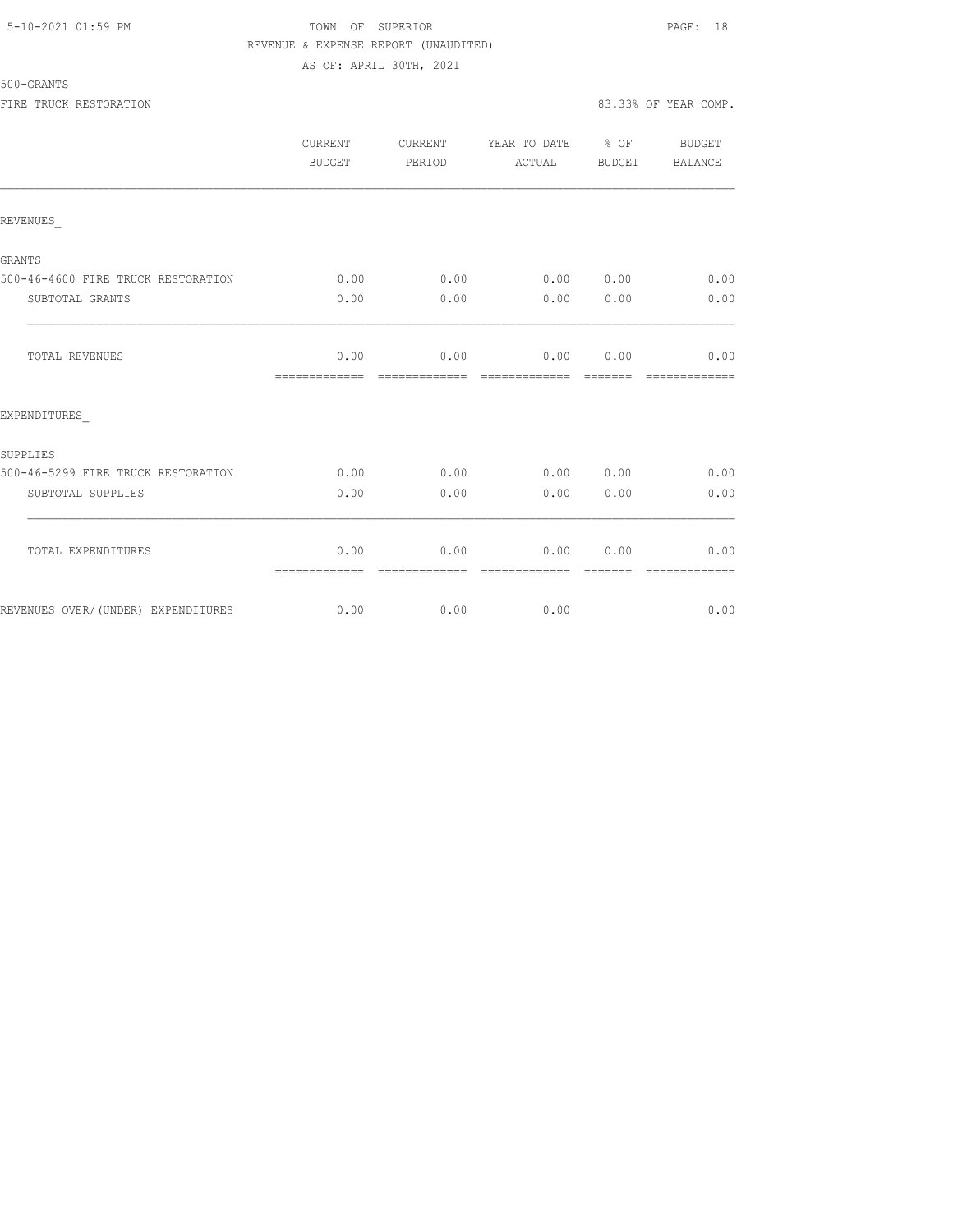#### 5-10-2021 01:59 PM TOWN OF SUPERIOR PAGE: 19 REVENUE & EXPENSE REPORT (UNAUDITED) AS OF: APRIL 30TH, 2021

|                                     | <b>CURRENT</b><br>BUDGET | CURRENT<br>PERIOD | YEAR TO DATE % OF<br>ACTUAL | BUDGET | BUDGET<br>BALANCE |
|-------------------------------------|--------------------------|-------------------|-----------------------------|--------|-------------------|
| REVENUES                            |                          |                   |                             |        |                   |
| GRANTS                              |                          |                   |                             |        |                   |
| 500-47-4600 FOURTH OF JULY REVENUE  | 0.00                     | 0.00              | 0.00 0.00                   |        | 0.00              |
| SUBTOTAL GRANTS                     | 0.00                     | 0.00              | 0.00                        | 0.00   | 0.00              |
| TOTAL REVENUES                      | 0.00<br>=============    | 0.00              | 0.00<br>=============       | 0.00   | 0.00              |
| EXPENDITURES                        |                          |                   |                             |        |                   |
| SUPPLIES                            |                          |                   |                             |        |                   |
| 500-47-5299 FOURTH OF JULY EXPENSES | 0.00                     | 0.00              | 0.00 0.00                   |        | 0.00              |
| SUBTOTAL SUPPLIES                   | 0.00                     | 0.00              | 0.00                        | 0.00   | 0.00              |
| TOTAL EXPENDITURES                  | 0.00<br>=============    | 0.00              | 0.00                        | 0.00   | 0.00              |
| REVENUES OVER/(UNDER) EXPENDITURES  | 0.00                     | 0.00              | 0.00                        |        | 0.00              |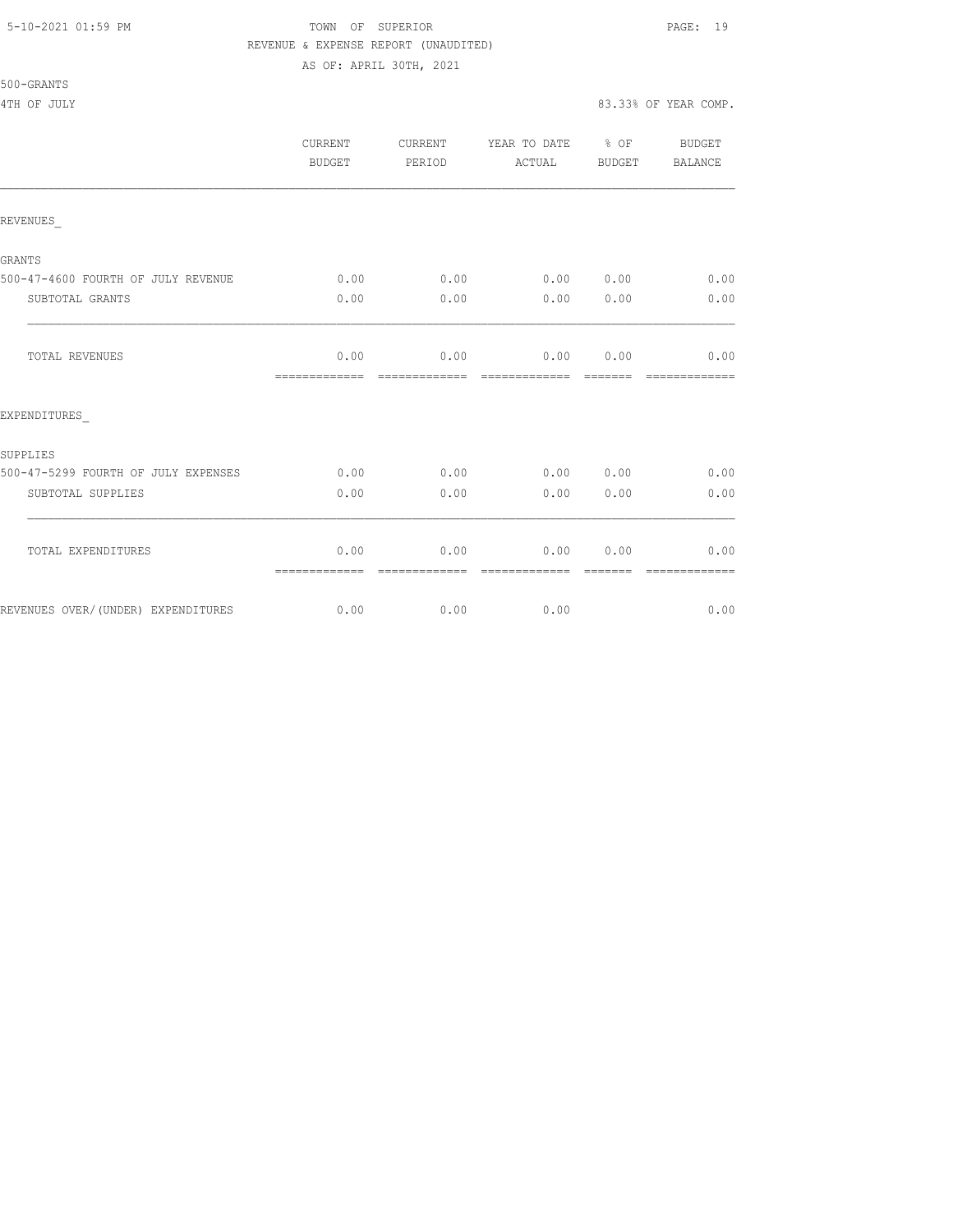# 5-10-2021 01:59 PM TOWN OF SUPERIOR PAGE: 20 REVENUE & EXPENSE REPORT (UNAUDITED) AS OF: APRIL 30TH, 2021

#### 500-GRANTS

FIREHOUSE SUBS CONTRIBUTI 83.33% OF YEAR COMP.

|                                       | CURRENT<br><b>BUDGET</b> | CURRENT<br>PERIOD      | YEAR TO DATE % OF<br>ACTUAL                           | BUDGET    | BUDGET<br>BALANCE     |
|---------------------------------------|--------------------------|------------------------|-------------------------------------------------------|-----------|-----------------------|
| REVENUES                              |                          |                        |                                                       |           |                       |
| GRANTS                                |                          |                        |                                                       |           |                       |
| 500-48-4600 FIRE DEPT GRANT REVENUE   | 0.00                     | 0.00                   |                                                       | 0.00 0.00 | 0.00                  |
| SUBTOTAL GRANTS                       | 0.00                     | 0.00                   |                                                       | 0.00 0.00 | 0.00                  |
| TOTAL REVENUES                        | =============            | =============          | $0.00$ 0.00 0.00 0.00 0.00<br>======================= |           | 0.00<br>============= |
| EXPENDITURES                          |                          |                        |                                                       |           |                       |
| SUPPLIES                              |                          |                        |                                                       |           |                       |
| 500-48-5299 FIRE DEPT - GRANT EXPENSE | 0.00                     | 0.00                   |                                                       | 0.000000  | 0.00                  |
| SUBTOTAL SUPPLIES                     | 0.00                     | 0.00                   |                                                       | 0.00 0.00 | 0.00                  |
| TOTAL EXPENDITURES                    | 0.00<br>--------------   | 0.00<br>-------------- | 0.00 0.00<br>-------------                            | -------   | 0.00<br>------------- |
|                                       |                          |                        |                                                       |           |                       |

REVENUES OVER/(UNDER) EXPENDITURES 0.00 0.00 0.00 0.00 0.00 0.00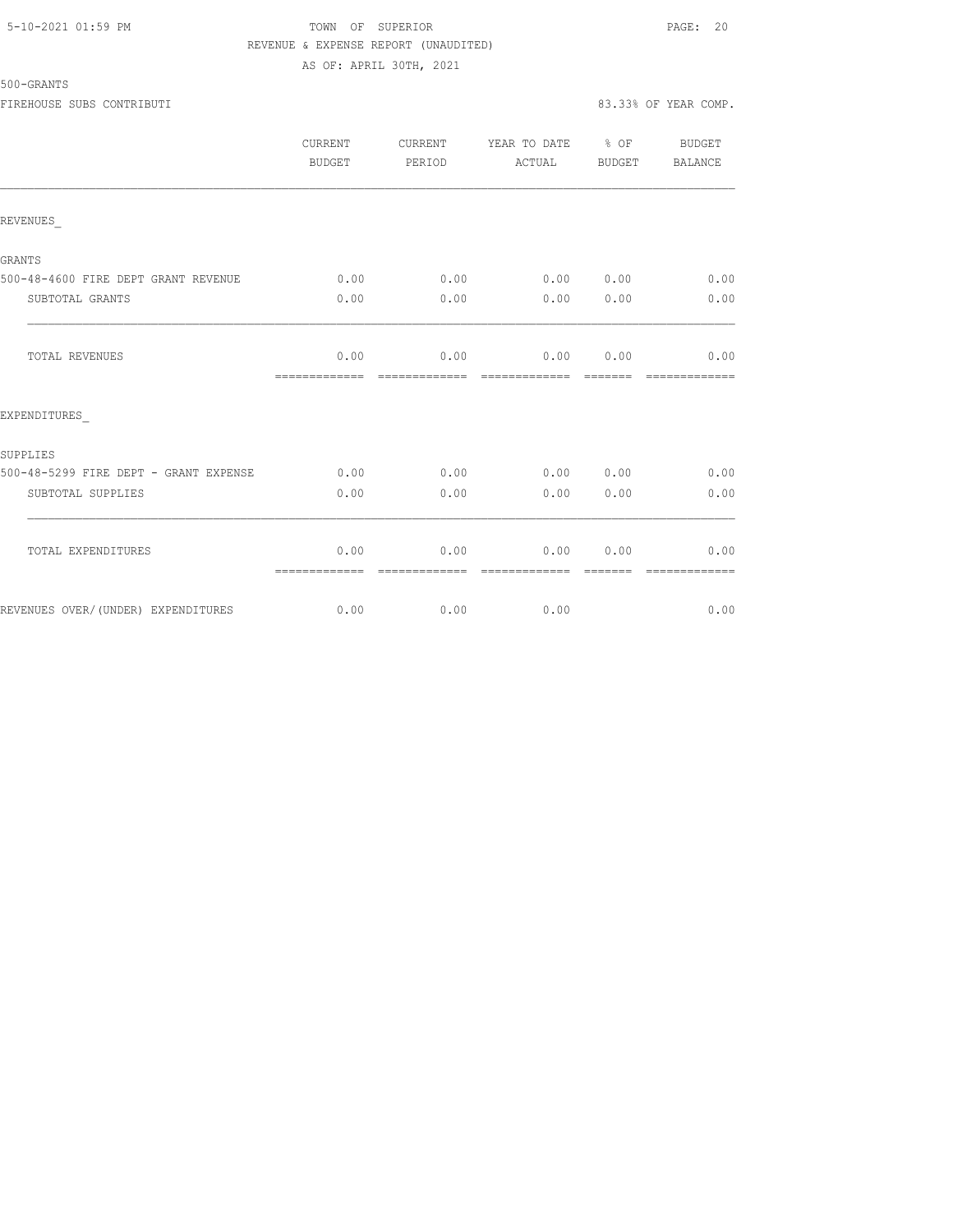## 5-10-2021 01:59 PM TOWN OF SUPERIOR PAGE: 21 REVENUE & EXPENSE REPORT (UNAUDITED) AS OF: APRIL 30TH, 2021

|                                      | CURRENT<br>BUDGET     | CURRENT<br>PERIOD      | YEAR TO DATE % OF<br>ACTUAL | BUDGET           | BUDGET<br>BALANCE     |
|--------------------------------------|-----------------------|------------------------|-----------------------------|------------------|-----------------------|
| REVENUES                             |                       |                        |                             |                  |                       |
| <b>GRANTS</b>                        |                       |                        |                             |                  |                       |
| 500-49-4600 ECONOMIC DEVELOP PROJECT | 0.00                  | 0.00                   | 0.00 0.00                   |                  | 0.00                  |
| SUBTOTAL GRANTS                      | 0.00                  | 0.00                   | 0.00                        | 0.00             | 0.00                  |
| TOTAL REVENUES                       | 0.00<br>============= | 0.00<br>assessessesse  | 0.00                        | 0.00             | 0.00<br>============= |
| EXPENDITURES                         |                       |                        |                             |                  |                       |
| SUPPLIES                             |                       |                        |                             |                  |                       |
| 500-49-5299 ED EXPENDITURES          | 0.00                  | 0.00                   | 0.00 0.00                   |                  | 0.00                  |
| SUBTOTAL SUPPLIES                    | 0.00                  | 0.00                   | 0.00                        | 0.00             | 0.00                  |
| TOTAL EXPENDITURES                   | 0.00<br>============= | 0.00<br>-------------- | 0.00<br>--------------      | 0.00<br>-------- | 0.00<br>------------- |
| REVENUES OVER/(UNDER) EXPENDITURES   | 0.00                  | 0.00                   | 0.00                        |                  | 0.00                  |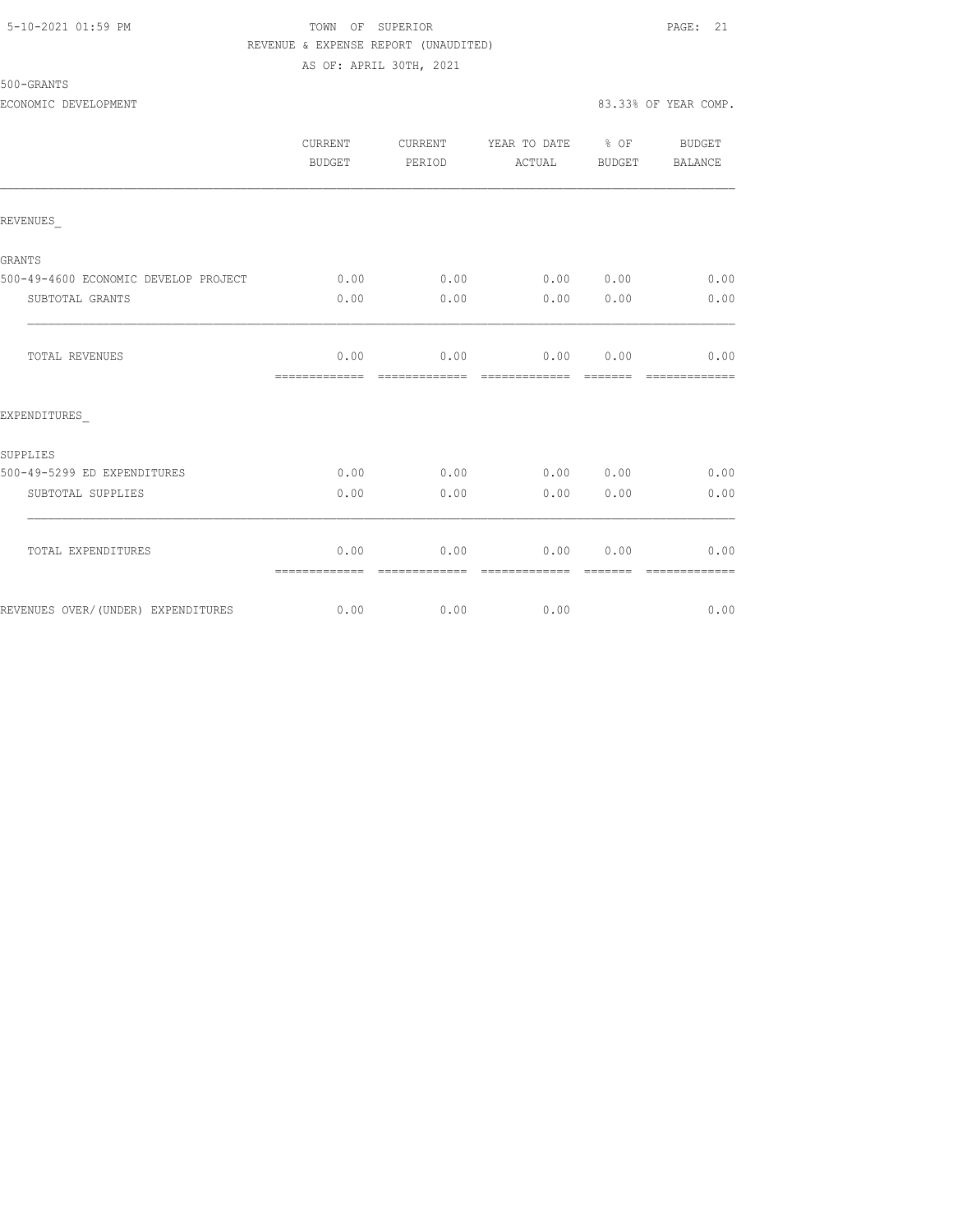# 5-10-2021 01:59 PM TOWN OF SUPERIOR PAGE: 22 REVENUE & EXPENSE REPORT (UNAUDITED)

AS OF: APRIL 30TH, 2021

|                                    | <b>CURRENT</b><br>BUDGET | CURRENT<br>PERIOD     | YEAR TO DATE % OF<br>ACTUAL | BUDGET           | BUDGET<br>BALANCE     |
|------------------------------------|--------------------------|-----------------------|-----------------------------|------------------|-----------------------|
| REVENUES                           |                          |                       |                             |                  |                       |
| GRANTS                             |                          |                       |                             |                  |                       |
| 500-99-4600 GRANT REVENUE          | 0.00                     | 0.00                  | 0.00 0.00                   |                  | 0.00                  |
| SUBTOTAL GRANTS                    | 0.00                     | 0.00                  | 0.00                        | 0.00             | 0.00                  |
| TOTAL REVENUES                     | 0.00<br>=============    | 0.00<br>============= | 0.00<br>=============       | 0.00<br>-------- | 0.00<br>============= |
| EXPENDITURES                       |                          |                       |                             |                  |                       |
| SUPPLIES                           |                          |                       |                             |                  |                       |
| 500-99-5299 OPERATING SUPPLIES     | 0.00                     | 0.00                  | $0.00$ $0.00$               |                  | 0.00                  |
| SUBTOTAL SUPPLIES                  | 0.00                     | 0.00                  | 0.00                        | 0.00             | 0.00                  |
| TOTAL EXPENDITURES                 | 0.00<br>=============    | 0.00<br>============= | 0.00<br>--------------      | 0.00             | 0.00<br>============= |
| REVENUES OVER/(UNDER) EXPENDITURES | 0.00                     | 0.00                  | 0.00                        |                  | 0.00                  |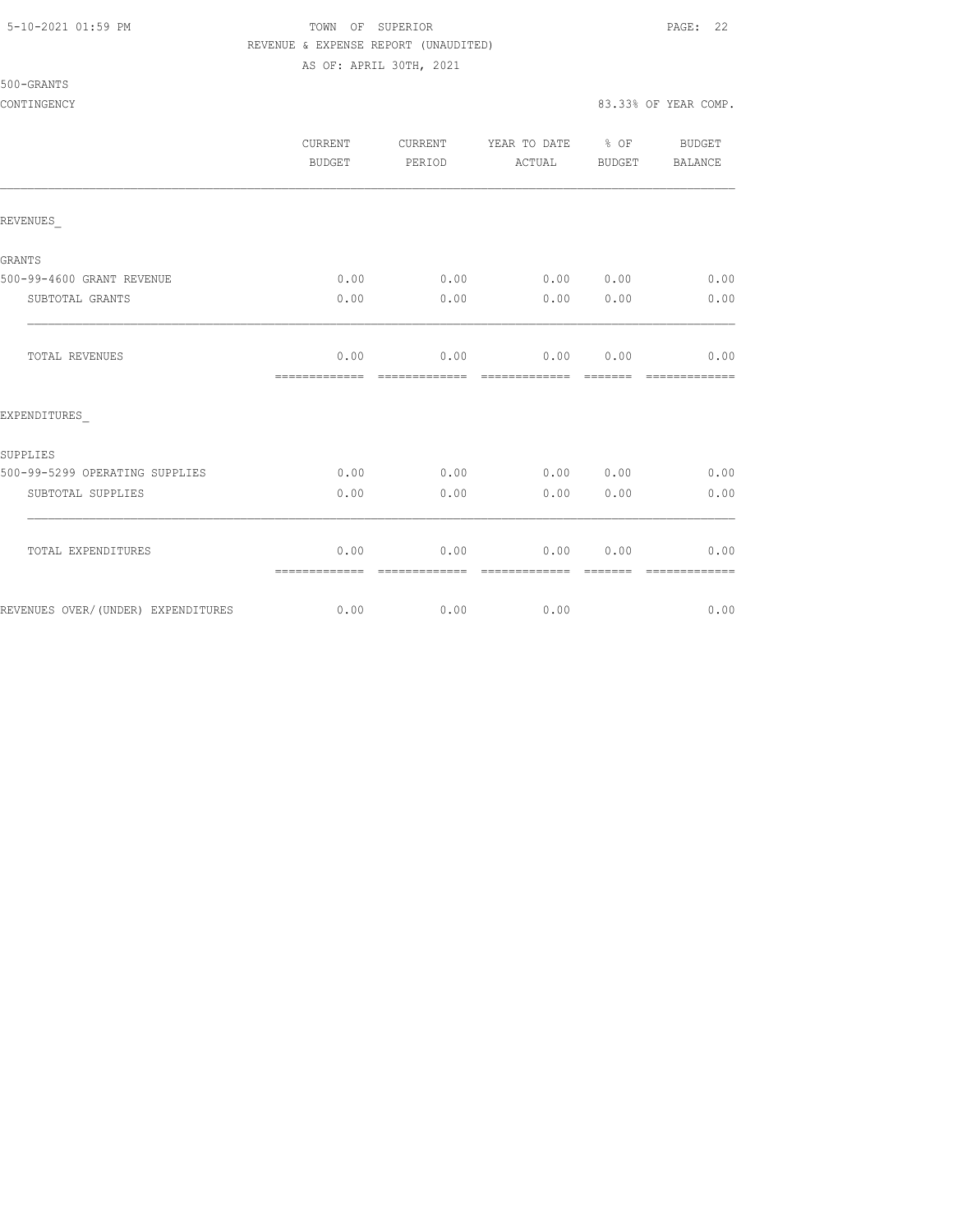# 5-10-2021 01:59 PM TOWN OF SUPERIOR PAGE: 23 REVENUE & EXPENSE REPORT (UNAUDITED) AS OF: APRIL 30TH, 2021

500-GRANTS

83.33% OF YEAR COMP.

|                                    | CURRENT<br><b>BUDGET</b> | CURRENT<br>PERIOD | YEAR TO DATE<br>ACTUAL | % OF<br><b>BUDGET</b> | BUDGET<br><b>BALANCE</b> |
|------------------------------------|--------------------------|-------------------|------------------------|-----------------------|--------------------------|
|                                    |                          |                   |                        |                       |                          |
| FUND TOTAL REVENUES                | 1,381,382.00             | 0.00              | 28,365.20              | 2.05                  | 1,353,016.80             |
| FUND TOTAL EXPENDITURES            | 1,381,382.00             | 0.00              | 28,858.92              | 2.09                  | 1,352,523.08             |
| REVENUES OVER/(UNDER) EXPENDITURES | 0.00                     | 0.00(             | 493.72)                |                       | 493.72                   |
|                                    |                          |                   |                        |                       | ---------                |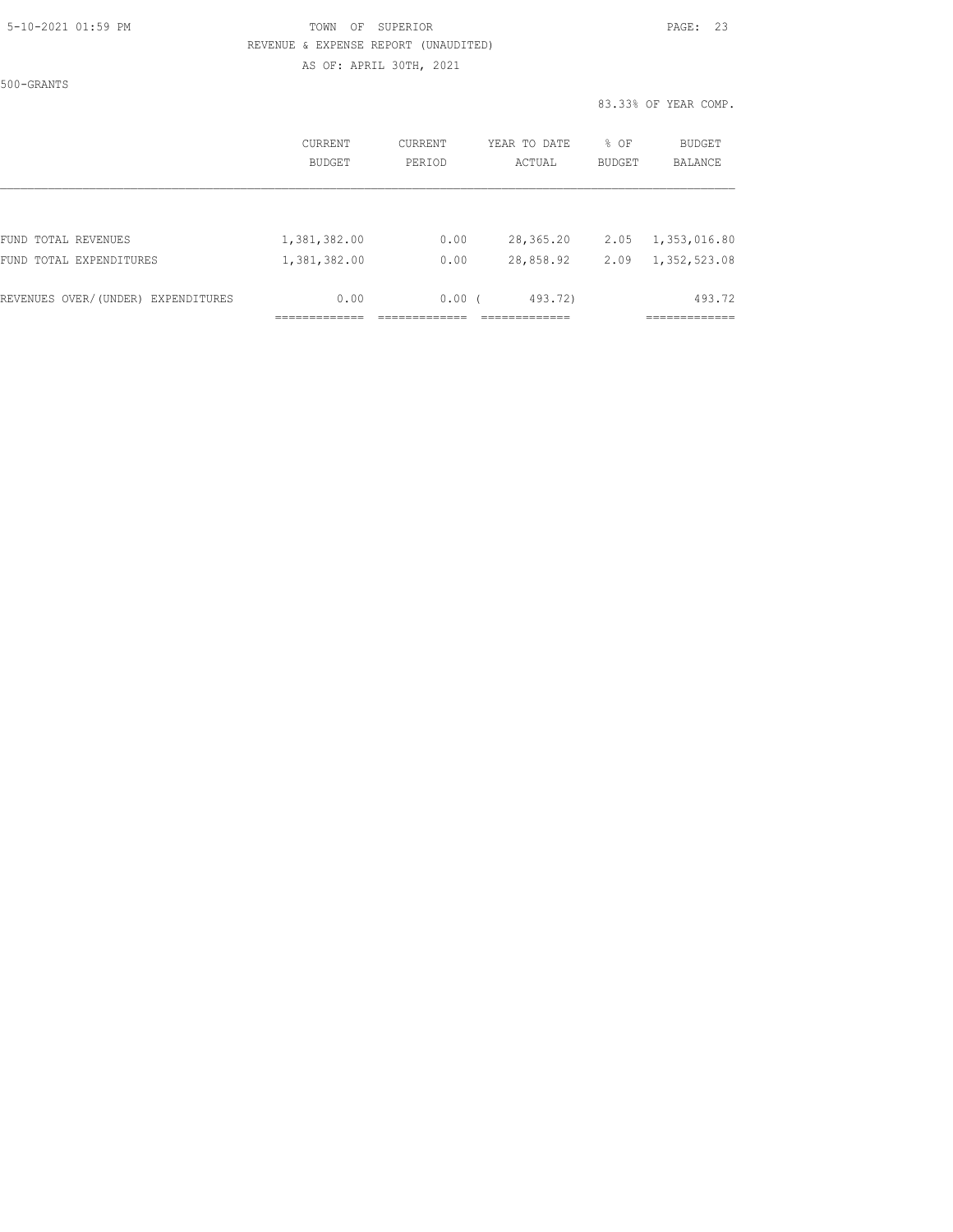| 5-10-2021 01:59 PM |  |
|--------------------|--|
|                    |  |

# TOWN OF SUPERIOR **Example 2010** PAGE: 1 REVENUE & EXPENSE REPORT (UNAUDITED) AS OF: APRIL 30TH, 2021

# 510-Emergency Services

| NON-DEPARTMENTAL |
|------------------|
|------------------|

# 83.33% OF YEAR COMP.

|                                    | CURRENT<br>BUDGET | CURRENT<br>PERIOD | YEAR TO DATE<br>ACTUAL | $8$ OF<br>BUDGET | BUDGET<br>BALANCE |
|------------------------------------|-------------------|-------------------|------------------------|------------------|-------------------|
| REVENUES                           |                   |                   |                        |                  |                   |
| CONTINGENCY                        |                   |                   |                        |                  |                   |
| 510-00-4901 Transfers              | 0.00              | 0.00              | 0.00                   | 0.00             | 0.00              |
| SUBTOTAL CONTINGENCY               | 0.00              | 0.00              | 0.00                   | 0.00             | 0.00              |
|                                    |                   |                   |                        |                  |                   |
| TOTAL REVENUES                     | 0.00              | 0.00              | 0.00                   | 0.00             | 0.00              |
|                                    |                   |                   |                        |                  |                   |
| REVENUES OVER/(UNDER) EXPENDITURES | 0.00              | 0.00              | 0.00                   |                  | 0.00              |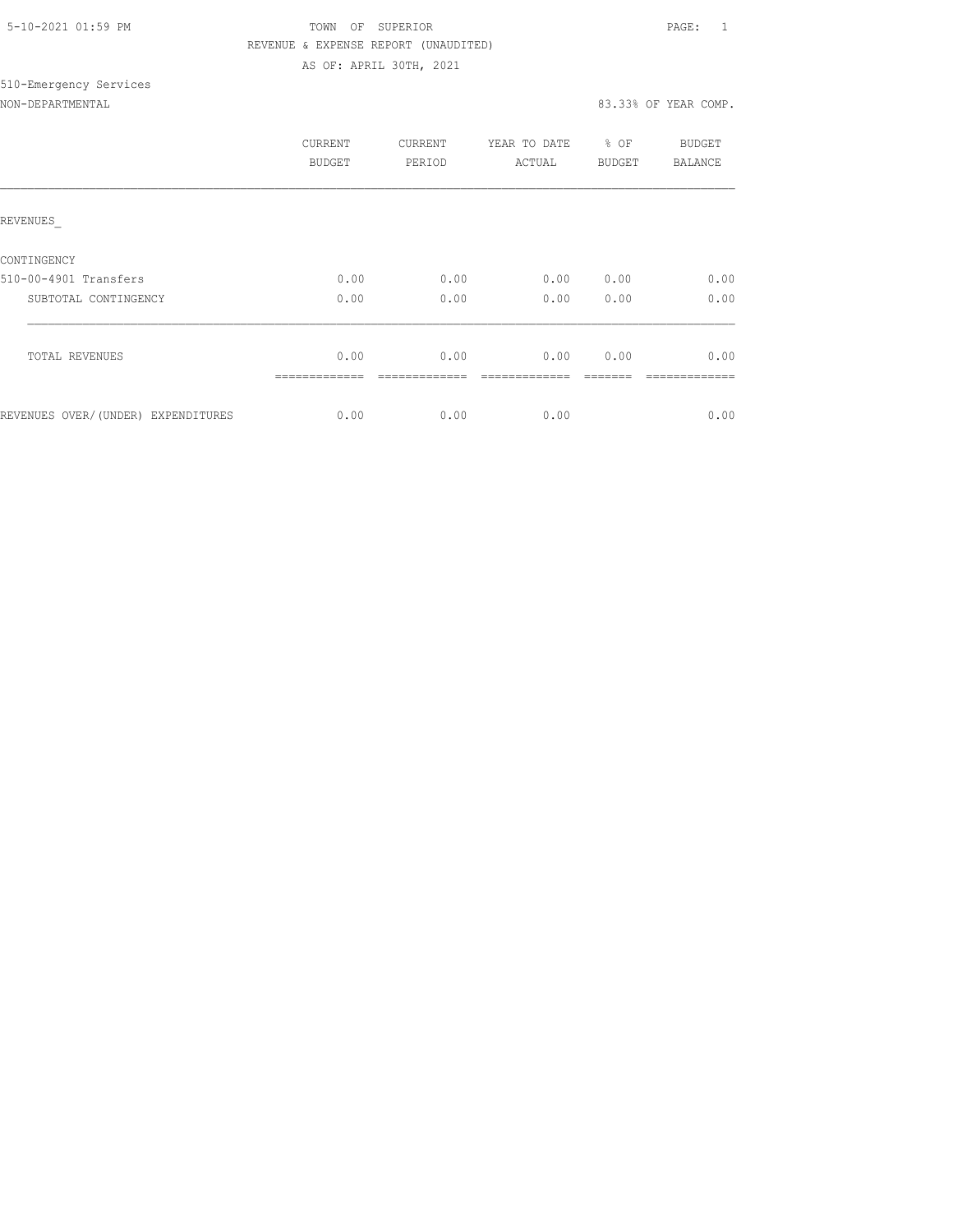510-Emergency Services

#### 5-10-2021 01:59 PM TOWN OF SUPERIOR PAGE: 2 REVENUE & EXPENSE REPORT (UNAUDITED) AS OF: APRIL 30TH, 2021

RC EMERGENCY SERV-FIRE **All and SERV-FIRE 83.33% OF YEAR COMP.** 

|                                          | CURRENT<br><b>BUDGET</b> | <b>CURRENT</b><br>PERIOD | YEAR TO DATE<br>ACTUAL              | % OF<br><b>BUDGET</b> | <b>BUDGET</b><br><b>BALANCE</b> |
|------------------------------------------|--------------------------|--------------------------|-------------------------------------|-----------------------|---------------------------------|
| REVENUES                                 |                          |                          |                                     |                       |                                 |
| BUSINESS SERVICES                        |                          |                          |                                     |                       |                                 |
| 510-42-4252 OTHER OPERATING SUPPLIES     | 0.00                     | 0.00                     | 0.00                                | 0.00                  | 0.00                            |
| SUBTOTAL BUSINESS SERVICES               | 0.00                     | 0.00                     | 0.00                                | 0.00                  | 0.00                            |
| GRANTS                                   |                          |                          |                                     |                       |                                 |
| 510-42-4600 GRANT REVENUE                | 0.00                     | 0.00                     | 128,500.00  0.00  ( 128,500.00)     |                       |                                 |
| SUBTOTAL GRANTS                          | 0.00                     | 0.00                     | 128,500.00                          |                       | $0.00$ ( 128,500.00)            |
| TOTAL REVENUES                           | 0.00<br>=============    | 0.00<br>=============    | 128,500.00<br>-------------- ------ | $0.00$ (              | 128, 500.00<br>-------------    |
| EXPENDITURES                             |                          |                          |                                     |                       |                                 |
| PERSONEL                                 |                          |                          |                                     |                       |                                 |
| 510-42-5100 SALARIES                     | 0.00                     | 0.00                     | 0.00                                | 0.00                  | 0.00                            |
| 510-42-5152 MEDICARE                     | 0.00                     | 0.00                     | 0.00                                | 0.00                  | 0.00                            |
| 510-42-5153 State Unemployment Insurance | 0.00                     | 0.00                     | 0.00                                | 0.00                  | 0.00                            |
| 510-42-5154 Workmen's Compensation       | 0.00                     | 0.00                     | 0.00                                | 0.00                  | 0.00                            |
| 510-42-5160 A.P.S.R.S.                   | 0.00                     | 0.00                     | 0.00                                | 0.00                  | 0.00                            |
| 510-42-5161 AZ STATE RETIREMENT          | 0.00                     | 0.00                     | 0.00                                | 0.00                  | 0.00                            |
| SUBTOTAL PERSONEL                        | 0.00                     | 0.00                     | 0.00                                | 0.00                  | 0.00                            |
| SUPPLIES                                 |                          |                          |                                     |                       |                                 |
| 510-42-5299 OTHER OPERATING SUPPLIES     | 0.00                     | 0.00                     | 1,118.61                            | $0.00$ (              | 1, 118.61)                      |
| SUBTOTAL SUPPLIES                        | 0.00                     | 0.00                     | 1,118.61                            | $0.00$ (              | 1, 118.61)                      |
| UTILITIES                                |                          |                          |                                     |                       |                                 |
| 510-42-5370 RADIO EQUIPMENT              | 0.00                     | 0.00                     | 114.00                              | 0.00(                 | 114.00)                         |
| SUBTOTAL UTILITIES                       | 0.00                     | 0.00                     | 114.00                              | $0.00$ (              | 114.00)                         |
| GENERAL BUSINESS EXPENSE                 |                          |                          |                                     |                       |                                 |
| 510-42-5425 CONFERENCE & TRAINING        | 5,000.00                 | 88.92                    |                                     | 2,518.75 50.38        | 2,481.25                        |
| 510-42-5430 PRINTING                     | 0.00                     | 100.16                   |                                     |                       | $1,018.68$ 0.00 ( 1,018.68)     |
| 510-42-5450 UNIFORM PURCHASE             | 3,000.00                 | 565.47                   | 2,644.97                            | 88.17                 | 355.03                          |
| SUBTOTAL GENERAL BUSINESS EXPENSE        | 8,000.00                 | 754.55                   | 6,182.40                            | 77.28                 | 1,817.60                        |
| PROFESSIONAL SERVICES                    |                          |                          |                                     |                       |                                 |
| 510-42-5550 PROFESSIONAL SERVICES        | 4,000.00                 | 0.00                     | 442.00                              | 11.05                 | 3,558.00                        |
| 510-42-5555 HEALTH & SAFETY              | 12,500.00                | 0.00                     | 5, 154.31                           | 41.23                 | 7,345.69                        |
| SUBTOTAL PROFESSIONAL SERVICES           | 16,500.00                | 0.00                     | 5,596.31                            | 33.92                 | 10,903.69                       |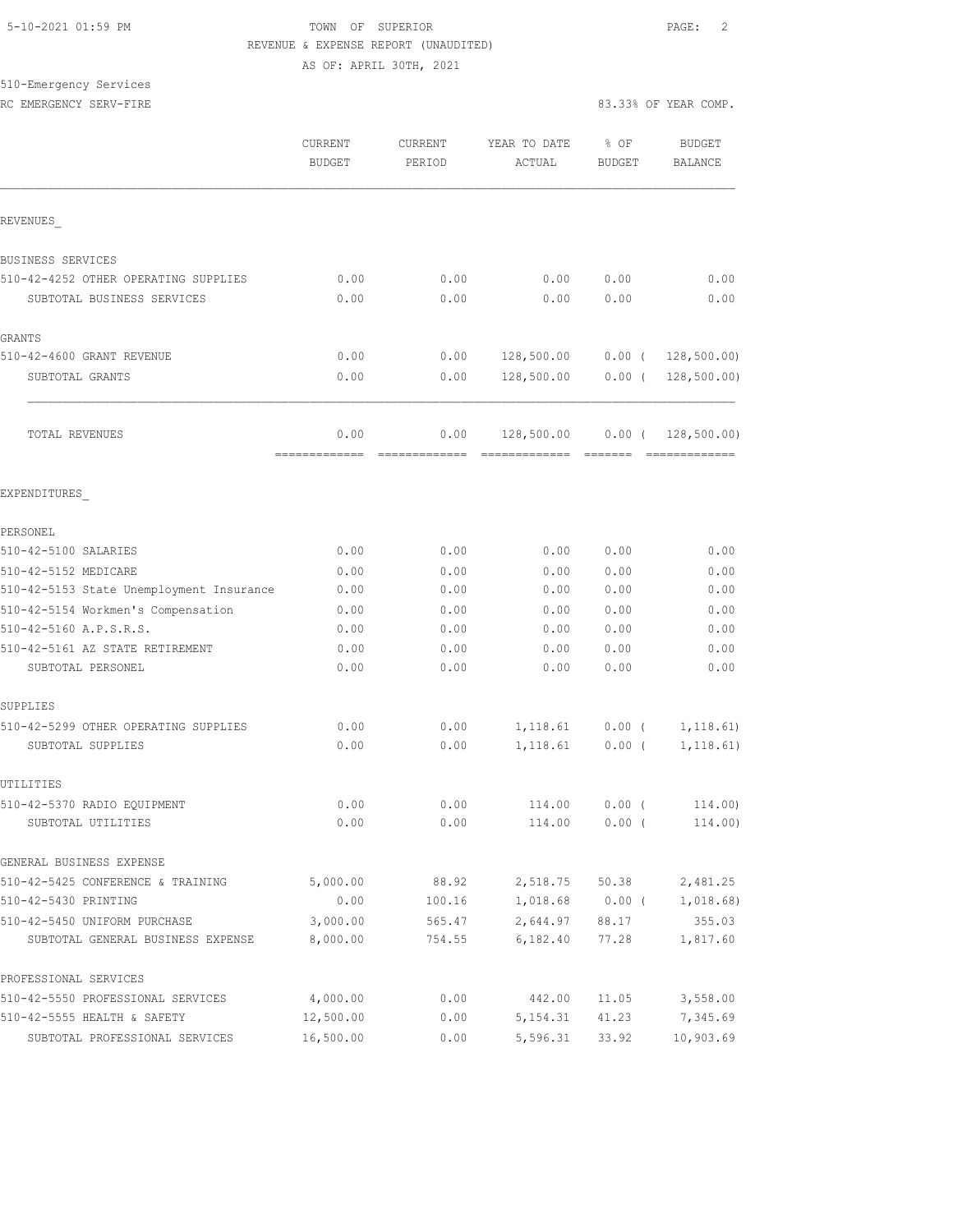# 5-10-2021 01:59 PM TOWN OF SUPERIOR PAGE: 3 REVENUE & EXPENSE REPORT (UNAUDITED)

AS OF: APRIL 30TH, 2021

# 510-Emergency Services

|                                     | CURRENT<br><b>BUDGET</b> | <b>CURRENT</b><br>PERIOD | YEAR TO DATE<br>ACTUAL | % OF<br><b>BUDGET</b> | BUDGET<br><b>BALANCE</b> |
|-------------------------------------|--------------------------|--------------------------|------------------------|-----------------------|--------------------------|
|                                     |                          |                          |                        |                       |                          |
| REPAIR/MAINTENANCE                  |                          |                          |                        |                       |                          |
| 510-42-5640 VEHICLE REPAIRS         | 41,500.00                | 3, 242.17                | 40,594.33              | 97.82                 | 905.67                   |
| 510-42-5642 TIRES & TUBES           | 0.00                     | 0.00                     | 0.00                   | 0.00                  | 0.00                     |
| 510-42-5650 OTHER EQUIPMENT REPAIRS | 3,000.00                 | 0.00                     | 2,068.06               | 68.94                 | 931.94                   |
| SUBTOTAL REPAIR/MAINTENANCE         | 44,500.00                | 3,242.17                 | 42,662.39              | 95.87                 | 1,837.61                 |
| CAPITAL OUTLAY                      |                          |                          |                        |                       |                          |
| 510-42-5740 MEDICAL EQUIPMENT       | 0.00                     | 0.00                     | 0.00                   | 0.00                  | 0.00                     |
| 510-42-5750 FIRE/PPE                | 0.00                     | 0.00                     | 53,482.92              | $0.00$ (              | 53, 482.92)              |
| 510-42-5780 SOFTWARE                | 3,500.00                 | 0.00                     | 0.00                   | 0.00                  | 3,500.00                 |
| SUBTOTAL CAPITAL OUTLAY             | 3,500.00                 | 0.00                     |                        | 53,482.92 1,528.08 (  | 49,982.92)               |
| DEBT SERVICE                        |                          |                          |                        |                       |                          |
| 510-42-5999 CAPITAL OUTLAY          | 56,000.00                | 0.00                     | 0.00                   | 0.00                  | 56,000.00                |
| SUBTOTAL DEBT SERVICE               | 56,000.00                | 0.00                     | 0.00                   | 0.00                  | 56,000.00                |
| TOTAL EXPENDITURES                  | 128,500.00               | 3,996.72                 | 109,156.63             | 84.95                 | 19,343.37                |
|                                     |                          |                          |                        |                       |                          |
| REVENUES OVER/(UNDER) EXPENDITURES  | 128,500.00)(<br>$\left($ | 3,996.72)                | 19,343.37              | $\sqrt{2}$            | 147,843.37)              |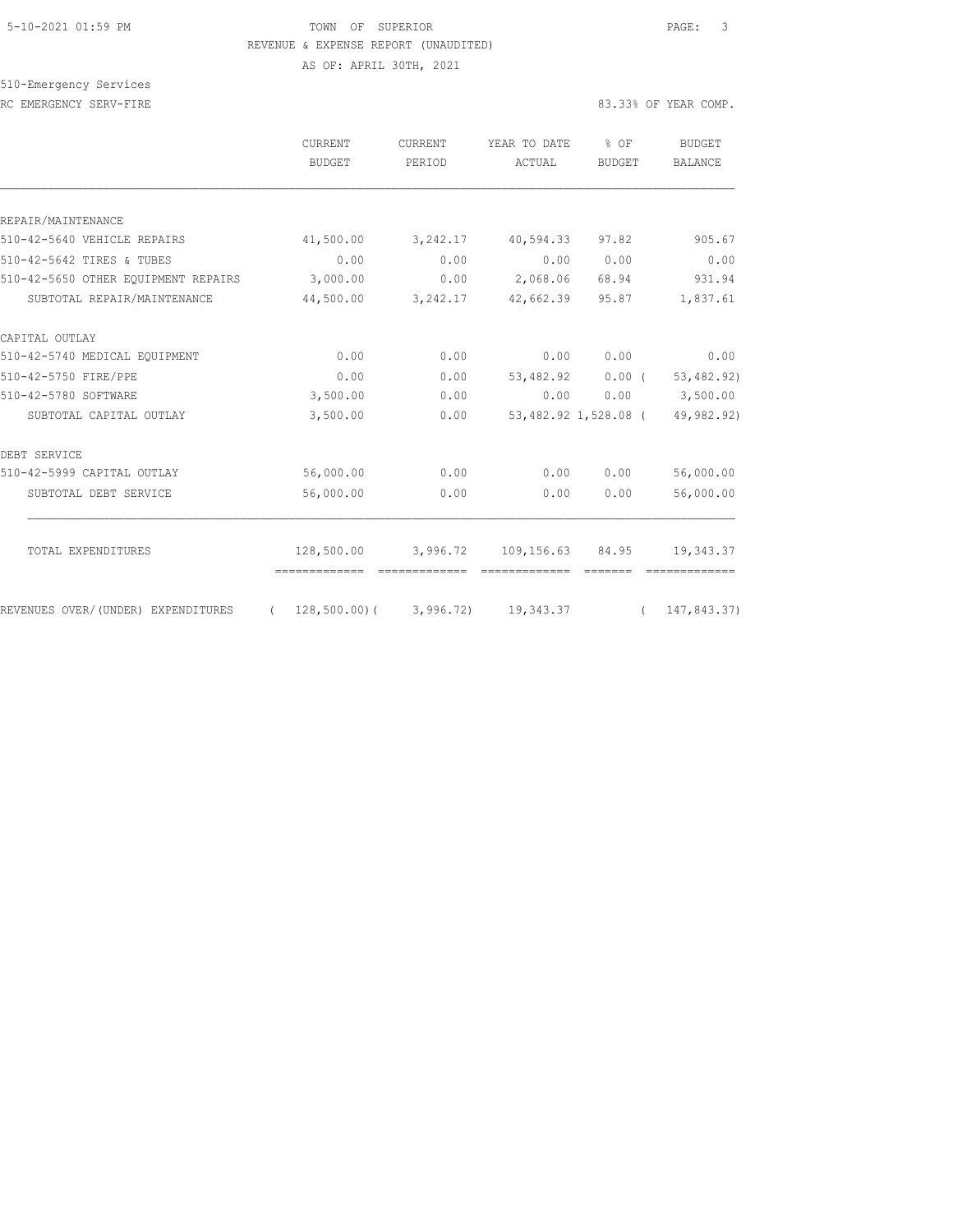## 5-10-2021 01:59 PM TOWN OF SUPERIOR PAGE: 4 REVENUE & EXPENSE REPORT (UNAUDITED) AS OF: APRIL 30TH, 2021

# 510-Emergency Services

RC EMERGENCY SERV-POLICE **EXECUTE:** 83.33% OF YEAR COMP.

|                                      | CURRENT<br><b>BUDGET</b>    | <b>CURRENT</b><br>PERIOD | YEAR TO DATE<br>ACTUAL | % OF<br><b>BUDGET</b> | <b>BUDGET</b><br><b>BALANCE</b> |
|--------------------------------------|-----------------------------|--------------------------|------------------------|-----------------------|---------------------------------|
| REVENUES                             |                             |                          |                        |                       |                                 |
| GRANTS                               |                             |                          |                        |                       |                                 |
| 510-41-4600 Grant Revenue            | 200,000.00                  | 0.00                     | 71,500.00              | 35.75                 | 128,500.00                      |
| SUBTOTAL GRANTS                      | 200,000.00                  | 0.00                     | 71,500.00              | 35.75                 | 128,500.00                      |
| CONTINGENCY                          |                             |                          |                        |                       |                                 |
| 510-41-4999 OTHER FINANCING SOURCE   | 0.00                        | 0.00                     | 64,057.80              | $0.00$ (              | 64,057.80)                      |
| SUBTOTAL CONTINGENCY                 | 0.00                        | 0.00                     | 64,057.80              | $0.00$ (              | 64,057.80)                      |
| <b>TOTAL REVENUES</b>                | 200,000.00<br>============= | 0.00                     | 135,557.80             | 67.78                 | 64,442.20                       |
| EXPENDITURES                         |                             |                          |                        |                       |                                 |
| SUPPLIES                             |                             |                          |                        |                       |                                 |
| 510-41-5299 Other Operating Supplies | 4,000.00                    | 181.63                   |                        | $6,084.30$ 152.11 (   | 2,084.30                        |
| SUBTOTAL SUPPLIES                    | 4,000.00                    | 181.63                   | 6,084.30               | $152.11$ (            | 2,084.30                        |
| UTILITIES                            |                             |                          |                        |                       |                                 |
| 510-41-5370 Radio Equipment          | 3,000.00                    | 0.00                     |                        | 3, 248.12 108.27 (    | 248.12)                         |
| SUBTOTAL UTILITIES                   | 3,000.00                    | 0.00                     | 3,248.12               | $108.27$ (            | 248.12)                         |
| GENERAL BUSINESS EXPENSE             |                             |                          |                        |                       |                                 |
| 510-41-5425 Conferences & Training   | 10,000.00                   | 825.00                   | 5,629.67 56.30         |                       | 4,370.33                        |
| 510-41-5430 PRINTING                 | 2,000.00                    | 272.26                   | 2,796.11               | 139.81 (              | 796.11)                         |
| 510-41-5450 Uniform Purchases        | 8,500.00                    | 0.00                     | 18,203.81              | $214.16$ (            | 9,703.81                        |
| SUBTOTAL GENERAL BUSINESS EXPENSE    | 20,500.00                   | 1,097.26                 | 26,629.59              | 129.90 (              | 6, 129.59)                      |
| PROFESSIONAL SERVICES                |                             |                          |                        |                       |                                 |
| 510-41-5550 Professional Services    | 0.00                        | 0.00                     | 300.00                 | 0.00(                 | 300.00)                         |
| 510-41-5555 Health & Safety          | 1,000.00                    | 0.00                     | 432.28                 | 43.23                 | 567.72                          |
| SUBTOTAL PROFESSIONAL SERVICES       | 1,000.00                    | 0.00                     | 732.28                 | 73.23                 | 267.72                          |
| REPAIR/MAINTENANCE                   |                             |                          |                        |                       |                                 |
| 510-41-5640 Vehicle Repairs          | 10,000.00                   | 559.90                   | 5,781.76               | 57.82                 | 4,218.24                        |
| 510-41-5642 Tires and Tubes          | 3,000.00                    | 0.00                     | 5,428.12               | 180.94 (              | 2,428.12)                       |
| 510-41-5650 OTHER EQUIPMENT REPAIRS  | 0.00                        | 0.00                     | 0.00                   | 0.00                  | 0.00                            |
| SUBTOTAL REPAIR/MAINTENANCE          | 13,000.00                   | 559.90                   | 11,209.88              | 86.23                 | 1,790.12                        |
| CAPITAL OUTLAY                       |                             |                          |                        |                       |                                 |
| 510-41-5740 Medical Equipment        | 0.00                        | 0.00                     | 0.00                   | 0.00                  | 0.00                            |
| 510-41-5750 Fire/PPE                 | 0.00                        | 0.00                     | 0.00                   | 0.00                  | 0.00                            |
| 510-41-5780 Software                 | 0.00                        | 0.00                     | 2,171.96               | $0.00$ (              | 2, 171.96                       |
| SUBTOTAL CAPITAL OUTLAY              | 0.00                        | 0.00                     | 2,171.96               | $0.00$ (              | 2, 171.96                       |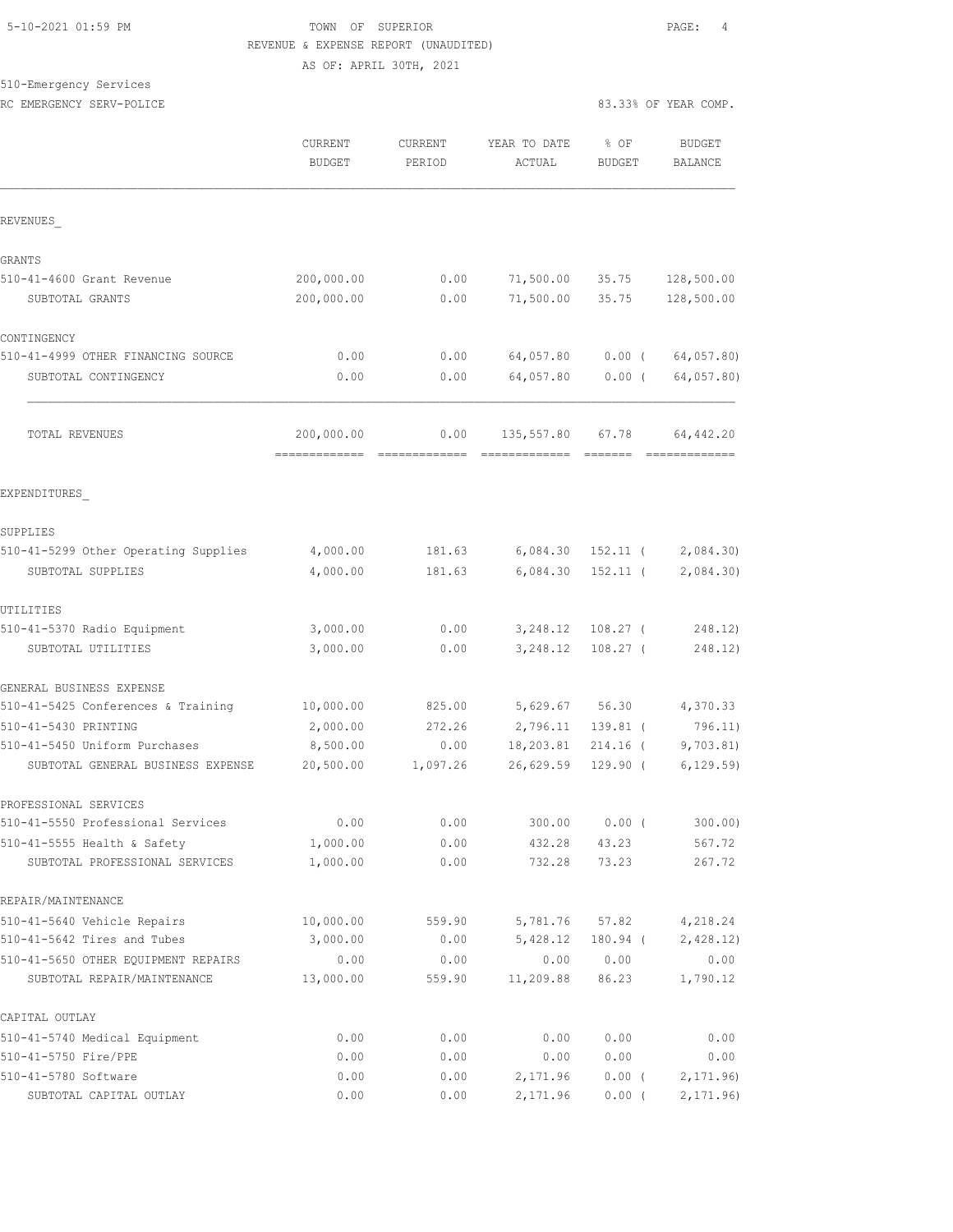# 5-10-2021 01:59 PM TOWN OF SUPERIOR PAGE: 5 REVENUE & EXPENSE REPORT (UNAUDITED) AS OF: APRIL 30TH, 2021

510-Emergency Services

|                                     | CURRENT<br><b>BUDGET</b> | <b>CURRENT</b><br>PERIOD | YEAR TO DATE<br>ACTUAL | $8$ OF<br><b>BUDGET</b> | BUDGET<br>BALANCE |
|-------------------------------------|--------------------------|--------------------------|------------------------|-------------------------|-------------------|
|                                     |                          |                          |                        |                         |                   |
| DEBT SERVICE                        |                          |                          |                        |                         |                   |
| 510-41-5900 DEBT SERVICE: PRINCIPAL | 0.00                     | 0.00                     | 13,966.49              | $0.00$ (                | 13, 966.49        |
| 510-41-5901 DEBT SERVICE: INTEREST  | 0.00                     | 0.00                     | 0.00                   | 0.00                    | 0.00              |
| 510-41-5999 Capital Outlay          | 30,000.00                | 0.00                     | 64,057.80              | $213.53$ (              | 34,057.80)        |
| SUBTOTAL DEBT SERVICE               | 30,000.00                | 0.00                     | 78,024.29              | $260.08$ (              | 48,024.29)        |
|                                     |                          |                          |                        |                         |                   |
| TOTAL EXPENDITURES                  | 71,500.00                | 1,838.79                 | 128,100.42 179.16 (    |                         | 56,600.42)        |
|                                     |                          |                          |                        |                         |                   |
| REVENUES OVER/(UNDER) EXPENDITURES  | $128,500.00$ (           | 1,838.79)                | 7,457.38               |                         | 121,042.62        |
|                                     |                          |                          |                        |                         |                   |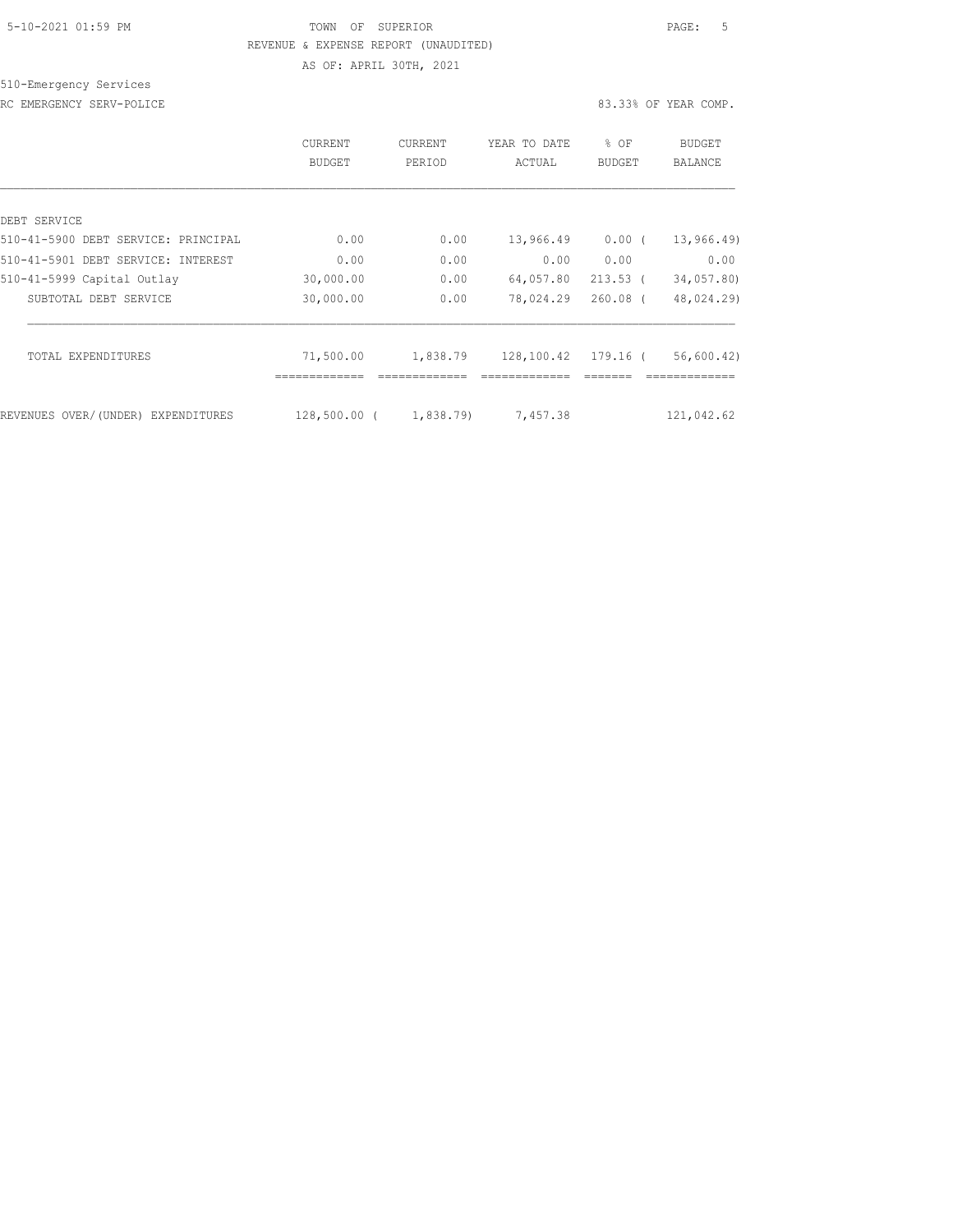|  | 5-10-2021 01:59 PM |  |
|--|--------------------|--|
|  |                    |  |

510-Emergency Services

# TOWN OF SUPERIOR **PAGE:** 6 REVENUE & EXPENSE REPORT (UNAUDITED) AS OF: APRIL 30TH, 2021

|                       |                   |                            | 83.33% OF YEAR COMP. |                              |  |
|-----------------------|-------------------|----------------------------|----------------------|------------------------------|--|
| CURRENT<br>BUDGET     | CURRENT<br>PERIOD | YEAR TO DATE<br>ACTUAL     | % OF<br>BUDGET       | BUDGET<br>BALANCE            |  |
|                       |                   |                            |                      |                              |  |
| 200,000.00            | 0.00              | 264,057.80                 | 132.03 (             | 64,057.80)                   |  |
| 200,000.00            | 5,835.51          | 237, 257.05                | $118.63$ (           | 37, 257, 05                  |  |
| 0.00(<br>____________ | 5,835.51          | 26,800.75<br>.============ |                      | 26,800.75)<br>,,,,,,,,,,,,,, |  |
|                       |                   |                            |                      |                              |  |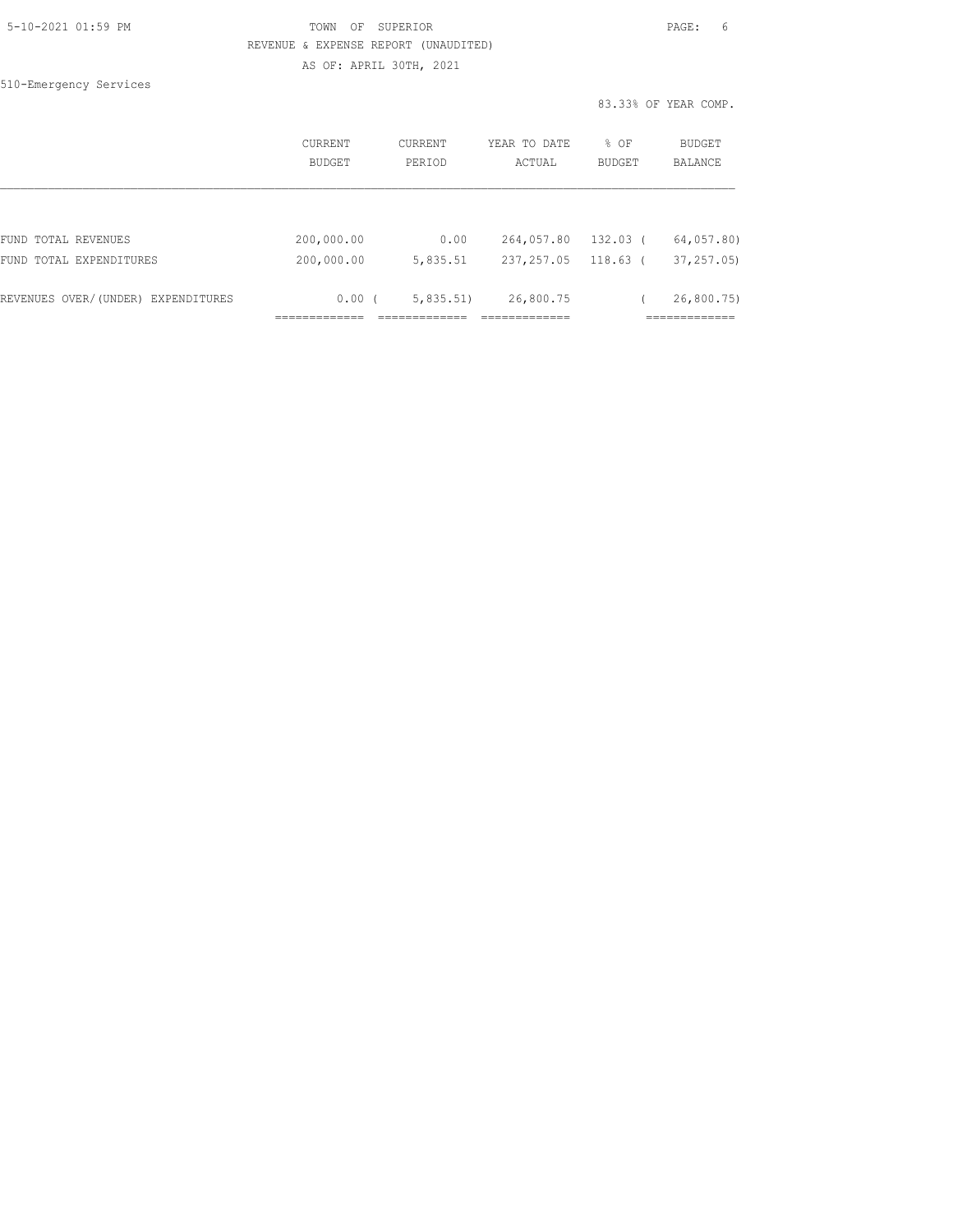| 5-10-2021 01:59 PM |  |
|--------------------|--|
|                    |  |

# TOWN OF SUPERIOR **Example 2010** PAGE: 1 REVENUE & EXPENSE REPORT (UNAUDITED) AS OF: APRIL 30TH, 2021

| 511-RESOLUTION GRANTS |  |
|-----------------------|--|
|                       |  |

| MAYOR & C<br>COUNCIL<br>.<br>. | 83.33% OF YEAR COMP.<br>. |  |  |
|--------------------------------|---------------------------|--|--|
|                                |                           |  |  |

|                                    | CURRENT<br><b>BUDGET</b>      | CURRENT<br>PERIOD     | YEAR TO DATE<br>ACTUAL | % OF<br><b>BUDGET</b> | <b>BUDGET</b><br><b>BALANCE</b> |
|------------------------------------|-------------------------------|-----------------------|------------------------|-----------------------|---------------------------------|
| REVENUES                           |                               |                       |                        |                       |                                 |
| GRANTS                             |                               |                       |                        |                       |                                 |
| 511-01-4600 GRANT REVENUE          | 1,200,000.00                  | 0.00                  | 11,826.20              | 0.99                  | 1,188,173.80                    |
| SUBTOTAL GRANTS                    | 1,200,000.00                  | 0.00                  | 11,826.20              | 0.99                  | 1,188,173.80                    |
| TOTAL REVENUES                     | 1,200,000.00<br>------------- | 0.00<br>============= | 11,826.20              | 0.99                  | 1,188,173.80<br>=============   |
| EXPENDITURES                       |                               |                       |                        |                       |                                 |
| SUPPLIES                           |                               |                       |                        |                       |                                 |
| 511-01-5299 OPERATING SUPPLIES     | 1,200,000.00                  | 0.00                  | 18,469.97              | 1.54                  | 1,181,530.03                    |
| SUBTOTAL SUPPLIES                  | 1,200,000.00                  | 0.00                  | 18,469.97              | 1.54                  | 1,181,530.03                    |
| PROFESSIONAL SERVICES              |                               |                       |                        |                       |                                 |
| 511-01-5530 ENGINEERING EXPENSES   | 0.00                          | 0.00                  | 5,939.35               | $0.00$ (              | 5, 939.35                       |
| SUBTOTAL PROFESSIONAL SERVICES     | 0.00                          | 0.00                  | 5,939.35               | 0.00(                 | 5, 939.35                       |
| CAPITAL OUTLAY                     |                               |                       |                        |                       |                                 |
| 511-01-5710 BUILDING               | 0.00                          | 0.00                  | 50,000.00              | $0.00$ (              | 50,000.00)                      |
| SUBTOTAL CAPITAL OUTLAY            | 0.00                          | 0.00                  | 50,000.00              | 0.00(                 | 50,000.00)                      |
| DEBT SERVICE                       |                               |                       |                        |                       |                                 |
| 511-01-5999 CAPITAL OUTLAY         | 0.00                          | 0.00                  | 0.00                   | 0.00                  | 0.00                            |
| SUBTOTAL DEBT SERVICE              | 0.00                          | 0.00                  | 0.00                   | 0.00                  | 0.00                            |
| TOTAL EXPENDITURES                 | 1,200,000.00                  | 0.00                  | 74,409.32              | 6.20                  | 1,125,590.68                    |
| REVENUES OVER/(UNDER) EXPENDITURES | 0.00                          | $0.00$ (              | 62, 583.12             |                       | 62,583.12                       |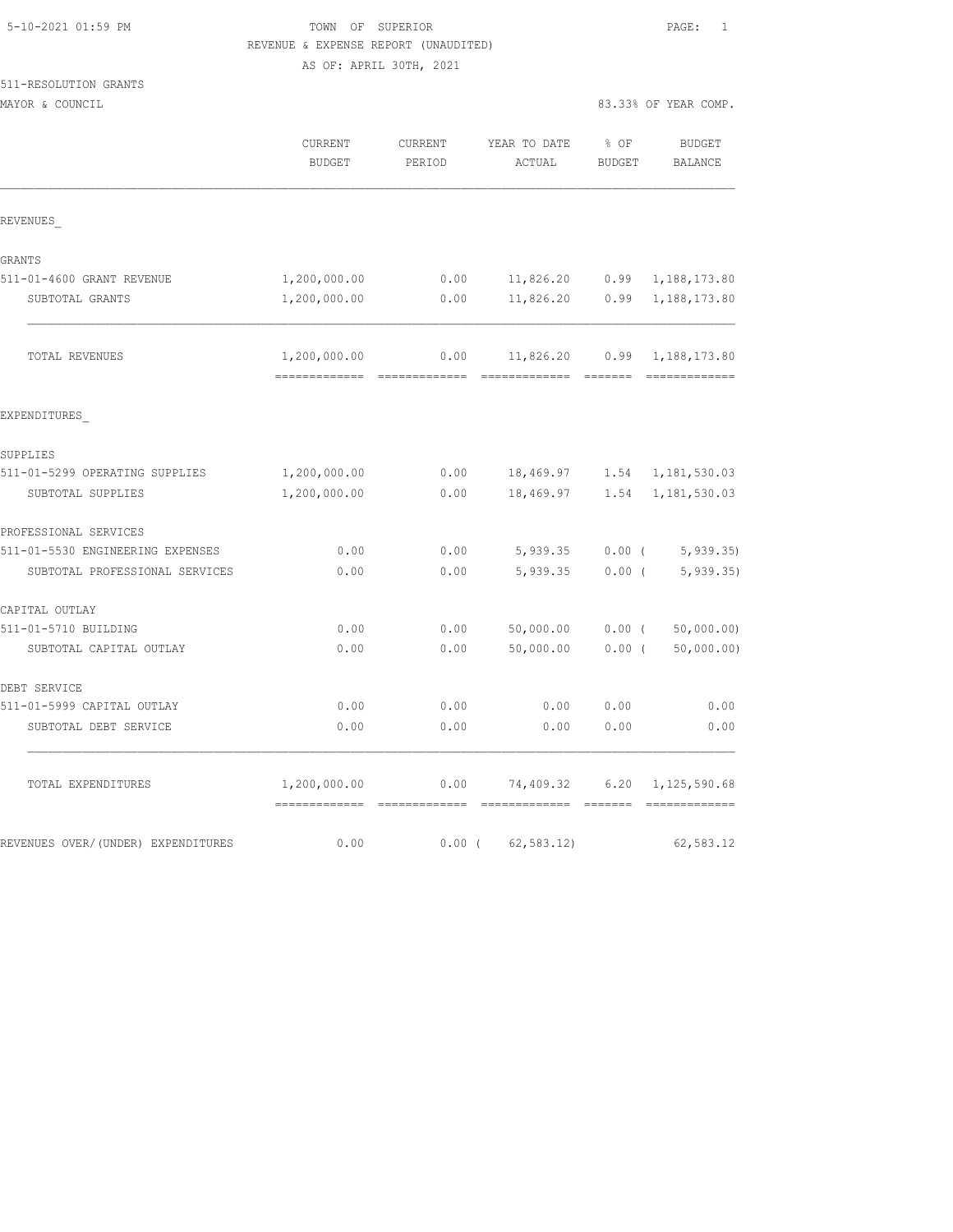| 5-10-2021 01:59 PM |  |
|--------------------|--|
|                    |  |

# TOWN OF SUPERIOR **PAGE:** 2 REVENUE & EXPENSE REPORT (UNAUDITED)

|                                     | INSVENUS & EALENCE INSLUIT (UNAUDITED) |          |                                    |          |                                                                                                                                                                                                                                                                                                                                                                                                                                                                                        |
|-------------------------------------|----------------------------------------|----------|------------------------------------|----------|----------------------------------------------------------------------------------------------------------------------------------------------------------------------------------------------------------------------------------------------------------------------------------------------------------------------------------------------------------------------------------------------------------------------------------------------------------------------------------------|
|                                     | AS OF: APRIL 30TH, 2021                |          |                                    |          |                                                                                                                                                                                                                                                                                                                                                                                                                                                                                        |
| 511-RESOLUTION GRANTS               |                                        |          |                                    |          |                                                                                                                                                                                                                                                                                                                                                                                                                                                                                        |
| <b>RECREATION</b>                   |                                        |          |                                    |          | 83.33% OF YEAR COMP.                                                                                                                                                                                                                                                                                                                                                                                                                                                                   |
|                                     | CURRENT                                |          | CURRENT YEAR TO DATE % OF          |          | BUDGET                                                                                                                                                                                                                                                                                                                                                                                                                                                                                 |
|                                     | BUDGET                                 | PERIOD   | ACTUAL BUDGET BALANCE              |          |                                                                                                                                                                                                                                                                                                                                                                                                                                                                                        |
| REVENUES                            |                                        |          |                                    |          |                                                                                                                                                                                                                                                                                                                                                                                                                                                                                        |
| GRANTS                              |                                        |          |                                    |          |                                                                                                                                                                                                                                                                                                                                                                                                                                                                                        |
| 511-12-4600 GRANT REVENUE           | 0.00                                   | 0.00     | 0.00 0.00                          |          | 0.00                                                                                                                                                                                                                                                                                                                                                                                                                                                                                   |
| SUBTOTAL GRANTS                     | 0.00                                   | 0.00     | 0.0000000                          |          | 0.00                                                                                                                                                                                                                                                                                                                                                                                                                                                                                   |
| TOTAL REVENUES                      | 0.00                                   |          | $0.00$ $0.00$ $0.00$ $0.00$ $0.00$ |          |                                                                                                                                                                                                                                                                                                                                                                                                                                                                                        |
| EXPENDITURES                        |                                        |          |                                    |          |                                                                                                                                                                                                                                                                                                                                                                                                                                                                                        |
| SUPPLIES                            |                                        |          |                                    |          |                                                                                                                                                                                                                                                                                                                                                                                                                                                                                        |
| 511-12-5299 OPERATING SUPPLIES      | 0.00                                   |          | $0.00$ 300.00 0.00 (               |          | 300.00                                                                                                                                                                                                                                                                                                                                                                                                                                                                                 |
| SUBTOTAL SUPPLIES                   | 0.00                                   | 0.00     | $300.00$ 0.00 (                    |          | 300.00)                                                                                                                                                                                                                                                                                                                                                                                                                                                                                |
| PROFESSIONAL SERVICES               |                                        |          |                                    |          |                                                                                                                                                                                                                                                                                                                                                                                                                                                                                        |
| 511-12-5530 ENGINEERING EXPENSES    | 0.00                                   | 0.00     |                                    | 0.000000 | 0.00                                                                                                                                                                                                                                                                                                                                                                                                                                                                                   |
| SUBTOTAL PROFESSIONAL SERVICES      | 0.00                                   | 0.00     | 0.0000000                          |          | 0.00                                                                                                                                                                                                                                                                                                                                                                                                                                                                                   |
| CAPITAL OUTLAY                      |                                        |          |                                    |          |                                                                                                                                                                                                                                                                                                                                                                                                                                                                                        |
| 511-12-5710 BUILDING                | 0.00                                   | 0.00     | 0.00 0.00                          |          | 0.00                                                                                                                                                                                                                                                                                                                                                                                                                                                                                   |
| SUBTOTAL CAPITAL OUTLAY             | 0.00                                   | 0.00     | 0.00                               | 0.00     | 0.00                                                                                                                                                                                                                                                                                                                                                                                                                                                                                   |
| TOTAL EXPENDITURES                  | 0.00                                   |          | $0.00$ 300.00 0.00 (300.00)        |          | $\begin{array}{cccccccccc} \multicolumn{2}{c}{} & \multicolumn{2}{c}{} & \multicolumn{2}{c}{} & \multicolumn{2}{c}{} & \multicolumn{2}{c}{} & \multicolumn{2}{c}{} & \multicolumn{2}{c}{} & \multicolumn{2}{c}{} & \multicolumn{2}{c}{} & \multicolumn{2}{c}{} & \multicolumn{2}{c}{} & \multicolumn{2}{c}{} & \multicolumn{2}{c}{} & \multicolumn{2}{c}{} & \multicolumn{2}{c}{} & \multicolumn{2}{c}{} & \multicolumn{2}{c}{} & \multicolumn{2}{c}{} & \multicolumn{2}{c}{} & \mult$ |
| REVENUES OVER/ (UNDER) EXPENDITURES | 0.00                                   | $0.00$ ( | 300.00)                            |          | 300.00                                                                                                                                                                                                                                                                                                                                                                                                                                                                                 |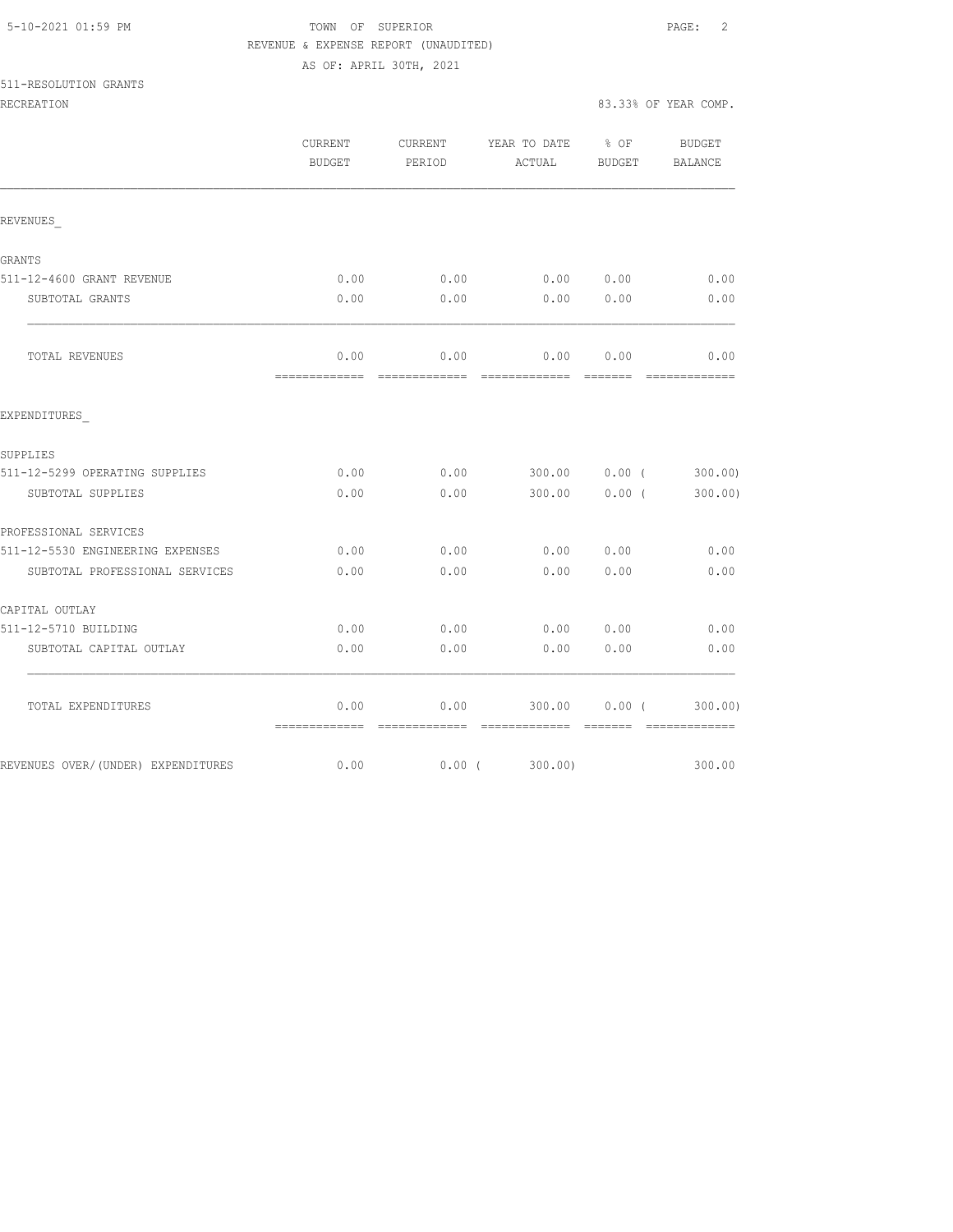# TOWN OF SUPERIOR **Example 2010** PAGE: 3 REVENUE & EXPENSE REPORT (UNAUDITED) AS OF: APRIL 30TH, 2021

| 511-RESOLUTION GRANTS       |  |
|-----------------------------|--|
| _________<br>______________ |  |

| ECONOMIC DEVELOPMENT |         |         |                   | 83.33% OF YEAR COMP. |
|----------------------|---------|---------|-------------------|----------------------|
|                      | CURRENT | CURRENT | YEAR TO DATE % OF | BUDGET               |

|                                    | CURRENT<br><b>BUDGET</b>    | CURRENT<br>PERIOD | YEAR TO DATE<br>ACTUAL | % OF<br><b>BUDGET</b> | <b>BUDGET</b><br><b>BALANCE</b> |
|------------------------------------|-----------------------------|-------------------|------------------------|-----------------------|---------------------------------|
| REVENUES                           |                             |                   |                        |                       |                                 |
| GRANTS                             |                             |                   |                        |                       |                                 |
| 511-19-4600 GRANT REVENUE          | 275,000.00                  | 0.00              | 275,000.00             | 100.00                | 0.00                            |
| SUBTOTAL GRANTS                    | 275,000.00                  | 0.00              | 275,000.00             | 100.00                | 0.00                            |
| TOTAL REVENUES                     | 275,000.00                  | 0.00              | 275,000.00             | 100.00                | 0.00                            |
| EXPENDITURES                       |                             |                   |                        |                       |                                 |
| SUPPLIES                           |                             |                   |                        |                       |                                 |
| 511-19-5299 OPERATING SUPPLIES     | 275,000.00                  | 0.00              | 168,500.00             | 61.27                 | 106,500.00                      |
| SUBTOTAL SUPPLIES                  | 275,000.00                  | 0.00              | 168,500.00             | 61.27                 | 106,500.00                      |
| PROFESSIONAL SERVICES              |                             |                   |                        |                       |                                 |
| 511-19-5530 ENGINEERING EXPENSES   | 0.00                        | 0.00              | 0.00                   | 0.00                  | 0.00                            |
| SUBTOTAL PROFESSIONAL SERVICES     | 0.00                        | 0.00              | 0.00                   | 0.00                  | 0.00                            |
| CAPITAL OUTLAY                     |                             |                   |                        |                       |                                 |
| 511-19-5710 BUILDING               | 0.00                        | 0.00              | 0.00                   | 0.00                  | 0.00                            |
| SUBTOTAL CAPITAL OUTLAY            | 0.00                        | 0.00              | 0.00                   | 0.00                  | 0.00                            |
| TOTAL EXPENDITURES                 | 275,000.00<br>------------- | 0.00              | 168,500.00             | 61.27                 | 106,500.00                      |
| REVENUES OVER/(UNDER) EXPENDITURES | 0.00                        | 0.00              | 106,500.00             | $\left($              | 106, 500.00)                    |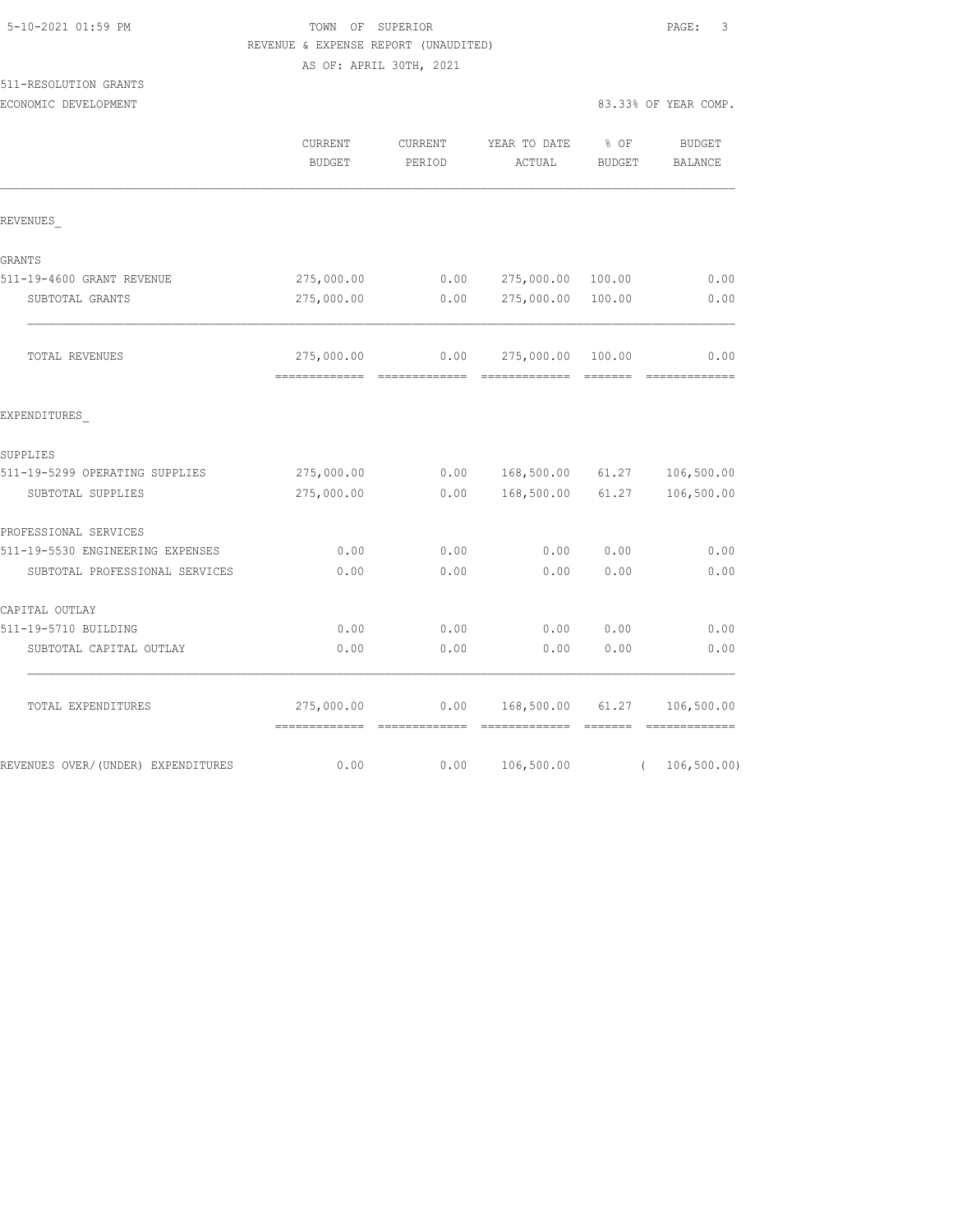| 5-10-2021 01:59 PM |  |
|--------------------|--|
|                    |  |

511-RESOLUTION GRANTS

# TOWN OF SUPERIOR **Example 2010** PAGE: 4 REVENUE & EXPENSE REPORT (UNAUDITED) AS OF: APRIL 30TH, 2021

83.33% OF YEAR COMP.

|                                    | CURRENT<br>BUDGET | <b>CURRENT</b><br>PERIOD | YEAR TO DATE<br>ACTUAL | % OF<br><b>BUDGET</b> | BUDGET<br>BALANCE |
|------------------------------------|-------------------|--------------------------|------------------------|-----------------------|-------------------|
|                                    |                   |                          |                        |                       |                   |
| FUND TOTAL REVENUES                | 1,475,000.00      | 0.00                     | 286,826.20             | 19.45                 | 1,188,173.80      |
| TOTAL EXPENDITURES<br>FUND         | 1,475,000.00      | 0.00                     | 243,209.32             | 16.49                 | 1,231,790.68      |
| REVENUES OVER/(UNDER) EXPENDITURES | 0.00              | 0.00                     | 43,616.88              |                       | 43,616.88)        |
|                                    |                   |                          |                        |                       |                   |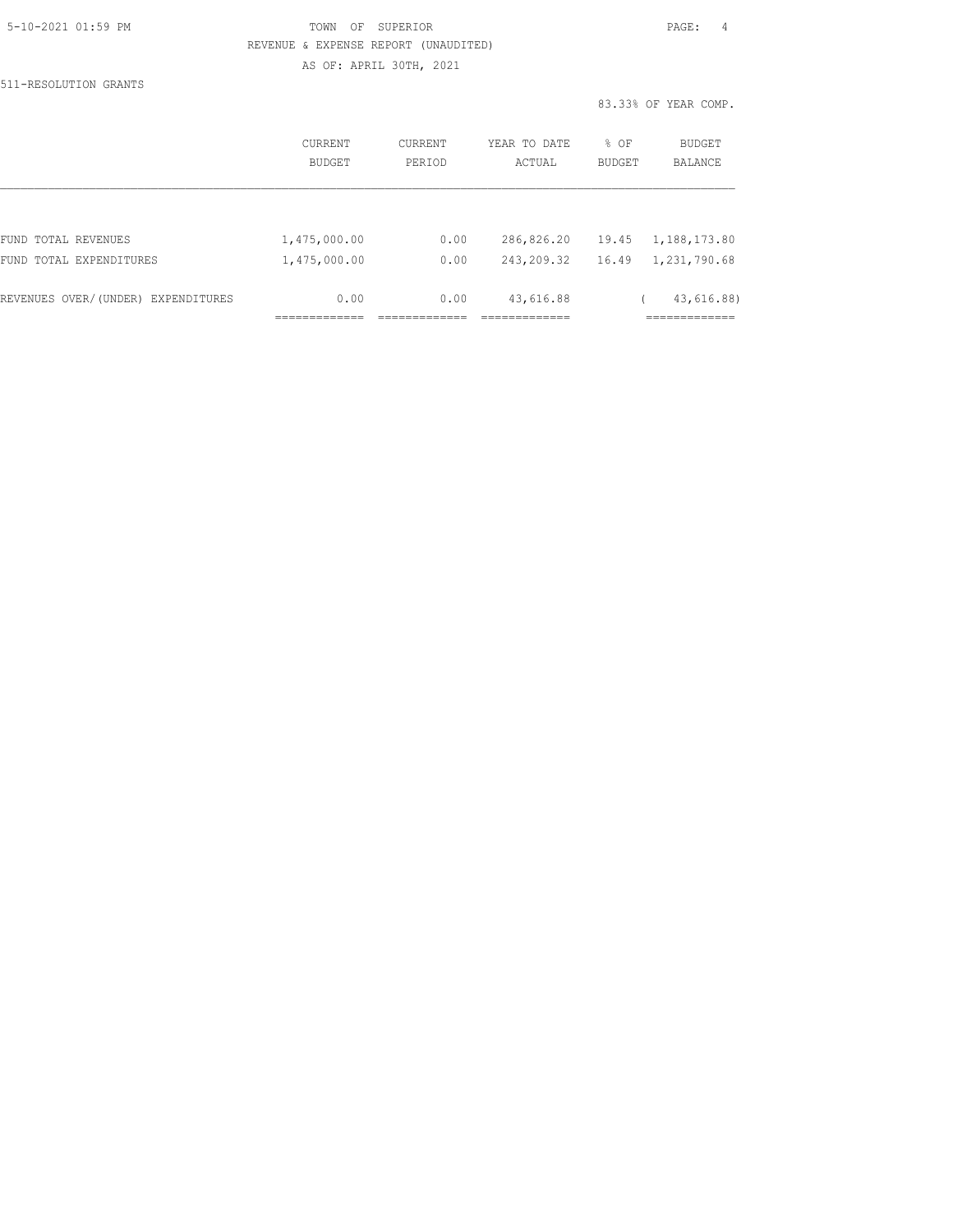# 5-10-2021 01:59 PM TOWN OF SUPERIOR PAGE: 1 REVENUE & EXPENSE REPORT (UNAUDITED) AS OF: APRIL 30TH, 2021

512-AZCares Fund

#### 83.33% OF YEAR COMP.

|                                    | CURRENT<br>BUDGET | CURRENT<br>PERIOD | YEAR TO DATE<br>ACTUAL | % OF<br><b>BUDGET</b> | BUDGET<br>BALANCE |
|------------------------------------|-------------------|-------------------|------------------------|-----------------------|-------------------|
|                                    |                   |                   |                        |                       |                   |
| FUND TOTAL REVENUES                | 0.00              | 0.00              | 0.00                   | 0.00                  | 0.00              |
| FUND TOTAL EXPENDITURES            | 0.00              | 0.00              | 0.00                   | 0.00                  | 0.00              |
| REVENUES OVER/(UNDER) EXPENDITURES | 0.00              | 0.00              | 0.00                   |                       | 0.00              |
|                                    |                   |                   |                        |                       | __________        |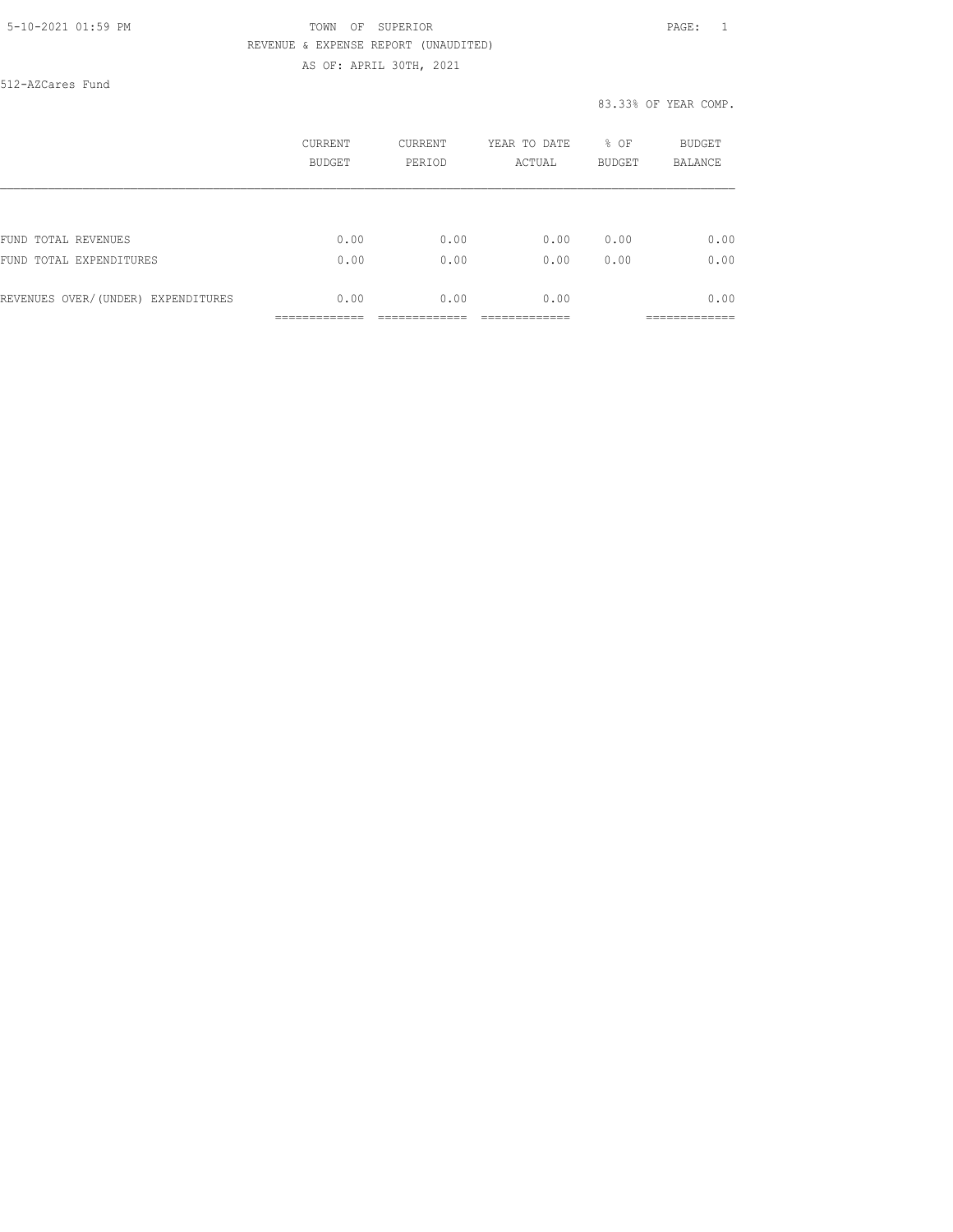# TOWN OF SUPERIOR **Example 2010** PAGE: 1 REVENUE & EXPENSE REPORT (UNAUDITED) AS OF: APRIL 30TH, 2021

513-POLICE GRANTS

ATTORNEY GENERAL GRANTS **EXECUTE:** 83.33% OF YEAR COMP.

|                                    | <b>CURRENT</b><br><b>BUDGET</b> | <b>CURRENT</b><br>PERIOD | YEAR TO DATE<br>ACTUAL      | $8$ OF<br>BUDGET | <b>BUDGET</b><br><b>BALANCE</b> |
|------------------------------------|---------------------------------|--------------------------|-----------------------------|------------------|---------------------------------|
| REVENUES                           |                                 |                          |                             |                  |                                 |
| <b>GRANTS</b>                      |                                 |                          |                             |                  |                                 |
| 513-01-4600 GRANT REVENUE          | 0.00                            | 0.00                     | 20,000.00 0.00 (            |                  | 20,000.00)                      |
| SUBTOTAL GRANTS                    | 0.00                            | 0.00                     | 20,000.00 0.00 (            |                  | 20,000.00)                      |
| TOTAL REVENUES                     | 0.00<br>=============           | 0.00<br>-------------    | 20,000.00 0.00 (            |                  | 20,000.00)                      |
| EXPENDITURES                       |                                 |                          |                             |                  |                                 |
| SUPPLIES                           |                                 |                          |                             |                  |                                 |
| 513-01-5299 AG GRANTS              | 0.00                            | 0.00                     | 19,687.92 0.00 ( 19,687.92) |                  |                                 |
| SUBTOTAL SUPPLIES                  | 0.00                            | 0.00                     |                             |                  | 19,687.92 0.00 ( 19,687.92)     |
| CAPITAL OUTLAY                     |                                 |                          |                             |                  |                                 |
| 513-01-5750 EQUIPMENT              | 0.00                            | 0.00                     | 0.00                        | 0.00             | 0.00                            |
| SUBTOTAL CAPITAL OUTLAY            | 0.00                            | 0.00                     | 0.00                        | 0.00             | 0.00                            |
| TOTAL EXPENDITURES                 | 0.00                            | 0.00                     | 19,687.92 0.00 ( 19,687.92) |                  |                                 |
| REVENUES OVER/(UNDER) EXPENDITURES | 0.00                            | 0.00                     | 312.08                      | $\left($         | 312.08                          |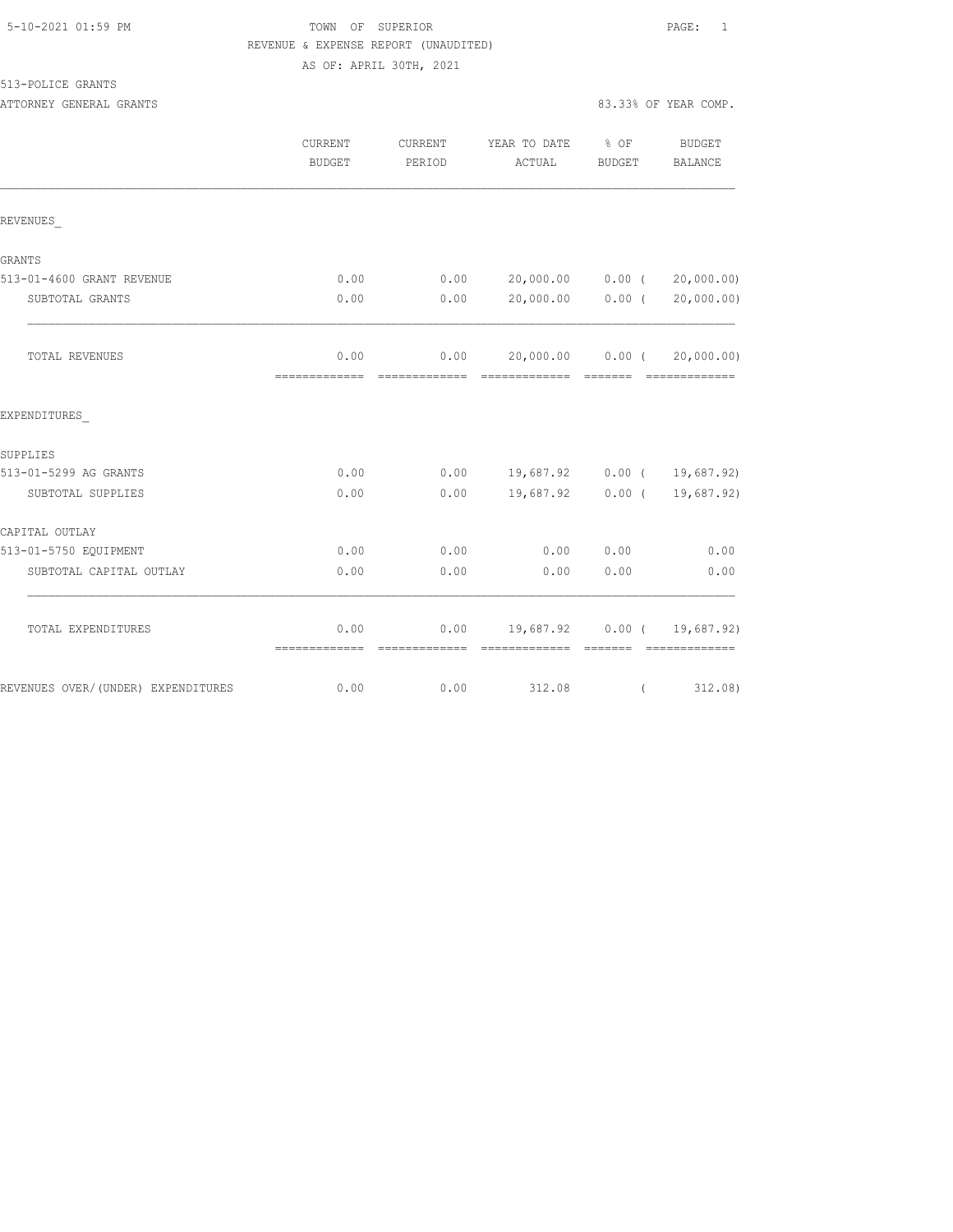#### 5-10-2021 01:59 PM TOWN OF SUPERIOR PAGE: 2 REVENUE & EXPENSE REPORT (UNAUDITED) AS OF: APRIL 30TH, 2021

513-POLICE GRANTS

|                                    | <b>CURRENT</b><br>BUDGET | CURRENT<br>PERIOD | YEAR TO DATE<br>ACTUAL | $8$ OF<br><b>BUDGET</b> | <b>BUDGET</b><br><b>BALANCE</b> |
|------------------------------------|--------------------------|-------------------|------------------------|-------------------------|---------------------------------|
| REVENUES                           |                          |                   |                        |                         |                                 |
| GRANTS                             |                          |                   |                        |                         |                                 |
| 513-02-4600 GRANT REVENUE          | 0.00                     | 0.00              | 0.00                   | 0.00                    | 0.00                            |
| SUBTOTAL GRANTS                    | 0.00                     | 0.00              | 0.00                   | 0.00                    | 0.00                            |
| TOTAL REVENUES                     | 0.00<br>=============    | 0.00              | 0.00                   | 0.00                    | 0.00<br>=============           |
| EXPENDITURES                       |                          |                   |                        |                         |                                 |
| CAPITAL OUTLAY                     |                          |                   |                        |                         |                                 |
| 513-02-5750 EQUIPMENT              | 0.00                     | 0.00              | 0.00                   | 0.00                    | 0.00                            |
| SUBTOTAL CAPITAL OUTLAY            | 0.00                     | 0.00              | 0.00                   | 0.00                    | 0.00                            |
| TOTAL EXPENDITURES                 | 0.00<br>=============    | 0.00              | 0.00                   | 0.00                    | 0.00                            |
| REVENUES OVER/(UNDER) EXPENDITURES | 0.00                     | 0.00              | 0.00                   |                         | 0.00                            |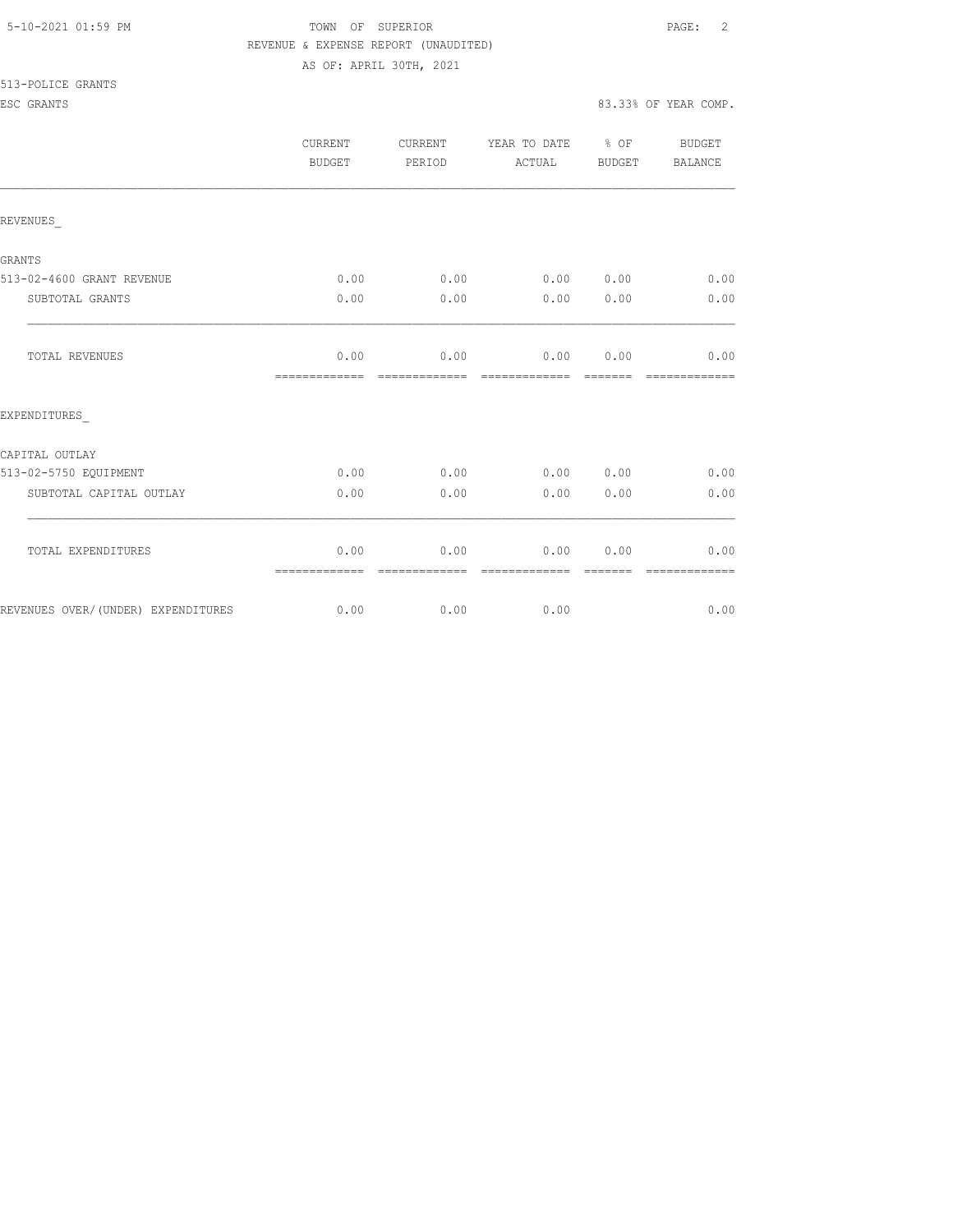| 5-10-2021 01:59 PM |  |  |  |  |
|--------------------|--|--|--|--|
|--------------------|--|--|--|--|

# TOWN OF SUPERIOR **Example 2010** PAGE: 3 REVENUE & EXPENSE REPORT (UNAUDITED) AS OF: APRIL 30TH, 2021

|                                    | <b>CURRENT</b><br><b>BUDGET</b> | CURRENT<br>PERIOD     | YEAR TO DATE % OF<br>ACTUAL      | BUDGET           | <b>BUDGET</b><br>BALANCE    |
|------------------------------------|---------------------------------|-----------------------|----------------------------------|------------------|-----------------------------|
| REVENUES                           |                                 |                       |                                  |                  |                             |
| <b>GRANTS</b>                      |                                 |                       |                                  |                  |                             |
| 513-03-4600 GRANT REVENUE          | 0.00                            |                       | $0.00$ 1,455.11 0.00 ( 1,455.11) |                  |                             |
| SUBTOTAL GRANTS                    | 0.00                            | 0.00                  |                                  |                  | $1,455.11$ 0.00 ( 1,455.11) |
| TOTAL REVENUES                     | 0.00                            |                       | $0.00$ 1,455.11 0.00 ( 1,455.11) |                  |                             |
| EXPENDITURES                       |                                 |                       |                                  |                  |                             |
| CAPITAL OUTLAY                     |                                 |                       |                                  |                  |                             |
| 513-03-5750 EQUIPMENT              | 0.00                            | 0.00                  | 0.00 0.00                        |                  | 0.00                        |
| SUBTOTAL CAPITAL OUTLAY            | 0.00                            | 0.00                  | 0.00                             | 0.00             | 0.00                        |
| TOTAL EXPENDITURES                 | 0.00<br>=============           | 0.00<br>essessessesse | 0.00<br>--------------           | 0.00<br>-------- | 0.00<br>--------------      |
| REVENUES OVER/(UNDER) EXPENDITURES | 0.00                            |                       | $0.00$ 1,455.11 ( 1,455.11)      |                  |                             |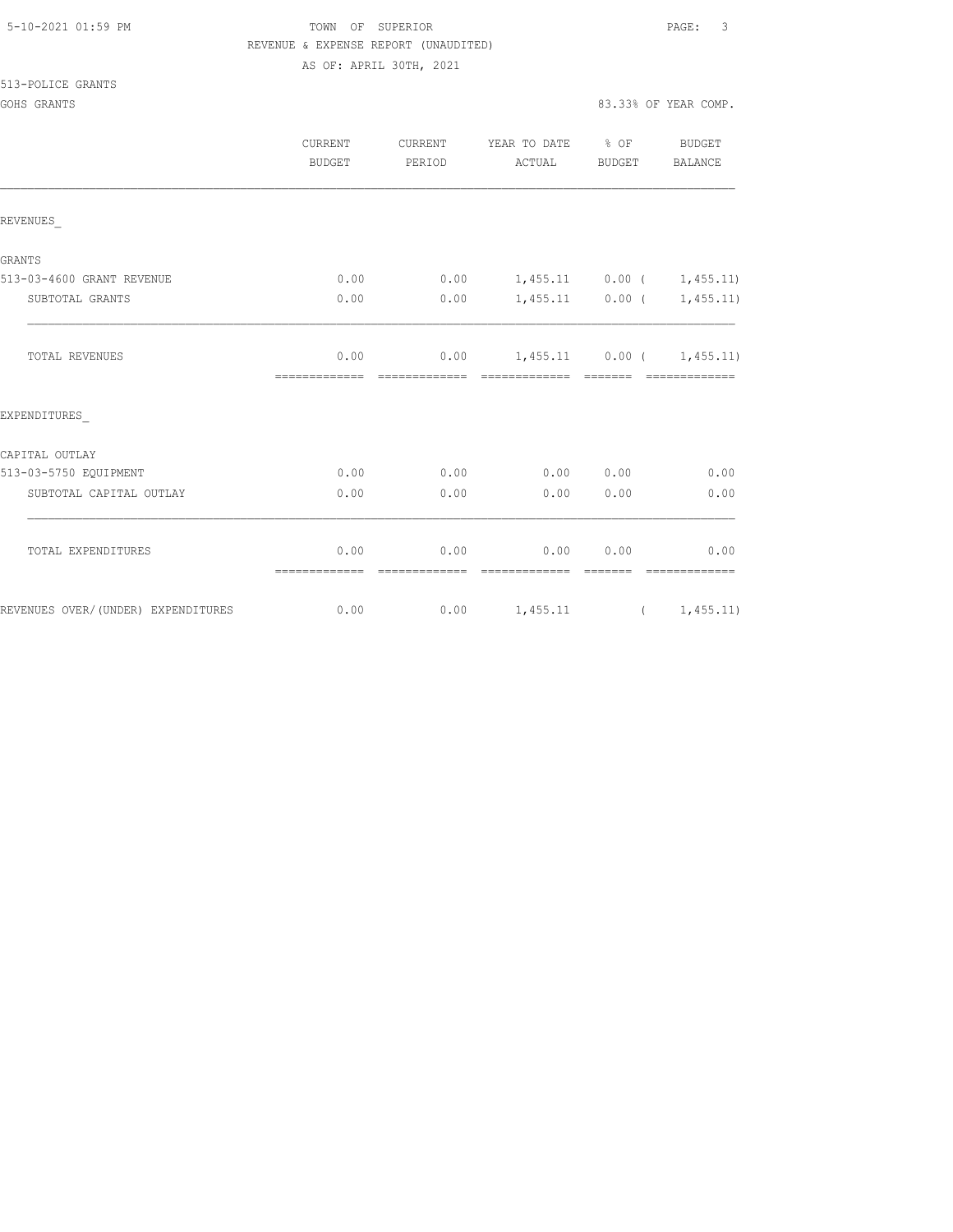|  | 5-10-2021 01:59 PM |  |
|--|--------------------|--|
|  |                    |  |

# TOWN OF SUPERIOR **Example 2010** PAGE: 4 REVENUE & EXPENSE REPORT (UNAUDITED) AS OF: APRIL 30TH, 2021

#### 513-POLICE GRANTS

|                                     | <b>CURRENT</b><br>BUDGET | <b>CURRENT</b><br>PERIOD | YEAR TO DATE<br>ACTUAL                              | $\frac{8}{3}$ OF<br>BUDGET                                                                                                                                                                                                                                                                                                                                                                                                                                                             | BUDGET<br><b>BALANCE</b>                                                                                                                                                                                                                                                                                                                                                                                                                                                               |
|-------------------------------------|--------------------------|--------------------------|-----------------------------------------------------|----------------------------------------------------------------------------------------------------------------------------------------------------------------------------------------------------------------------------------------------------------------------------------------------------------------------------------------------------------------------------------------------------------------------------------------------------------------------------------------|----------------------------------------------------------------------------------------------------------------------------------------------------------------------------------------------------------------------------------------------------------------------------------------------------------------------------------------------------------------------------------------------------------------------------------------------------------------------------------------|
| REVENUES                            |                          |                          |                                                     |                                                                                                                                                                                                                                                                                                                                                                                                                                                                                        |                                                                                                                                                                                                                                                                                                                                                                                                                                                                                        |
|                                     |                          |                          |                                                     |                                                                                                                                                                                                                                                                                                                                                                                                                                                                                        |                                                                                                                                                                                                                                                                                                                                                                                                                                                                                        |
| GRANTS<br>513-04-4600 GRANT REVENUE | 0.00                     |                          | $0.00$ 22,833.97 0.00 ( 22,833.97)                  |                                                                                                                                                                                                                                                                                                                                                                                                                                                                                        |                                                                                                                                                                                                                                                                                                                                                                                                                                                                                        |
| SUBTOTAL GRANTS                     | 0.00                     | 0.00                     |                                                     |                                                                                                                                                                                                                                                                                                                                                                                                                                                                                        | 22,833.97 0.00 ( 22,833.97)                                                                                                                                                                                                                                                                                                                                                                                                                                                            |
| TOTAL REVENUES                      | 0.00                     |                          | $0.00$ 22,833.97 0.00 ( 22,833.97)                  |                                                                                                                                                                                                                                                                                                                                                                                                                                                                                        |                                                                                                                                                                                                                                                                                                                                                                                                                                                                                        |
|                                     |                          |                          |                                                     |                                                                                                                                                                                                                                                                                                                                                                                                                                                                                        |                                                                                                                                                                                                                                                                                                                                                                                                                                                                                        |
| EXPENDITURES                        |                          |                          |                                                     |                                                                                                                                                                                                                                                                                                                                                                                                                                                                                        |                                                                                                                                                                                                                                                                                                                                                                                                                                                                                        |
| SUPPLIES                            |                          |                          |                                                     |                                                                                                                                                                                                                                                                                                                                                                                                                                                                                        |                                                                                                                                                                                                                                                                                                                                                                                                                                                                                        |
| 513-04-5299 DOHS                    | 0.00                     |                          | $0.00$ 35,672.07 0.00 (35,672.07)                   |                                                                                                                                                                                                                                                                                                                                                                                                                                                                                        |                                                                                                                                                                                                                                                                                                                                                                                                                                                                                        |
| SUBTOTAL SUPPLIES                   | 0.00                     | 0.00                     |                                                     |                                                                                                                                                                                                                                                                                                                                                                                                                                                                                        | 35,672.07 0.00 (35,672.07)                                                                                                                                                                                                                                                                                                                                                                                                                                                             |
| CAPITAL OUTLAY                      |                          |                          |                                                     |                                                                                                                                                                                                                                                                                                                                                                                                                                                                                        |                                                                                                                                                                                                                                                                                                                                                                                                                                                                                        |
| 513-04-5750 EQUIPMENT               | 0.00                     | 0.00                     | 0.00                                                | 0.00                                                                                                                                                                                                                                                                                                                                                                                                                                                                                   | 0.00                                                                                                                                                                                                                                                                                                                                                                                                                                                                                   |
| SUBTOTAL CAPITAL OUTLAY             | 0.00                     | 0.00                     | 0.00                                                | 0.00                                                                                                                                                                                                                                                                                                                                                                                                                                                                                   | 0.00                                                                                                                                                                                                                                                                                                                                                                                                                                                                                   |
| TOTAL EXPENDITURES                  | 0.00<br>-------------    |                          | $0.00$ 35,672.07 0.00 (35,672.07)<br>-------------- | $\begin{array}{cccccccccc} \multicolumn{2}{c}{} & \multicolumn{2}{c}{} & \multicolumn{2}{c}{} & \multicolumn{2}{c}{} & \multicolumn{2}{c}{} & \multicolumn{2}{c}{} & \multicolumn{2}{c}{} & \multicolumn{2}{c}{} & \multicolumn{2}{c}{} & \multicolumn{2}{c}{} & \multicolumn{2}{c}{} & \multicolumn{2}{c}{} & \multicolumn{2}{c}{} & \multicolumn{2}{c}{} & \multicolumn{2}{c}{} & \multicolumn{2}{c}{} & \multicolumn{2}{c}{} & \multicolumn{2}{c}{} & \multicolumn{2}{c}{} & \mult$ | $\begin{array}{cccccccccccccc} \multicolumn{2}{c}{} & \multicolumn{2}{c}{} & \multicolumn{2}{c}{} & \multicolumn{2}{c}{} & \multicolumn{2}{c}{} & \multicolumn{2}{c}{} & \multicolumn{2}{c}{} & \multicolumn{2}{c}{} & \multicolumn{2}{c}{} & \multicolumn{2}{c}{} & \multicolumn{2}{c}{} & \multicolumn{2}{c}{} & \multicolumn{2}{c}{} & \multicolumn{2}{c}{} & \multicolumn{2}{c}{} & \multicolumn{2}{c}{} & \multicolumn{2}{c}{} & \multicolumn{2}{c}{} & \multicolumn{2}{c}{} & \$ |
| REVENUES OVER/(UNDER) EXPENDITURES  | 0.00                     |                          | $0.00$ ( 12,838.10)                                 |                                                                                                                                                                                                                                                                                                                                                                                                                                                                                        | 12,838.10                                                                                                                                                                                                                                                                                                                                                                                                                                                                              |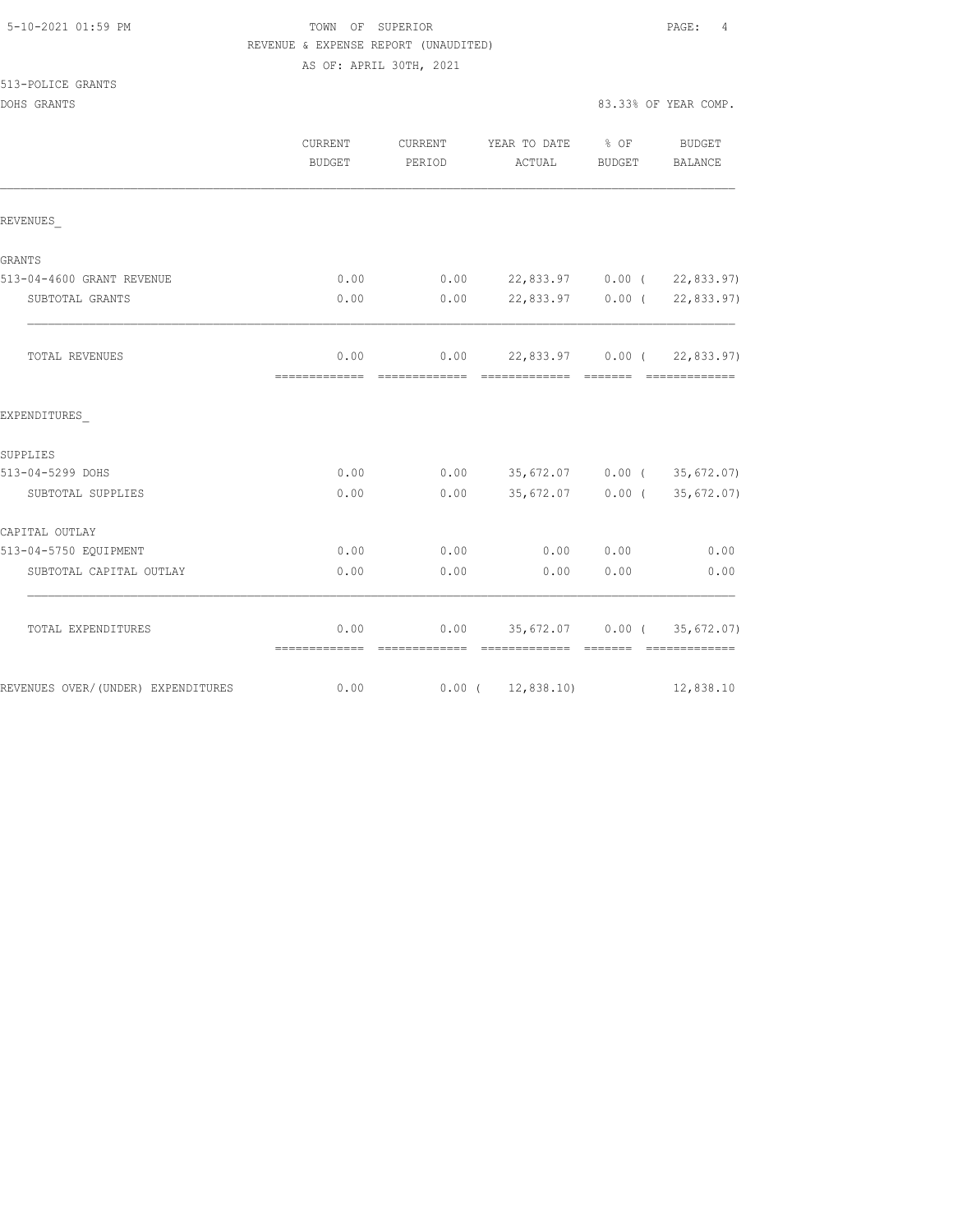# 5-10-2021 01:59 PM TOWN OF SUPERIOR PAGE: 5 REVENUE & EXPENSE REPORT (UNAUDITED) AS OF: APRIL 30TH, 2021

513-POLICE GRANTS

83.33% OF YEAR COMP.

|                                    | <b>CURRENT</b><br><b>BUDGET</b> | CURRENT<br>PERIOD | YEAR TO DATE<br>ACTUAL | % OF<br><b>BUDGET</b> | BUDGET<br><b>BALANCE</b> |
|------------------------------------|---------------------------------|-------------------|------------------------|-----------------------|--------------------------|
|                                    |                                 |                   |                        |                       |                          |
| FUND TOTAL REVENUES                | 0.00                            | 0.00              | 44,289.08              | $0.00$ (              | 44,289.08)               |
| FUND TOTAL EXPENDITURES            | 0.00                            | 0.00              | 55,359.99              | 0.00                  | 55, 359.99               |
| REVENUES OVER/(UNDER) EXPENDITURES | 0.00                            | 0.00(             | 11,070.91)             |                       | 11,070.91                |
|                                    |                                 |                   |                        |                       |                          |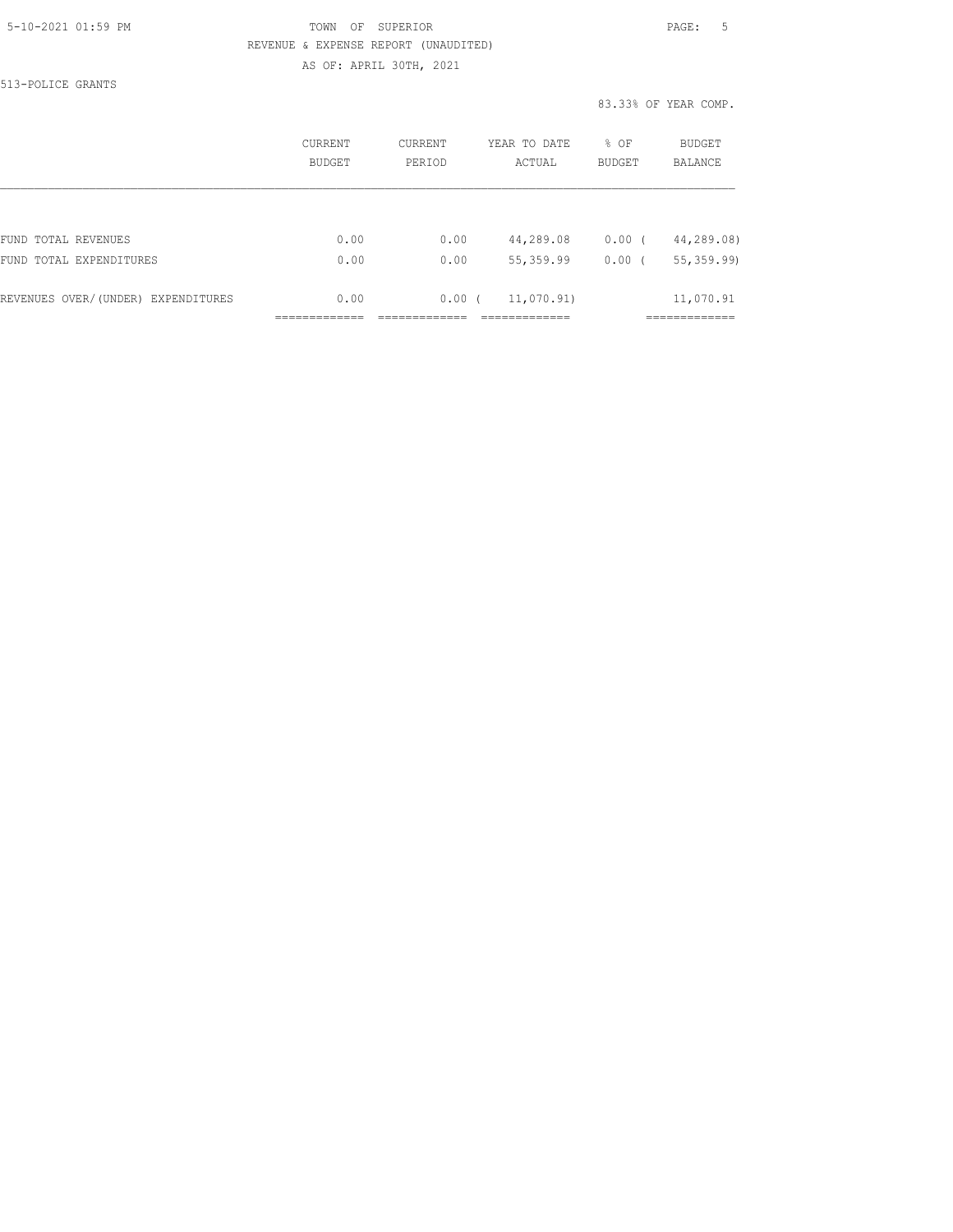# 5-10-2021 01:59 PM TOWN OF SUPERIOR PAGE: 1 REVENUE & EXPENSE REPORT (UNAUDITED)

AS OF: APRIL 30TH, 2021

# 514-Economic Dev Grants

|  | ECONOMIC DEVELOPMENT |  |
|--|----------------------|--|
|--|----------------------|--|

|                                        | CURRENT<br><b>BUDGET</b>          | CURRENT<br>PERIOD | YEAR TO DATE<br>ACTUAL            | $8$ OF<br><b>BUDGET</b> | BUDGET<br><b>BALANCE</b>  |
|----------------------------------------|-----------------------------------|-------------------|-----------------------------------|-------------------------|---------------------------|
| REVENUES                               |                                   |                   |                                   |                         |                           |
| GRANTS                                 |                                   |                   |                                   |                         |                           |
| 514-19-4600 GRANTS                     | 0.00                              | 0.00              | 15,000.00   0.00   (   15,000.00) |                         |                           |
| SUBTOTAL GRANTS                        | 0.00                              | 0.00              | 15,000.00 0.00 (                  |                         | 15,000.00)                |
| TOTAL REVENUES                         | 0.00                              | 0.00              | 15,000.00 0.00 (                  |                         | 15,000.00)<br>----------- |
| EXPENDITURES                           |                                   |                   |                                   |                         |                           |
| SUPPLIES                               |                                   |                   |                                   |                         |                           |
| 514-19-5210 OFFICE SUPPLIES            | 0.00                              | 0.00              | 0.00                              | 0.00                    | 0.00                      |
| 514-19-5299 OPERATING SUPPLIES         | 0.00                              | 0.00              | 0.00                              | 0.00                    | 0.00                      |
| SUBTOTAL SUPPLIES                      | 0.00                              | 0.00              | 0.00                              | 0.00                    | 0.00                      |
| GENERAL BUSINESS EXPENSE               |                                   |                   |                                   |                         |                           |
| 514-19-5410 ADVERTISING                | 0.00                              | 3,505.00          | 28,785.00                         | $0.00$ (                | 28,785.00)                |
| 514-19-5415 PROMOTIONAL MATERIALS      | 0.00                              | 0.00              | 0.00                              | 0.00                    | 0.00                      |
| 514-19-5420 DUES & SUBSCRIPTIONS       | 0.00                              | 0.00              | 0.00                              | 0.00                    | 0.00                      |
| 514-19-5425 CONFERENCES & TRAINING     | 0.00                              | 0.00              | 0.00                              | 0.00                    | 0.00                      |
| 514-19-5470 TRAVEL                     | 0.00                              | 0.00              | 0.00                              | 0.00                    | 0.00                      |
| SUBTOTAL GENERAL BUSINESS EXPENSE      | 0.00                              | 3,505.00          | 28,785.00                         | $0.00$ (                | 28,785.00)                |
| PROFESSIONAL SERVICES                  |                                   |                   |                                   |                         |                           |
| 514-19-5540 LEGAL SERVICES             | 0.00                              | 0.00              | 0.00                              | 0.00                    | 0.00                      |
| 514-19-5550 OTHER PROFESSIONAL SERVICE | 0.00                              | 0.00              | 0.00                              | 0.00                    | 0.00                      |
| SUBTOTAL PROFESSIONAL SERVICES         | 0.00                              | 0.00              | 0.00                              | 0.00                    | 0.00                      |
| TOTAL EXPENDITURES                     | 0.00<br>-------------- ---------- | 3,505.00          | 28,785.00 0.00 (                  |                         | 28,785.00)                |
| REVENUES OVER/(UNDER) EXPENDITURES     | $0.00$ (                          |                   | $3,505.00$ ( $13,785.00$ )        |                         | 13,785.00                 |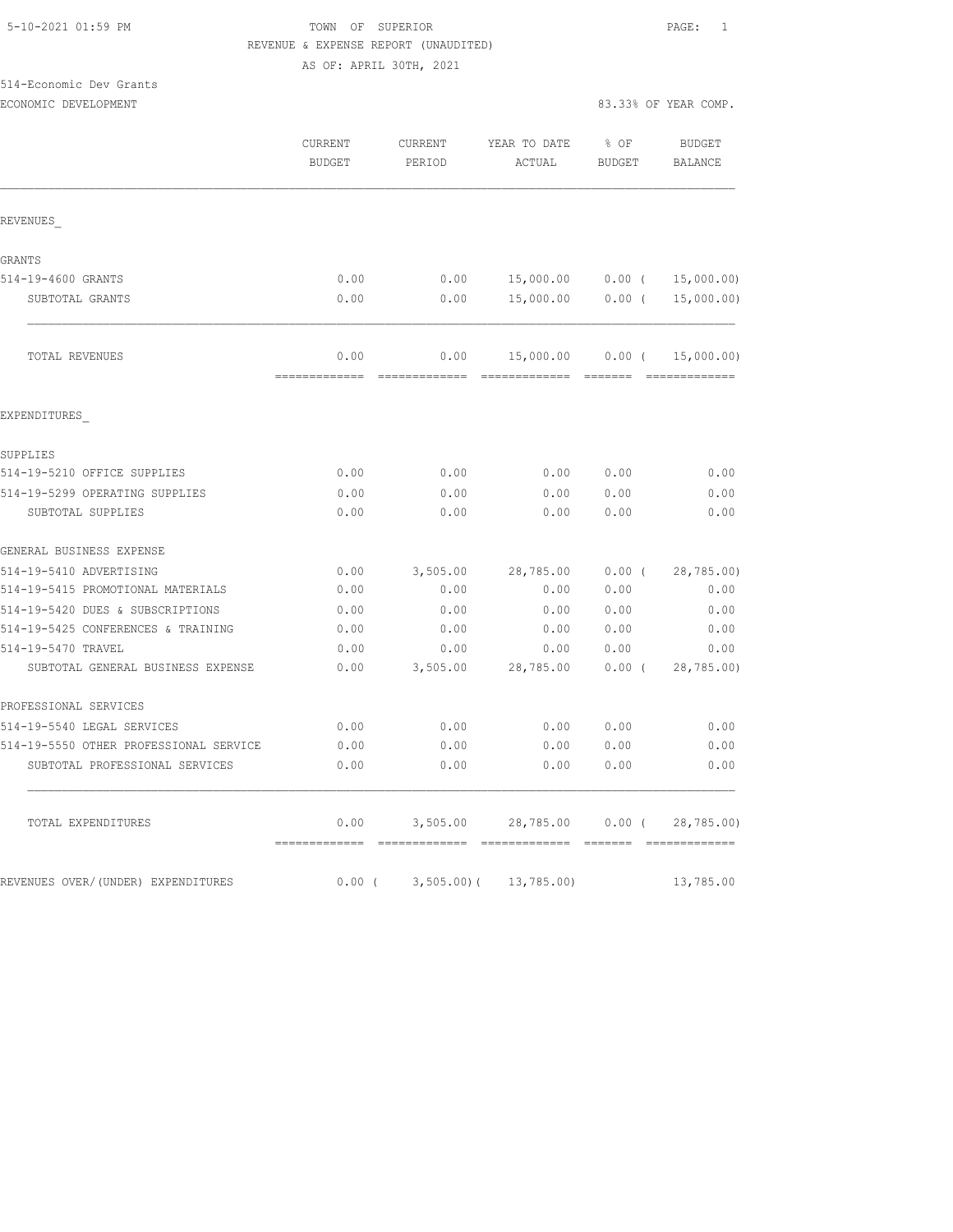# 5-10-2021 01:59 PM TOWN OF SUPERIOR PAGE: 2 REVENUE & EXPENSE REPORT (UNAUDITED) AS OF: APRIL 30TH, 2021

514-Economic Dev Grants

83.33% OF YEAR COMP.

|                                    | CURRENT<br>BUDGET | <b>CURRENT</b><br>PERIOD | YEAR TO DATE<br>ACTUAL | % OF<br><b>BUDGET</b> | <b>BUDGET</b><br>BALANCE |
|------------------------------------|-------------------|--------------------------|------------------------|-----------------------|--------------------------|
|                                    |                   |                          |                        |                       |                          |
| FUND TOTAL REVENUES                | 0.00              | 0.00                     | 15,000.00              | 0.00(                 | 15,000.00)               |
| FUND TOTAL EXPENDITURES            | 0.00              | 3,505.00                 | 28,785.00              | 0.00(                 | 28,785.00)               |
| REVENUES OVER/(UNDER) EXPENDITURES | 0.00(             | $3,505.00$ (             | 13,785.00)             |                       | 13,785.00                |
|                                    |                   |                          |                        |                       |                          |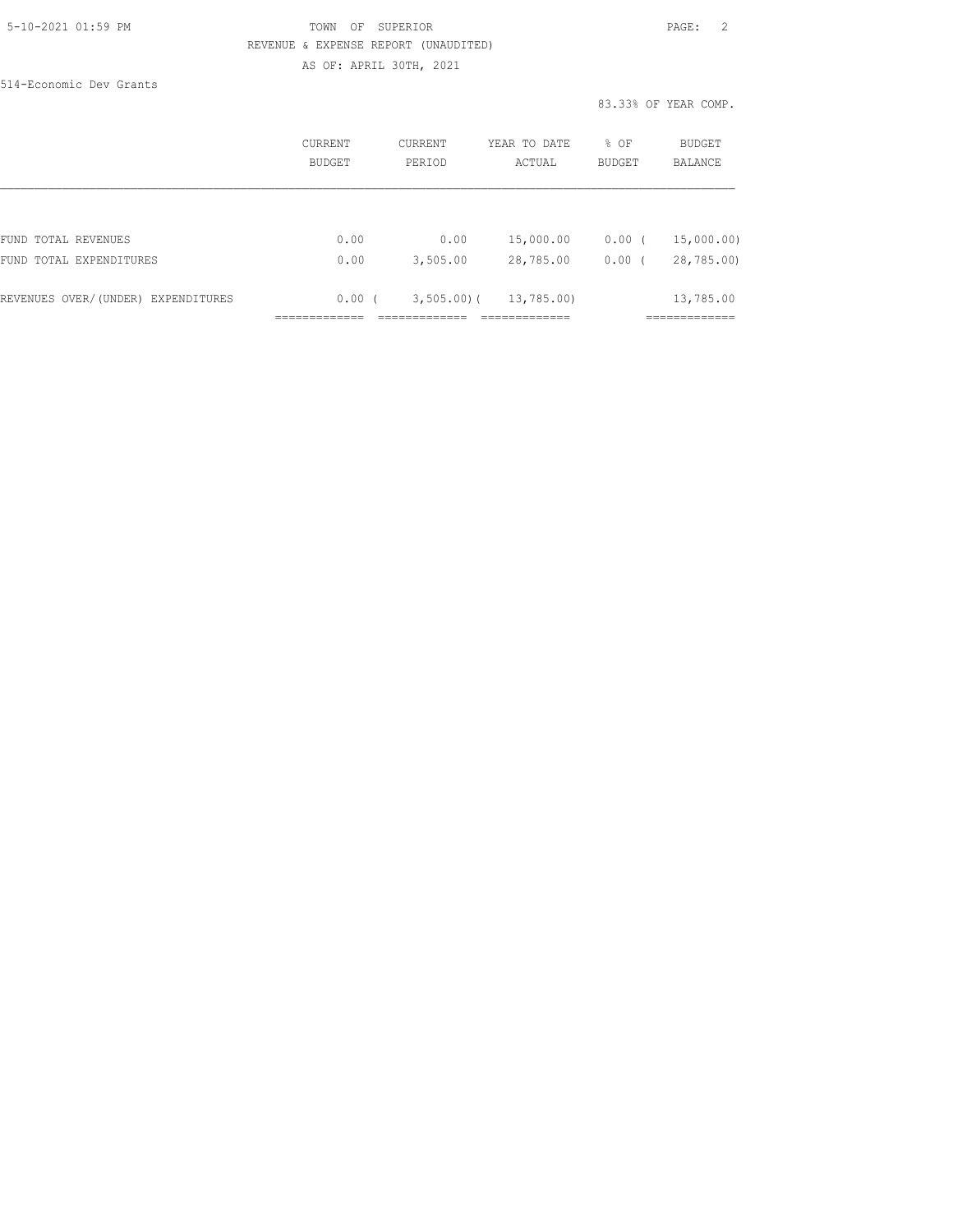# 800-FIRE DEPT PENSION

NON-DEPARTMENTAL 83.33% OF YEAR COMP.

|                                       | CURRENT<br><b>BUDGET</b> | CURRENT<br>PERIOD | YEAR TO DATE<br>ACTUAL | $8$ OF<br>BUDGET                                                                                                                                                                                                                                                                                                                                                                                                                                                                                   | <b>BUDGET</b><br>BALANCE |
|---------------------------------------|--------------------------|-------------------|------------------------|----------------------------------------------------------------------------------------------------------------------------------------------------------------------------------------------------------------------------------------------------------------------------------------------------------------------------------------------------------------------------------------------------------------------------------------------------------------------------------------------------|--------------------------|
| REVENUES                              |                          |                   |                        |                                                                                                                                                                                                                                                                                                                                                                                                                                                                                                    |                          |
| BUSINESS SERVICES                     |                          |                   |                        |                                                                                                                                                                                                                                                                                                                                                                                                                                                                                                    |                          |
| 800-00-4270 INTEREST INCOME           | 0.00                     | 0.00              | 0.00                   | 0.00                                                                                                                                                                                                                                                                                                                                                                                                                                                                                               | 0.00                     |
| SUBTOTAL BUSINESS SERVICES            | 0.00                     | 0.00              | 0.00                   | 0.00                                                                                                                                                                                                                                                                                                                                                                                                                                                                                               | 0.00                     |
| MISCELLANEOUS                         |                          |                   |                        |                                                                                                                                                                                                                                                                                                                                                                                                                                                                                                    |                          |
| 800-00-4830 FIREFIGHTER PENSION FUND  | 0.00                     | 0.00              | 0.00                   | 0.00                                                                                                                                                                                                                                                                                                                                                                                                                                                                                               | 0.00                     |
| SUBTOTAL MISCELLANEOUS                | 0.00                     | 0.00              | 0.00                   | 0.00                                                                                                                                                                                                                                                                                                                                                                                                                                                                                               | 0.00                     |
| CONTINGENCY                           |                          |                   |                        |                                                                                                                                                                                                                                                                                                                                                                                                                                                                                                    |                          |
| 800-00-4902 FUND BALANCE CARRYFORWARD | 0.00                     | 0.00              |                        | 0.00 0.00                                                                                                                                                                                                                                                                                                                                                                                                                                                                                          | 0.00                     |
| 800-00-4950 GAIN (LOSS)               | 0.00                     | 0.00              | 0.00                   | 0.00                                                                                                                                                                                                                                                                                                                                                                                                                                                                                               | 0.00                     |
| SUBTOTAL CONTINGENCY                  | 0.00                     | 0.00              | 0.00                   | 0.00                                                                                                                                                                                                                                                                                                                                                                                                                                                                                               | 0.00                     |
| TOTAL REVENUES                        | 0.00                     | 0.00              | 0.00                   | 0.00                                                                                                                                                                                                                                                                                                                                                                                                                                                                                               | 0.00                     |
| EXPENDITURES                          |                          |                   |                        |                                                                                                                                                                                                                                                                                                                                                                                                                                                                                                    |                          |
| SUPPLIES                              |                          |                   |                        |                                                                                                                                                                                                                                                                                                                                                                                                                                                                                                    |                          |
| 800-00-5299 OPERATING SUPPLIES        | 0.00                     | 0.00              | 0.00                   | 0.00                                                                                                                                                                                                                                                                                                                                                                                                                                                                                               | 0.00                     |
| SUBTOTAL SUPPLIES                     | 0.00                     | 0.00              | 0.00                   | 0.00                                                                                                                                                                                                                                                                                                                                                                                                                                                                                               | 0.00                     |
| DEBT SERVICE                          |                          |                   |                        |                                                                                                                                                                                                                                                                                                                                                                                                                                                                                                    |                          |
| 800-00-5900 PENSION PAYMENTS          | 0.00                     | 0.00              | 0.00                   | 0.00                                                                                                                                                                                                                                                                                                                                                                                                                                                                                               | 0.00                     |
| SUBTOTAL DEBT SERVICE                 | 0.00                     | 0.00              | 0.00                   | 0.00                                                                                                                                                                                                                                                                                                                                                                                                                                                                                               | 0.00                     |
| TOTAL EXPENDITURES                    | 0.00<br>=============    | 0.00              | 0.00                   | 0.00<br>$\qquad \qquad \qquad =\qquad \qquad =\qquad \qquad =\qquad \qquad =\qquad \qquad =\qquad \qquad =\qquad \qquad =\qquad \qquad =\qquad \qquad =\qquad \qquad =\qquad \qquad =\qquad \qquad =\qquad \qquad =\qquad \qquad =\qquad \qquad =\qquad \qquad =\qquad \qquad =\qquad \qquad =\qquad \qquad =\qquad \qquad =\qquad \qquad =\qquad \qquad =\qquad \qquad =\qquad \qquad =\qquad \qquad =\qquad \qquad =\qquad \qquad =\qquad \qquad =\qquad \qquad =\qquad \qquad =\qquad \qquad =$ | 0.00<br>=============    |
| REVENUES OVER/(UNDER) EXPENDITURES    | 0.00                     | 0.00              | 0.00                   |                                                                                                                                                                                                                                                                                                                                                                                                                                                                                                    | 0.00                     |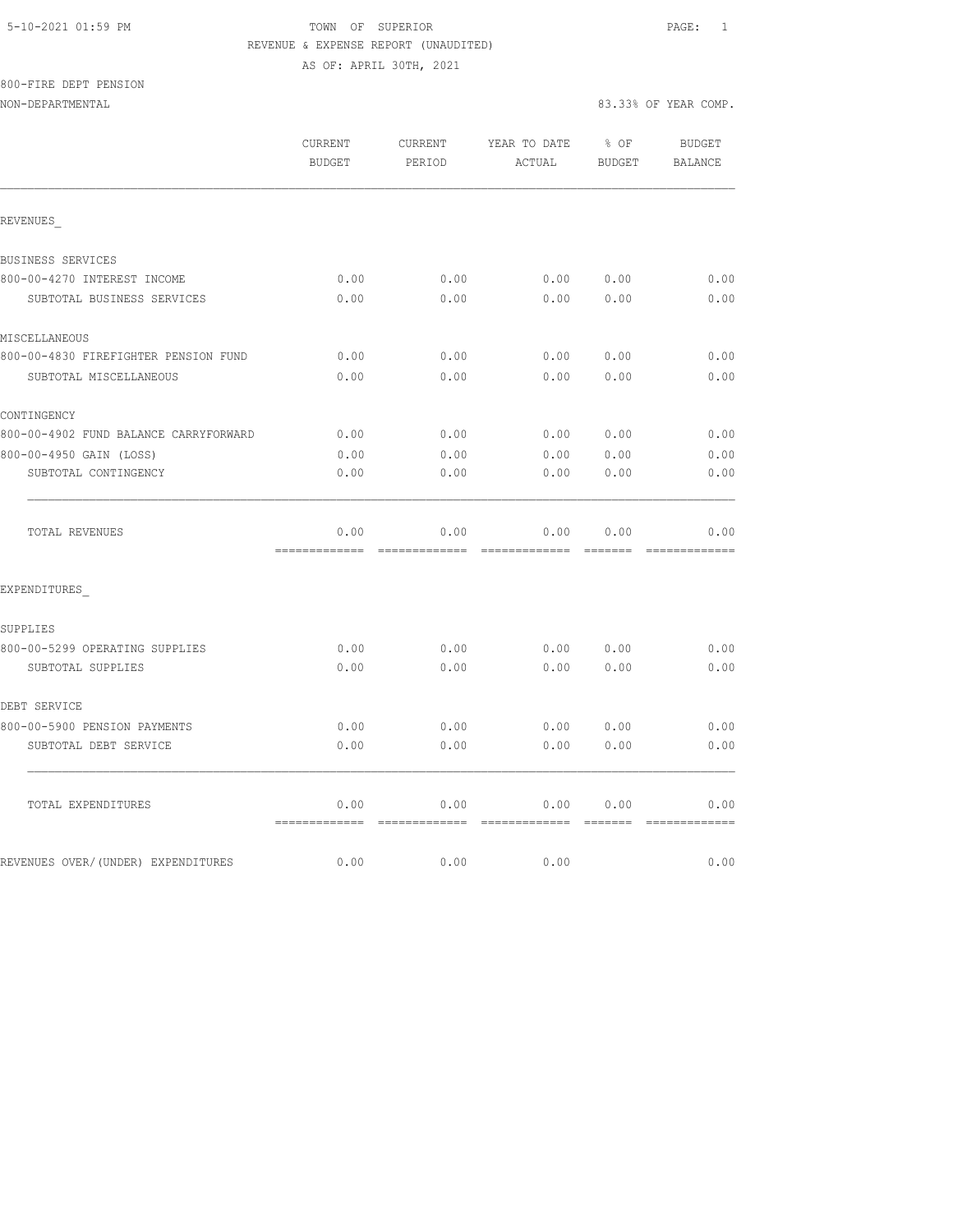800-FIRE DEPT PENSION

|                                    | CURRENT<br><b>BUDGET</b> | CURRENT<br>PERIOD | YEAR TO DATE<br>ACTUAL | % OF<br><b>BUDGET</b> | BUDGET<br><b>BALANCE</b> |
|------------------------------------|--------------------------|-------------------|------------------------|-----------------------|--------------------------|
|                                    |                          |                   |                        |                       |                          |
| FUND TOTAL REVENUES                | 0.00                     | 0.00              | 0.00                   | 0.00                  | 0.00                     |
| FUND TOTAL EXPENDITURES            | 0.00                     | 0.00              | 0.00                   | 0.00                  | 0.00                     |
| REVENUES OVER/(UNDER) EXPENDITURES | 0.00                     | 0.00              | 0.00                   |                       | 0.00                     |
|                                    |                          |                   |                        |                       | __________               |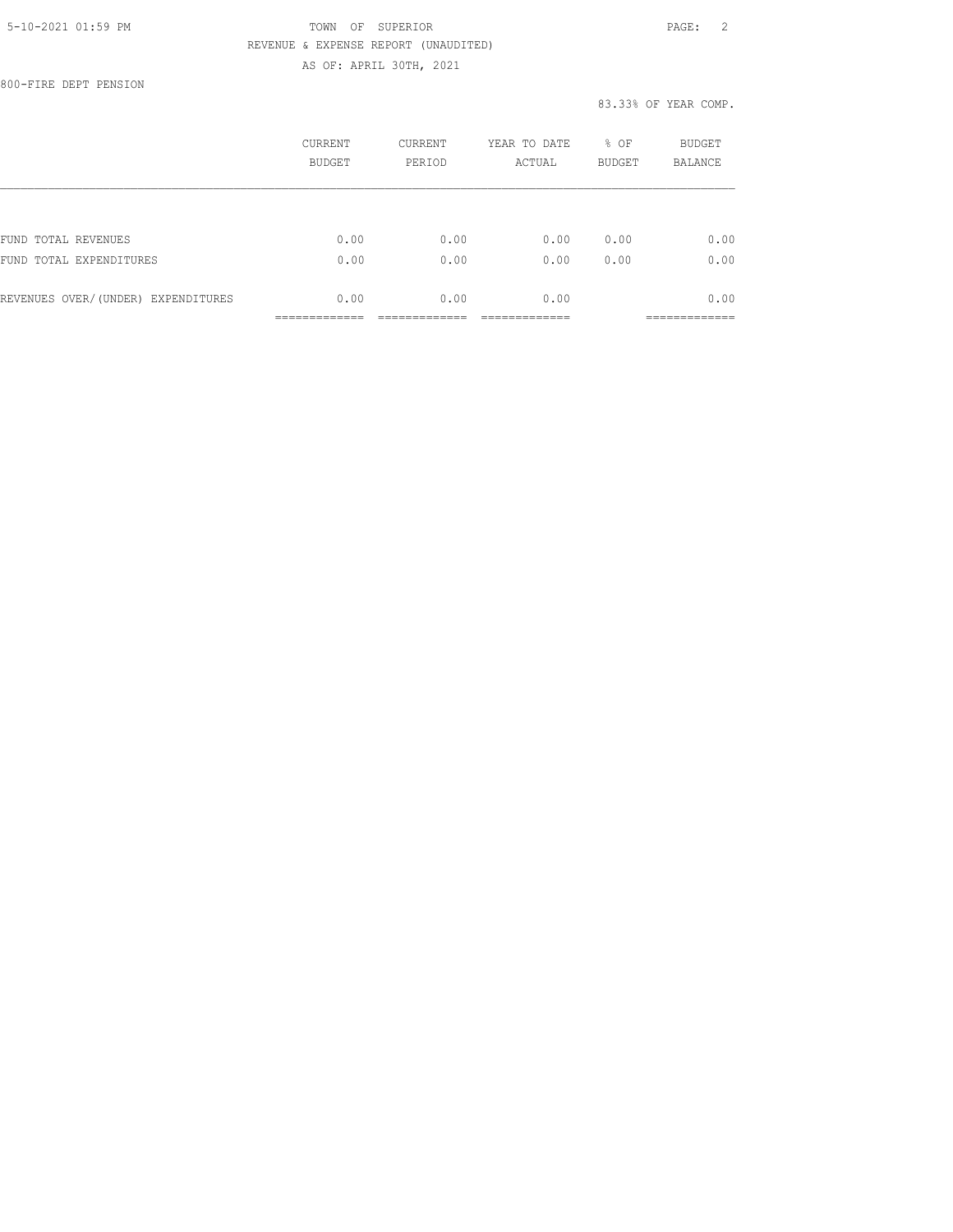810-LGIP

|                                    | CURRENT<br>BUDGET     | CURRENT<br>PERIOD     | YEAR TO DATE % OF<br>ACTUAL    | BUDGET  | BUDGET<br>BALANCE |
|------------------------------------|-----------------------|-----------------------|--------------------------------|---------|-------------------|
| REVENUES                           |                       |                       |                                |         |                   |
| BUSINESS SERVICES                  |                       |                       |                                |         |                   |
| 810-00-4270 INTEREST REVENUE       | 0.00                  |                       | $0.00$ $0.00$ $0.00$ $0.00$    |         | 0.00              |
| SUBTOTAL BUSINESS SERVICES         | 0.00                  | 0.00                  | 0.00                           | 0.00    | 0.00              |
| TOTAL REVENUES                     | 0.00<br>============= | 0.00<br>============= | $0.00$ $0.00$<br>============= | ======= | 0.00              |
| EXPENDITURES                       |                       |                       |                                |         |                   |
| SUPPLIES                           |                       |                       |                                |         |                   |
| 810-00-5299 OPERATING SUPPLIES     | 0.00                  | 0.00                  | 0.00 0.00                      |         | 0.00              |
| SUBTOTAL SUPPLIES                  | 0.00                  | 0.00                  | 0.00                           | 0.00    | 0.00              |
| TOTAL EXPENDITURES                 | 0.00<br>============= | 0.00<br>------------- | 0.00<br>--------------         | 0.00    | 0.00              |
| REVENUES OVER/(UNDER) EXPENDITURES |                       | $0.00$ 0.00           | 0.00                           |         | 0.00              |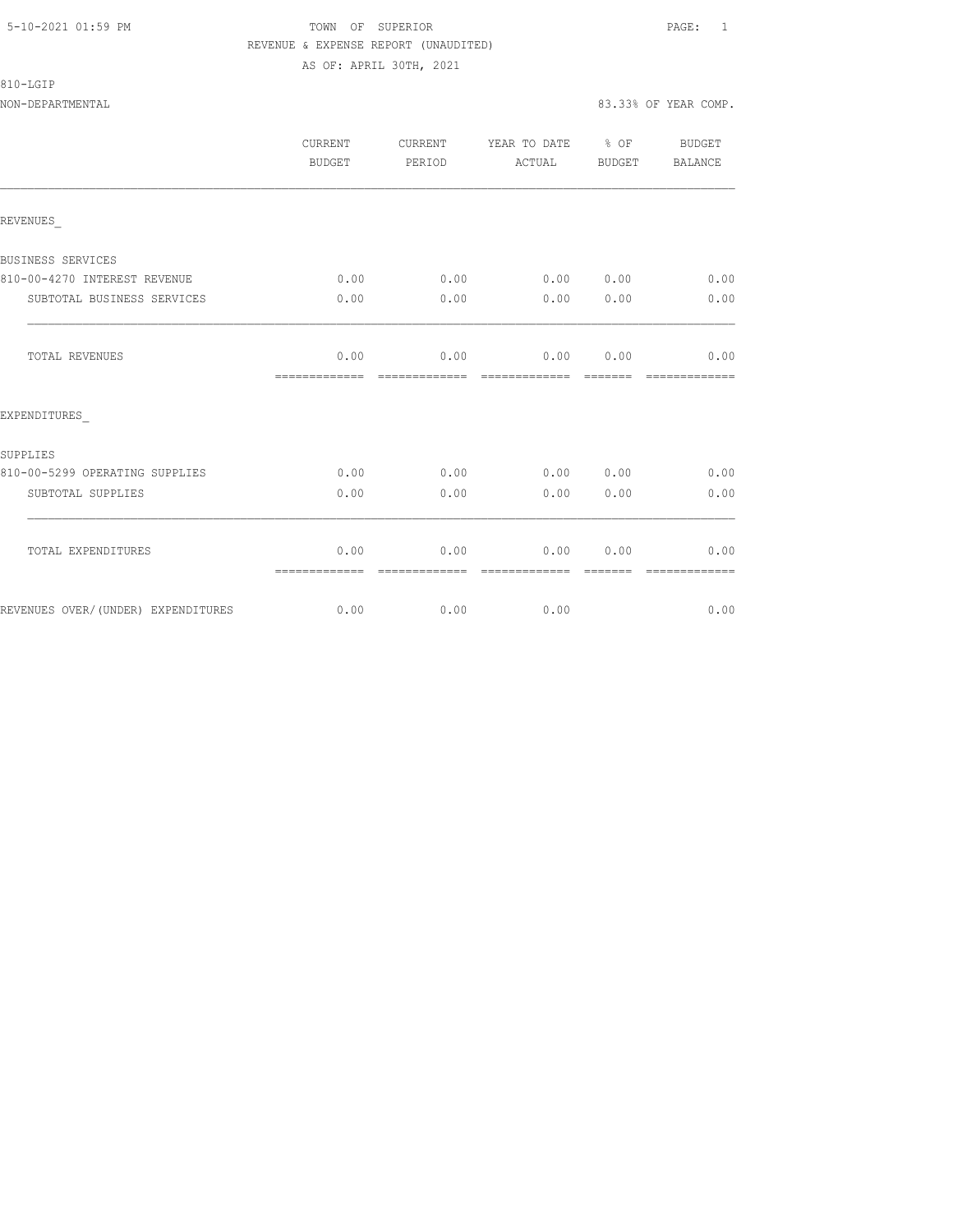810-LGIP

|                                    | CURRENT<br>BUDGET | <b>CURRENT</b><br>PERIOD | YEAR TO DATE<br>ACTUAL | % OF<br><b>BUDGET</b> | BUDGET<br><b>BALANCE</b> |
|------------------------------------|-------------------|--------------------------|------------------------|-----------------------|--------------------------|
|                                    |                   |                          |                        |                       |                          |
| FUND TOTAL REVENUES                | 0.00              | 0.00                     | 0.00                   | 0.00                  | 0.00                     |
| FUND TOTAL EXPENDITURES            | 0.00              | 0.00                     | 0.00                   | 0.00                  | 0.00                     |
| REVENUES OVER/(UNDER) EXPENDITURES | 0.00              | 0.00                     | 0.00                   |                       | 0.00                     |
|                                    |                   |                          |                        |                       | _________                |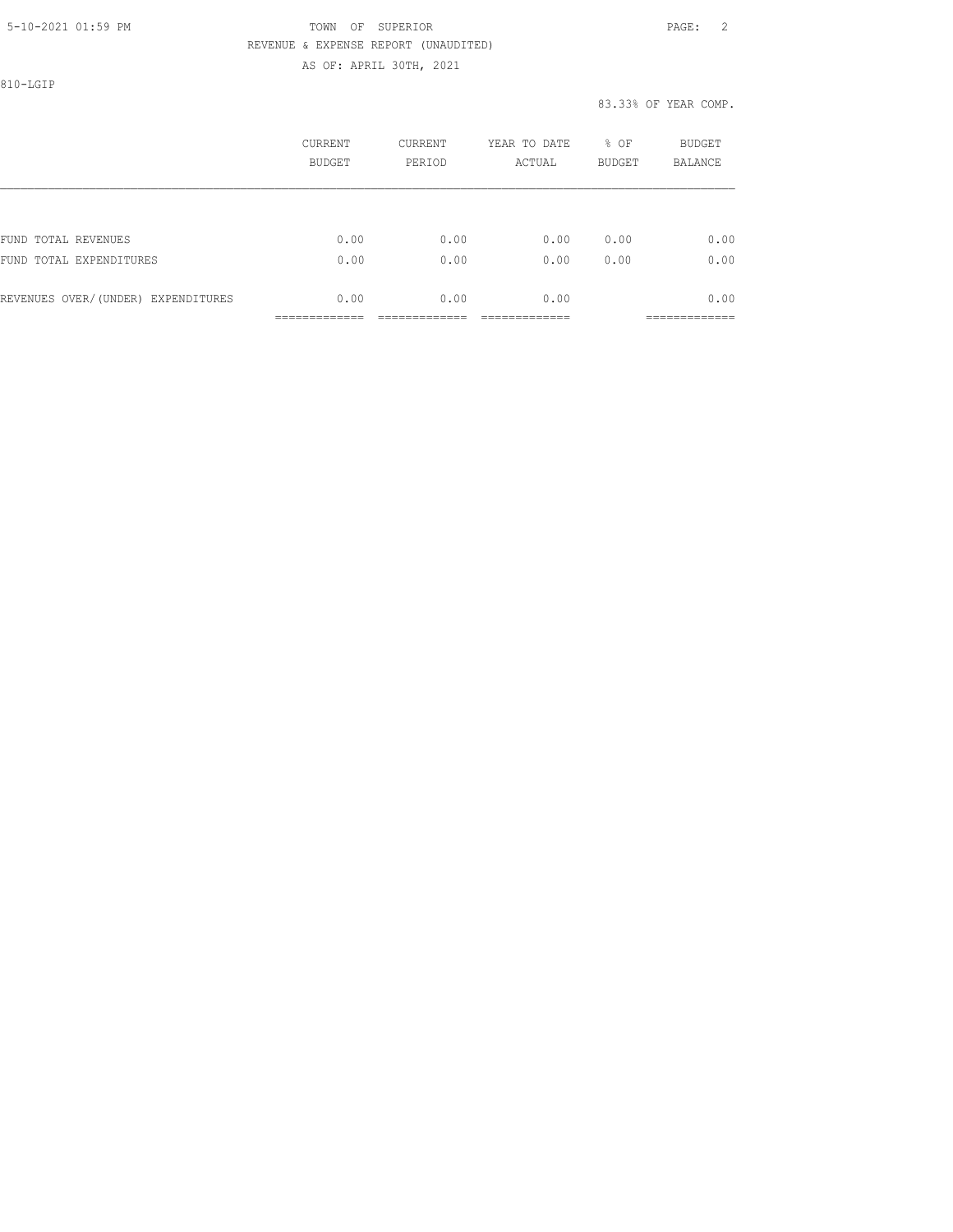NON-DEPARTMENTAL 83.33% OF YEAR COMP.

820-EXPLORERS

|                                    | CURRENT<br><b>BUDGET</b> | CURRENT<br>PERIOD     | YEAR TO DATE % OF<br>ACTUAL | BUDGET                | BUDGET<br>BALANCE     |
|------------------------------------|--------------------------|-----------------------|-----------------------------|-----------------------|-----------------------|
| REVENUES                           |                          |                       |                             |                       |                       |
| MISCELLANEOUS                      |                          |                       |                             |                       |                       |
| 820-00-4820 OTHER INCOME           | 0.00                     |                       | $0.00$ $0.00$ $0.00$ $0.00$ |                       | 0.00                  |
| SUBTOTAL MISCELLANEOUS             | 0.00                     | 0.00                  | 0.00                        | 0.00                  | 0.00                  |
| TOTAL REVENUES                     | 0.00<br>-------------    | =============         | $0.00$ $0.00$ $0.00$        |                       | 0.00<br>============= |
| EXPENDITURES                       |                          |                       |                             |                       |                       |
| SUPPLIES                           |                          |                       |                             |                       |                       |
| 820-00-5299 OPERATING SUPPLIES     | 0.00                     | 0.00                  | 0.00 0.00                   |                       | 0.00                  |
| SUBTOTAL SUPPLIES                  | 0.00                     | 0.00                  | 0.00                        | 0.00                  | 0.00                  |
| TOTAL EXPENDITURES                 | 0.00<br>=============    | 0.00<br>------------- | =============               | 0.00 0.00<br>-------- | 0.00<br>============= |
| REVENUES OVER/(UNDER) EXPENDITURES |                          | $0.00$ 0.00           | 0.00                        |                       | 0.00                  |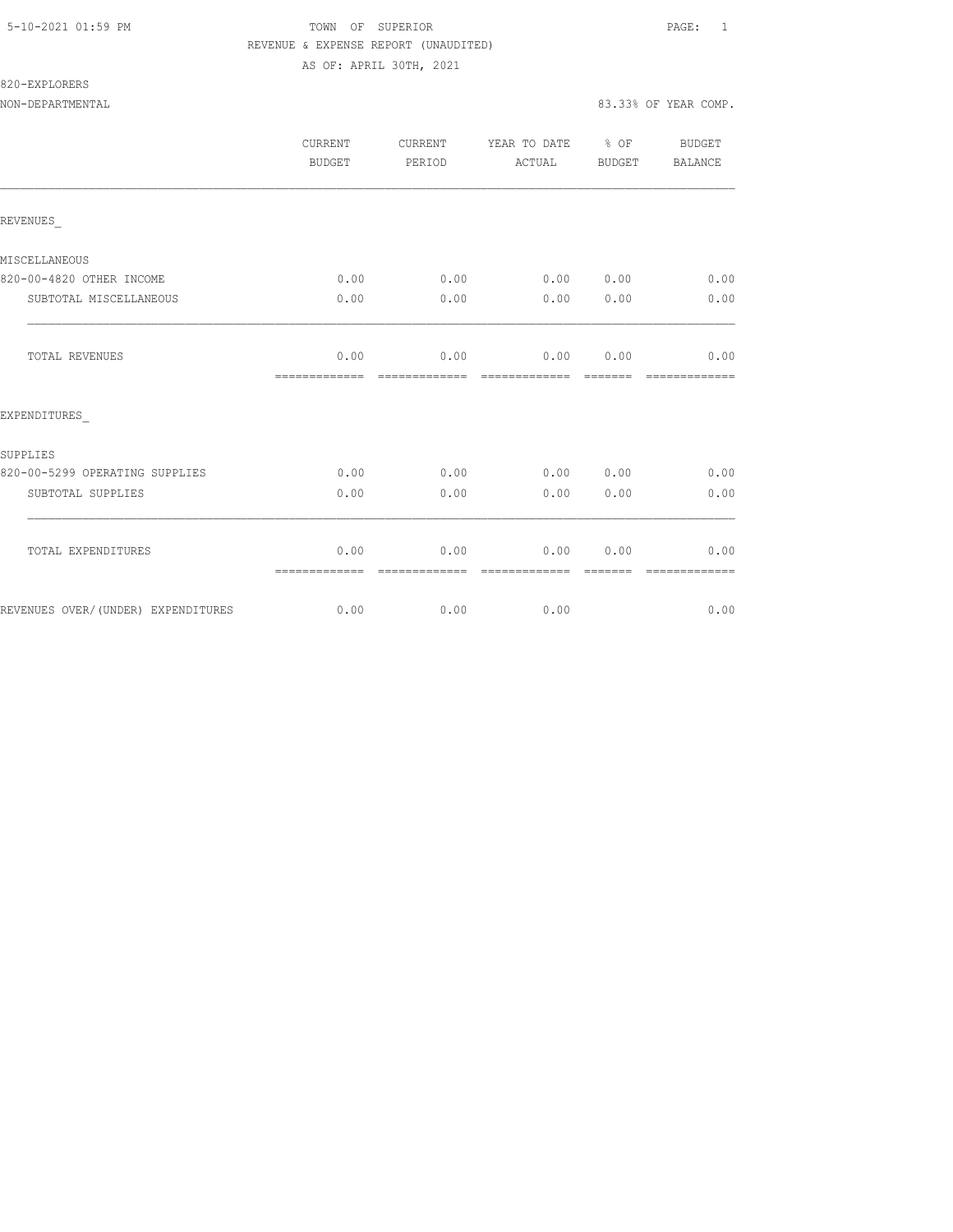820-EXPLORERS

|                                    | CURRENT<br><b>BUDGET</b> | CURRENT<br>PERIOD | YEAR TO DATE<br>ACTUAL | % OF<br><b>BUDGET</b> | <b>BUDGET</b><br><b>BALANCE</b> |
|------------------------------------|--------------------------|-------------------|------------------------|-----------------------|---------------------------------|
|                                    |                          |                   |                        |                       |                                 |
| FUND TOTAL REVENUES                | 0.00                     | 0.00              | 0.00                   | 0.00                  | 0.00                            |
| FUND TOTAL EXPENDITURES            | 0.00                     | 0.00              | 0.00                   | 0.00                  | 0.00                            |
| REVENUES OVER/(UNDER) EXPENDITURES | 0.00                     | 0.00              | 0.00                   |                       | 0.00                            |
|                                    |                          |                   |                        |                       |                                 |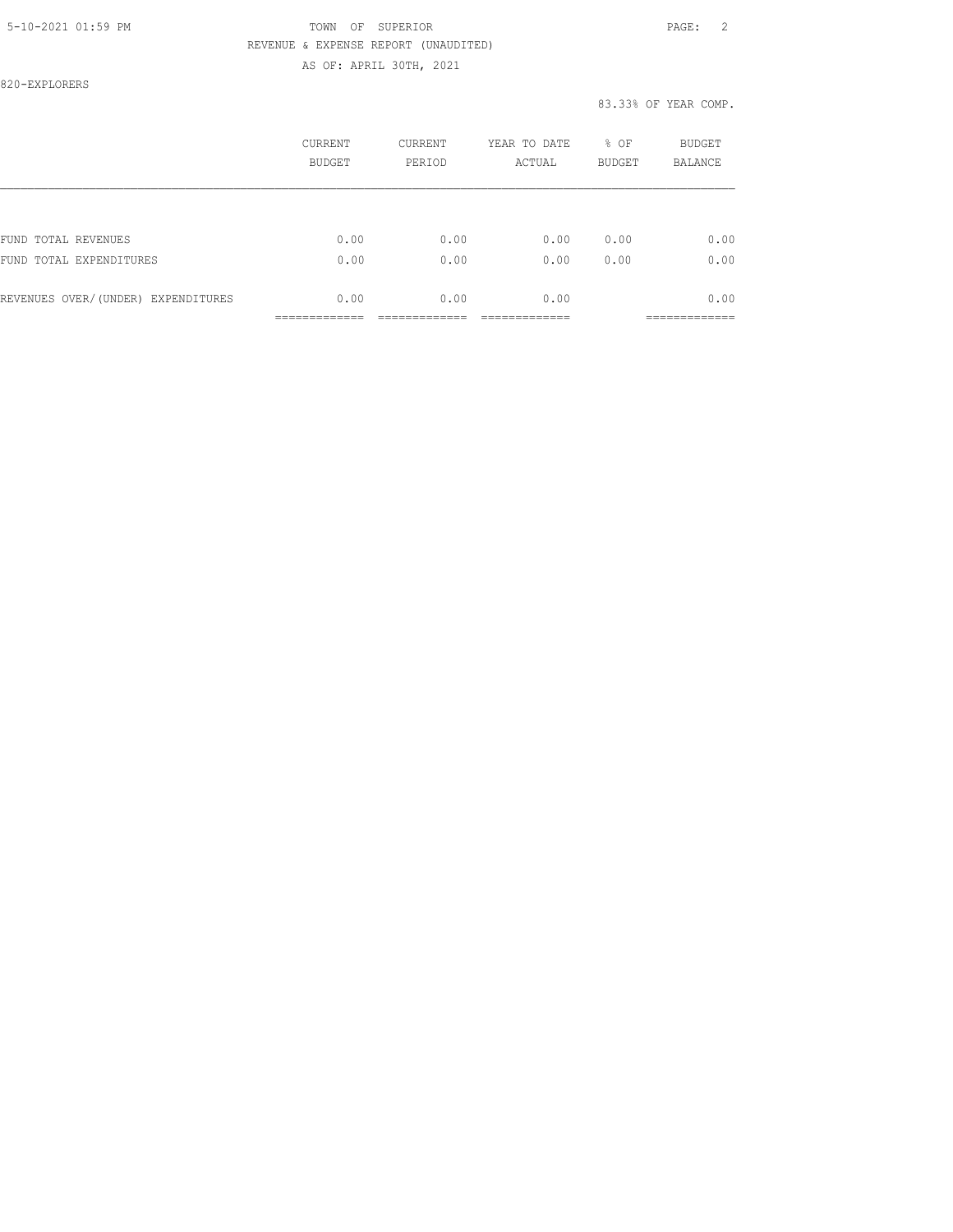| 5-10-2021 01:59 PM |  |  |  |  |  |  |
|--------------------|--|--|--|--|--|--|
|--------------------|--|--|--|--|--|--|

# TOWN OF SUPERIOR **Example 2010** PAGE: 1 REVENUE & EXPENSE REPORT (UNAUDITED) AS OF: APRIL 30TH, 2021

830-TOYS FOR TOTS

NON-DEPARTMENTAL 83.33% OF YEAR COMP.

|                                    | CURRENT<br>BUDGET     | CURRENT<br>PERIOD     | YEAR TO DATE % OF<br>ACTUAL                       | <b>BUDGET</b>     | BUDGET<br>BALANCE                            |
|------------------------------------|-----------------------|-----------------------|---------------------------------------------------|-------------------|----------------------------------------------|
| REVENUES                           |                       |                       |                                                   |                   |                                              |
| GRANTS                             |                       |                       |                                                   |                   |                                              |
| 830-00-4600 OTHER REVENUE          | 0.00                  | 0.00                  | $5,556.00$ 0.00 ( 5,556.00)                       |                   |                                              |
| SUBTOTAL GRANTS                    | 0.00                  | 0.00                  |                                                   | $5,556.00$ 0.00 ( | 5, 556.00                                    |
| TOTAL REVENUES                     | 0.00<br>============= | --------------        | $0.00$ 5,556.00 0.00 ( 5,556.00)<br>============= | $------$          | -------------                                |
| EXPENDITURES                       |                       |                       |                                                   |                   |                                              |
| SUPPLIES                           |                       |                       |                                                   |                   |                                              |
| 830-00-5299 OPERATING SUPPLIES     | 0.00                  | 0.00                  | 3,171.86 0.00 (3,171.86)                          |                   |                                              |
| SUBTOTAL SUPPLIES                  | 0.00                  | 0.00                  |                                                   | 3,171.86 0.00 (   | 3, 171, 86)                                  |
| TOTAL EXPENDITURES                 | 0.00<br>============= | 0.00<br>============= | =============                                     |                   | 3, 171.86 0.00 (3, 171.86)<br>-------------- |
| REVENUES OVER/(UNDER) EXPENDITURES | 0.00                  |                       | $0.00$ 2,384.14                                   |                   | (2, 384.14)                                  |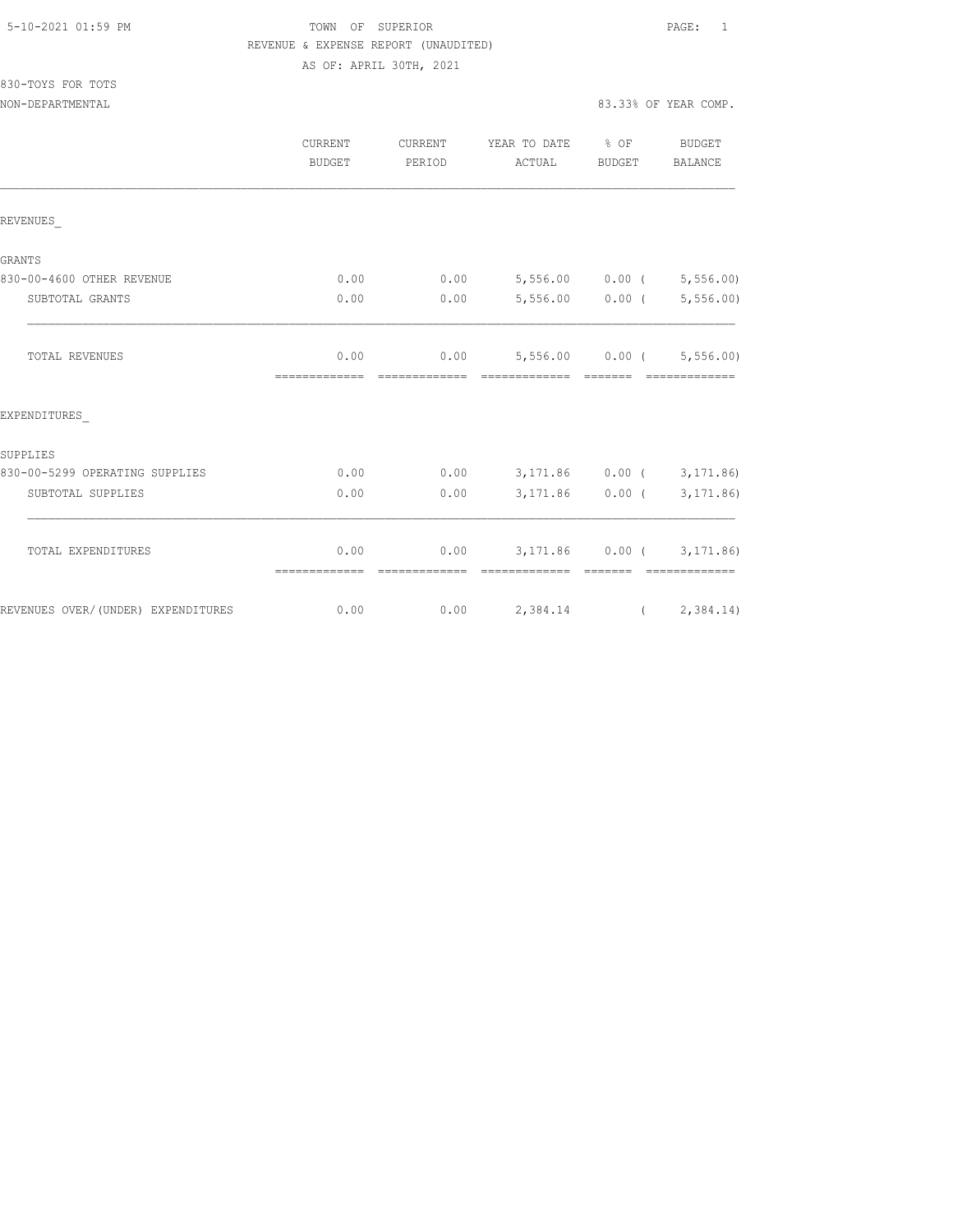830-TOYS FOR TOTS

|                                    | CURRENT<br>BUDGET | CURRENT<br>PERIOD | YEAR TO DATE<br>ACTUAL | % OF<br><b>BUDGET</b> | BUDGET<br><b>BALANCE</b> |
|------------------------------------|-------------------|-------------------|------------------------|-----------------------|--------------------------|
|                                    |                   |                   |                        |                       |                          |
| FUND TOTAL REVENUES                | 0.00              | 0.00              | 5,556.00               | $0.00$ (              | 5, 556.00                |
| FUND TOTAL EXPENDITURES            | 0.00              | 0.00              | 3,171.86               | 0.00(                 | 3, 171, 86               |
| REVENUES OVER/(UNDER) EXPENDITURES | 0.00              | 0.00              | 2,384.14               |                       | 2,384.14)                |
|                                    |                   |                   |                        |                       |                          |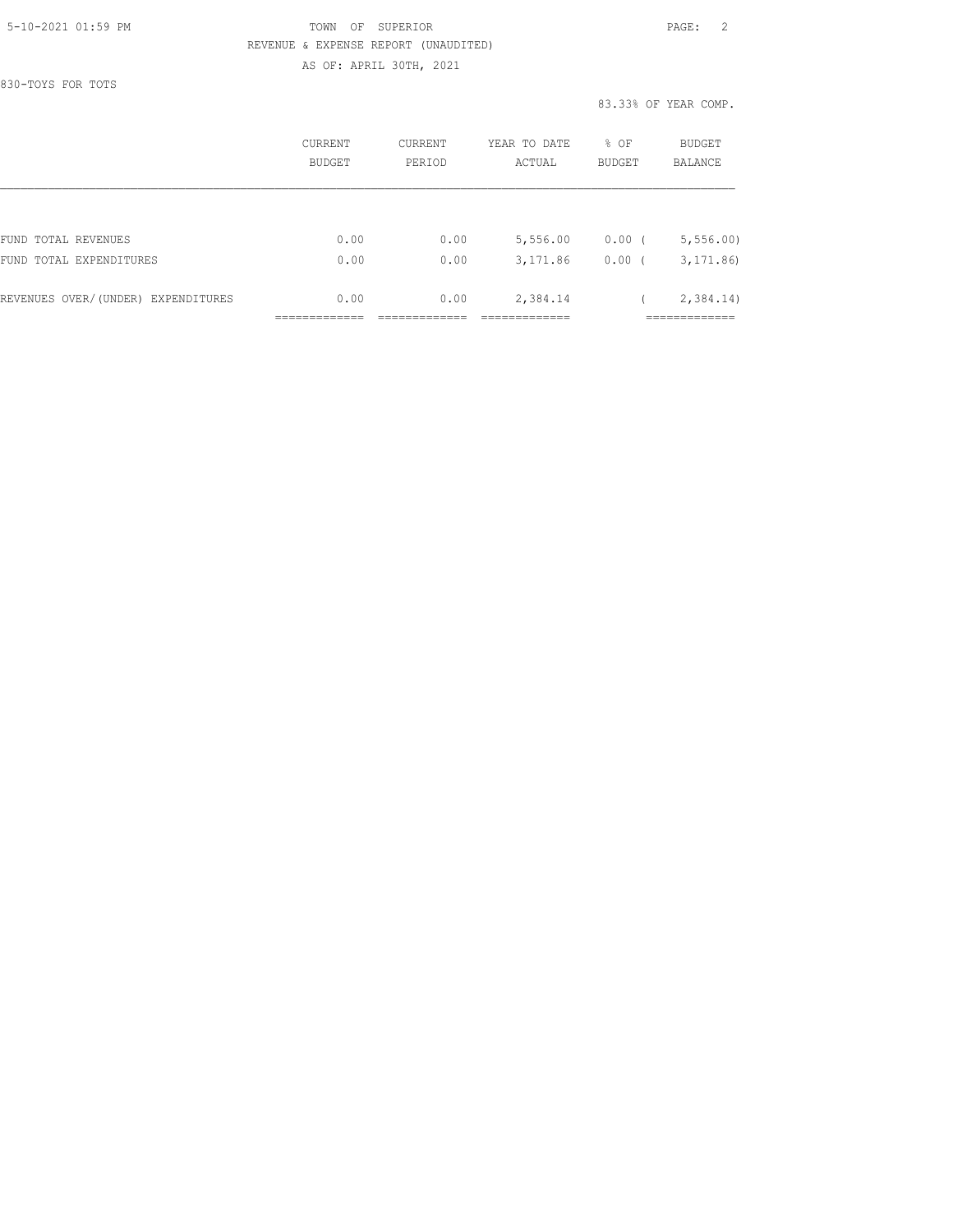| 5-10-2021 01:59 PM |  |
|--------------------|--|
|                    |  |

# TOWN OF SUPERIOR **Example 2010** PAGE: 1 REVENUE & EXPENSE REPORT (UNAUDITED) AS OF: APRIL 30TH, 2021

# 840-GENERAL FIXED ASSETS NON-DEPARTMENTAL 83.33% OF YEAR COMP.

|  |  |  | NON-DEPARTMENTAL |  |  |
|--|--|--|------------------|--|--|
|  |  |  |                  |  |  |

|                                     | <b>CURRENT</b><br>BUDGET | <b>CURRENT</b><br>PERIOD | YEAR TO DATE<br>ACTUAL | % OF<br><b>BUDGET</b> | BUDGET<br><b>BALANCE</b> |  |
|-------------------------------------|--------------------------|--------------------------|------------------------|-----------------------|--------------------------|--|
|                                     |                          |                          |                        |                       |                          |  |
| EXPENDITURES                        |                          |                          |                        |                       |                          |  |
| SUPPLIES                            |                          |                          |                        |                       |                          |  |
| 840-00-5299 OPERATING SUPPLIES      | 0.00                     | 0.00                     | 0.00                   | 0.00                  | 0.00                     |  |
| SUBTOTAL SUPPLIES                   | 0.00                     | 0.00                     | 0.00                   | 0.00                  | 0.00                     |  |
| NON-OPERATING                       |                          |                          |                        |                       |                          |  |
| 840-00-5800 DEPRECIATION            | 0.00                     | 0.00                     | 0.00                   | 0.00                  | 0.00                     |  |
| SUBTOTAL NON-OPERATING              | 0.00                     | 0.00                     | 0.00                   | 0.00                  | 0.00                     |  |
| TOTAL EXPENDITURES                  | 0.00                     | 0.00                     | 0.00                   | 0.00                  | 0.00                     |  |
|                                     |                          |                          |                        |                       |                          |  |
| REVENUES OVER/ (UNDER) EXPENDITURES | 0.00                     | 0.00                     | 0.00                   |                       | 0.00                     |  |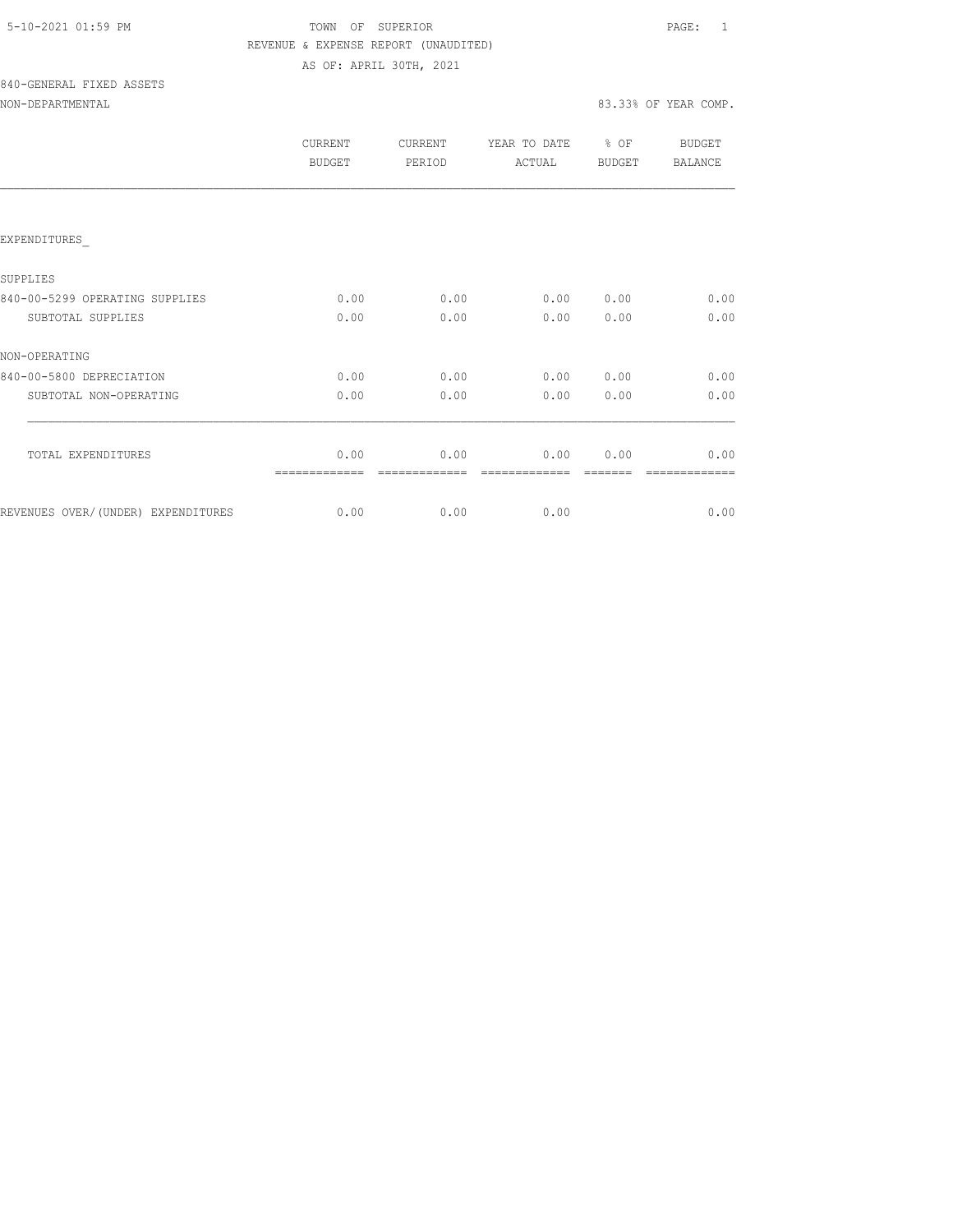840-GENERAL FIXED ASSETS

|                                    | CURRENT<br>BUDGET | CURRENT<br>PERIOD | YEAR TO DATE<br>ACTUAL | % OF<br><b>BUDGET</b> | <b>BUDGET</b><br><b>BALANCE</b> |
|------------------------------------|-------------------|-------------------|------------------------|-----------------------|---------------------------------|
|                                    |                   |                   |                        |                       |                                 |
| FUND TOTAL REVENUES                | 0.00              | 0.00              | 0.00                   | 0.00                  | 0.00                            |
| FUND TOTAL EXPENDITURES            | 0.00              | 0.00              | 0.00                   | 0.00                  | 0.00                            |
| REVENUES OVER/(UNDER) EXPENDITURES | 0.00              | 0.00              | 0.00                   |                       | 0.00                            |
|                                    |                   |                   |                        |                       | __________                      |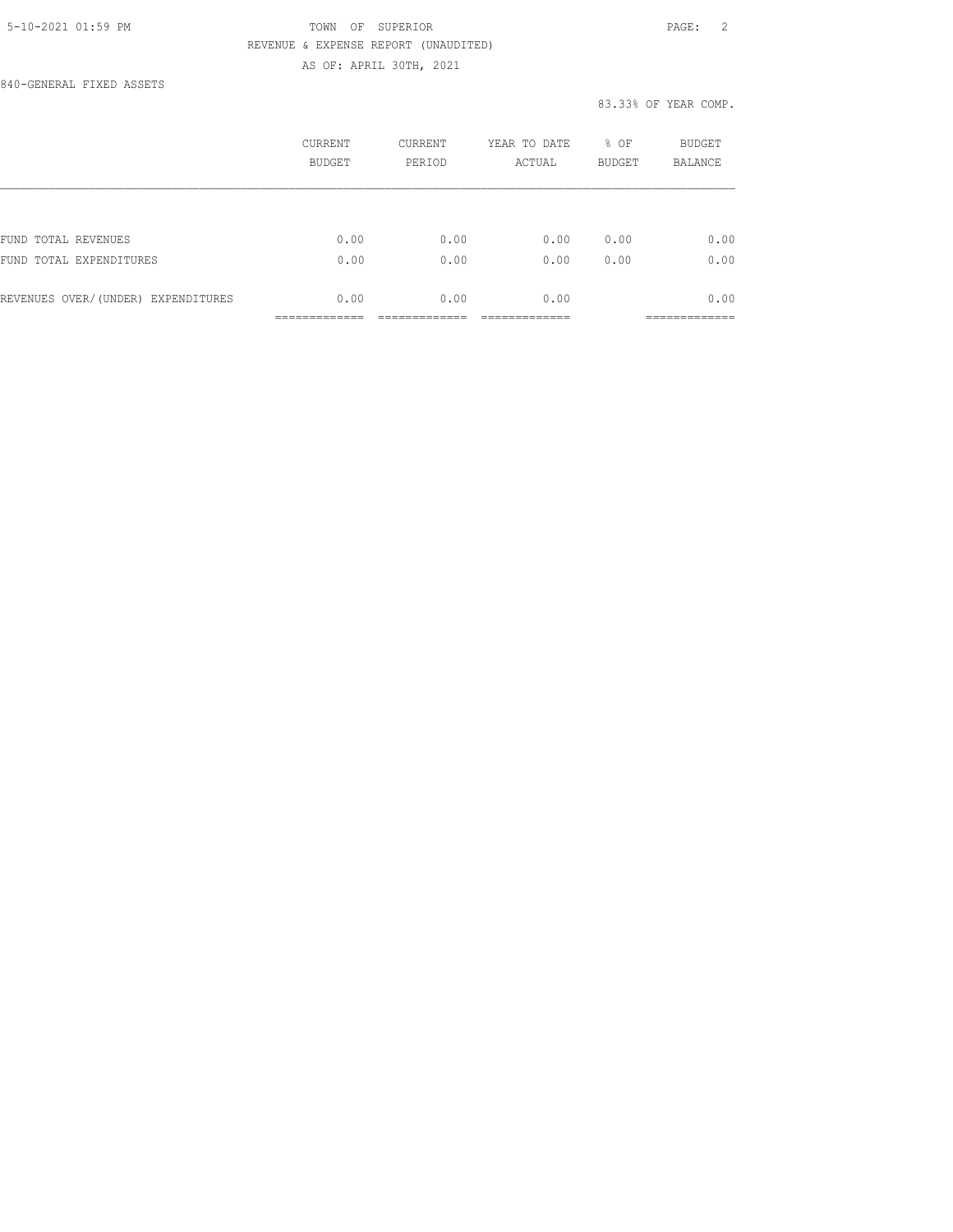| 5-10-2021 01:59 PM |  |
|--------------------|--|
|                    |  |

850-GENERAL L/T DEBT

# TOWN OF SUPERIOR **Example 2010** PAGE: 1 REVENUE & EXPENSE REPORT (UNAUDITED) AS OF: APRIL 30TH, 2021

NON-DEPARTMENTAL 83.33% OF YEAR COMP.

|                                     | CURRENT<br><b>BUDGET</b> | CURRENT<br>PERIOD | YEAR TO DATE<br>ACTUAL | % OF<br><b>BUDGET</b> | BUDGET<br>BALANCE |
|-------------------------------------|--------------------------|-------------------|------------------------|-----------------------|-------------------|
|                                     |                          |                   |                        |                       |                   |
| EXPENDITURES                        |                          |                   |                        |                       |                   |
| SUPPLIES                            |                          |                   |                        |                       |                   |
| 850-00-5299 OPERATING SUPPLIES      | 0.00                     | 0.00              | 0.00                   | 0.00                  | 0.00              |
| SUBTOTAL SUPPLIES                   | 0.00                     | 0.00              | 0.00                   | 0.00                  | 0.00              |
| TOTAL EXPENDITURES                  | 0.00                     | 0.00              | 0.00                   | 0.00                  | 0.00              |
| REVENUES OVER/ (UNDER) EXPENDITURES | 0.00                     | 0.00              | 0.00                   |                       | 0.00              |